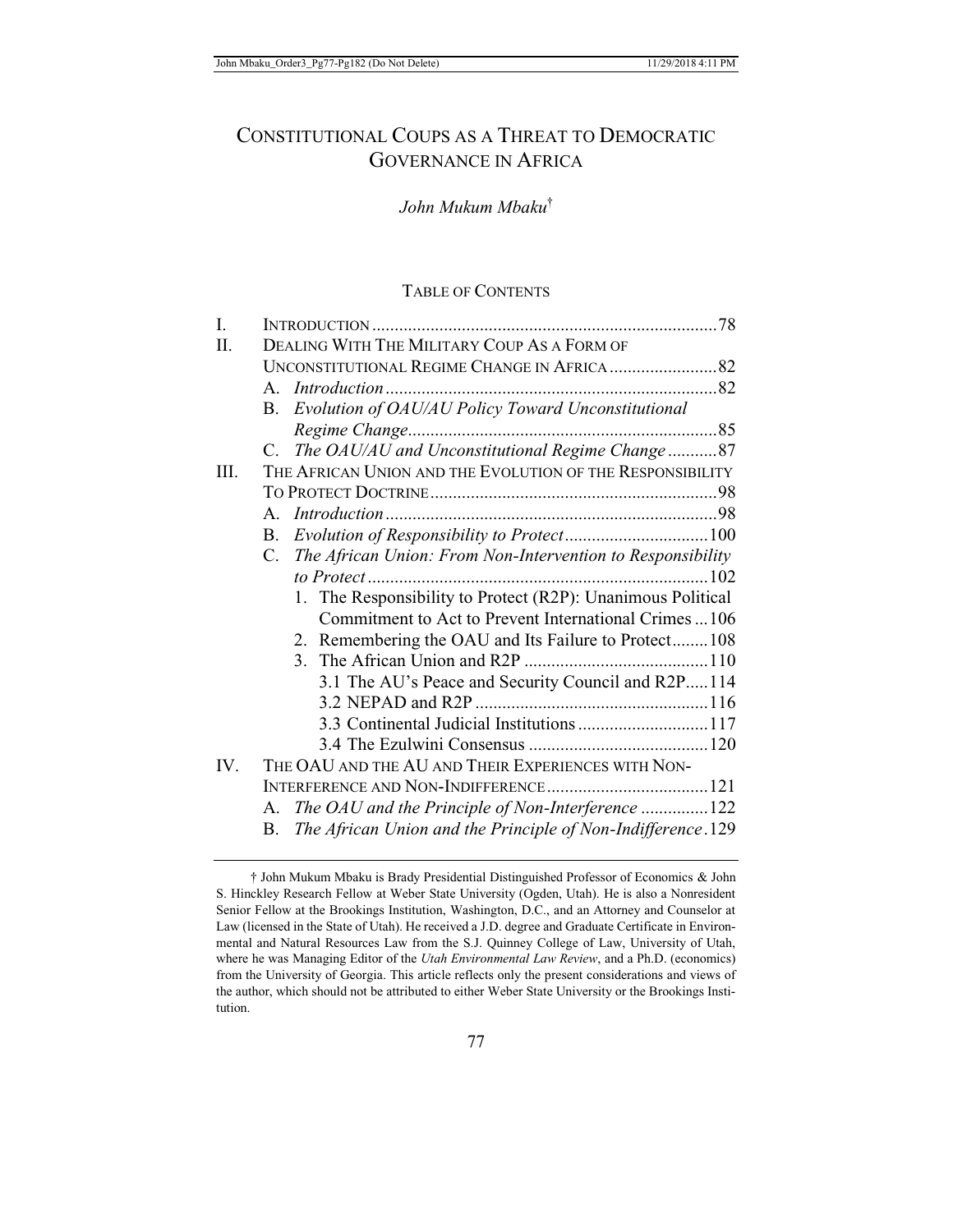|     | C. Reconciling the UNSC's Controlling Power and the AU      |  |
|-----|-------------------------------------------------------------|--|
|     |                                                             |  |
| V.  | UNCONSTITUTIONAL REGIME CHANGE AS A MAJOR THREAT TO         |  |
|     | PEACE AND SECURITY IN AFRICA: THE CONSTITUTIONAL COUP. 141  |  |
|     |                                                             |  |
|     |                                                             |  |
|     | C. Constitutional Coups as a Constraint to Governance in    |  |
|     |                                                             |  |
|     | D. Paul Biya's Constitutional Coup in Cameroon151           |  |
| VI. | THE AFRICAN UNION AND THE CONSTITUTIONAL COUP  157          |  |
|     | A.                                                          |  |
|     | B. The African Union and the Constitutional Coup159         |  |
|     | 1. Dealing with Constitutional Coups in Africa: AU Practice |  |
|     |                                                             |  |
|     | 2. The 2016 Presidential Election in The Gambia and the     |  |
|     |                                                             |  |
|     | 3. What Does the Gambia Case Teach Us About the AU's        |  |
|     | Response to Unconstitutional Change of Government?          |  |
|     |                                                             |  |
|     |                                                             |  |
|     |                                                             |  |

#### I. INTRODUCTION

In the last several years, many countries in Africa have either adopted new constitutions or revised or amended<sup>1</sup> their existing constitutions to meet general or specific societal needs.<sup>2</sup> Since 2000, more than ten African countries have engaged in constitutional reforms in order to address various issues.<sup>3</sup> While some of these institutional reforms have been based on nation-wide efforts to improve governance, deepen and institutionalize democracy, generally enhance the ability of the country

<sup>1</sup> For example, in 2008, Cameroon amended its constitution to allow the incumbent president, Paul Biya, to stand for another term in office and to provide him with immunity from prosecution for all crimes committed while in office. *See* CONSTITUTION OF THE REPUBLIC OF CAMEROON pmbl.

<sup>2</sup> *See generally* Elisha Z. Ongoya, *Separation of Powers*, *in* CONSTITUTION OF KENYA: CONTEMPORARY READINGS 181, 181-201 (P.L.O. Lumumba, Morris Kiwinda Mbondenyi & Steve O. Odero eds., 2011) (discussing how Kenya's 2010 constitution introduced the separation of powers with checks and balances, helping to strengthen the country's democracy).

<sup>3</sup> *See, e.g*., Kamissa Camara, *Here's How African Leaders Stage 'Constitutional Coups': They Tweak the Constitution to Stay in Power*, WASH. POST (Sept. 16, 2016), https://www.washingtonpost.com/news/monkey-cage/wp/2016/09/16/heres-how-african-leaders-stage-constitutionalcoups-they-tweak-the-constitution-to-stay-in-power.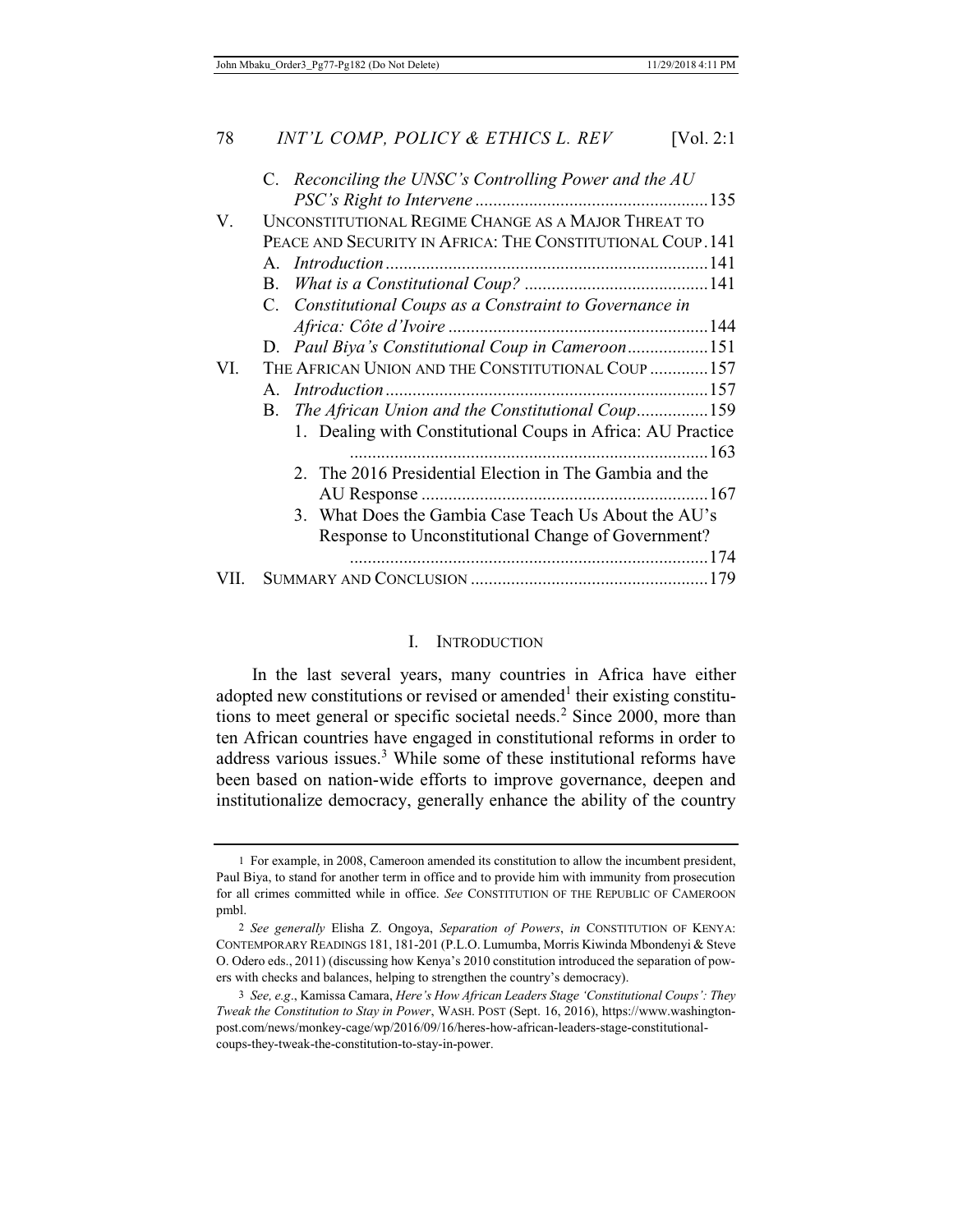to manage diversity, promote peaceful coexistence, and promote inclusive economic growth and human development,<sup>4</sup> others have essentially been engineered by opportunistic elites seeking ways to stay in power indefinitely.<sup>5</sup>

Consider, for example, Paul Kagame, President of the Republic of Rwanda. Following the end of the Rwandan genocide,<sup>6</sup> the Tutsi-backed Rwandan Patriotic Front ("RPF"), whose efforts contributed significantly to ending the genocide, transformed itself into the country's ruling political party. Its leader, Paul Kagame, first served as vice president and minister of defense but became president in 2000. In 2003, Rwanda approved a new constitution, under which Kagame was elected to serve a sevenyear term. In 2010, he was re-elected to another and final seven-year term as mandated by the country's constitution. He was expected to step down after his mandate was concluded in 2017. Nevertheless, beginning in 2013, he began a two-year effort to secure a constitutional amendment to allow him to run for a third term. In December 2015, Rwandan voters approved a constitutional amendment allowing Kagame to potentially remain in office until 2034.<sup>7</sup> This opportunistic approach to constitutional revisions is not unique to Rwanda and Cameroon or Paul Kagame and Paul Biya. Other African heads-of-state have engaged in similar efforts to manipulate the constitutional design or amendment process to either strengthen their power base or extend their mandates.

In 2017, the United States celebrated the 230th anniversary of its constitution. The Twenty-Second Amendment limits presidential terms to a maximum of two.<sup>8</sup> Since the passage of the U.S. Constitution, no

<sup>4</sup> *See, e.g*., Ongoya, *supra* note 2, at 181-201 (providing background to and motivations for the 2010 constitutional exercise in Kenya).

<sup>5</sup> For example, Paul Biya (Cameroon), Pierre Nkurunziza (Burundi), and Paul Kagame (Rwanda).

<sup>6</sup> The Rwandan genocide involved the mass murder of Tutsi and their Hutu sympathizers by the Hutu majority. In one hundred days (April 7, 1994 to mid-July 1994), as many as one million Rwandans were hacked to death by their fellow citizens. *See generally* LINDA MELVERN, CONSPIRACY TO MURDER: THE RWANDAN GENOCIDE (2006) (providing an examination of the key actors involved in the massacre of Tutsi and their Hutu sympathizers).

<sup>7</sup> *See, e.g*., Claudine Vidal, *Rwanda: Paul Kagame is in Line to Stay in Office Until 2034*, THE CONVERSATION (Jan. 18, 2016, 7:17 AM), https://theconversation.com/rwanda-paul-kagame-is-inline-to-stay-in-office-until-2034-53257 (the amended constitution stipulated that Kagame could run for another seven-year term in 2017, which he subsequently did and was sworn-in as President of the Republic of Rwanda. In 2024, which is year zero for the new Constitution, the term of office for the president would be changed to five years, renewable once. Such an arrangement offers Kagame the possibility of running for two new mandates in 2024 and potentially remaining in office until 2034).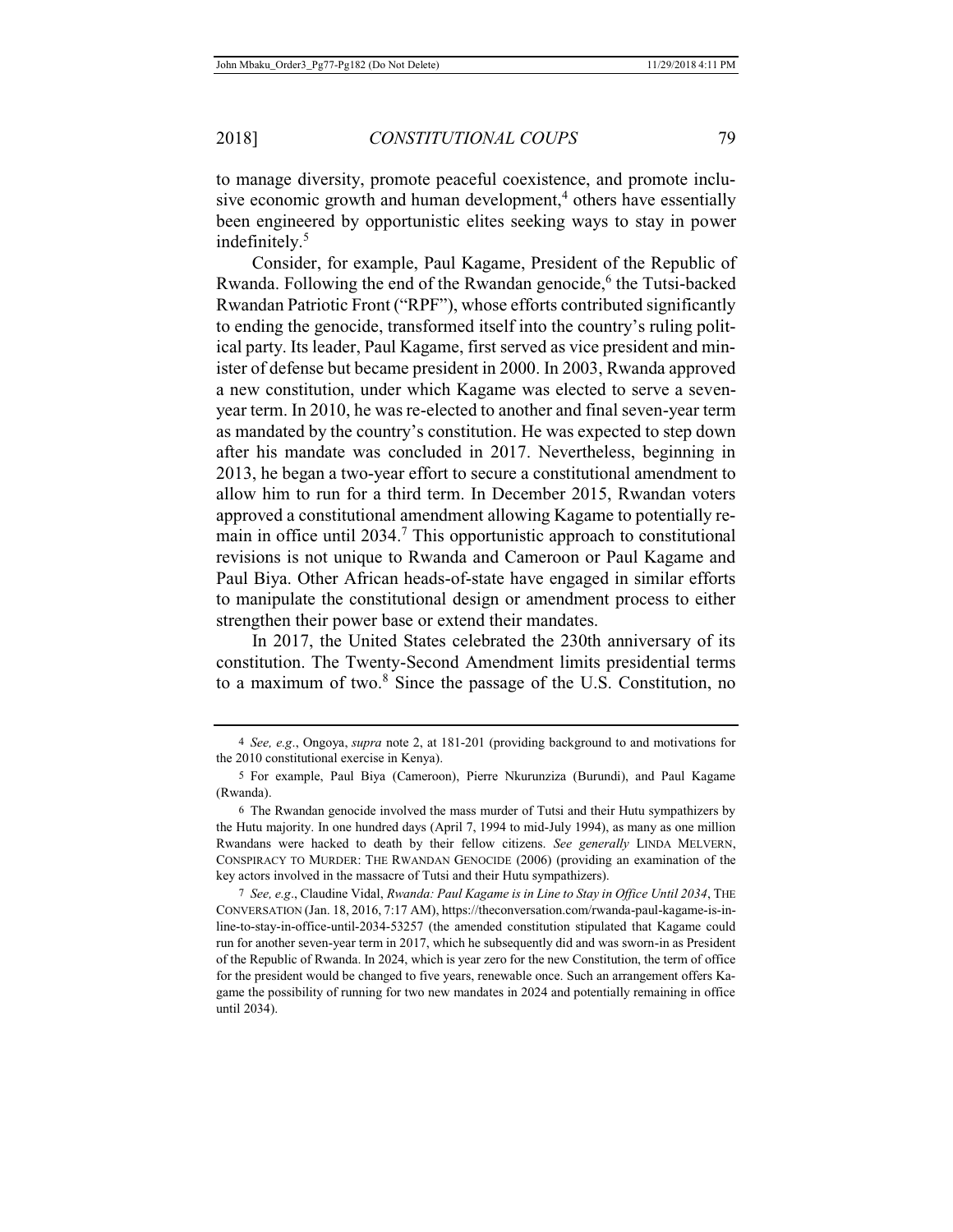president of the United States has attempted to eliminate the limits on the presidential term of office.

While the presidents of South Africa and Kenya have made no effort to change their constitutions to seek a third term in office, those of Cameroon and Rwanda have successfully changed their national constitutions to secure third terms and remain in office indefinitely.<sup>8</sup> Since the early-1990s, when many African countries began their transitions to democracy, as many as thirty presidents have made efforts to extend their regimes by changing constitutional term limits.† These presidents have utilized what is now referred to as the "constitutional coup" to extend their terms in office, as well as monopolize presidential power, but do so with the appearance of legality or adherence to democratic values or the rule of law.<sup>9</sup>

In the 1960s, the military coup d'état emerged as a major contributor to extra-constitutional regime changes in Africa. The first military coup d'état in post-independence Africa took place in Egypt on July 23, 1952 when King Farouk was deposed by members of the Free Officers Movement. Although Col. Gamal Abdel Nasser was the brains behind the decision to overthrow King Farouk and end what the officers believed was the domination of Egypt and Sudan by the British, General Muhammad Naguib was asked to assume leadership of the movement because of Nasser's fear that he and his fellow soldiers might not be taken seriously because of their youth.<sup>10</sup> About two years later, on February 28, 1954, Nasser overthrew Muhammad Naguib and assumed the presidency of Egypt.<sup>11</sup> While military intervention in African politics has lessened significantly during the last few decades, the "constitutional coup" has

10 *See* JOEL GORDON, NASSER'S BLESSED MOVEMENT: EGYPT'S FREE OFFICERS AND THE JULY REVOLUTION 4 (1992) (examining, inter alia, developments in Egypt following the military coup of 1952 and the role played by Nasser's Free Officers).

<sup>8</sup> *See, e.g.*, *Cameroon Parliament Extends Biya's Term Limit*, FRANCE 24 (Apr. 11, 2008), http://www.france24.com/en/20080411-cameroon-parliament-paul-biya-term-limit-extension; *Rwandan President Paul Kagame to Run for Third Term in 2017*, THE GUARDIAN (UK) (Jan. 1, 2016 4:42 AM), https://www.theguardian.com/world/2016/jan/01/rwanda-paul-kagame-thirdterm-office-constitutional-changes.

<sup>†</sup> *See* Camara, *supra* note 3.

<sup>9</sup> *See, e.g*., Tracy McVeigh, *Rwanda Votes to give President Paul Kagame Right to Rule Until 2034*, THE GUARDIAN (UK) (Dec. 19, 2015, 7:05 PM), https://www.theguardian.com/world/2015/dec/20/rwanda-vote-gives-president-paul-kagame-extended-powers (usually, the constitutional amendment is approved by a legislature that is totally subservient to the president and usually with no effort made to provide the people, especially members of the opposition, with the opportunity to provide input into the amendment process. For example, during Rwanda's 2015 constitutional referendum, international organizations, such as Human Rights Watch, accused the government of making it extremely difficult for anyone to oppose the referendum.

<sup>11</sup> *See id*.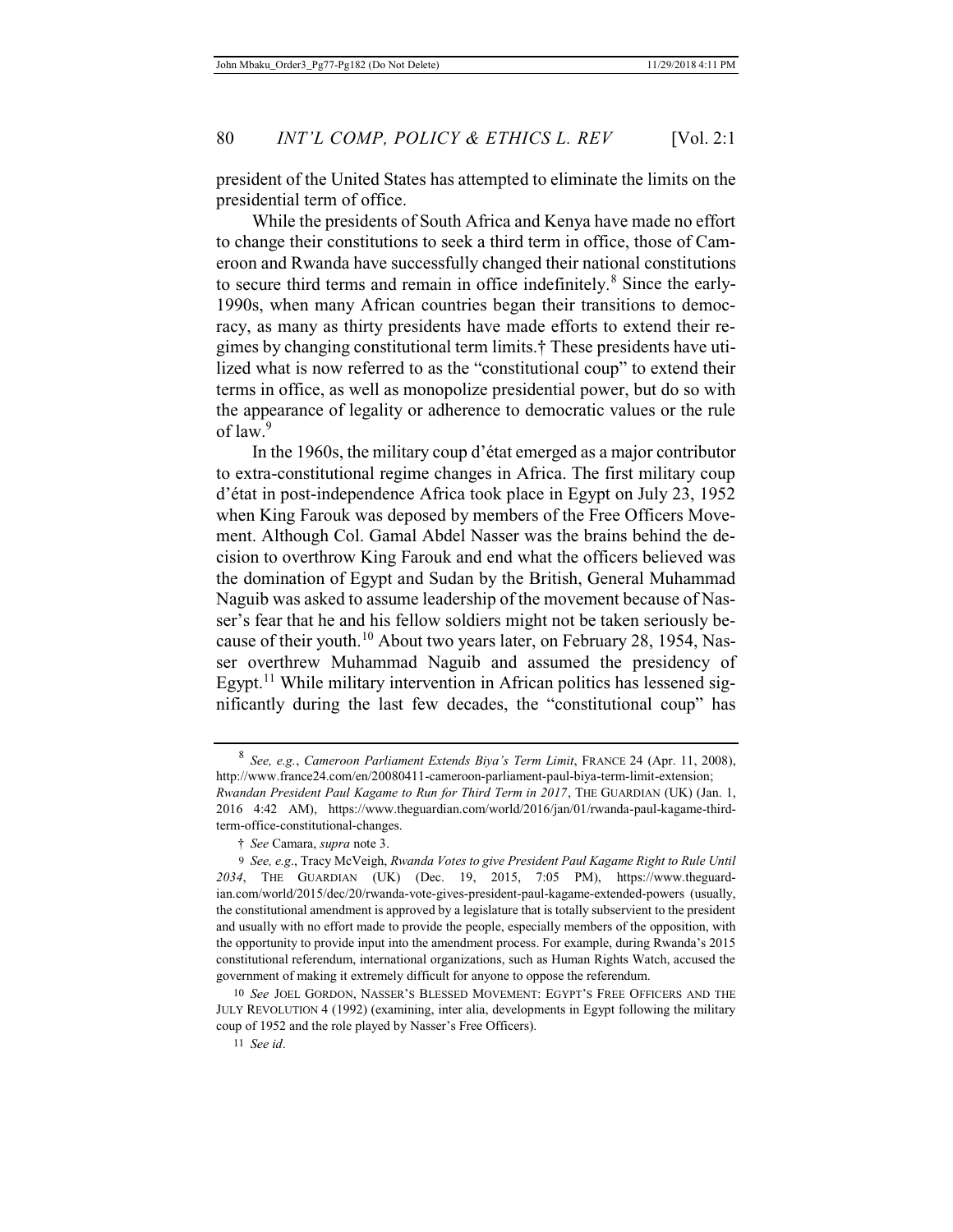emerged as the most important threat to democratic institutions and individual liberty, as well as peaceful coexistence in the continent.<sup>12</sup>

The "constitutional coup" usually involves amending or revising the constitution to eliminate presidential term limits. In some cases, incumbent presidents have amended the constitution to invalidate the candidacies of their opponents, weaken the opposition, and guarantee regime survival.13 This so-called "softer, gentler coup d'état" has become a very popular way for many African heads of state to prolong their stay in power and do so in a way that appears legitimate to their domestic and foreign supporters.14 They tweak their constitutions, usually with the help and willing participation of a parliament, and then conduct elections in which the incumbent president is guaranteed to win.<sup>15</sup> These leaders ensure their victory, either in the ratification of the new constitutions or in winning elections that follow the constitutional changes by weakening the opposition and denying the latter access to public press media.

In this paper, I examine the constitutional coup and its emergence as a major challenge to the deepening and institutionalization of democracy in the African countries. I shall do so by drawing lessons from several case studies, including Cameroon, Côte d'Ivoire, Zimbabwe, and The Gambia. Constitutional coups have taken place in many African countries during the last several decades.<sup>16</sup> I have chosen these countries as case studies because their experiences provide very important lessons about how the African Union ("AU") is responding to these situations and for Africans who are interested in deepening and institutionalizing democratic values, providing themselves with governing processes undergirded by true separation of powers with effective checks and balances,

<sup>12</sup> *See* Joleen Steyn Kotze, *Africa Faces a New Threat to Democracy: The 'Constitutional Coup'*, THE CONVERSATION (Feb. 8, 2017, 10:36 AM), https://theconversation.com/africa-facesa-new-threat-to-democracy-the-constitutional-coup-72011.

<sup>13</sup> For example, in 1996, Zambian President Frederick J. Chiluba had the constitution amended to invalidate the candidacy of former president Kenneth David Kaunda who was challenging Chiluba for the presidency of the country. *See* Sebastian Kohn, *Abusing Citizenship in Zambia—Again*, OPEN SOCIETY FOUNDATIONS (Oct. 17, 2011), https://www.opensocietyfoundations.org/voices/abusing-citizenship-zambia-again.

<sup>14</sup> *See, e.g*., Marco Chown Oved, *Constitutional Coups: How African Leaders Stay in Power*, TORONTO STAR (Dec. 8, 2015), https://www.thestar.com/news/world/2015/12/08/constitutionalcoups-how-african-leaders-stay-in-power.html.

<sup>15</sup> *See, e.g*., Filip Reyntjens, *The Changes Made to Rwanda's Constitution are Peculiar—Here is Why*, THE CONVERSATION (Jan. 28, 2016, 9:25 AM), https://theconversation.com/the-changesmade-to-rwandas-constitution-are-peculiar-heres-why-53771 (answering that the constitutional changes were approved by 98.3% of the voters).

<sup>16</sup> *See, e.g*., Isaac Mufumba, *Presidents Who Amended Constitution to Stay in Power*, DAILY MONITOR (UGANDA) (Dec. 17, 2017), http://www.monitor.co.ug/Magazines/PeoplePower/Presidents-who-amended-constitution-to-stay-in-power/689844-4099104-qj5n58z/index.html.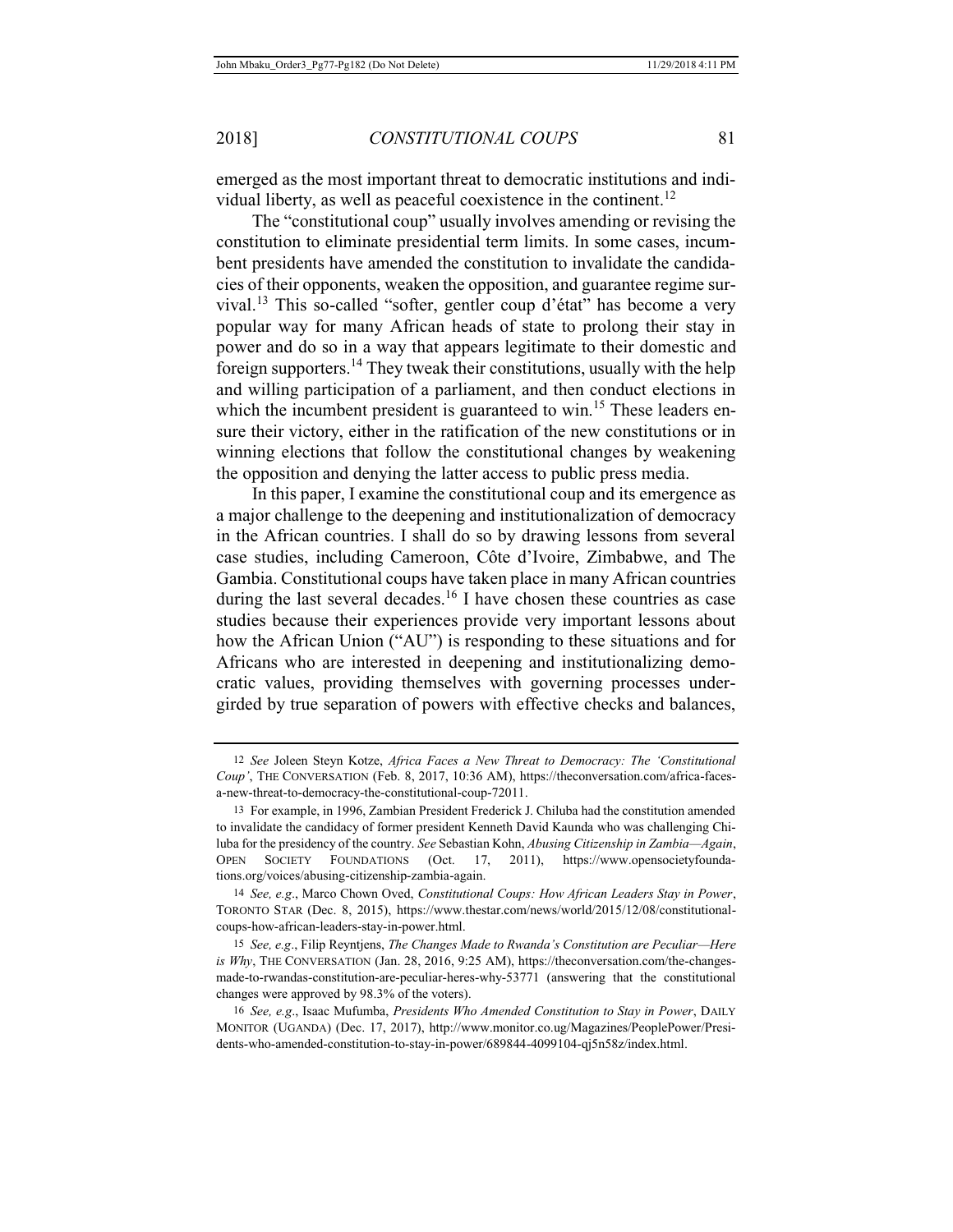and minimizing the occurrence of constitutional coups. However, before I examine constitutional coups, I first take a look at other forms of extraconstitutional regime changes in the continent. I note that although the Organization of African Unity ("OAU") and its successor organization, the AU, have been able to develop policy to deal with military coups, which emerged in the immediate post-independence period as a popular way to illegally change government, the AU has not been effective in attacking and eliminating constitutional coups.

In Section II, I examine the military coup as a form of extra-constitutional governmental change in the continent and how the OAU and subsequently the AU, have struggled to deal with these illegal regime changes, in view of these organizations' adherence to the international law principle of non-interference with the internal affairs of member States. In Section III, I examine the development of new policy approaches to international peace and security under the auspices of the AU. The discussion in this section will include the evolution of the responsibility to protect principle and the gradual demise of the non-intervention doctrine adopted by the OAU at its founding in 1963. Section IV is devoted to an examination of the experiences of the OAU and the AU with non-interference and non-indifference. In Section V, I examine the constitutional coup as a new and major threat to democracy and the rule of law in Africa. In doing so, I draw lessons from a few case studies. Section VI is devoted to the AU's response to constitutional coups. In Section VII, I provide policy recommendations and ideas for a way forward for the AU and African countries. I pay special attention to the ways in which Africans can deal effectively with constitutional coups and provide themselves with governing processes that are undergirded by the separation of powers with effective checks and balances.

# II. DEALING WITH THE MILITARY COUP AS A FORM OF UNCONSTITUTIONAL REGIME CHANGE IN AFRICA

### *A. Introduction*

Post-independence Africa's first military coup took place in Egypt on July 23, 1952 when King Farouk was deposed by members of the Free Officers Movement under the direction of Col. Gamal Abdel Nasser.<sup>17</sup> Following Egypt's example, military coups emerged as one of the most

<sup>17</sup> *See* ERIC CARLTON, THE STATE AGAINST THE STATE: THE THEORY AND PRACTICE OF THE COUP D'ÉTAT (1997) (describing, inter alia, the Egyptian military coup of 1952, which overthrew King Farouk).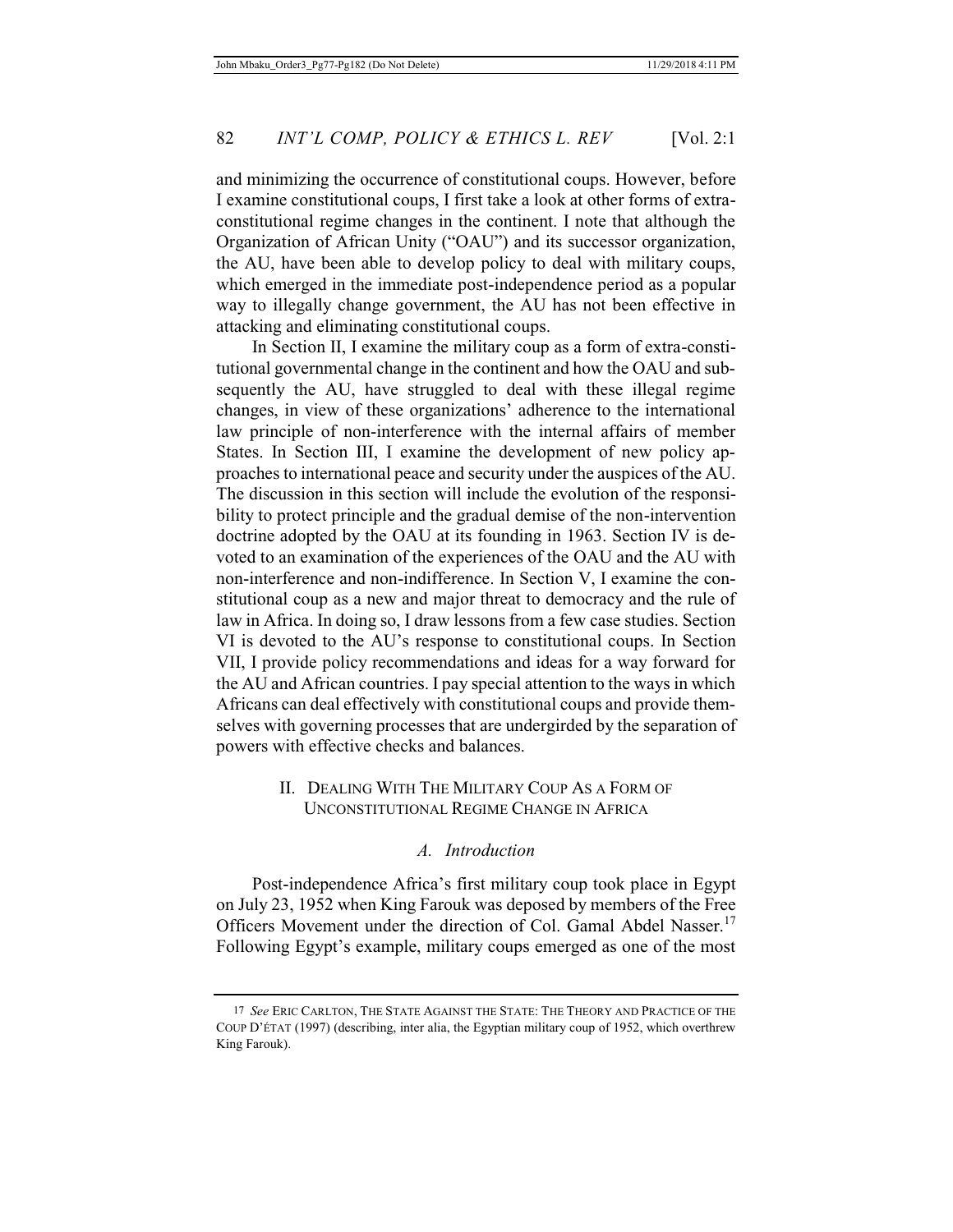important challenge to democratic political change in Africa as more and more colonies gained independence.<sup>18</sup> In countries, such as Nigeria, military intervention in politics set the stage for the type of sectarian violence that has continued to define governance in these countries to this day.<sup>19</sup>

When the OAU came into being in 1963, it was expected that the organization would help liberate the rest of the continent, accelerate the decolonization process, and help the remaining colonies, including apartheid South Africa, to gain their independence; promote democratic governance throughout the continent; advance the protection of human rights; and provide the enabling institutional environment for the creation of the wealth that was needed to deal fully and effectively with poverty and promote economic and human development.<sup>20</sup> While the OAU was aware of the fact that "freedom, equality, justice and dignity are essential objectives for the achievement of the legitimate aspirations of the African peoples,"<sup>21</sup> the organization's Charter did not specifically make the promotion of democracy and good governance one of its purposes or objectives.<sup>22</sup> Instead, member States were required to adhere to certain principles, which included "[n]on-interference in the internal affairs of [member] States" and "[r]espect for the sovereignty and territorial integrity of each Sate and for its inalienable right to independent existence."<sup>23</sup>

For many African countries, these principles meant that the OAU, as a continental organization, could not intervene to prevent extra-constitutional regime changes, including military coups.<sup>24</sup> Yet, it was obvious, even to a casual observer, that military coups were a direct affront and constraint to the maintenance of the type of governance systems that promote many of the ideals (e.g., freedom, equality, and justice) that gave

<sup>18</sup> *See, e.g*., A.B. ASSENSOH & YVETTE M. ALEX-ASSENSOH, AFRICAN MILITARY HISTORY AND POLITICS: COUPS AND IDEOLOGICAL INCURSIONS, 1900–PRESENT 135 (2001) (providing a historical overview of military coups in Africa).

<sup>19</sup> *See* JOHN J. STREMLAU, THE INTERNATIONAL POLITICS OF THE NIGERIAN CIVIL WAR, 1967–1970, 50-59 (2016) (examining, inter alia, the contributions of the military to the decision by several subcultures to secede from the federation, leading to the civil war).

<sup>20</sup> *See* Charter of the Organization of African Unity pmbl., Sept. 13, 1963, 479 U.N.T.S. 39 [hereinafter OAU Charter].

<sup>21</sup> *Id*.

<sup>22</sup> The OAU Charter lists five purposes but none of them deals with democracy or good governance. *See id.* at art. ii.

<sup>23</sup> *Id.* at art. iii.

<sup>24</sup> *See, e.g*., U. O. Umozurike, *The Domestic Jurisdiction Clause in the OAU Charter*, 78 AFR. AFFAIRS 197, 199 (1979) (arguing, inter alia, that the OAU's principle of non-intervention in the internal affairs of its Member States prevented it from taking decisive action to prevent human rights abuses in many countries in the continent).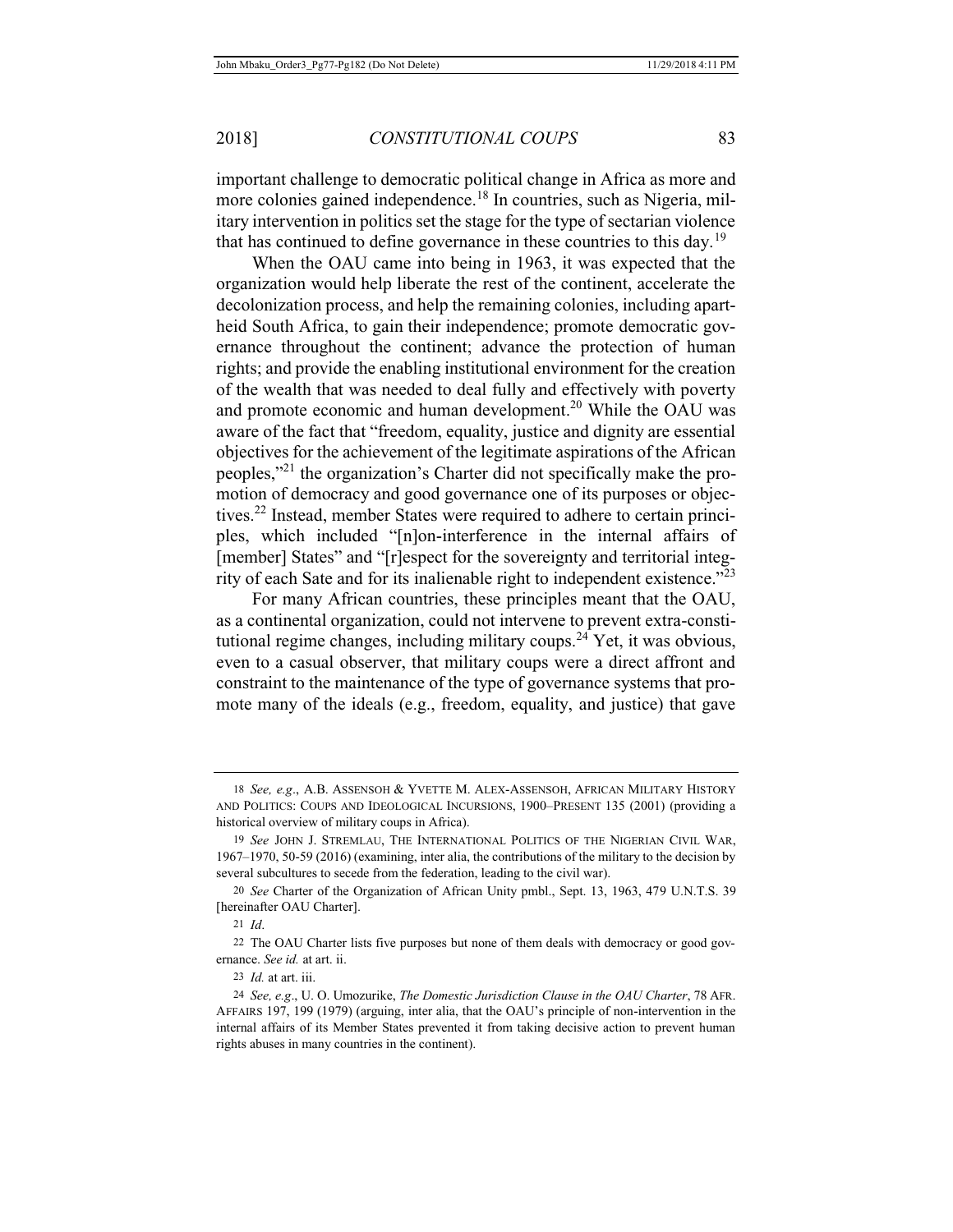impetus to the founding of the OAU.<sup>25</sup> The first challenge to the OAU's adherence to the principle of non-interference in the internal affairs of member States came in 1963 with the military overthrow and subsequent assassination of the Togolese President Sylvanus Olympio on January 13, 1963.26 Although the military coup in Togo took place before the official founding of the OAU, the latter was still forced to confront the new Togolese government.<sup>27</sup> When the OAU met for its inaugural summit in Addis Ababa on May 25, 1963, the delegation sent by the successor Togolese government was not allowed to attend the summit.<sup>28</sup> In fact, the chair that would have been occupied by President Olympio in the Conference Hall was left vacant.<sup>29</sup>

Based on their experiences under colonial exploitation, African leaders should have recognized the fact that well-governed and progressive societies are built on the principles of constitutionalism and constitutional government. Denying the military delegation a seat at the inaugural summit of the OAU was an appropriate beginning to signal their dedication to recognizing and prioritizing these constitutional principles and condemning the coup action in Togo.<sup>30</sup> Unfortunately, by July 1963, just seven months after the military coup d'état and savage assassination of President Olympio outside the U.S. Embassy in Lomé, the OAU

27 *See* A. Bolaji Akinyemi, *The Organization of African Unity and the Concept of Non-Interference in Internal Affairs of Member-States*, 46 BRIT. Y.B. INT'L L. 393, 399 (1972–73) (the Organization of African Unity was founded on May 25, 1963 in Addis Ababa with 32 signatory governments. This was five months after the Togolese military coup.

28 *See id*.

<sup>25</sup> *See, e.g*., Ufo Uzodike, *Pan-African Governance Architecture*, *in* THE STATE OF AFRICA 2010/11: PARAMETERS AND LEGACIES OF GOVERNANCE AND ISSUE AREAS 87, 87-88 (Korwa G. Adar, Monica K. Juma & Katabaro N. Miti eds., 2010) (examining, inter alia, the impetus to the formation of the Organization of African Unity).

<sup>26</sup> *See generally* ZEUS KOMI AZIADOUVO, SYLVANUS OLYMPIO: PANAFRICANISTE ET PIONNIER DE LA CEDEAO (2013) (providing an examination of the times and life of the father of Togolese independence, Sylvanus Olympio).

<sup>29</sup> *See* Syerramia Willoughby, *Remembering Sub-Saharan Africa's First Military Coup D'état Fifty Years On*, LONDON SCH. OF ECON.: FIROZ LALJI CTR. FOR AFR. (Aug. 19, 2013), http://blogs.lse.ac.uk/africaatlse/2013/08/19/remembering-sub-saharan-africas-first-military-coupdetat-fifty-years-on.

<sup>30</sup> Many scholars of African politics have argued that leaving the seat that would have been occupied by President Olympio "conspicuously empty in the conference hall, known as Africa Hall," actually sent "a chilling message to the assembled leaders and future ones on how vulnerable their governments were to subversion by a mere handful of soldiers." *See* GODFREY MWAKIKAGILE, NYERERE AND AFRICA: END OF AN ERA 59 (5th ed. 2010). The gesture, it is argued, "was also a warning to aspiring coup makers that coups and assassinations would not be tolerated on the continent." *See id.* Unfortunately, both African countries and the OAU did not strictly adhere to this doctrine as evidenced by the fact that the Togolese regime was soon given recognition by the OAU and its member States.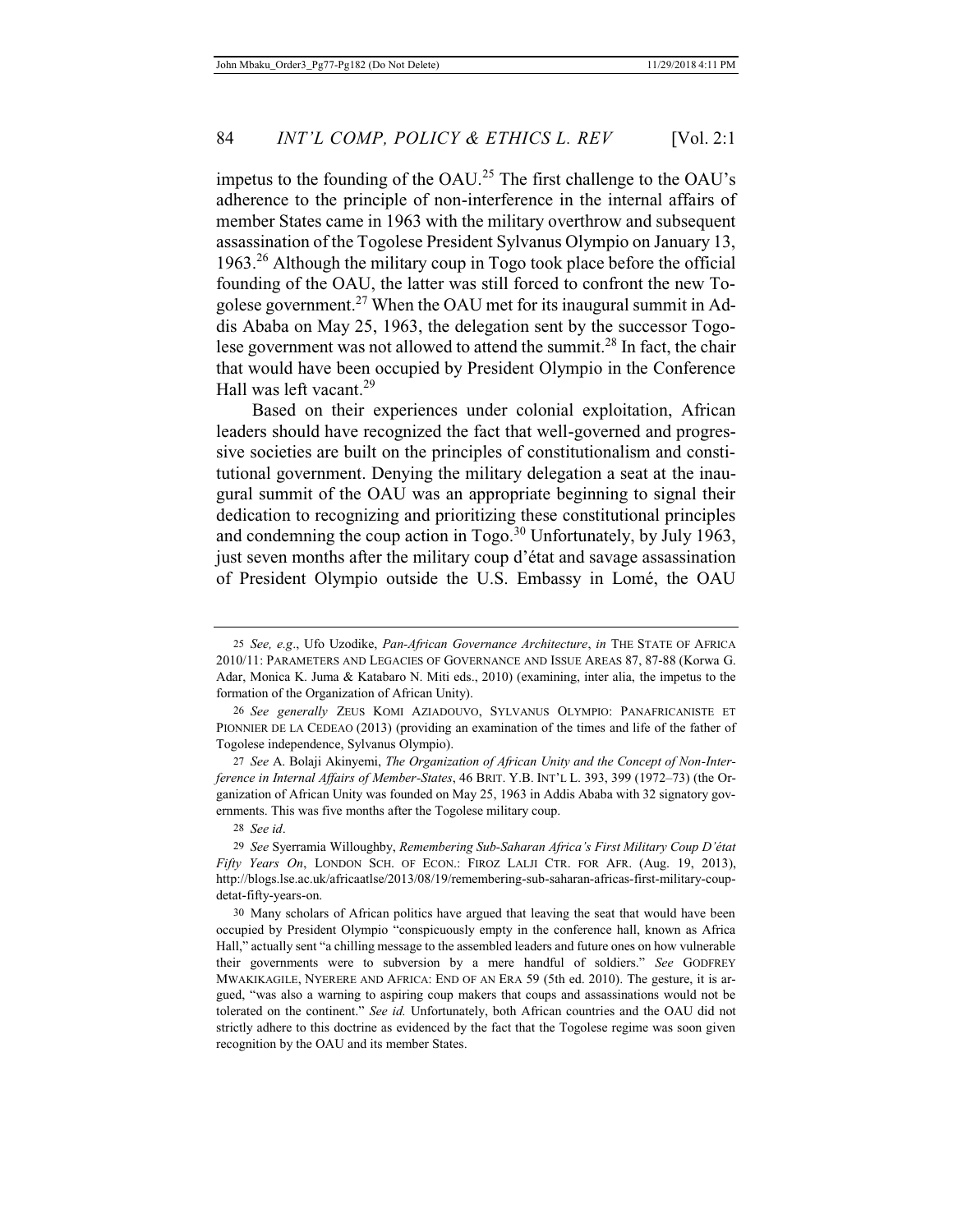allowed the Togolese delegation to take part in the OAU's meetings.<sup>31</sup> In fact, by this time, all African countries had granted recognition to Togo's new post-coup government despite the fact that it had come into being through violent and non-constitutional means. Had both the OAU and Africa's immediate post-independence leaders adopted and sustained a policy of opposition to extra-constitutional regime changes, they may have prevented the emergence of the military coup as the most popular source of regime change in the continent during the period from the early-1960s to the late-1990s.<sup>32</sup>

# *B. Evolution of OAU/AU Policy Toward Unconstitutional Regime Change*

It has been argued that in the immediate post-independence period in Africa, the military coup d'état emerged as a major source of government dysfunction.<sup>33</sup> Evolution of the OAU and its successor organization, the AU policy on unconstitutional (or extra-constitutional) change of government ("UCG") can be found in three important instruments. First, is the Lomé Declaration on the Framework for an OAU Response to Unconstitutional Changes of Government ("Lomé Declaration").<sup>34</sup> The second instrument is the African Charter on Democracy, Elections and Governance ("Democracy Charter"), which was adopted at the Eighth Ordinary Session of the Assembly of the African Union on January 30,  $2007$  and came into effect on February 15,  $2012<sup>35</sup>$  The third instrument is the Constitutive Act of the African Union ("Constitutive Act"), which was signed on July 11, 2000 in Lomé,  $Togo.<sup>36</sup>$  It is important to note that the AU's *modus operandi* is to cooperate with various regional economic communities ("REC") in order to fully implement its policy toward unconstitutional change of government. Some of the RECs have actually

<sup>31</sup> *See, e.g*., PHILIP ROESSLER, ETHNIC POLITICS AND STATE POWER IN AFRICA: THE LOGIC OF THE COUP-CIVIL WAR TRAP 85 (Cambridge University Press, 2016) (arguing, inter alia, that only "a brief period of ostracism, Togo was allowed to reenter normal diplomatic relations with other African countries and to sign the Charter of the Organization of African Unity.").

<sup>32</sup> *See* SAMUEL M. MAKINDA, F. WAFULA OKUMU & DAVID MICKLER, THE AFRICAN UNION: ADDRESSING THE CHALLENGES OF PEACE, SECURITY, AND GOVERNANCE (2d ed. 2015) (providing an overview of the evolution of the African Union's policy toward extra-constitutional regime changes).

<sup>33</sup> ISSAKA K. SOARÉ, THE AU AND THE CHALLENGE OF UNCONSTITUTIONAL CHANGES OF GOVERNMENT IN AFRICA 1 (2009), https://www.files.ethz.ch/isn/105906/P197.pdf.

<sup>34</sup> Declaration on the Framework for an OAU Response to Unconstitutional Changes of Government, July 10-12, 2000, O.A.U. Doc. AHG/Decl.5 (XXXVI) [hereinafter Lomé Declaration].

<sup>35</sup> African Charter on Democracy, Elections and Governance, Jan. 30, 2007, O.A.U. Doc. Assembly/AU/Dec.47 (VIII) [hereinafter Democracy Charter].

<sup>36</sup> Constitutive Act of the African Union, July 11, 2000, 2158 U.N.T.S. 3.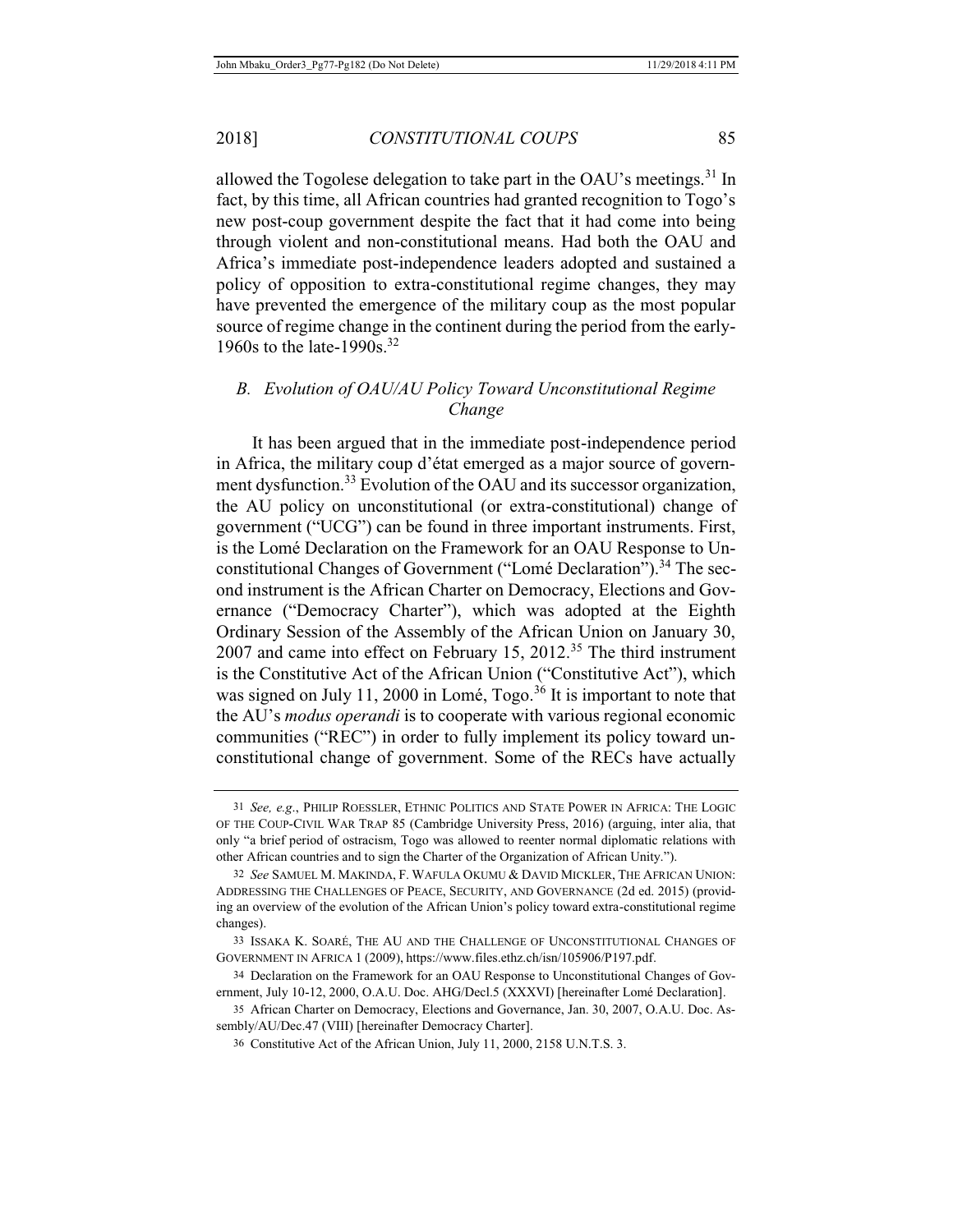developed their own instruments to deal with extra-constitutional change of regime. One such regional instrument is the one developed by the Economic Community of West African States ("ECOWAS") called Protocol on Democracy and Good Governance ("ECOWAS Protocol").<sup>37</sup>

The Lomé Declaration outlines the following as situations that can be considered as producing an unconstitutional change of government: (1) military coup d'état against a democratically elected Government; (2) intervention by mercenaries to replace a democratically elected Government; (3) replacement of democratically elected Governments by armed dissident groups and rebel movements; and (4) the refusal by an incumbent government to relinquish power to the winning party after free, fair and regular elections.38

The Democracy Charter has the same four situations elaborated in the Lomé Declaration. Nevertheless, the Democracy Charter has an additional situation, which addresses constitutional changes that interfere with democratic regime change and states: "Any amendment or revision of the constitution or legal instruments, which is an infringement on the principles of democratic change of government."39 But, what is a military coup? Military coups d'état usually involve the "forceful removal from office of individuals who hold leadership positions in the polity's political institutions."<sup>40</sup>

While varying slightly, definitions of "coup d'état" emphasize several important points that make it an illegal action, differentiate it from a civil war, and affect officials at the highest level of government. First, military intervention and seizure of the government is an illegal or

<sup>37</sup> Protocol on Democracy and Good Governance, Supplementary to the Protocol Relating to the Mechanism for Conflict Prevention, Management, Resolution, Peacekeeping and Security, Dec. 2001, ECOWAS Doc. A/SP1/12/01 [hereinafter ECOWAS Protocol].

<sup>38</sup> Lomé Declaration, *supra* note 5, at para. ix. It is important to note that the Lomé Declaration does not address intervention to replace a non-democratic government.

<sup>39</sup> Democracy Charter, *supra* note 36, at art. 23(5).

<sup>40</sup> JOHN MUKUM MBAKU, INSTITUTIONS AND REFORM IN AFRICA: THE PUBLIC CHOICE PERSPECTIVE 92 (1997) (Other definitions include "events in which existing régimes are suddenly and illegally displaced by the action of relatively small groups, in which members of the military, police, or security forces of the state play a key role, either on their own or in conjunction with a number of civil servants or politicians.") [hereinafter MBAKU, INSTITUTIONS AND REFORM IN AFRICA]; *see* Pat McGowan & Thomas H. Johnson, *African Military Coups D'état and Underdevelopment: A Quantitative Historical Analysis*, 22 J. MOD. AFR. STUD. 633, 634-635 (1984); *see also* John Mukum Mbaku, *Military Coups as Rent-Seeking Behavior*, 22 J. POL. & MILITARY SOCIO. 241, 243 (1994) (Others define it as "an irregular transfer of a state's chief executive by the regular armed forces or internal security forces through the use (or threat) of force," that specifically excludes "nonmilitary irregular transfers such as cabinet reshufflings and palace coups that lack military participation.") [hereinafter Mbaku, *Military Coups as Rent-Seeking Behavior*]; J. Craig Jenkins & Augustine J. Kposowa, *Explaining Military Coups D'état: Black Africa, 1957–1984*, 55 AM. SOC. REV. 861, 861 (1990).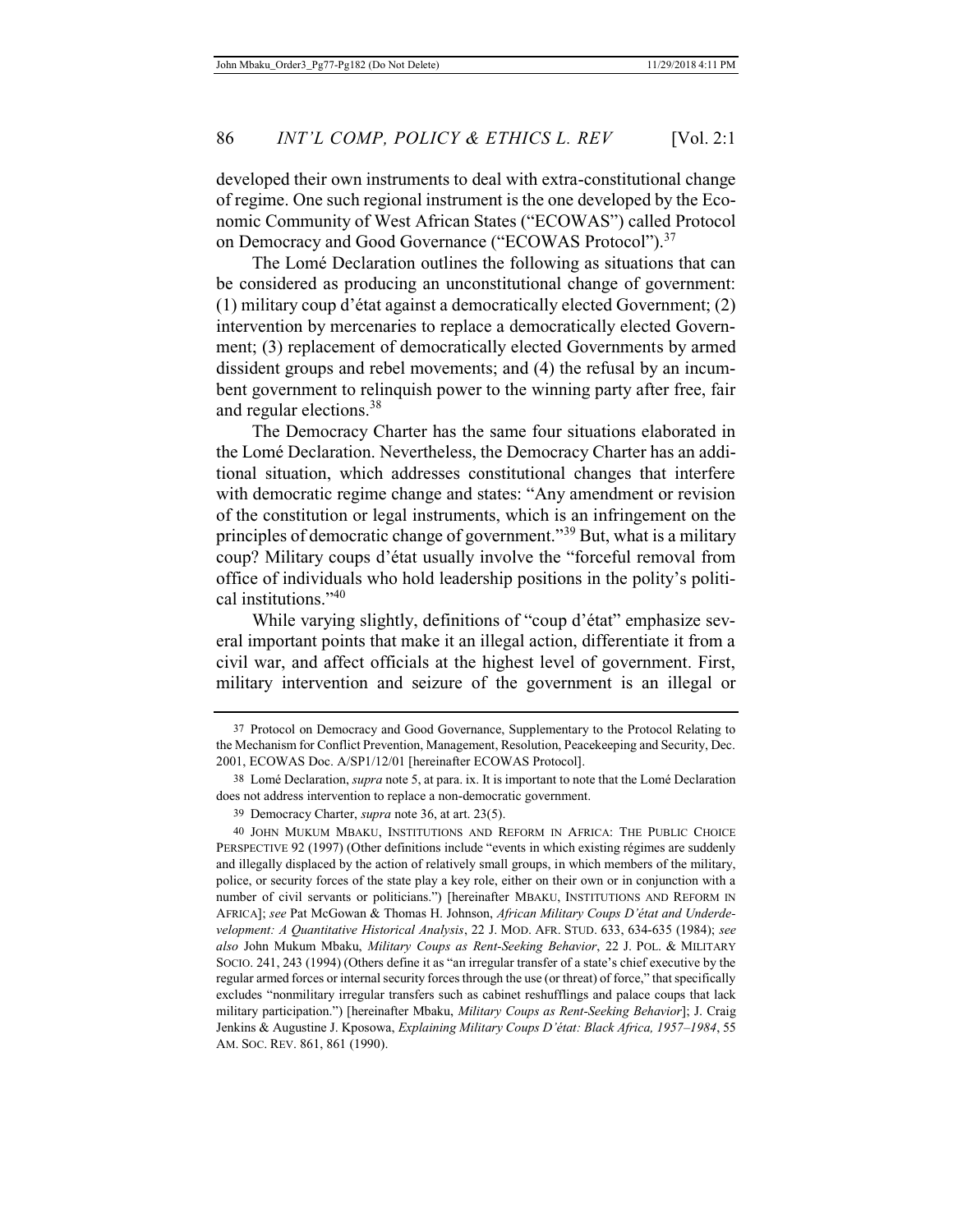unconstitutional act. Second, the officials deposed are found at the highest level of government (e.g., a president or prime minister). Third, the operation does not involve large numbers of military officers. If the action involves a large number of military officers, it could become indistinguishable from a civil war. Finally, the military coup d'état is usually of short duration.<sup>41</sup>

# *C. The OAU/AU and Unconstitutional Regime Change*

On July 9, 2002, the OAU was disbanded and replaced by the African Union.<sup>42</sup> This section of the paper takes a closer look at the position taken by the OAU/AU with respect to unconstitutional changes of government ("UCG") as defined both in the Lomé Declaration and the Democracy Charter.<sup>43</sup>

The Lomé Declaration and the Democracy Charter provide a general framework that the African Union can use to respond to unconstitutional changes of government. Of all the situations named by both instruments as constituting instances of UCG, emphasis is placed on military coups d'état. There have been suggestions that this is due to the fact that many African leaders believed that military coups were the most pervasive of the four or five forms of extra-constitutional change of government.<sup>44</sup> Some scholars have argued, however, that some African leaders, notably those who came to power through military coups, might see the latter as a much more significant threat to their regime's security and stability than other forms of unconstitutional changes of government.<sup>45</sup>

One may wonder why military coups rarely ever occur in some countries, such as the United States, Canada, the United Kingdom, and other matured democracies. The answer may lie in the fact that all these countries have governing processes undergirded by separation of powers with effective checks and balances, which include independent judiciaries, robust civil societies, openness and transparency in government communication, and free and independent media.<sup>46</sup> One way for African countries to minimize the incidence of unconstitutional change of

<sup>41</sup> Lomé Declaration, *supra* note 34.

<sup>42</sup> *See* DIEDRE L.BADEJO, THE AFRICAN UNION 12 (2008). For more on the OAU, *see* GORDON HARRIS, THE ORGANIZATION OF AFRICAN UNITY (1994).

<sup>43</sup> *See* Lomé Declaration, *supra* note 35; Democracy Charter, *supra* note 36.

<sup>44</sup> *See generally* SOARÉ, *supra* note 34.

<sup>45</sup> *See generally* SOARÉ, *supra* note 34.

<sup>46</sup> *See, e.g*., Judith A. Best, *Fundamental Rights and the Structure of Government, in* THE FRAMERS AND FUNDAMENTAL RIGHTS 37-56 (Robert A. Licht ed., 1992); *see generally* Jon Elster, *Constitutionalism in Eastern Europe: An Introduction*, 58 U. CHI. L. REV. 447 (1991).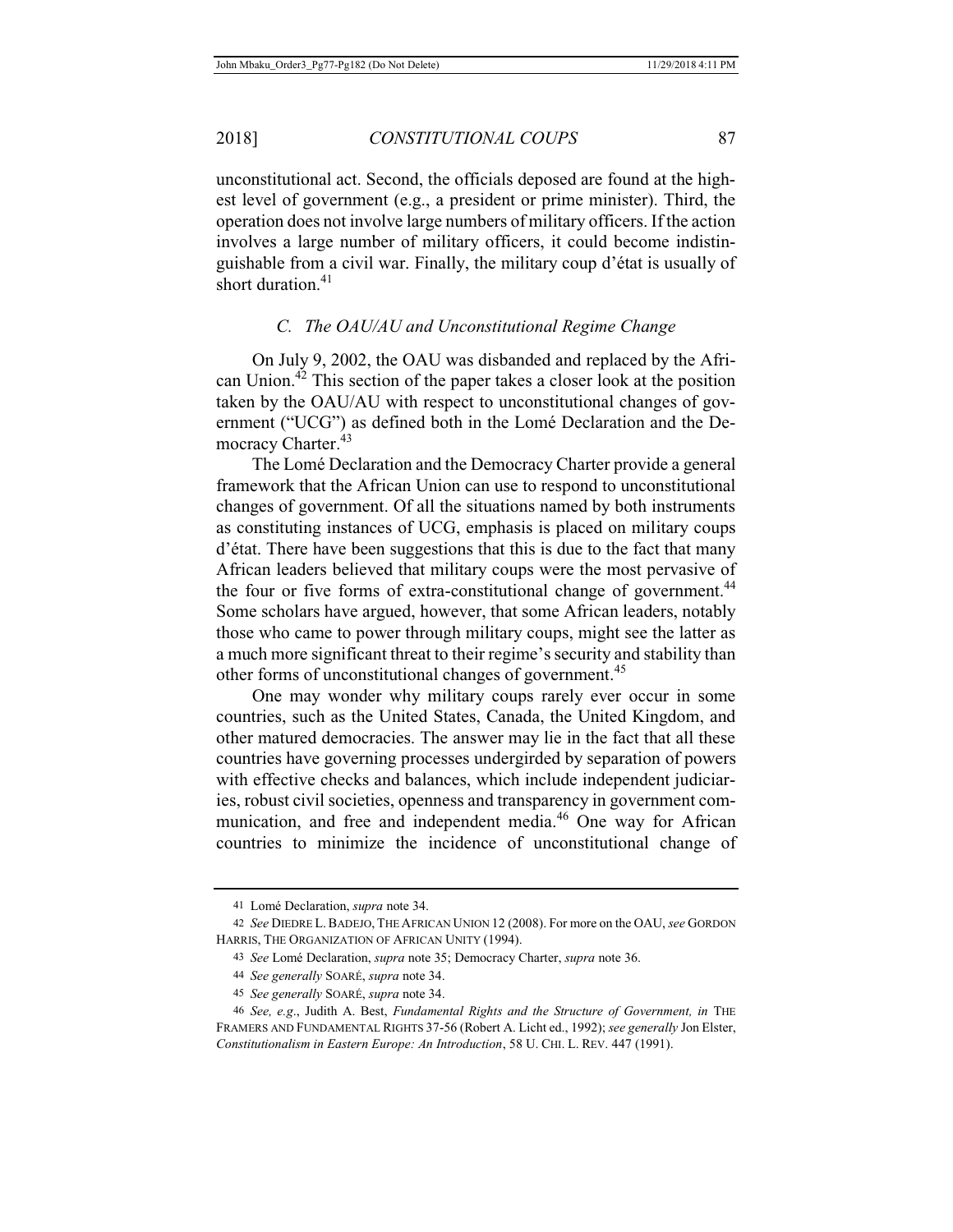government, including military coups d'état, then, is for them to practice good governance—that is, each of them should provide itself with institutional arrangements undergirded by the rule of law. The emphasis is on strengthening, deepening and institutionalizing democracy, as well as significantly improving each country's democratic institutions.<sup>47</sup>

Both the Lomé Declaration and the Democracy Charter list several factors which they believe would reduce or minimize the risk of intervention in politics by military officers. Specifically, the Lomé Declaration provides nine "principles as a basis for the articulation of common values and principles for democratic governance."<sup>48</sup> These are:

- adoption of a democratic Constitution: its preparation, content and method of revision should be in conformity with generally accepted principles of democracy;
- $\bullet$  respect for the Constitution and adherence to the provisions of the law and other legislative enactments adopted by Parliament;
- separation of powers and independence of the judiciary;
- promotion of political pluralism or any other form of participatory democracy and the role of the African civil society, including enhancing and ensuring gender balance in the political process;
- the principle of democratic change and recognition of a role for the opposition;
- organization of free and regular elections, in conformity with existing texts;
- guarantee of freedom of expression and freedom of the press, including guaranteeing access to the media for all political stakeholders;
- constitutional recognition of fundamental rights and freedoms in conformity with the Universal Declaration of Human Rights of 1948 and the African Charter on Human and Peoples' Rights of 1981
- $\bullet$  guarantee and promotion of human rights.<sup>49</sup>

These nine principles reflect certain attributes of good governance, which include respect for the constitution and the rule of law, separation of powers and judicial independence, change in government through

<sup>47</sup> *See generally* JOHN MUKUM MBAKU, PROTECTING MINORITY RIGHTS IN AFRICAN COUNTRIES: A CONSTITUTIONAL POLITICAL ECONOMY APPROACH 11-13 (2018) [hereinafter MBAKU, PROTECTING MINORITY RIGHTS IN AFRICAN COUNTRIES] (arguing, inter alia, that institutional arrangements, undergirded by effective checks and balances, can help African countries minimize government impunity and enhance peaceful coexistence).

<sup>48</sup> Lomé Declaration, *supra* note 35.

<sup>49</sup> Lomé Declaration, *supra* note 35; *see also* Democracy Charter, *supra* note 35, at art. 3 (elaborating on similar principles).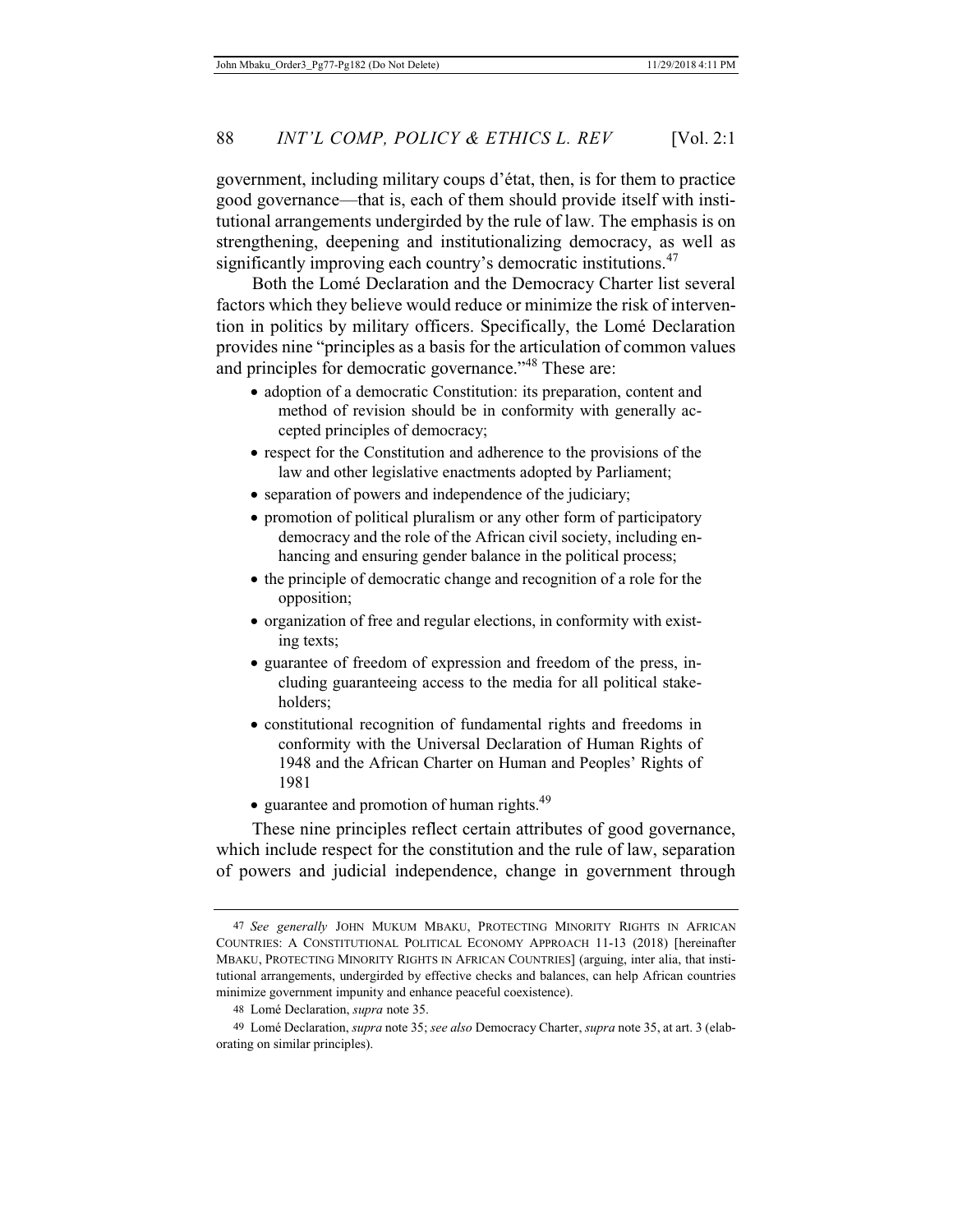democratic processes only, recognition of the opposition as an important player in governance, organization of free, credible, fair and regular elections in conformity with the constitution, and independent and free media that is accessible to all political actors, including especially those in the opposition. The hope of the signatories to the Lomé Declaration is that adherence to these principles would significantly minimize unconstitutional or extra-constitutional regime changes in the African countries.

The OAU/AU's policy response to unconstitutional regime changes is that such activities are undemocratic, must be rejected, and represent "an unacceptable and anachronistic act, which is in contradiction of our commitment to promote democratic principles and conditions."50 But, what action should the OAU/AU and African countries take whenever an unconstitutional change of government has taken place in an OAU/AU Member State? Chapter 8 of the Democracy Charter provides practical actions that should be taken by the OAU/AU in response to an UCG.<sup>51</sup> The Lomé Declaration also makes similar suggestions for OAU/AU member states, including that: unconstitutional regime changes should be immediately and publicly condemned; the PSC should convene to discuss moving forward; the member State where the UCG took place should be immediately suspended from participating in activities of the Union; the perpetrators of the UCG should be given six months to restore constitutional order; and there should be sanctions if the perpetrators do not restore constitutional order within six months. $52$ 

While Article 25 of the Democracy Charter provides for a similar policy, it also adds two critical measures. First, the perpetrators of the UCG are not allowed to participate in elections or hold any position of responsibility in political institutions of their State.<sup>53</sup> Secondly, the state should be sanctioned if it is proven that the state instigated or supported an UCG in another state.<sup>54</sup> In other words, coup-makers may not "democratize" themselves and become part of the post-coup democratic civilian government.

What is the rationale for this anti-coup policy, especially considering the fact that the founding document of the OAU specifically supported a policy of non-interference in the internal affairs of Member

<sup>50</sup> Lomé Declaration, *supra* note 35.

<sup>51</sup> Democracy Charter, *supra* note 36, at art. 23(5).

<sup>52</sup> *See* Lomé Declaration, *supra* note 35; Democracy Charter, *supra* note 36; *see also* Constitutive Act of the African Union, July 11, 2000, 2158 U.N.T.S. 3, at art. 30 (lending additional support to these sanctions and states as follows: "Governments which shall come to power through unconstitutional means shall not be allowed to participate in the activities of the [African] Union.").

<sup>53</sup> *See* Democracy Charter, *supra* note 36, at art. 25(4).

<sup>54</sup> *See id*. at art. 25(6).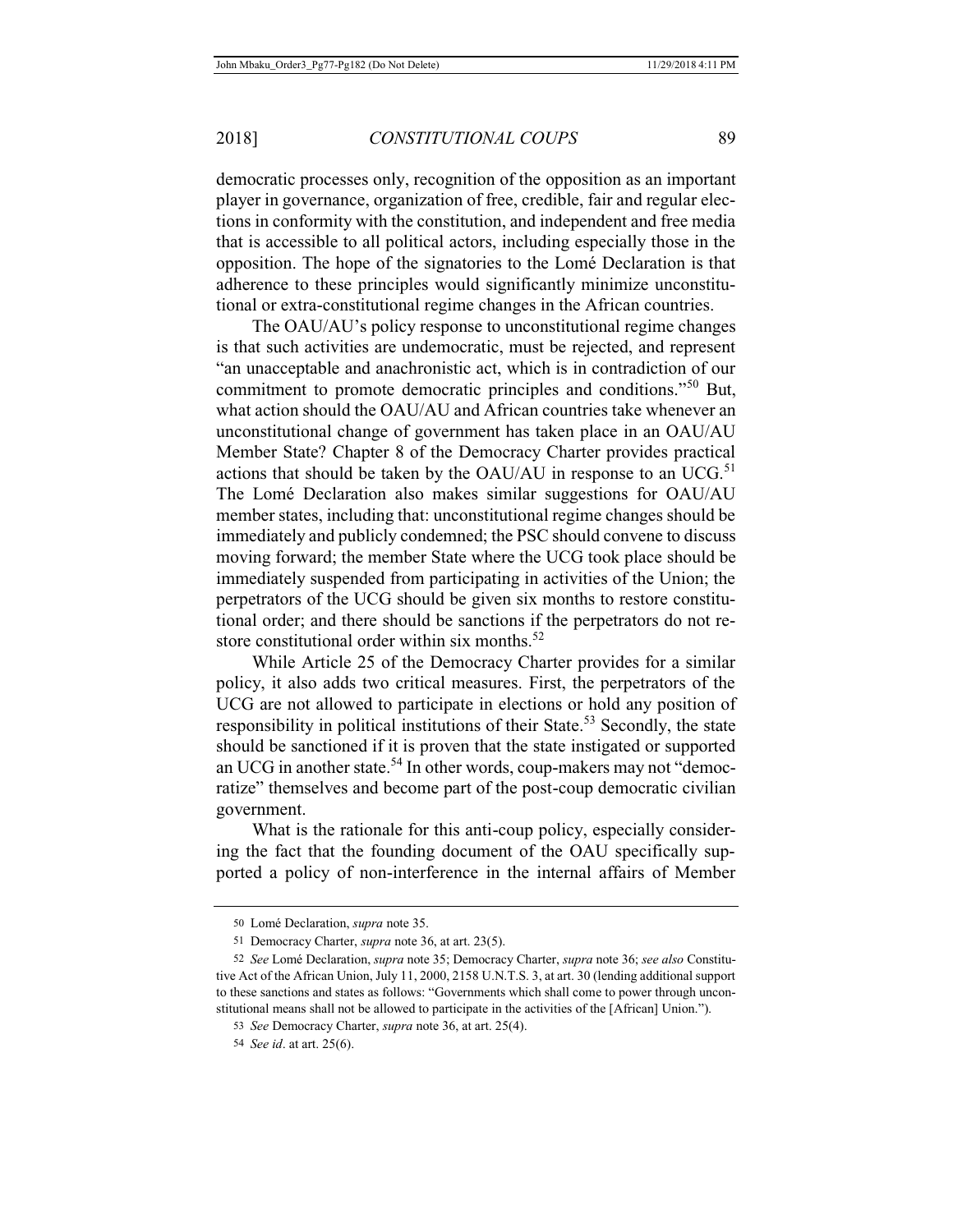States? Could it be that African leaders had come to the realization that military coups d'état and other forms of unconstitutional regime change were at odds with the wave of democratization that was sweeping the continent and other parts of the world? By the mid-1990s, especially after South Africa's successful transition from the racially-based apartheid system to a multi-racial and democratic political dispensation, many Africans came to see multiparty democracy and constitutionalism as the only legitimate way to change government, as well as to enhance and ensure peaceful coexistence and minimize sectarian conflict.<sup>55</sup>

From the early 1950s to the early-to-mid 1990s, when military coups d'état were pervasive throughout Africa, there was no continent-wide policy, at least not one advocated by an organization such as the OAU, on their danger to democracy.<sup>56</sup> Most opposition to and condemnation of military coups were based on or derived from the nature of the coups, the type of treatment meted out to members of the ousted regime by the coup leaders, and the immediate post-coup behavior of the coup makers. In some cases, ethnicity and religion played a significant role in determining the nature of the reaction, especially by different factions of the country, to the coup.<sup>57</sup>

Other military coups gained national and even international notoriety because of their brutality or the behavior of the coup makers after they came into power. For example, the coup conducted by Master Sergeant Samuel Doe and a group of Krahn soldiers on April 12, 1980 against the

<sup>55</sup> For example, it was this recognition of democracy and constitutionalism as a better and more effective political dispensation that swept Zambia's long-time dictator, Kenneth Kaunda, out of power and catapulted trade unionist, Frederick Chiluba, to the presidency of Zambia in 1991. *See, e.g*., JULIUS O. IHONVBERE, ECONOMIC CRISIS, CIVIL SOCIETY, AND DEMOCRATIZATION: THE CASE OF ZAMBIA 103-43 (1996) (providing, *inter alia*, an examination of the fall of Kenneth Kaunda and the rise of Frederick Chiluba in Zambian politics).

<sup>56</sup> SOARÉ, *supra* note 34 at 4.

<sup>57</sup> For example, the military coup that overthrew the government of Nigeria's First Republic on January 15, 1966 was led by Major Patrick Chukwuma Kaduna Nzeogwu—the latter was born in Nigeria's northern region of Igbo immigrant parents. *See* ADEWALE ADEMOYEGA, WHY WE STRUCK: THE STORY OF THE FIRST NIGERIAN COUP (1981). The coup was extremely bloody and was marked by the murders of several prominent Nigerians, including the country's Prime Minister, Alhaji Tafawa Balewa, the Premier of the now defunct Northern Region, Sir Ahmadou Bello, the Premier of the now defunct Western Region, Sir Samuel Ladoke Akintola, and top army officers from the Northern and Western Regions. *See id.* Many critics of the coup have argued that because Nzeogwu and his fellow coup executors did not kill any top politicians and military officers from the Eastern Region, the military action was not an attempt to eliminate corrupt politicians and restore respectability and efficiency to the Nigerian political and civil services, as argued by the coup leaders. *See id.* Instead, argue these critics, the coup was an Igbo conspiracy designed to enhance the ability of the Eastern Region to subjugate the rest of the country, including the Northern Region, where most of the high-profile victims were from. *See id.*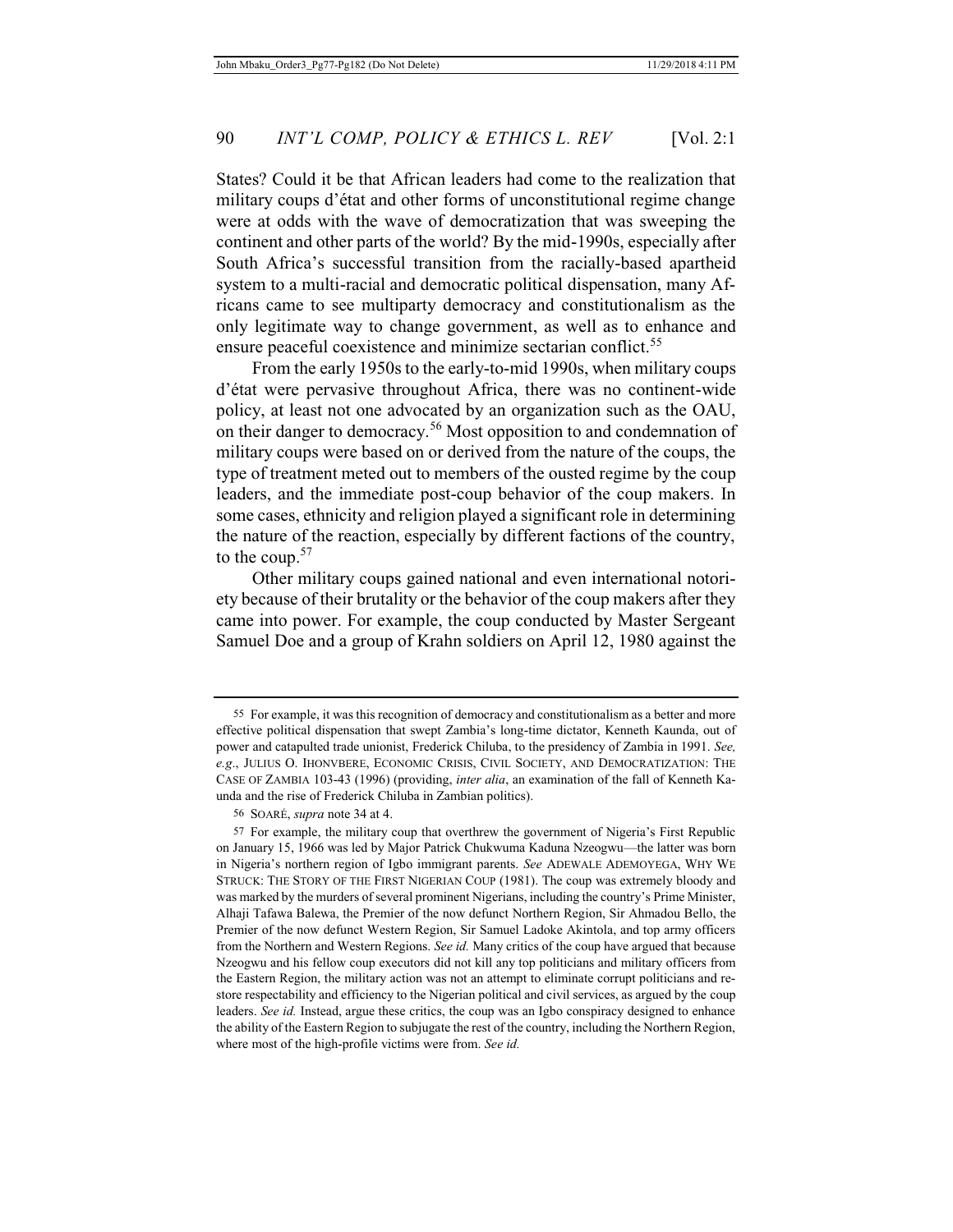government of Liberia was extremely brutal and bloody.58 In addition to killing the President of Liberia, William R. Tolbert, Jr., the coup makers also massacred twenty-six of Tolbert's supporters and publicly executed thirteen members of Tolbert's cabinet.<sup>59</sup> Doe went on to preside over a government that was characterized by extreme corruption, barbarism, and the gross violation of human rights. $60$ 

On January 25, 1971, Idi Amin overthrew the government of Ugandan President Milton Obote. Although the coup against Obote was not considered bloody, Amin went on to preside over one of the most dysfunctional and oppressive governments in post-independence Africa. In addition to purging the military of members of some ethnic groups, particularly the Acholi and Lango, he also forced into exile many people of Indian ancestry. During his eight years in control of the government of Uganda, Amin is said to have killed many people, including religious leaders, journalists, artists, senior civil servants, judges, lawyers, students and other intellectuals, and foreign nationals.<sup>61</sup>

It was within this environment, one in which many Africans, regardless of their ethnic or religious affiliation, were increasingly aware of their fundamental rights and were eager for their countries to transition to democracy, with governing processes undergirded by the rule of law, that African Heads of State and Government, meeting in Harare, Zimbabwe for the thirty-third summit of the Organization of African Unity took steps to adopt a uniform policy for dealing with unconstitutional regime changes, including, especially, the military coup.<sup>62</sup>

chive.org/web/20080928150953/http://www.time.com/time/magazine/arti-

<sup>58</sup> Master Sergeant Doe was a member of the Krahn ethnic group, one of the 16 ethnic groups coexisting in Liberia. *See* GEORGE KLAY KIEH, JR., THE FIRST LIBERIAN CIVIL WAR: THE CRISES OF UNDERDEVELOPMENT 19, 70-71 (2008).

<sup>59</sup> *After the Takeover, Revenge*, Time (Apr. 28, 1980), http://www.time.com/time/magazine/article/0,9171,924057,00.html [https://web.ar-

cle/0,9171,924057,00.html]. *See, e.g.*, AUSTIN O. BINITIE, BLOOD & BONES IN LIBERIA (1998); GABRIEL I. H. WILLIAMS, LIBERIA: THE HEART OF DARKNESS 13 (2002).

<sup>60</sup> In fact, it was Doe's brutality and extreme repression of the Liberian people that triggered Liberia's first civil war, which lasted from 1989 to 1997 and was responsible for killing as many as 200,000 people. KIEH, supra note 59, at 157-58.

<sup>61</sup> *See* ALICIA C. DECKER, IN IDI AMIN'S SHADOW: WOMEN, GENDER, AND MILITARISM IN UGANDA (2014).

<sup>62</sup> *See* PROTECTING DEMOCRACY: INTERNATIONAL RESPONSES 118 (Morton H. Halperin & Mirna Galic eds., 2005) (arguing, inter alia, that when the OAU met for its annual summit in Harare, Zimbabwe, Member States passed "a resolution condemning coups d'état." Later, "the Heads of State Assembly at the 1999 OAU Summit in Algiers agreed on a resolution barring at its next summit, in Lomé in 2000, those members whose governments had been deposed since the Harare Summit and who had not held credible elections.").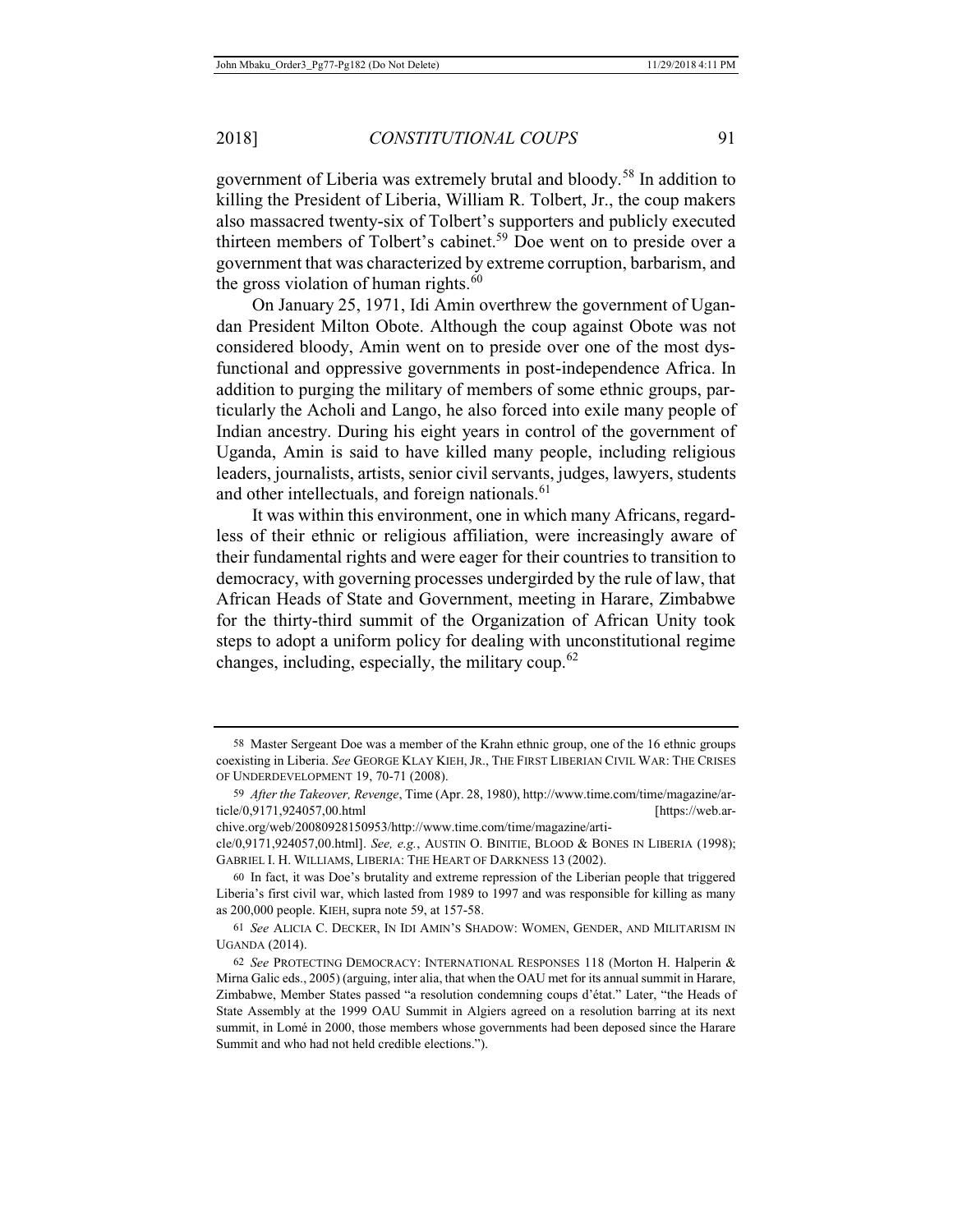The Harare summit of the OAU took place on June 2, 1997, but even as the delegates were settling down to the deliberations, Nigerian ships were bombarding Freetown, the capital of Sierra Leone, in an effort to dislodge the government of Major Johnny Paul Koroma. In August 1996, Koroma had been arrested and subsequently imprisoned for his involvement in a military coup against the civilian government that was led by President Ahmad Tejan Kabbah. Nevertheless, on May 25, 1997, seventeen junior military officers from the Sierra Leone Army broke into the central prison in Freetown and freed Koroma, who was subsequently named the country's head of state and chairman of the Armed Forces Revolutionary Council ("AFRC"). Shortly after assuming the position of head of state, Koroma invited members of the rebelling and murderous Revolutionary United Front ("RUF"), which had been fighting the government for more than six years, to join the government.<sup>63</sup> At the Zimbabwe summit, African leaders unanimously and unequivocally condemned and rejected the coup. They went further to condemn and disavow all unconstitutional regime changes in the continent.

In attendance at the Zimbabwe summit was UN Secretary-General Kofi Annan, who, in his opening address to attendees, condemned the coup in Sierra Leone and proclaimed as follows: "Where democracy has been usurped, let us do all in our power to restore it to the people."64 He went on to add that "[n]eighboring states, regional groups and international organizations must all play their parts to restore Sierra Leone's constitutional and democratic government."65 Similar remarks were made by then President of Zimbabwe, Robert Gabriel Mugabe.<sup>66</sup> He declared that "[d]emocracy must be restored in Sierra Leone as a matter of urgency."<sup>67</sup> He continued: "We are getting tougher and tougher on coups. Coup-plotters and those who overthrow democratic governments will find it more difficult to get recognition from us. Democracy is getting stronger in Africa and we now have a definite attitude against coups."<sup>68</sup>

The OAU then went on to authorize members of the regional organization called Economic Community of West African States (ECOWAS)

<sup>63</sup> *See generally* LANSANA GBERIE, A DIRTY WAR IN WEST AFRICA: THE RUF AND THE DESTRUCTION OF SIERRA LEONE (2005).

<sup>64</sup> Andrew Meldrum, *Coups No Longer Acceptable: OAU*, AFR. RENEWAL ONLINE (July 1997), https://www.un.org/africarenewal/magazine/july-1997/coups-no-longer-acceptable-oau. 65 *Id*.

<sup>66</sup> Mugabe served as the Chairperson of the OAU from June 2, 1997 to June 8, 1998. *See* RICHARD SCHWARTZ, COMING TO TERMS: ZIMBABWE IN THE INTERNATIONAL ARENA 176 (2001) (discussing, inter alia, Mugabe's term of service as the Chairperson of the OAU).

<sup>67</sup> Meldrum, *supra* note 65.

<sup>68</sup> *Id.*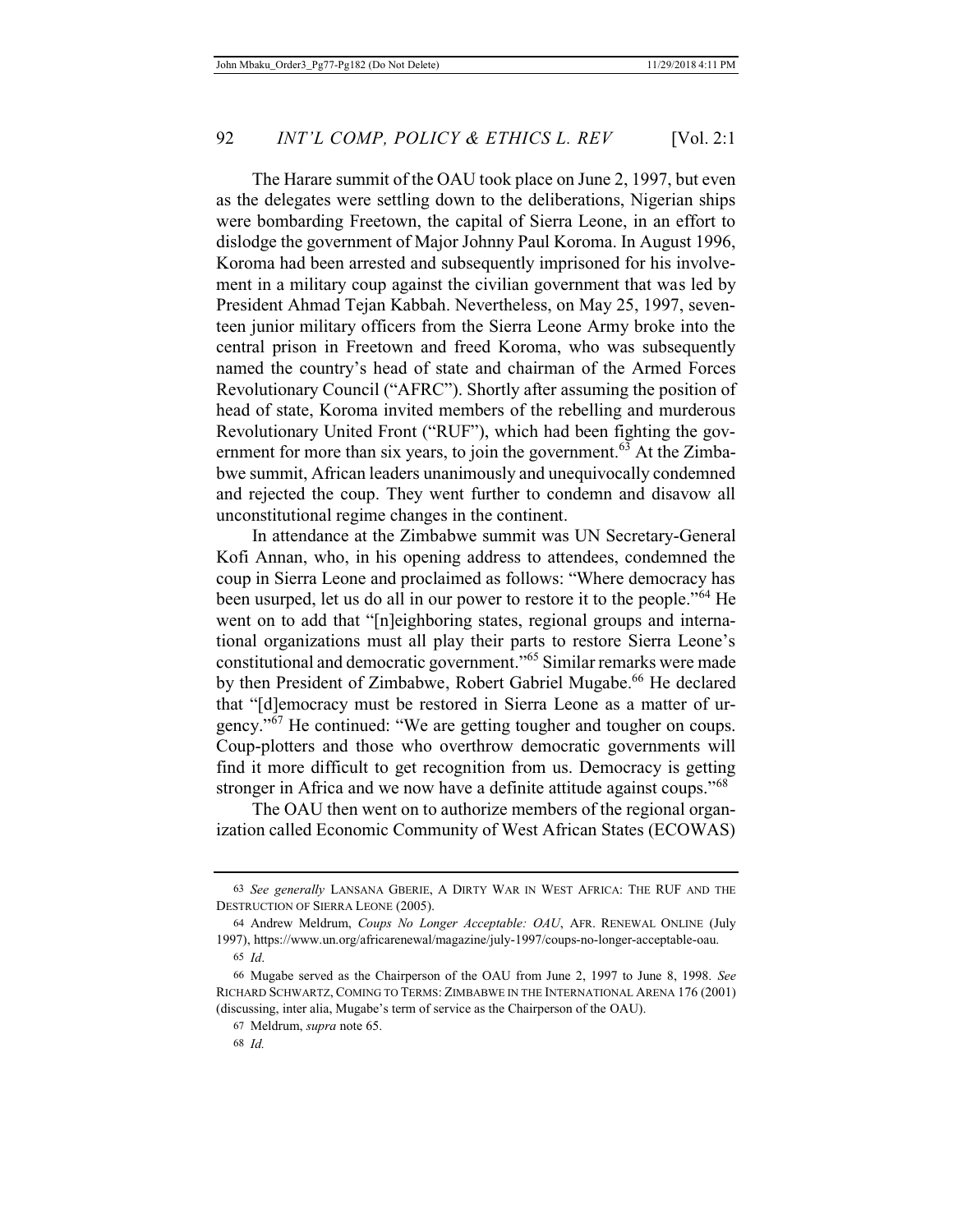to take military action against the military-installed government in Sierra Leone with the aim of returning democratic governance to the country.<sup>69</sup> It is important to note that the coup in Sierra Leone took place on May 25, 1997, in the midst of successful efforts by ECOWAS to secure a peace agreement that brought an end to the country's seven-year brutal civil war, which had been started by the RUF's actions against the government.70 Following ECOWAS' successful efforts to broker peace, multiparty elections were held in 1996 and Ahmed Tejan Kabbah had emerged as the undisputed winner.<sup>71</sup> However, some disgruntled elements of the RUF had rejected the peace and sought to overthrow the government. Many African leaders, who were attending the Harare summit saw the Sierra Leone military coup as a major setback, not just for peace, peaceful coexistence, and the deepening and institutionalization of democracy in Sierra Leone, but also in Africa generally.<sup>72</sup> The events in Sierra Leone, thus, provided the impetus to the unequivocal condemnation and rejection of the military coup and other forms of unconstitutional regime changes on the continent. These leaders then resolved to be united in their rejection of any regime change that came into being through a military coup or other unconstitutional means. They believed that democracy held the key to peace, security, and development in Africa. This united front against unconstitutional change of government, including rejection of the military coup as a way to achieve regime change, provided the foundation for the eventual adoption, in July 2000, of the Lomé Declaration.<sup>73</sup>

It has been argued that some military coups d'état in Africa actually produced regimes that were better and more beneficial to governance and the welfare of Africans than those that had existed before the military intervention.<sup>74</sup> One prominent example is Mali, where a military coup in 1991 ousted President Moussa Traoré, a dictator, and ended a more than

72 *See* Meldrum, *supra* note 65.

<sup>69</sup> *See* Peter A. Dumbuya, *ECOWAS Military Intervention in Sierra Leone: Anglophone-Francophone Bipolarity or Multipolarity?*, 25 J. THIRD WORLD STUD. 83, 87 (2008).

<sup>70</sup> *See* REGIONAL ORGANIZATIONS IN AFRICAN SECURITY 57 (Fredrik Söderbaum & Rodrigo Tavares eds., 2011) (discussing, inter alia, the military coup that took place in Sierra Leone in March 1997).

<sup>71</sup> *See* LARRY J. WOODS & COLONEL TIMOTHY R. REESE, MILITARY INTERVENTIONS IN SIERRA LEONE: LESSONS FROM A FAILED STATE 32 (2008) (discussing, inter alia, the election of Ahmad Tejan Kabbah and his political party, the Sierra Leone Peoples Party, as president and ruling party, respectively, in Sierra Leone in March 1996).

<sup>73</sup> *See generally* THE AFRICAN UNION: LEGAL AND INSTITUTIONAL FRAMEWORK: A MANUAL ON THE PAN-AFRICAN ORGANIZATION, at xiv-xv (Abdulqawi A. Yusuf & Fatsah Ouguergouz eds., 2012) (providing an overview of the origins of AU institutions and how they have responded to unconstitutional regime changes, including military coups d'état).

<sup>74</sup> *See* SOARÉ, *supra* note 34.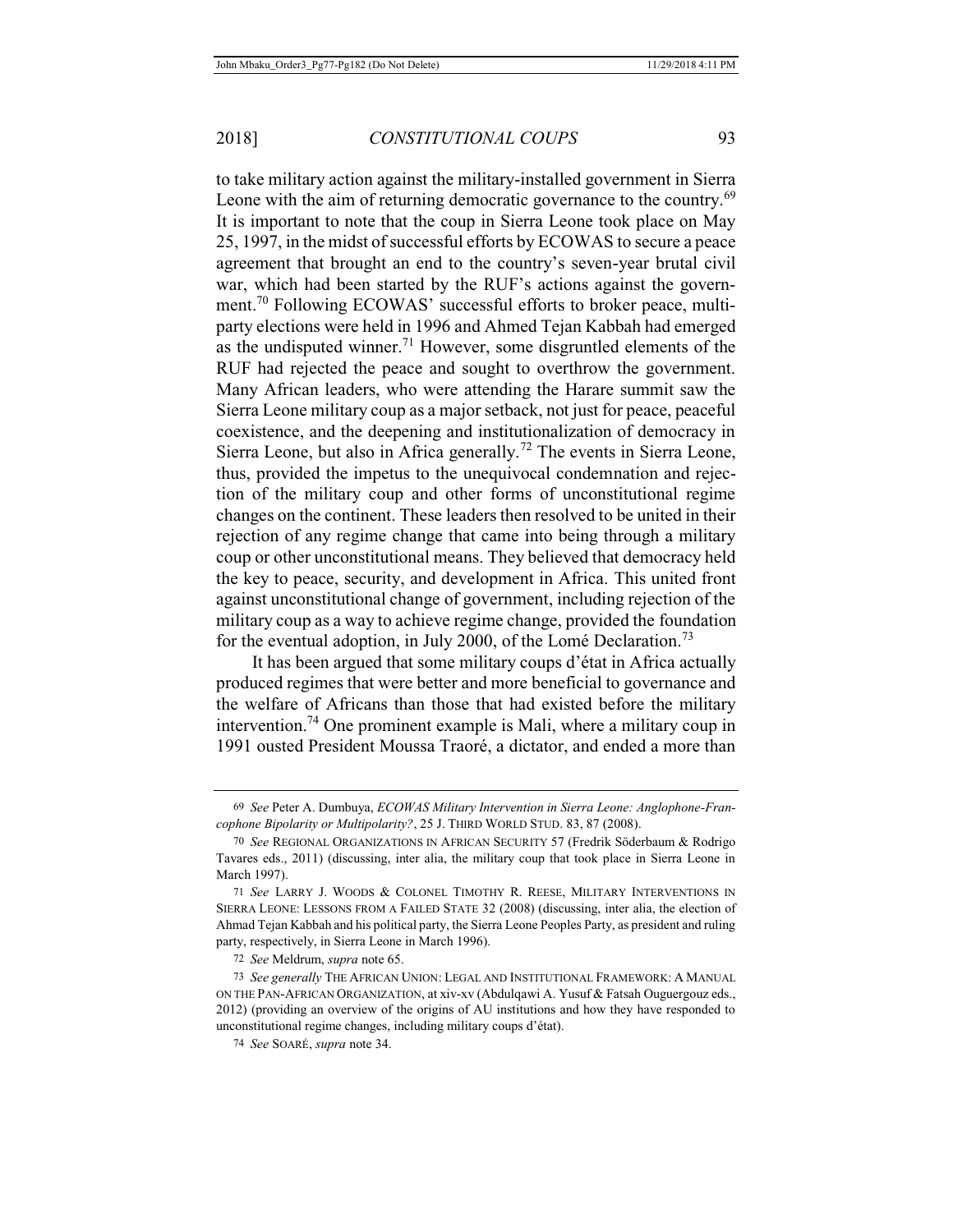two-decades dictatorship. Subsequently, multiparty elections were held and a civilian government established.<sup>75</sup>

The second case is the coup in Mauritania, which ousted the totalitarian regime of President Maaouya Ould Taya in 2005, who himself had come to power through a military coup in  $1984$ <sup>76</sup>. The coup leader, Ely Ould Mohamed Vall refused to accept the title of president and together with other coup leaders, agreed not to run for president. Presidential elections were subsequently held, and Vall handed power over to the winner in  $2007^{77}$ 

These examples may be the reason why some commentators have argued that some coups may be acceptable and welcomed as a way to extricate a country from a political quagmire made possible by pervasive impunity, corruption, and tyranny by incumbent leaders.<sup>78</sup>

Professor Paul Collier, a well-known scholar of African political economy, has made similar arguments, stating that since many African elections are often not fair or free, donor countries should be willing to accept a military coup d'état if it is determined that this is the only way to rid a country of a political tyrant.<sup>79</sup> He makes specific reference to Zimbabwe's Robert Gabriel Mugabe and states that "[a] truly bad government in a developing country is more likely to be replaced by a coup than by an election."<sup>80</sup> The proposition that "some coups are acceptable, and therefore could be said to be good coups, whereas others are not acceptable, and are therefore bad coups," poses a number of worrying

<sup>75</sup> *See, e.g.*, SUSANNA D. WING, CONSTRUCTING DEMOCRACY IN TRANSITIONING SOCIETIES OF AFRICA: CONSTITUTIONALISM AND DELIBERATION IN MALI 88-89 (2008) (examining the construction of democratic institutions, with specific emphasis on post-independence Mali).

<sup>76</sup> BOUBACAR N'DIAYE, MAURITANIA'S COLONELS: POLITICAL LEADERSHIP, CIVIL-MILITARY RELATIONS AND DEMOCRATIZATION 6 (2018).

<sup>77</sup> *See generally id.* (providing, inter alia, a detailed examination of the Ould Taya era in Mauritania).

<sup>78</sup> *See, e.g*., STAFFAN WIKING, MILITARY COUPS IN SUB-SAHARAN AFRICA: HOW TO JUSTIFY ILLEGAL ASSUMPTIONS OF POWER (1983).

<sup>79</sup> Paul Collier, *Let Us Now Praise Coups*, WASH. POST (June 22, 2008), http://www.washingtonpost.com/wp-dyn/content/article/2008/06/19/AR2008061901429\_pf.html. *See, e.g.*, PAUL COLLIER, THE BOTTOM BILLION: WHY THE POOREST COUNTRIES ARE FAILING AND WHAT CAN BE DONE ABOUT IT (2007).

<sup>80</sup> *Id.* (on November 14, 2017, soldiers from the Zimbabwe Defense Forces ("ZDF") seized control of the Zimbabwe Broadcasting Corporation ("ZBC") and eventually placed President Robert Gabriel Mugabe under house arrest. Mugabe was subsequently forced to resign. The ZDF, however, told the nation that what they had done was not a coup d'état). *See* Jason Burke, *Military urges calm in Zimbabwe after it seizes key sites in capital*, THE GUARDIAN (Nov. 15, 2017, 3:32 PM), https://www.theguardian.com/world/2017/nov/14/tensions-rise-in-zimbabwe-as-militarydrives-through-outskirts-of-capital; *see* Norimitsu Onishi & Jeffrey Moyo, *Robert Mugabe Resigns as Zimbabwe's President, Ending 37-Year Rule*, N.Y. TIMES (Nov. 21, 2017), https://www.nytimes.com/2017/11/21/world/africa/zimbabwe-mugabe-mnangagwa.html.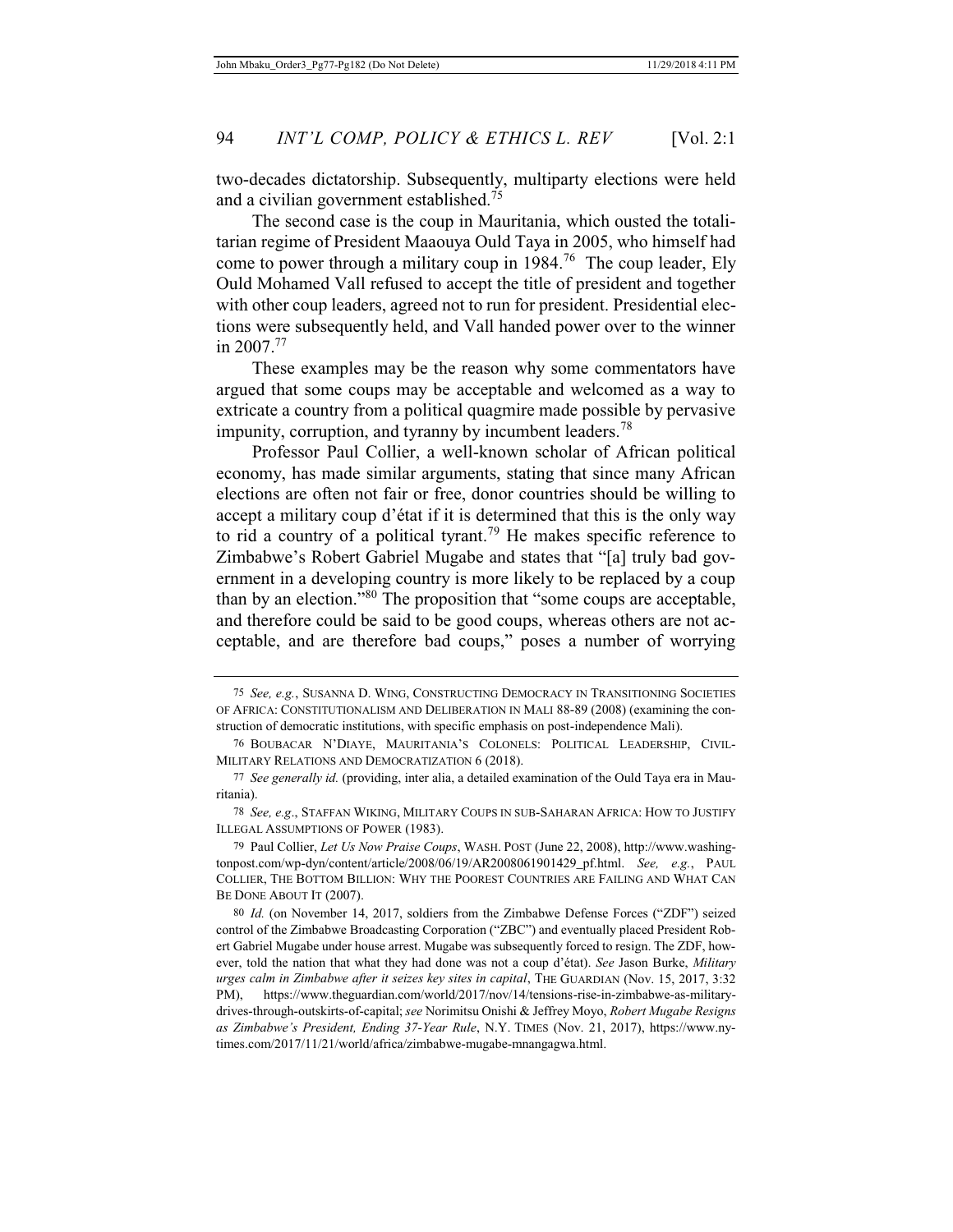problems.81 For example, most of the regimes that have come to power in Africa through unconstitutional means have generally not governed any better than the constitutional regimes that they ousted. In fact, many military regimes that overthrew what they claimed were corrupt civilian regimes went on to be more corrupt and inefficient than the regimes that they had replaced.<sup>82</sup>

Many of Africa's post-coup "military rulers turned out to be at least as corrupt and authoritarian as the civilians whom they replaced."83 When the military overthrew the government of the First Nigerian Republic in 1966, its leader, Major Kaduna Nzeogwu, told the nation that the army's intention was not to rule the country but to get rid of corrupt, parasitic, and irresponsible civil servants and politicians and restore respectability to the country's public services. $84$  Once that was done, they would return to the barracks. $85$  Despite these promises, the military governments that ruled Nigeria between 1966 and 1999 were pervaded by "corruption, nepotism, and economic mismanagement."86 Mbaku argues that although the military came into power in Nigeria in 1966 "claiming to be on a reformist mission, its post-coup behaviors did not support that claim. Instead, military leaders behaved as individuals whose main objective was to use the apparatus of government to plunder the economy and amass wealth for themselves at the expense of the rest of the country."<sup>87</sup>

Those who argue in favor of so-called "good coups"—that is, coups designed by the military to get rid of despots—see the military as having the wherewithal to add significant "value to the management of the affairs of the state."<sup>88</sup> Nevertheless, while the "military has a certain contribution to make towards the development of a state, this contribution has not

85 *See id.*

<sup>81</sup> FRANCIS NGUENDI IKOME, GOOD COUPS AND BAD COUPS: THE LIMITS OF THE AFRICAN UNION'S INJUNCTION ON UNCONSTITUTIONAL CHANGES OF POWER IN AFRICA 35 (2007), http://igd.org.za/jdownloads/Occasional%20Papers/igd\_occasional\_paper\_55.pdf.

<sup>82</sup> *See, e.g*., JOHN MUKUM MBAKU, CORRUPTION IN AFRICA: CAUSES, CONSEQUENCES, AND CLEANUPS (2007).

<sup>83</sup> John F. Clark, *The Decline of the African Military Coup*, 18 J. OF DEMOCRACY 141, 141 (2007).

<sup>84</sup> *See Radio Broadcast by Major Chukwuma Kaduna Nzeogwu—Announcing Nigeria's First Military Coup on Radio Nigeria, Kaduna on January 15, 1966*, VANGUARD NEWSPAPER (Sept. 30, 2010, 7:26 PM), https://www.vanguardngr.com/2010/09/radio-broadcast-by-major-chukwuma-kaduna-nzeogwu-–-announcing-nigeria's-first-military-coup-on-radio-nigeria-kaduna-on-january-15-1966.

<sup>86</sup> MBAKU, INSTITUTIONS AND REFORM IN AFRICA, *supra* note 41, at 123.

<sup>87</sup> *Id.* at 124.

<sup>88</sup> Naison Ngoma, *Coups and Coup Attempts in Africa: Is There a Missing Link?*, 13 AFR. SECURITY STUD. 85, 88 (2004).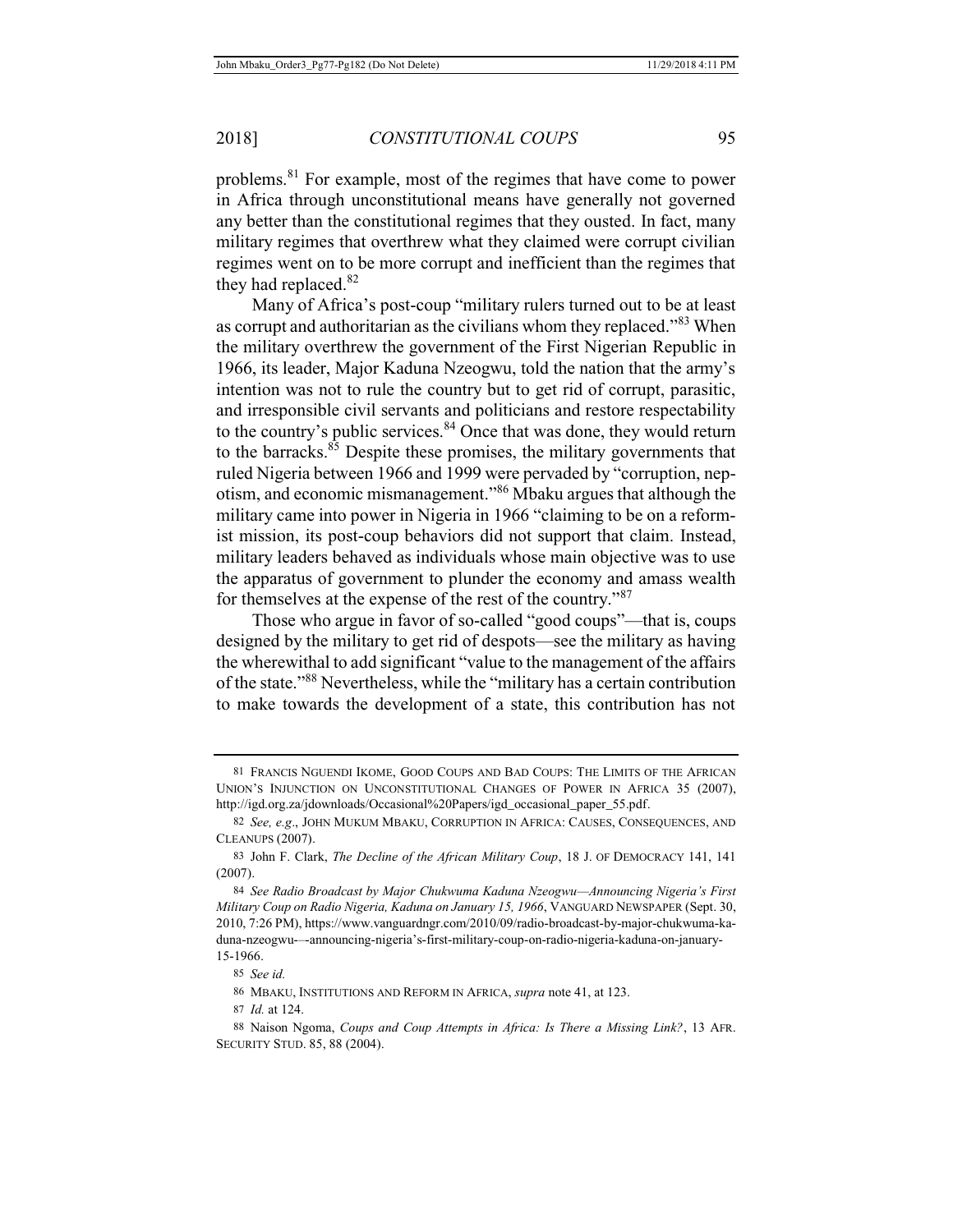always been successful."89 During the last several decades in Africa, national militaries have not been institutions that have contributed positively to the development of their respective countries. In addition to the fact that "[r]elatively poor economic management and restrained political activity have tended to manifest in virtually all the [African] countries that have had military regimes,"90 the armed forces of several countries have actually been the source of many of these countries' multifarious economic and political problems.<sup>91</sup>

Sustainable economic and human development can only take place within institutional environments that are characterized by predictability. An important element of the legal concept referred to as the "rule of law" is that "the law must not be administered arbitrarily and capriciously."<sup>92</sup> Unlike a well-constituted tribunal, whose decision-making process would be guided by the law, including, especially in common law countries, judicial precedent, and hence, would behave or function in a relatively predictable manner, coup makers are likely to make their decisions in an arbitrary and capricious way, guided solely by their corporate interests and not by those of the people writ large. Coup makers generally are opportunistic individuals whose main interest is self-enrichment. The evidence from Africa's more than fifty years' experience with military coups is that, in virtually every one of them, post-coup leaders, regardless of the reasons that they gave for overthrowing the government, have usually shown very little interest in national development. Instead, these individuals have proceeded to use their new power to exploit their national economies for their personal benefit and that of their benefactors.

It is virtually impossible to categorize a coup as "good" until after the coup makers have actually handed government to another set of elites. Coup makers usually start their military intervention with "good promises" and it is only after they have lived up to those promises would one be able to make a judgment as to whether the coup was a good one or not. Hence, citizens of a country that is being terrorized by a despotic leader cannot be certain that the military leaders that they hope would liberate them from this state of affairs would design and carry out a "good coup." They may have to wait for many years to find out if the coup makers keep their promise and return the country to civilian democratic rule.

<sup>89</sup> *Id.* at 88.

<sup>90</sup> *Id.*

<sup>91</sup> *See, generally*, A. O. SANDA, OLUSOLA OJO & VICTOR AYENI, THE IMPACT OF MILITARY RULE ON NIGERIA'S ADMINISTRATION 52-60 (1987) (providing an overview of the impact of military rule on general administration in Nigeria).

<sup>92</sup> John Mukum Mbaku, *Providing a Foundation for Wealth Creation and Development in Africa: The Role of the Rule of Law*, 38 BROOK. J. INT'L L. 959, 1022 (2013).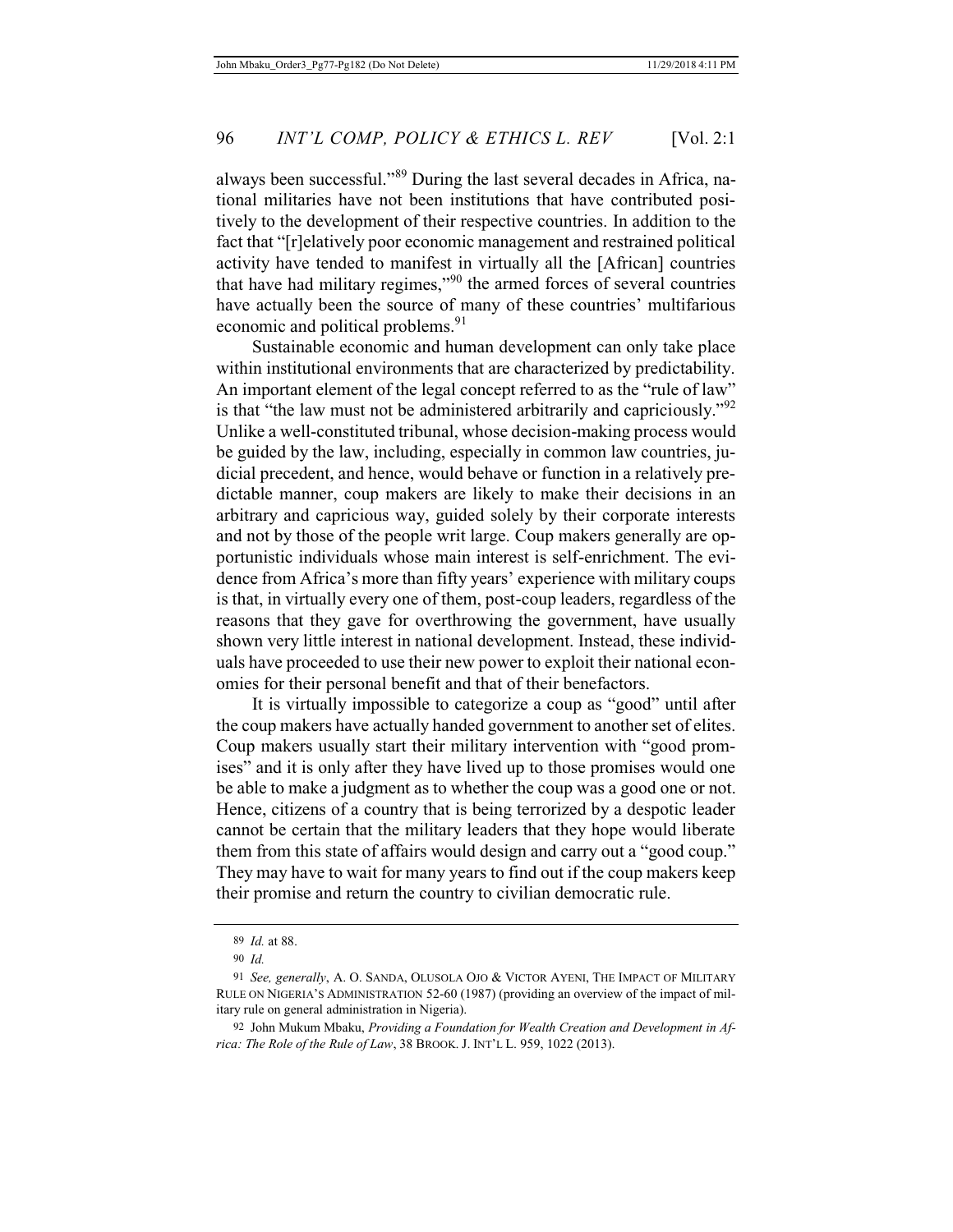Another issue that is relevant to the discussion of so-called "good coup" is how to determine if an incumbent government qualifies for overthrow through a military coup. Will the military grant deference to the courts and allow them to make that determination or will the military make such a decision by itself? If national institutions, including the courts, are capable of making such a determination, why not allow them to peacefully remove from power a regime that has lost its legitimacy to govern? If, however, the military is the institution that must determine whether an incumbent government must be removed from power, how can the citizens of such a country be sure that the military is not acting opportunistically to maximize its corporate interests and not to promote democracy, sustainable development, and peaceful coexistence?

Many African leaders who came to power through constitutional means have since violated "their terms of office and the very constitutional arrangements that brought them to power."<sup>93</sup> Nevertheless, when this occurs, there are more peaceful ways, than military coups, to force such recalcitrant leaders to give up their *ultra vires* behaviors and subject themselves to the law. Of course, one can argue that in many African countries with unconstitutional regimes, national institutions, including the courts and the legislature, are not capable of peacefully ousting despotic and/or tyrannical governments or forcing them to conform to the law. Throughout most of post-independence Africa, unconstitutional regime changes have usually led to or produced unconstitutional regimes.<sup>94</sup> Thus, military coups and other unconstitutional approaches to regime change cannot lead to the deepening and institutionalization of democracy in the continent. In fact, these unconstitutional approaches to change of government are actually a major constraint to the development and the sustaining of the norms of good governance in African countries. As has been argued by several scholars and observers, the rationale behind the Lomé Declaration and the Democracy Charter—that coups and assassinations would not be tolerated and that political competition and constitutional government are the most effective ways to ensure peace and development in Africa—forms the foundation on which Africans need to build their governance institutions.<sup>95</sup>

<sup>93</sup> SOARÉ, *supra* note 34, at 5.

<sup>94</sup> *See* Richard Obinna Iroanya, *Coups and Countercoups in Africa, in* THE PALGRAVE HANDBOOK OF AFRICAN POLITICS, GOVERNANCE AND DEVELOPMENT 243, 244 (Samuel Ojo Oloruntoba and Toyin Falola eds., 2018) (defining "unconstitutional governments" as "those regimes which came to power through the barrel of the gun or other forceful means").

<sup>95</sup> Muna Ndulo, *The Prohibition of Unconstitutional Change of Government, in* THE AFRICAN UNION: LEGAL AND INSTITUTIONAL FRAMEWORK: A MANUAL ON THE PAN-AFRICAN ORGANIZATION 251, 264 (Abdulqawi A. Yusuf & Fatsah Ouguergouz eds., 2012) (arguing, inter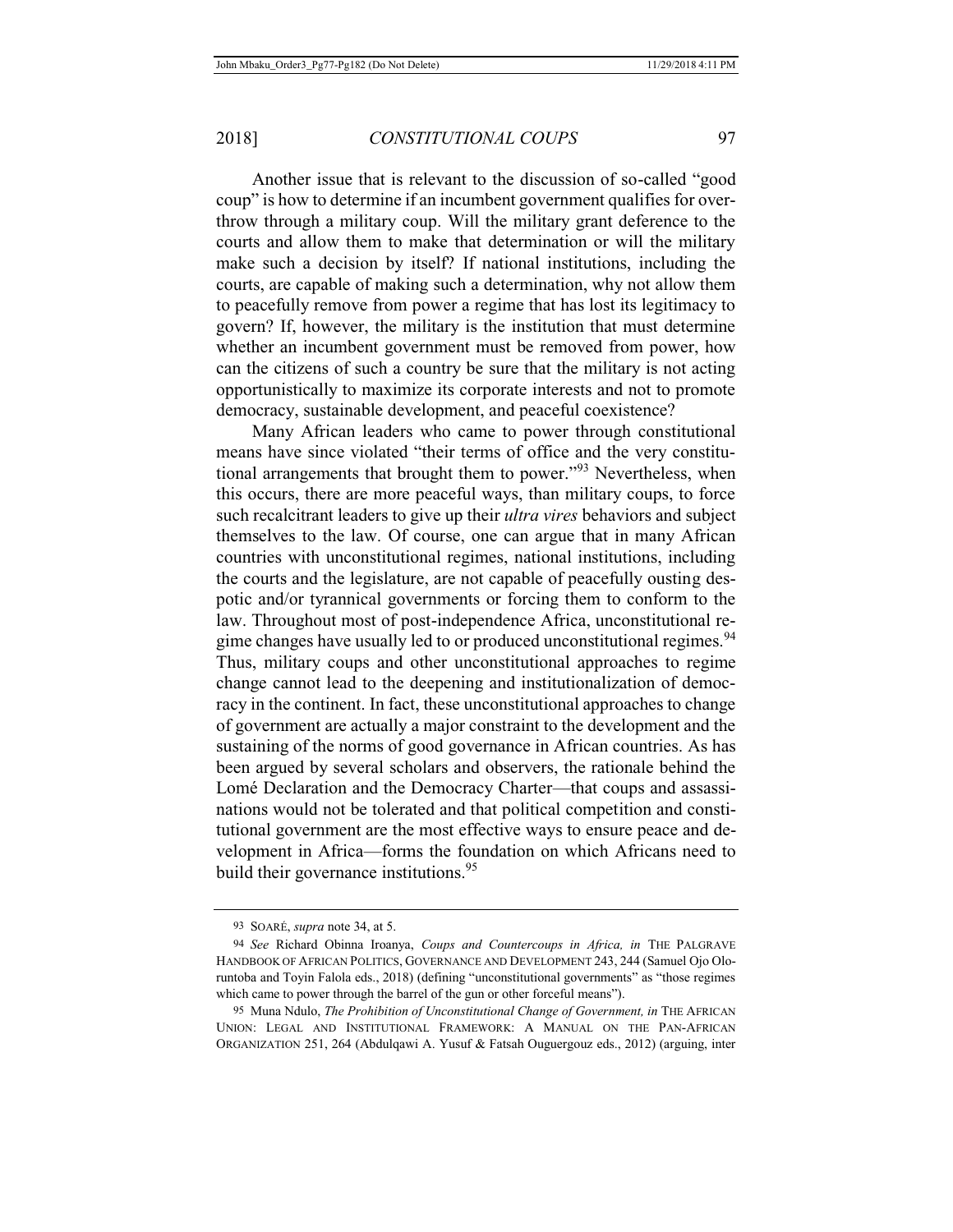Coups, as a method of regime change, are a major obstacle to political and economic development in Africa. Qualifying some coups as "good" does not change the fact that such an unconstitutional method of regime change only breeds unconstitutional regimes and stunts political development in these countries. For African countries, the way forward is for them to build and sustain governing processes undergirded by separation of powers with effective checks and balances so as to minimize the chances that civil servants and political elites would act with impunity and engage in activities that undermine the country's democratic institutions.96 In countries with dysfunctional governing systems, state custodians (i.e., civil servants and political elites) are most likely to act opportunistically and with impunity. $97$  The most effective way to remedy this state of affairs is not military coups but grassroots efforts to reconstruct the state and provide more effective governance institutions.<sup>98</sup>

### III. THE AFRICAN UNION AND THE EVOLUTION OF THE RESPONSIBILITY TO PROTECT DOCTRINE

#### *A. Introduction*

On September 1999, at the fourth Extraordinary Session of the OAU Assembly of African Heads of State and Government, which was held in Sirte, Libya, the delegates adopted what came to be known as the Sirte Declaration.<sup>99</sup> As stated in paragraph 8 of the Sirte Declaration, the delegates agreed to: (1) establish the African Union; (2) accelerate the implementation of the Abuja Treaty—the latter was designed to create an African Economic Community, African Central Bank, African Monetary Union, African Court of Justice, and Pan-African Parliament; (3) prepare a Constitutive Act of the African Union that was expected to be ratified

alia, that it was concern for unconstitutional change of government that led the OAU to adopt the Lomé Declaration, the Democracy Charter, and other conventions).

<sup>96</sup> *See, e.g*., MBAKU, PROTECTING MINORITY RIGHTS IN AFRICAN COUNTRIES, *supra* note 48.

<sup>97</sup> Cleo Calimbahin, *An Ambivalent State: The Crossover of Corruption and Violence in the Philippines, in* HANDBOOK OF GEOGRAPHIES OF CORRUPTION (Barney Warf ed., 2018) 331, 338 (arguing, inter alia, that "corruption breeds a climate of impunity").

<sup>98</sup> Although this approach may appear quite difficult, it is not impossible, as evidenced by the defeat of Blaise Compaoré's political opportunism in Burkina Faso through civil protests. *See* John Mukum Mbaku, *Burkina Faso Protests Extending Presidential Term Limits*, BROOKINGS INST. (Oct. 30, 2014), https://www.brookings.edu/blog/africa-in-focus/2014/10/30/burkina-faso-protests-extending-presidential-term-limits [hereinafter Mbkau, *Burkina Faso Protests Extending Presidential Term Limits*].

<sup>99</sup> *See, e.g*., THOMAS KWASI TIEKU, GOVERNING AFRICA: 3D ANALYSIS OF THE AFRICAN UNION'S PERFORMANCE 91, 99 (2017) (examining, inter alia, how the African Union has faced the continent's multifarious problems since its establishment in 2001).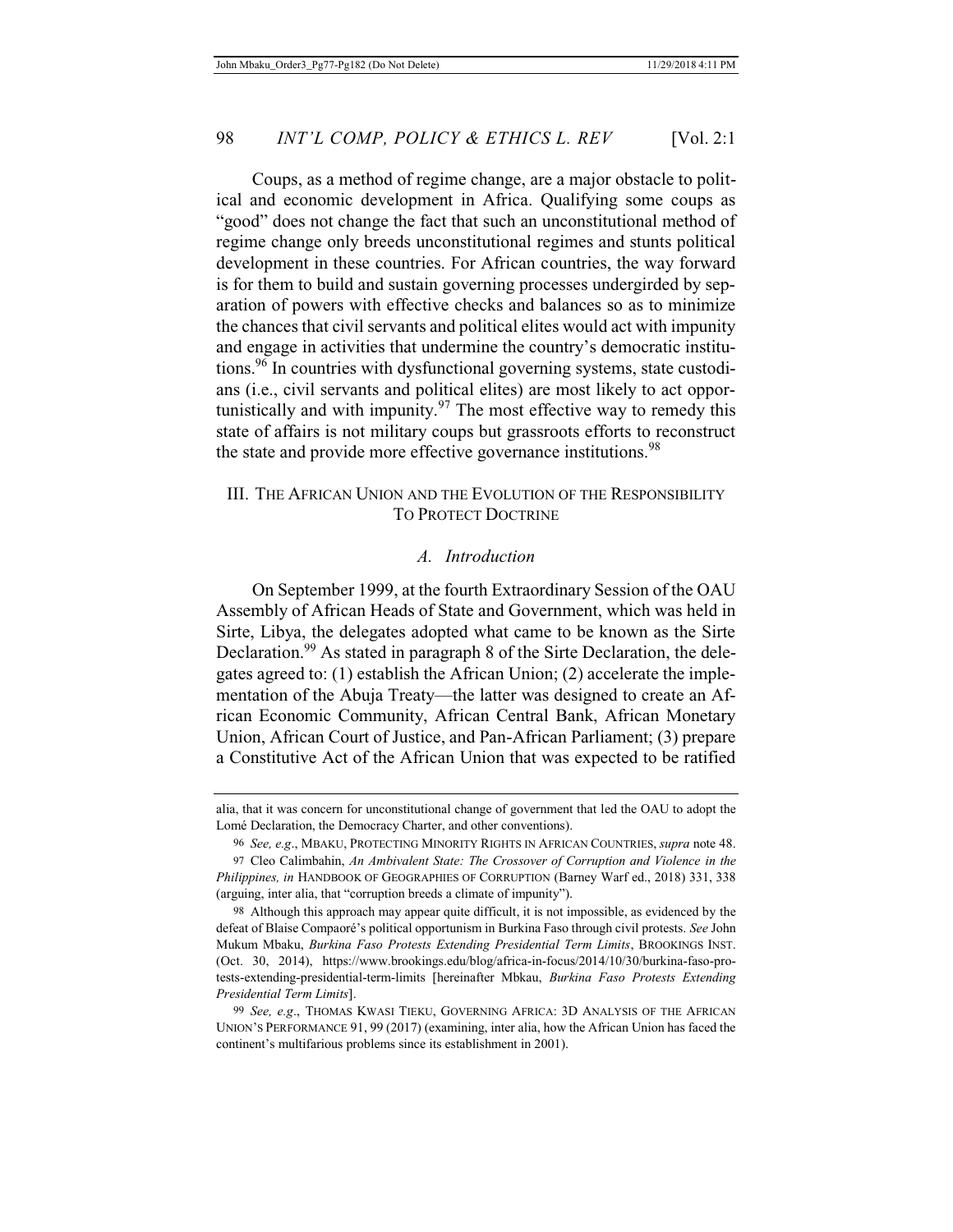by December 31, 2000 and become effective in 2001; (4) empower the then Chairman of the OAU, President Abdelaziz Bouteflika of Algeria and South African President Thabo Mbeki, working in collaboration with the OAU Contact Group on Africa's External Debt, to negotiate a cancellation of the continent's debt; and (5) convene an African Ministerial Conference on Security, Stability, Development and Cooperation on the Continent.<sup>100</sup>

The Fourth Extraordinary Session of the OAU Assembly of African Heads of State and Government was held in Sirte, Libya five years after the Rwanda genocide, considered one of the most challenging political and humanitarian issues faced by the continental organization during the 1990s.<sup>101</sup> It was also five years after the liberation of South Africa from the bondage of white supremacy as embodied in the apartheid system.<sup>102</sup> Although delegates believed that the end of apartheid in South Africa marked the final fulfillment of the OAU's goal of totally liberating the continent from the yoke of colonialism, there is some question about whether this is true, considering the fact that the Western Sahara (Sahrawi Arab Democratic Republic) remains under Moroccan occupation.<sup>103</sup> In fact, Morocco, a founding member of the OAU, left the organization in 1984 after the OAU decided to seat a delegation which claimed that it was representing an independent state named the Sahrawi Arab Democratic Republic ("SADR"). The OAU had admitted the SADR in 1982.<sup>104</sup> Nevertheless, in 2017, Morocco rejoined the continental organization even though the question of self-determination for the people of the Western Sahara remains unresolved.<sup>105</sup>

In addition to "strengthening solidarity among African countries and reviving the spirit of Pan-Africanism," the delegates also took the

<sup>100</sup> Sirte Declaration, Sept. 9, 1999, O.A.U. Doc. EAHG/Decl. (IV) Rev.1.

<sup>101</sup> The Rwandan genocide took place for one hundred days (April 7 to mid-July) in 1994. During that period, as many as 1,000,000 Rwandans were murdered. The killings were undertaken by members of the Hutu majority government and the victims were Tutsi and their Hutu sympathizers. *See, e.g.*, MELVERN, *supra* note 6.

<sup>102</sup> *See generally* LIZ SONNEBORN, THE END OF APARTHEID IN SOUTH AFRICA (2010); PATTI WALDMEIR, ANATOMY OF A MIRACLE: THE END OF APARTHEID AND THE BIRTH OF THE NEW SOUTH AFRICA (1997).

<sup>103</sup> *See generally* BELLA HOLT, WESTERN SAHARA, SAHRAWI ARAB DEMOCRATIC REPUBLIC: PROTRACTED SAHRAWI DISPLACEMENT AND CAMPING (2017).

<sup>104</sup> *See* Clifford D. May, *Morocco Quits O.A.U. Over Polisario*, N.Y. TIMES (Nov. 13, 1984), https://www.nytimes.com/1984/11/13/world/morocco-quits-oau-over-polisario.html.

<sup>105</sup> *See* Conor Gaffey, *Why Has Morocco Rejoined the African Union After 33 Years*, NEWSWEEK (Feb. 2, 2017, 11:27 AM), http://www.newsweek.com/morocco-african-union-western-sahara-551783.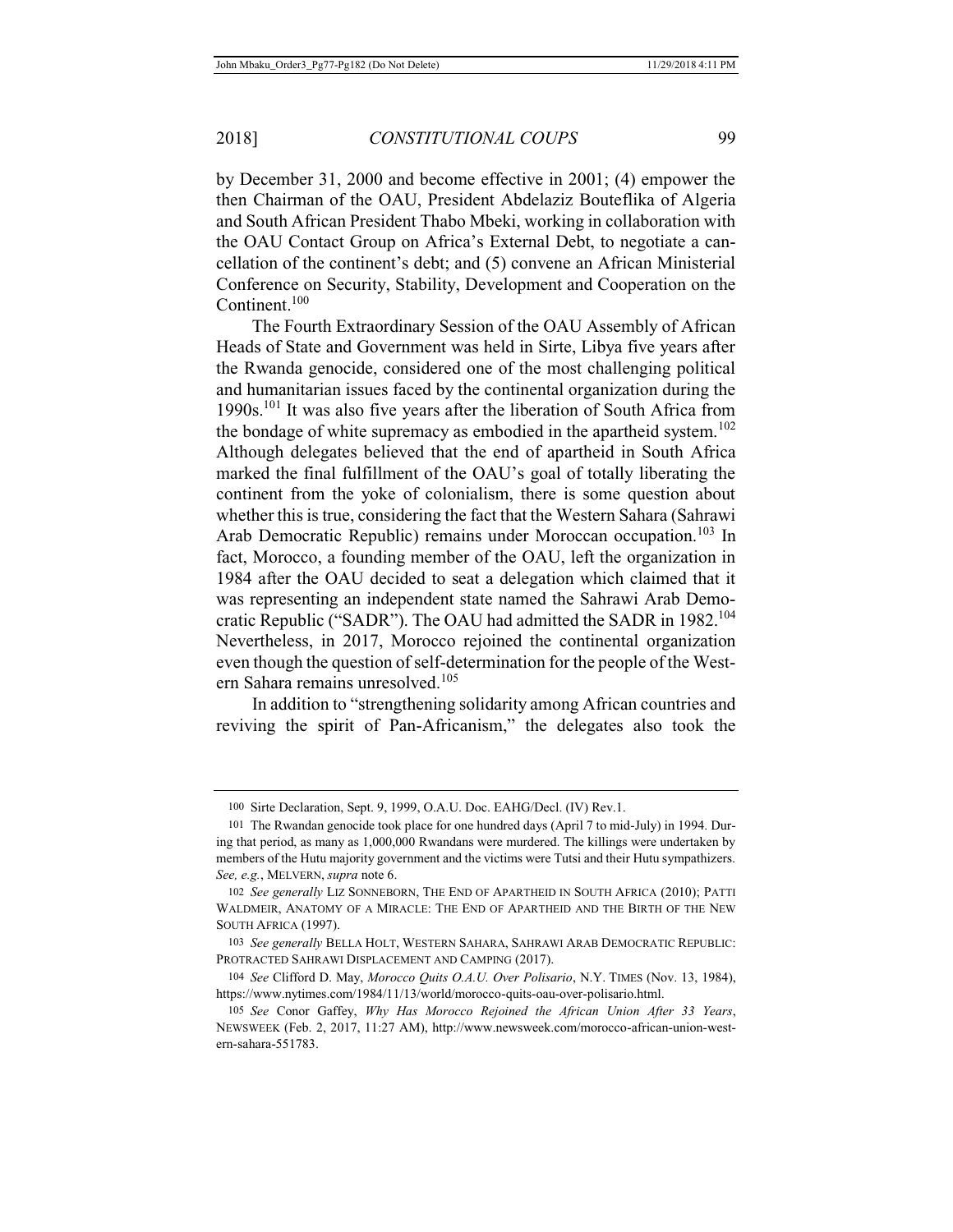decision to draft a Constitutive Act for the AU.106 The Constitutive Act of the African Union was subsequently signed in Lomé, Togo, on July 11, 2000.<sup>107</sup> The African Union was officially inaugurated in Durban, South Africa, on July 10, 2002 under the auspices of its first president, Thabo Mbeki of South Africa.<sup>108</sup>

#### *B. Evolution of Responsibility to Protect*

To fully understand and appreciate the concept of "responsibility to protect," especially as it applies to Africa, we must begin with the UN's *An Agenda for Peace*, which was authored by the organization's Secretary-General, Boutros Boutros-Ghali, in 1992.<sup>109</sup> In the report, Boutros-Ghali elaborated on suggestions, which he believed would enhance the ability of intergovernmental organizations to respond quickly, fully, and effectively to threats to international peace and security. The report was focused on three critical problem areas, as requested by the UNSC: (i) preventive diplomacy; (ii) peacemaking; and (iii) peace-keeping. Boutros-Ghali added one more "closely-related concept": (iv) post-conflict peace-building.<sup>110</sup>

Boutros-Ghali's report was released in 1992, as the Cold War was just coming to an end and many countries were eager to assert their national sovereignty. In fact, the UNSC was quite reluctant to "issue . . . resolutions that [could be] perceived as infringing the sovereignty of Member States."<sup>111</sup> The failure of the UN Security Council to take an active role in dealing with threats to international peace and security contributed significantly to the failure of the international community to fully and effectively manage violent sectarian conflict, particularly that originating with UN Member States. African countries were especially at risk during this decade—there were violent and destructive sectarian conflicts in Angola, Democratic Republic of Congo, Liberia, Sierra Leone, Sudan, and Rwanda. In fact, by the beginning of the new millennium, the UN

<sup>106</sup> Tim Murithi, *The African Union's Transition from Non-Intervention to Non-Indifference: An Ad Hoc Approach to the Responsibility to Protect*, 1 J. FOR INT'L REL. & GLOBAL TRENDS 90, 90 (2009).

<sup>107</sup> *See* Constitutive Act of the African Union, July 11, 2000, 2158 U.N.T.S. 3.

<sup>108</sup> The Durban Declaration in Tribute to the Organization of African Unity on the Occasion of the Launching of the African Union, July 10, 2002, 41 I.L.M. 1029 [hereinafter Durban Declaration].

<sup>109</sup> U.N. Secretary-General, *An Agenda for Peace: Preventative Diplomacy, Peacemaking*, *and Peace-Keeping,* ¶ 5, U.N. Doc. A/47/277-S/24111 (June 17, 1992). Boutros-Ghali was an Egyptian diplomat and politician who was the sixth U.N. Secretary-General.

<sup>110</sup> *See id*.

<sup>111</sup> Murithi, *supra* note 107, at 91.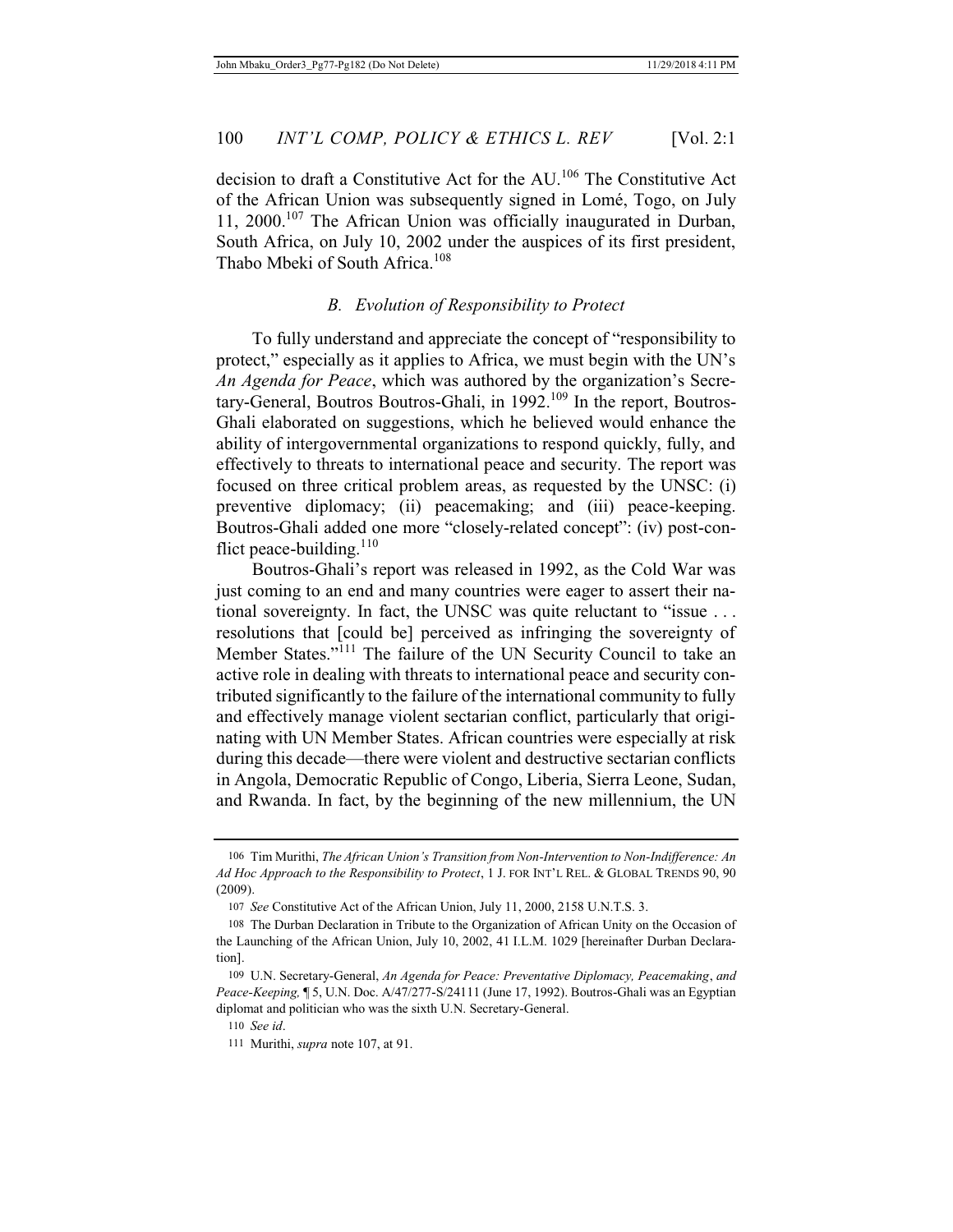and various African-centered multilateral organizations (e.g., the African Union) had still not developed and implemented effective humanitarian intervention policies.<sup>112</sup> As a consequence, Sudan's genocidal war in the country's Darfur region continued unabated and unattended to by the international community. $^{113}$ 

At the dawn of the twenty-first century, then, the issue of humanitarian intervention emerged as an important challenge in international relations.114 Kofi Annan, the Ghanaian diplomat, who became UN Secretary-General on January 1, 1997 and served until December 31, 2006, made pleas to the UN General Assembly to try and find effective ways to deal with the multifarious peace-and-security-related issues that were plaguing the global community.115 In 1999 at the UN General Assembly and again, in 2000, Kofi Annan "made compelling pleas to the international community to try to find, once and for all, a new consensus on how to approach these issues, to 'forge unity' around the basic questions of principle and process involved."<sup>116</sup> Annan posed an important question to the global community, one that implicated the failure of the UN in particular and the international community in general to respond adequately to past humanitarian crises:

[I]f humanitarian intervention is, indeed, an unacceptable assault on sovereignty, how should we respond to a Rwanda, to a Srebrenica to gross and systematic violations of human rights that affect every precept of our common humanity?<sup>117</sup>

It was in response to this challenge to the international community that the Government of Canada, with the assistance of several foundations, established the International Commission on Intervention and State Sovereignty ("ICISS").<sup>118</sup> In its report to the UN General Assembly in September 2000, the Government of Canada told delegates that the ICISS

<sup>112</sup> *See, e.g*., THE PALGRAVE MACMILLAN: THE HISTORY AND PRACTICE OF HUMANITARIAN INTERVENTION AND AID IN AFRICA (Bronwen Everill & Josiah Kaplan eds., 2013) (presenting a series of essays that examines the history and practice of humanitarian intervention and aid in Africa).

<sup>113</sup> *See generally* JANEY LEVY, GENOCIDE IN DARFUR (2009).

<sup>114</sup> Murithi, *supra* note 107, at 91.

<sup>115</sup> *See* GEOFFREY ROBERTSON, CRIMES AGAINST HUMANITY: THE STRUGGLE FOR GLOBAL JUSTICE 5 (The New Press, 3rd ed. 2007) (arguing, inter alia, that the origin of the word "impunity" can be found in its use by then UN Secretary-General, Kofi Annan, as well as Amnesty International, "to refer to the freedom which tyrants should never have, to live happily after their tyranny").

<sup>116</sup> INT'L COMM'N ON INTERVENTION & STATE SOVEREIGNTY, THE RESPONSIBILITY TO PROTECT, at vii (2001), http://responsibilitytoprotect.org/ICISS%20Report.pdf [hereinafter RESPONSIBILITY TO PROTECT].

<sup>117</sup> *Id.* 118 *See id.*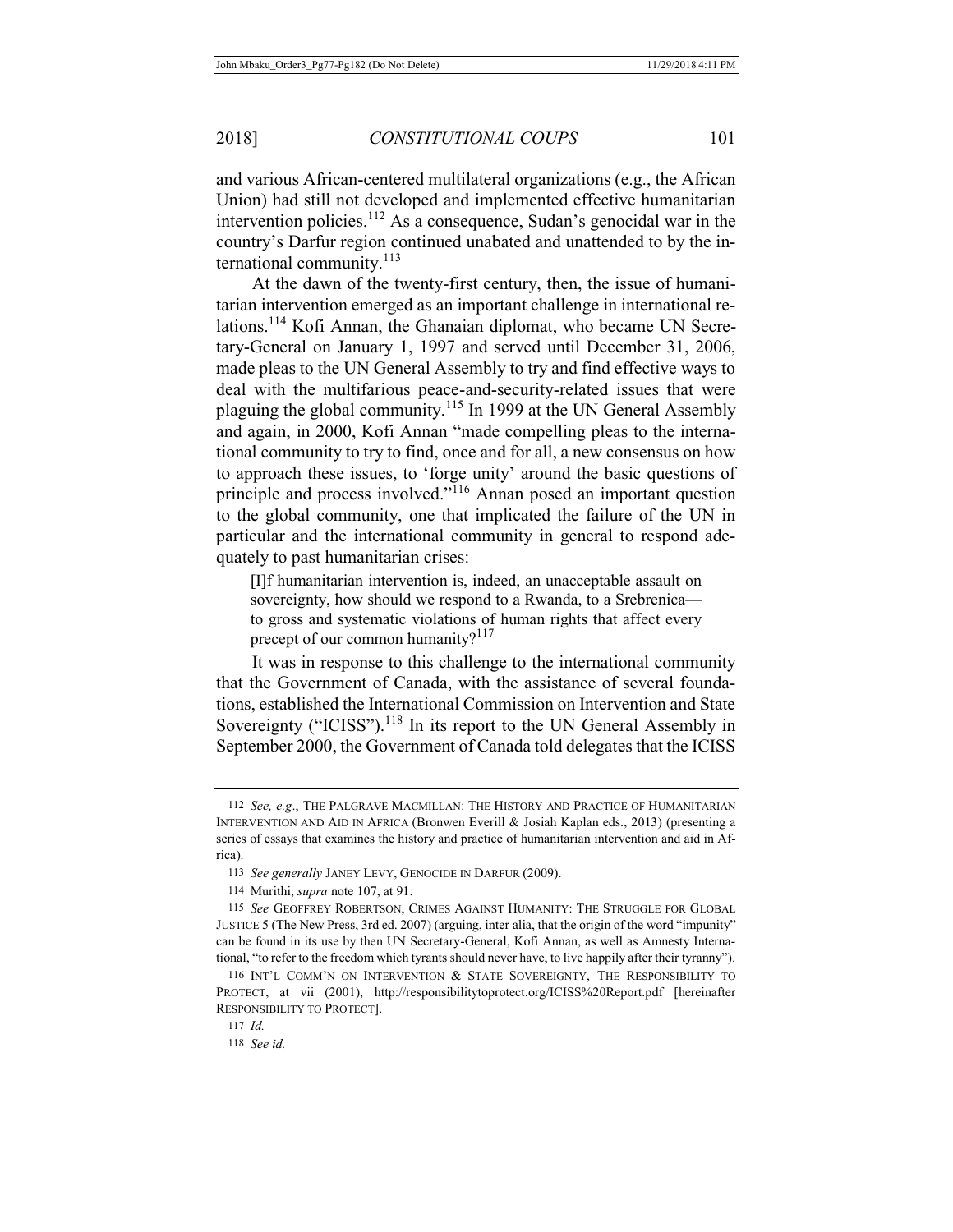had been asked to deal with a "whole range of questions" that were "legal, moral, operational and political" and that the ICISS would consult with as many people and institutions as possible in seeking solutions to these issues.<sup>119</sup> They would then present their report to the UN Secretary-General and the General Assembly, with the hope that some common ground could be reached on how to confront threats to international peace and security.<sup>120</sup> The ICISS established a new approach to dealing with threats to international peace and security called "The Responsibility to Protect" ("R2P").121 Below, I provide an overview of the R2P.

The responsibility to protect, as detailed in the ICISS Report, incorporates and embraces three important elements: (1) "[t]he responsibility to prevent: to address both the root causes and direct causes of internal conflict and other man-made crises putting populations at risk"; (2) "[t]he responsibility to react: to respond to situations of compelling human need with appropriate measures, which may include coercive measures like sanctions and international prosecution, and in extreme cases military intervention"; and (3) "[t]he responsibility to rebuild: to provide, particularly after a military intervention, full assistance with recovery, reconstruction and reconciliation, addressing the causes of the harm the intervention was designed to halt or avert."<sup>122</sup>

# *C. The African Union: From Non-Intervention to Responsibility to Protect*

Article 4 of the African Union's Constitutive Act elaborates the "principles" under which the organization would function and these include: (1) "prohibition of the use of force or threat to use force among Member States of the Union"; (2) "non-interference by any Member State in the internal affairs of another"; and (3) "the right of the Union to intervene in a Member State pursuant to a decision of the Assembly in respect of grave circumstances namely, war crimes, genocide and crimes against humanity."<sup>123</sup> As detailed in these principles, while the AU was granted the right to intervene in a Member State under certain prescribed circumstances, Member States were strictly prohibited to intervene in the internal affairs of other Member States.<sup>124</sup>

124 *See id*.

<sup>119</sup> *Id.*

<sup>120</sup> *Id.*

<sup>121</sup> *See id.*

<sup>122</sup> *See* id., at xi.

<sup>123</sup> Constitutive Act of the African Union, July 11, 2000, 2158 U.N.T.S. 3., at art. 4.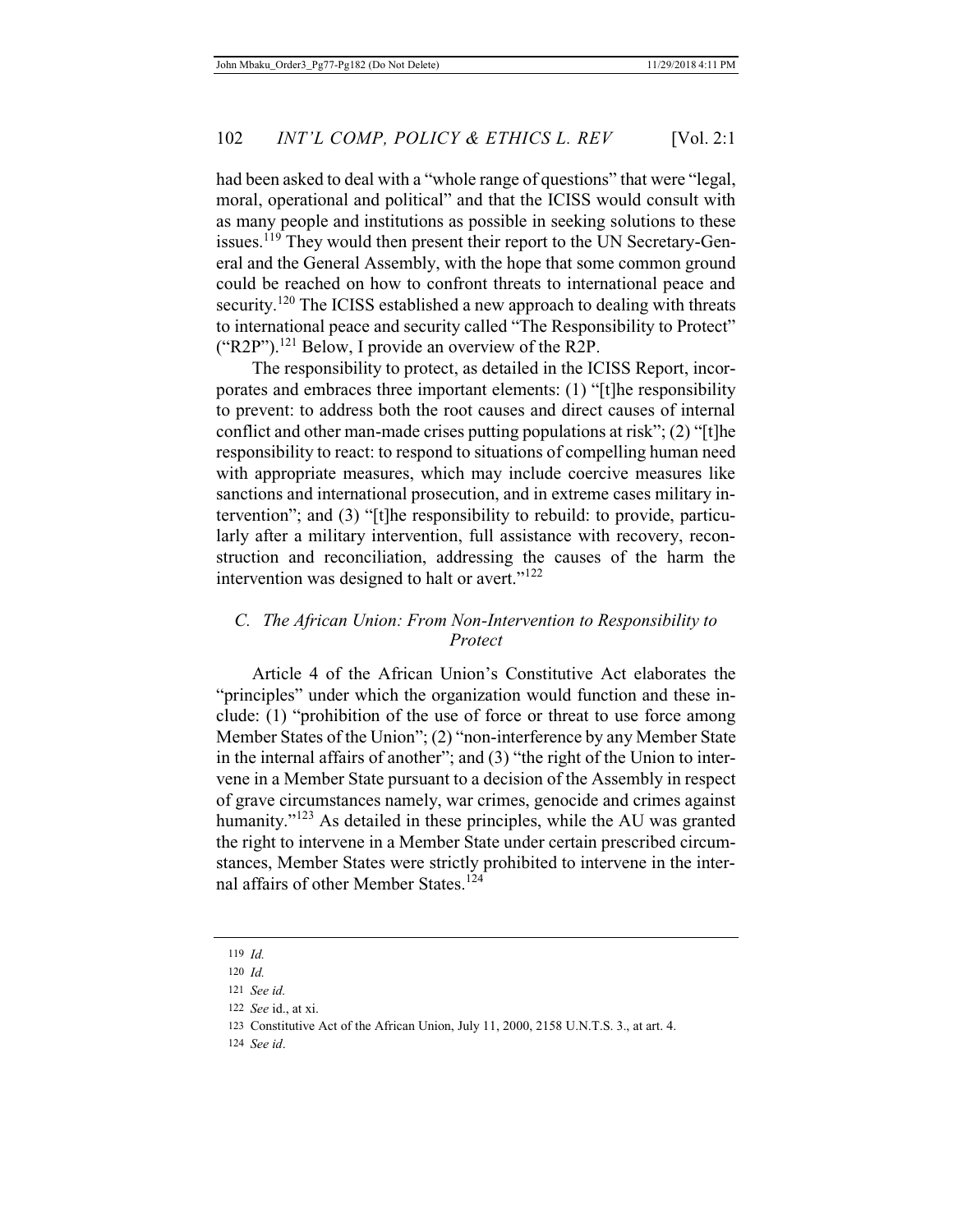During the last several decades, government impunity and the abuse of human rights have been pervasive throughout the continent. Genocide, violent sectarian conflict, war crimes, and crimes against humanity have been among some of the threats to international security and peace that have pervaded the continent. It was the failure of regional, continental, and international actors to protect vulnerable populations against these international crimes, including especially during the Rwandan genocide, that served as the impetus to the adoption by the UN, of the principle of responsibility to protect (R2P).<sup>125</sup> The UN's commitment to the R2P specifically provides that (1) States have the responsibility to protect their populations from international crimes; and (2) States should cooperate with each other in their efforts to fulfill their obligations regarding the protection of their populations from international crimes. If, however, a State is unwilling or unable to fulfill its obligations under the R2P, the international community will take action, either through peaceful means or the use of force if the former fails to resolve the problem.<sup>126</sup>

According to the Report produced by the International Commission on Intervention and State Sovereignty and adopted by the United Nations,

When preventive measures fail to resolve or contain the situation and when a state is unable or unwilling to redress the situation, then interventionary measures by other members of the broader community of states may be required. These coercive measures may include political, economic or judicial measures, and in extreme cases—but only extreme cases—they may also include military action.<sup>127</sup>

Gradually, Africans have warmed up to the principle of R2P. During its existence, the Organization of African Unity ("OAU") did not have the legal power to intervene in internal conflicts on the continent and remained essentially inactive when it came to protecting populations from international crimes.<sup>128</sup> Nevertheless, the OAU's successor, the African Union, has been granted the right to intervene in the internal affairs of Member States in respect of "war crimes, genocide and crimes against humanity[.]"<sup>129</sup>

<sup>125</sup> *See, e.g*., BRIAN BAUGHAN, HUMAN RIGHTS IN AFRICA (2014) (discussing, inter alia, the history of human rights in Africa). For more on the R2P, see generally RESPONSIBILITY TO PROTECT, *supra* note 117.

<sup>126</sup> *See* RESPONSIBILITY TO PROTECT, *supra* note 117.

<sup>127</sup> *Id.* at 29.

<sup>128</sup> Pieter Brits & Michelle Nel, *Compliance with International Humanitarian Law in Africa: A Study, in* ON STRATEGY: STRATEGIC THEORY AND CONTEMPORARY AFRICAN ARMED CONFLICTS 199, 211 (arguing, inter alia, that the OAU had neither the power nor the capacity to intervene in the internal affairs of Member States).

<sup>129</sup> Constitutive Act of the African Union, July 11, 2000, 2158 U.N.T.S. 3., at art. 4(h).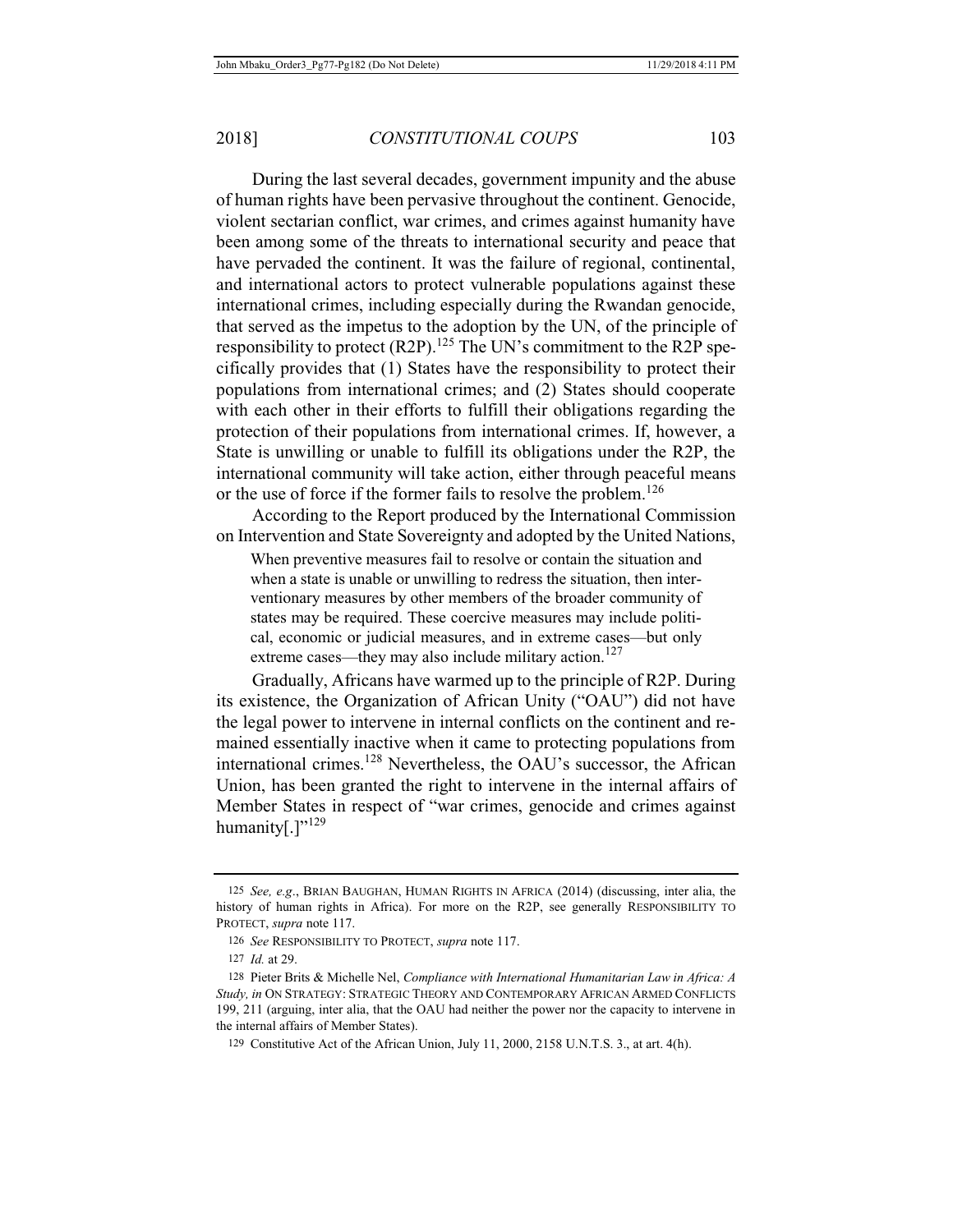Alpha Oumar Konaré, who had served as the Chairperson of the African Union Commission from September 16, 2003 to April 28, 2008, advocated a policy that would move the AU from a culture of "non-intervention" to one of "non-indifference."<sup>130</sup> Within the African Union, the main responsibility for the implementation of the principle of R2P (or in continental parlance, "non-indifference") is the Peace and Security Council ("PSC").<sup>131</sup> The AU's PSC was established in 2004 through the Protocol Relating to the Establishment of the Peace and Security Council of the African Union ("AU Protocol").<sup>132</sup> According to Article 2(1) of the AU Protocol,

There is hereby established, pursuant to Article 5(2) of the Constitutive Act, a Peace and Security Council within the Union, as a standing decision-making organ for the prevention, management and resolution of conflicts. The Peace and Security Council shall be a collective security and early-warning arrangement to facilitate timely and efficient response to conflict and crisis situations in Africa."<sup>133</sup>

As detailed in Article 3 of the AU Protocol, the PSC was established to: (1) "promote peace, security and stability in Africa, in order to guarantee the protection and preservation of life and property, the well-being of the African people and their environment, as well as the creation of conditions conducive to sustainable development"; (2) "anticipate and prevent conflicts"; (3) "promote and implement peace-building and postconflict reconstruction activities to consolidate peace and prevent the resurgence of violence"; (4) "co-ordinate and harmonize continental efforts in the prevention and combating of international terrorism in all its aspects"; (5) "develop a common defense policy for the Union, in accordance with article 4(d) of the Constitutive Act"; and (6) "promote and encourage democratic practices, good governance and the rule of law, protect human rights and fundamental freedoms, respect for the sanctity of human life and international humanitarian law, as part of efforts for preventing conflicts."<sup>134</sup>

<sup>130</sup> *See generally* Ndubuisi Christian Ani, *The African Union Non-Indifference Stance: Lessons from Sudan and Libya*, 6 AFR. CONFLICT & PEACEBUILDING REV. 1 (2016).

<sup>131</sup> Jan Wouters, Philip de Man & Marie Vincent, *The Responsibility to Protect and Regional Organizations, in* RESPONSIBILITY TO PROTECT: FROM PRINCIPLE TO PRACTICE 247, 257 (Julia Hoffmann & André Nollkaemper eds., 2012) (arguing, inter alia, that the Assembly of Heads of State and Government has the sole authority to approve intervention upon recommendation from the AU Peace and Security Council).

<sup>132</sup> Protocol Relating to the Establishment of the Peace and Security Council of the African Union, July 9, 2002, O.A.U. Doc. Assembly/AU/Dec.16 (II Sess.) [hereinafter PSC Protocol].

<sup>133</sup> *Id*. at art. 2(1).

<sup>134</sup> *See id*. at art. 3(1)(a–f).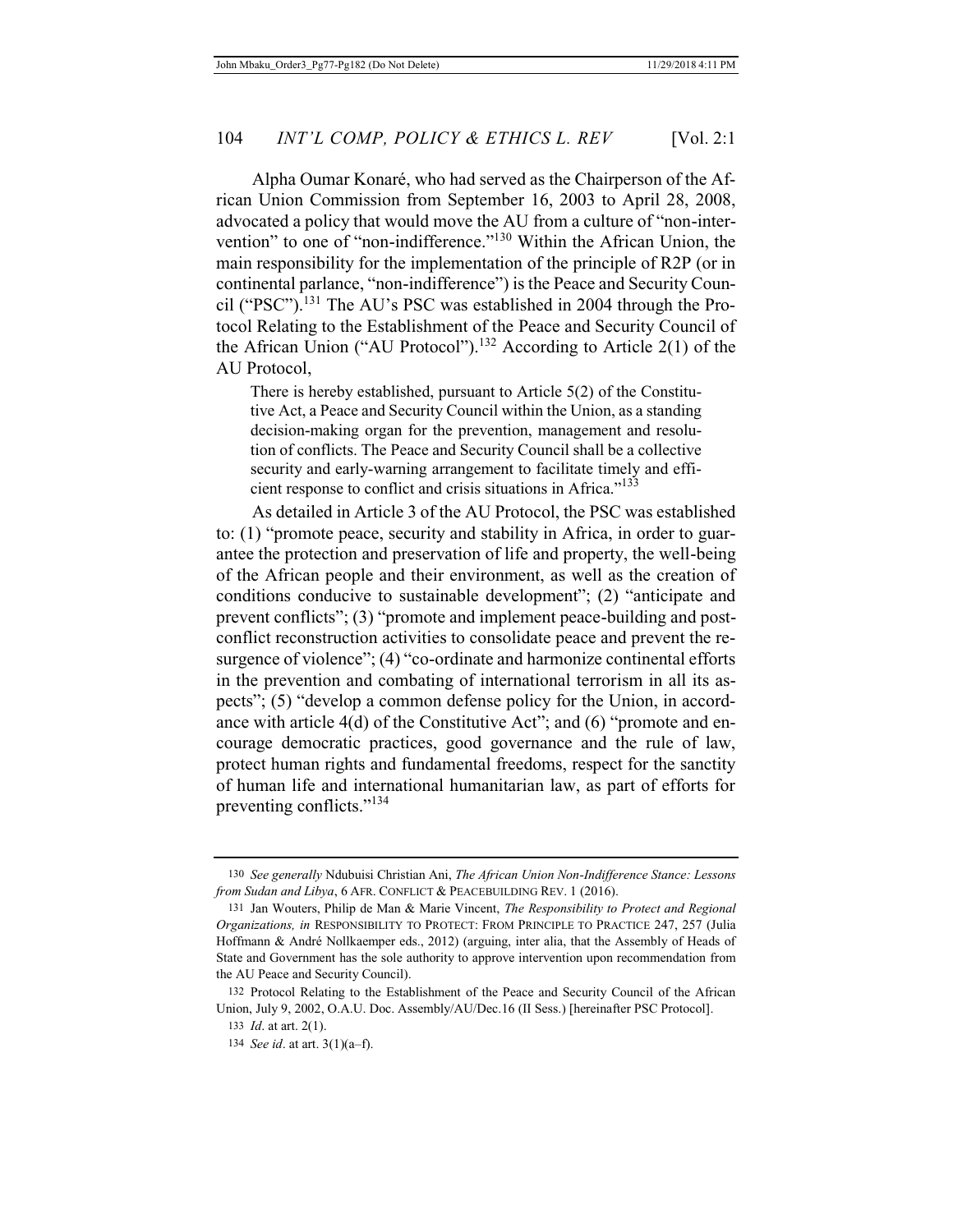As the key institution tasked with "carrying out peace operations on the continent,"135 the PSC is assisted and supported by the AU Commission and three dedicated bodies: the Panel of the Wise,<sup>136</sup> the Continental Early Warning System,<sup>137</sup> and the African Standby Force.<sup>138</sup> The PSC is also expected to receive assistance and support from the UN's Military Staff Committee.139 Additional assistance to the PSC is expected to come from the New Partnership for Africa's Development (NEPAD),<sup>140</sup> and the AU's various human rights institutions, including the African Commission on Human and Peoples' Rights ("ACHPR")<sup>141</sup> and the African Court on Human and Peoples' Rights ("ACHPR").<sup>142</sup>

one of the critical pillars of the Peace and Security Architecture of the African Union (APSA). Article 11 of the Protocol establishing the Peace and Security Council (PSC), sets up a five-person panel of "highly respected African personalities from various segments of society who have made outstanding contributions to the cause of peace, security and development on the continent" with a task "to support the efforts of the PSC and those of the Chairperson of the Commission, particularly in the area of conflict prevention).

137 The Continental Early Warning System (CEWS) is one of five pillars of the African Peace and Security architecture (APSA). *See The Continental Early Warning System (CEWS)*, AFR. UNION PEACE AND SECURITY DEP'T, http://www.peaceau.org/en/page/28-continental-early-warning (last visited April 25, 2018) [hereinafter Continental Early Warning System]. The CEWS collects data and analyzes and provides advice to the PSC and other institutions with interest in peace and security in Africa. *See id.*

138 The African Standby Force (ASF) is a multidisciplinary peacekeeping force consisting of military, police and civilian contingents. *See The African Standby Force (ASF)*, AFR. UNION PEACE AND SECURITY DEP'T, http://www.peaceau.org/en/page/82-african-standby-force-asf-amani-africa-1 (last visited April 25, 2018) [hereinafter African Standby Force]. The ASF functions under the direction of the African Union and supports the latter's right to intervene in a Member State in grave circumstances, as prescribed in Article 4(h) of the Constitutive Act of the African Union. *See*  Constitutive Act of the African Union, July 11, 2000, 2158 U.N.T.S. 3., at art. 4(h).

139 The Military Staff Committee is a UN Security Council subsidiary body, whose main function is "to advise and assist the Security Council on all questions relating to the Security Council's military requirements for the maintenance of international peace and security, the employment and command of forces placed at its disposal, the regulation of armaments, and possible disarmament." *See United Nations Military Staff Committee*, U.N. SECURITY COUNCIL SUBSIDIARY ORGANS*,*  https://www.un.org/sc/suborg/en/subsidiary/msc (last visited April 25, 2018).

140 *See, e.g*., AFRICA & DEVELOPMENT CHALLENGES IN THE NEW MILLENNIUM (J. O. Adésínà, Yao Graham & A. Olukoshi eds., 2006) (presenting a series of essays that examine the founding of the NEPAD and evaluate its performance so far).

141 *See generally* RACHEL MURRAY, THE AFRICAN COMMISSION ON HUMAN AND PEOPLES' RIGHTS AND INTERNATIONAL LAW (2000) (analyzing, inter alia, the applicability of international law to African situations).

142 *See* LUIS GABRIEL FRANCESCHI, THE AFRICAN HUMAN RIGHTS JUDICIAL SYSTEM (2014) (examining the international judicial function in Africa with specific emphasis on the African Court on Human and Peoples' Rights).

<sup>135</sup> Murithi, *supra* note 107, at 92.

<sup>136</sup> *See Panel of the Wise (PoW)*, AFR. UNION PEACE AND SECURITY DEP'T, http://www.peaceau.org/en/page/29-panel-of-the-wise-pow (last visited April 25, 2018) [hereinafter Panel of the Wise] (The Panel of the Wise is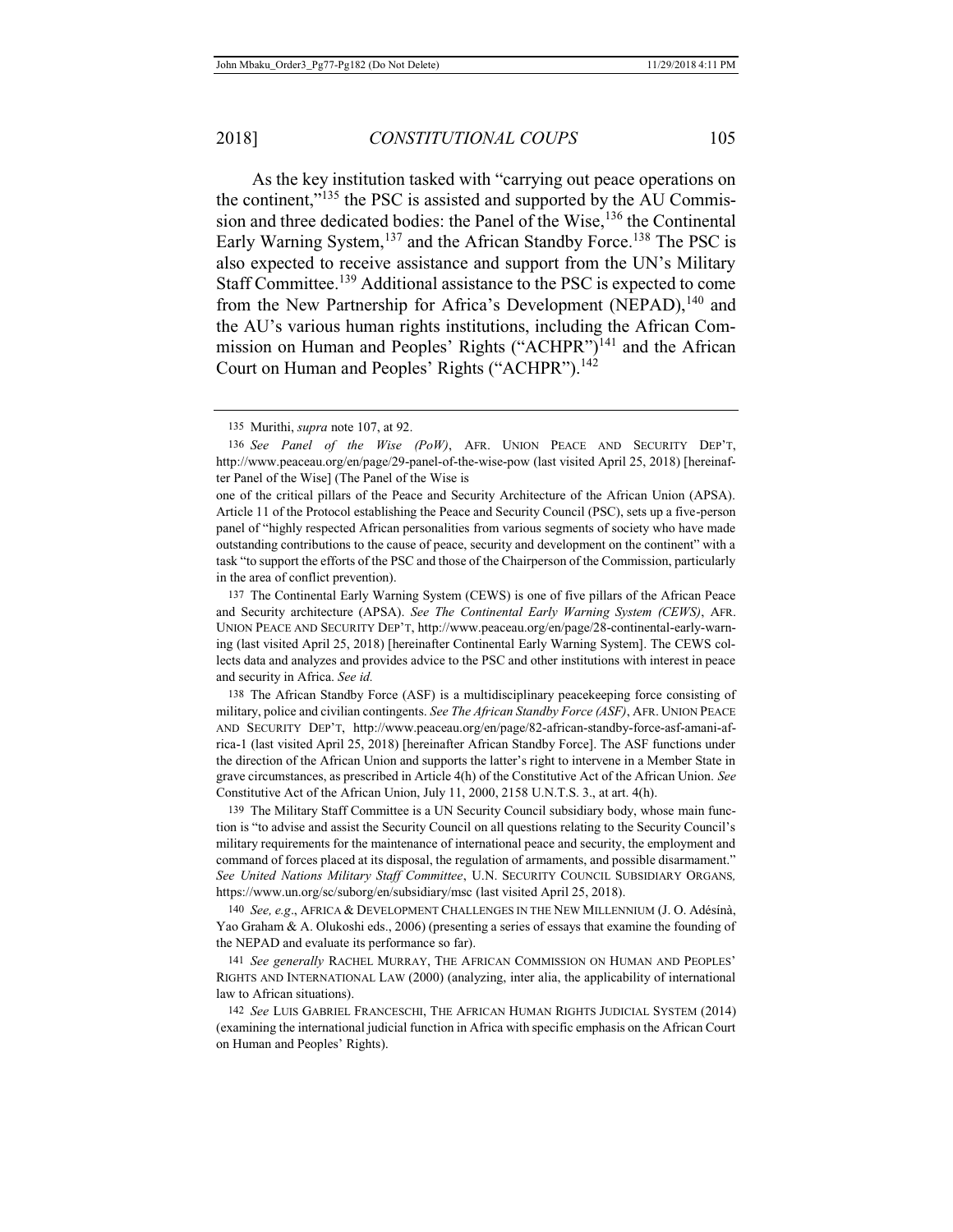But, what about the fact that there may be a conflict between the right of the AU to intervene and the requirement that prior authorization be obtained from the UN Security Council before the use of force in Member States of the AU? Clarification is provided in the Ezulwini Consensus.<sup>143</sup> In the Ezulwini Consensus, the AU argued that it was necessary and important for regional organizations to act in the case of threats to peace and security and if necessary, approval could be sought from the UN Security Council after the fact.<sup>144</sup>

1. The Responsibility to Protect (R2P): Unanimous Political Commitment to Act to Prevent International Crimes

The Responsibility to Protect (R2P), since 2005, has been recognized as the unanimous commitment of the global society to prevent and deal with international crimes.<sup>145</sup> This global commitment to fight threats to international peace and security was formally expressed in the UN's 2005 World Summit Outcome Document ("2005WSOD").146 According to Paragraph 138 of the 2005WSOD, "Each individual State has the responsibility to protect its populations from genocide, war crimes, ethnic cleansing and crimes against humanity."147 In the case where States fail to perform their duties to protect, the international community, working through the United Nations, "has the responsibility to use appropriate diplomatic, humanitarian and other peaceful means . . . to help to protect populations from genocide, war crimes, ethnic cleansing and crimes against humanity."148 In addition, if the peaceful approach does not successfully and fully resolve the situation, the international community is "prepared to take collective action, in a timely and decisive manner, through the [U.N.] Security Council, in accordance with the [U.N.] Charter, including Chapter VII, on a case-by-case basis and in cooperation with relevant regional organizations as appropriate."<sup>149</sup>

- 148 *Id*. ¶ 139.
- 149 *Id.*

<sup>143</sup> The Ezulwini Consensus is a position on relations between nations and the reform of the United Nations system that was agreed upon by the African Union, adopted in 2005. *See* The Common African Position on the Proper Reform of the United Nations: "The Ezulwini Consensus," A.U. Doc. Ext/EX.CL/2 (VII) (Mar. 8, 2005) [hereinafter Ezulwini Consensus]. The consensus is named after the valley in central Swaziland—the Ezulwini valley—where the agreement was concluded in 2005.

<sup>144</sup> *See id*.

<sup>145 2005</sup> World Summit Outcome, G.A. Res. 60/1, U.N. Doc. A/RES/60/1 (Oct. 24, 2005).

<sup>146</sup> *See id.*

<sup>147</sup> *Id*. ¶ 138.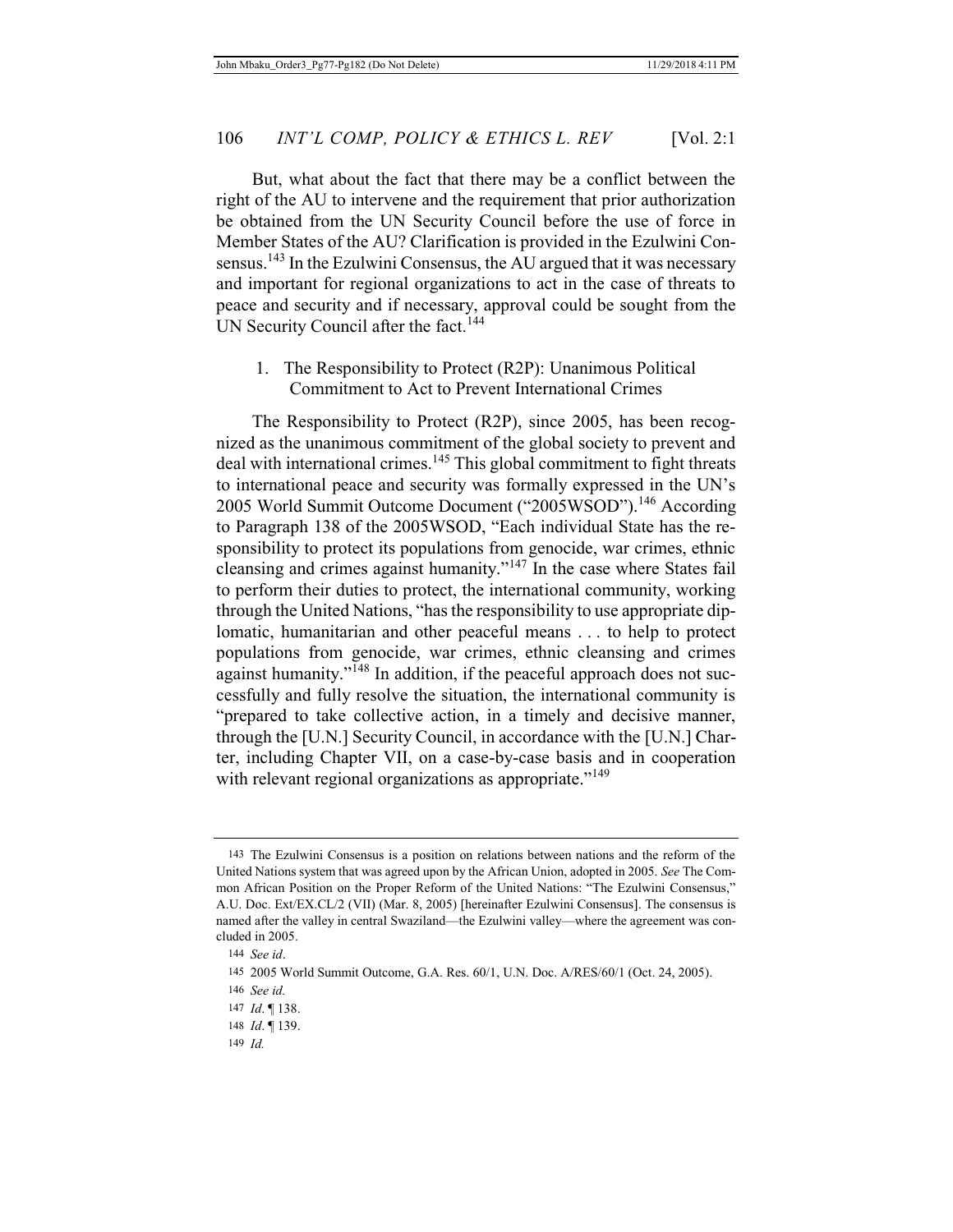R2P is political commitment and not a legally binding obligation on the part of the Member States of the UN. Nevertheless, it flows directly from binding international norms (e.g., norms assumed under the Convention on the Prevention and Punishment of the Crime of Genocide<sup>150</sup> and various emerging norms of customary international law).

As early as 2003, the UN had shown significant support for R2P. At that time, then UN Secretary-General Kofi Annan convened the Highlevel Panel on Threats, Challenges and Change, and in 2004 the Secretary-General published a report on the panel's work.<sup>151</sup> The report endorsed

[T]he emerging norm that there is a collective international responsibility to protect, exercisable by the [U.N.] Security Council authorizing military intervention as a last resort, in the event of genocide and other largescale killing, ethnic cleansing or serious violations of international humanitarian law which sovereign Governments have proved powerless or unwilling to prevent.<sup>152</sup>

The following year, 2005, UN Secretary-General Kofi Annan, presented a five-year progress report on the implementation of the Millennium Declaration of 2000 in response to a request by the UN General Assembly. The report made clear that "the primary responsibility for implementing human rights lies with Governments."<sup>153</sup>

The UN Security Council ("UNSC") granted official and formal recognition to R2P in 2006 through Resolution 1674 and in doing so, the UNSC reaffirmed "the provisions of paragraphs 138 and 139 of the 2005 World Summit Outcome Document regarding the responsibility to protect populations from genocide, war crimes, ethnic cleansing and crimes against humanity."154 The next UN Secretary-General, that is, Kofi Annan's successor, Ban Ki-moon, also gave his full support to R2P. In 2008, Ban Ki-moon appointed Edward C. Luck as the UN's first Special Adviser on the responsibility to protect.<sup>155</sup>

<sup>150</sup> Convention on the Prevention and Punishment of the Crime of Genocide, Dec. 9, 1948, 78 U.N.T.S. 277.

<sup>151</sup> U.N. High-Level Panel Report on Threats, Challenges & Change*, A More Secure World: Our Shared Responsibility*, U.N. Doc. A/59/565 (Dec. 2, 2004).

<sup>152</sup> *Id.* ¶ 203.

<sup>153</sup> UN Secretary-General, *In Larger Freedom: Towards Development, Security and Human Rights for All: Report of the Secretary-General*, U.N. Doc. A/59/2005/Add.3 (May 26, 2005), at para. 22.

<sup>&</sup>lt;sup>154</sup> UN Security Council, Security Council Resolution 1674 (2006) on Protection of Civilians in Armed Conflict, U.N. Doc. S/RES/1674 (Apr. 28, 2006), at para. 4.

<sup>155</sup> Press Release, Secretary-General, Secretary-General Appoints Edward C. Luck of United States Special Adviser, U.N. Doc. SG/A/1120 (Feb. 21, 2008).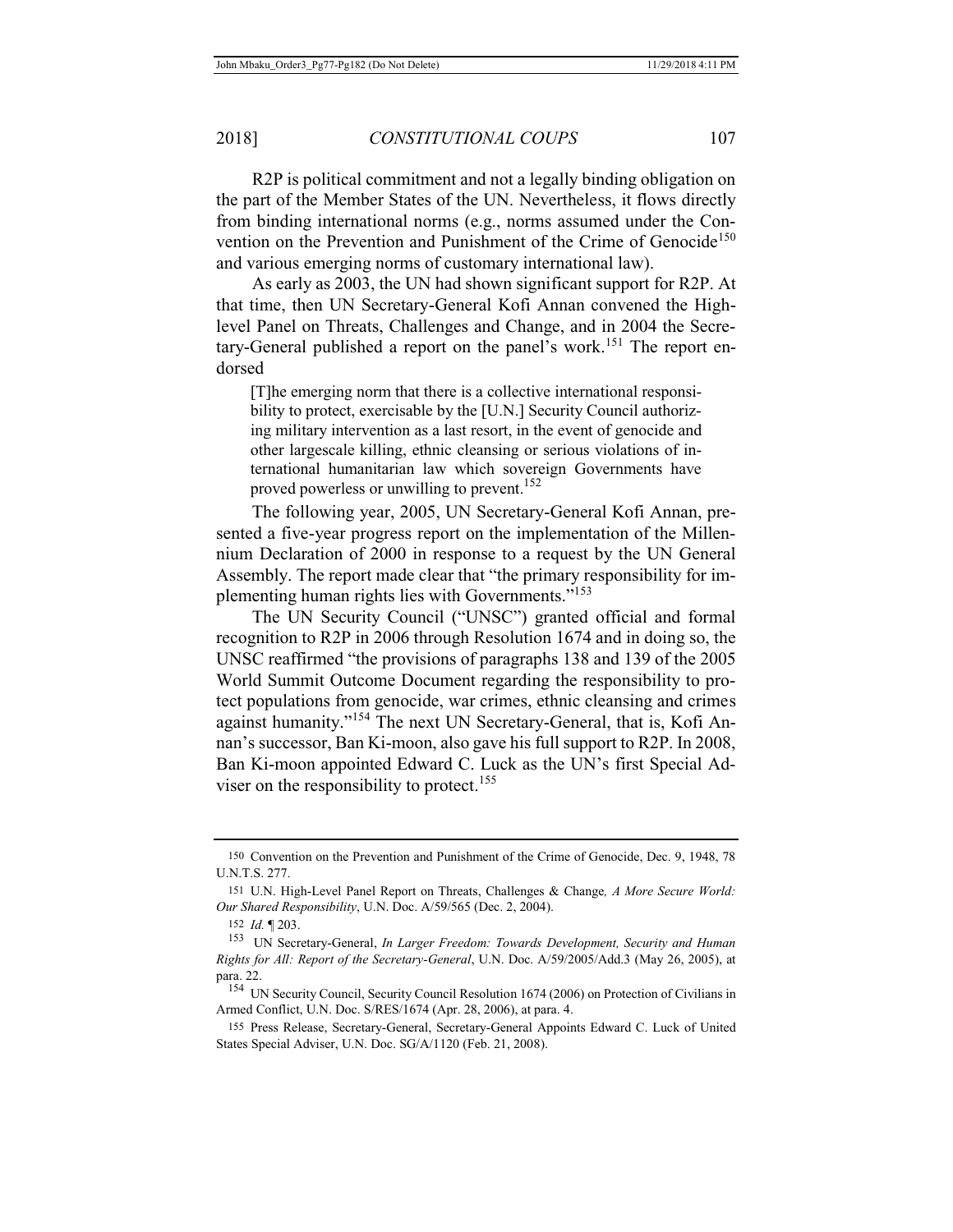Ban Ki-moon also produced several reports which were designed to inform the UN General Assembly about progress in implementing R2P. In one such report titled *Implementing the Responsibility to Protect*, the Secretary-General articulated a three-pillar strategy for the implementation of R2P.<sup>156</sup> The first pillar addressed the responsibility of each Member State with respect to the implementation of R2P.<sup>157</sup> Each Member State must bear the primary responsibility to protect its population from "genocide, war crimes, ethnic cleansing, and crimes against human $itv.$ "<sup>158</sup>

The second pillar addresses the need for international assistance and capacity-building.<sup>159</sup> Specifically, "[i]t seeks to draw on the cooperation of Member States, regional and subregional arrangements, civil society and the private sector, as well as on the institutional strengths and comparative advantages of the United Nations system."160 Furthermore, the "[p]revention, building on pillars one and two, is a key ingredient for a successful strategy for the responsibility to protect."<sup>161</sup>

Pillar three deals with the contributions to R2P of the international community, as embodied in Member States.<sup>162</sup> The latter must respond "collectively in a timely and decisive manner when a State is manifestly failing to" protect its citizens against genocide, war crimes, crimes against humanity, and ethnic cleansing.<sup>163</sup>

In 2009, the UN General Assembly ("UNGA") recognized R2P through Resolution 63/308 of October 7, 2009 and in doing so, the UNGA made reference to the World Summit Outcome Document and indicated that it would "continue its consideration of the responsibility to protect."164 The UNGA then engaged in several interactive dialogues to deal with different aspects of R2P and its implementation.

### 2. Remembering the OAU and Its Failure to Protect

The Organization of African Unity ("OAU"), which was established on May 25, 1963 in Addis Ababa, Ethiopia, had many objectives. In

163 *Id*.

<sup>156</sup> U.N. Secretary-General, *Implementing the Responsibility to Protect* 8-9, U.N. Doc. A/63/677 (Jan. 12, 2009).

<sup>157</sup> *See id*.

<sup>158</sup> *Id.* at 5.

<sup>159</sup> *See id.* at 9.

<sup>160</sup> *See id.*

<sup>161</sup> *Id.*

<sup>162</sup> *See id.*

<sup>164</sup> The Responsibility to Protect, G.A. Res. 63/308, U.N. Doc. A/RES/63/308 (Oct. 7, 2009).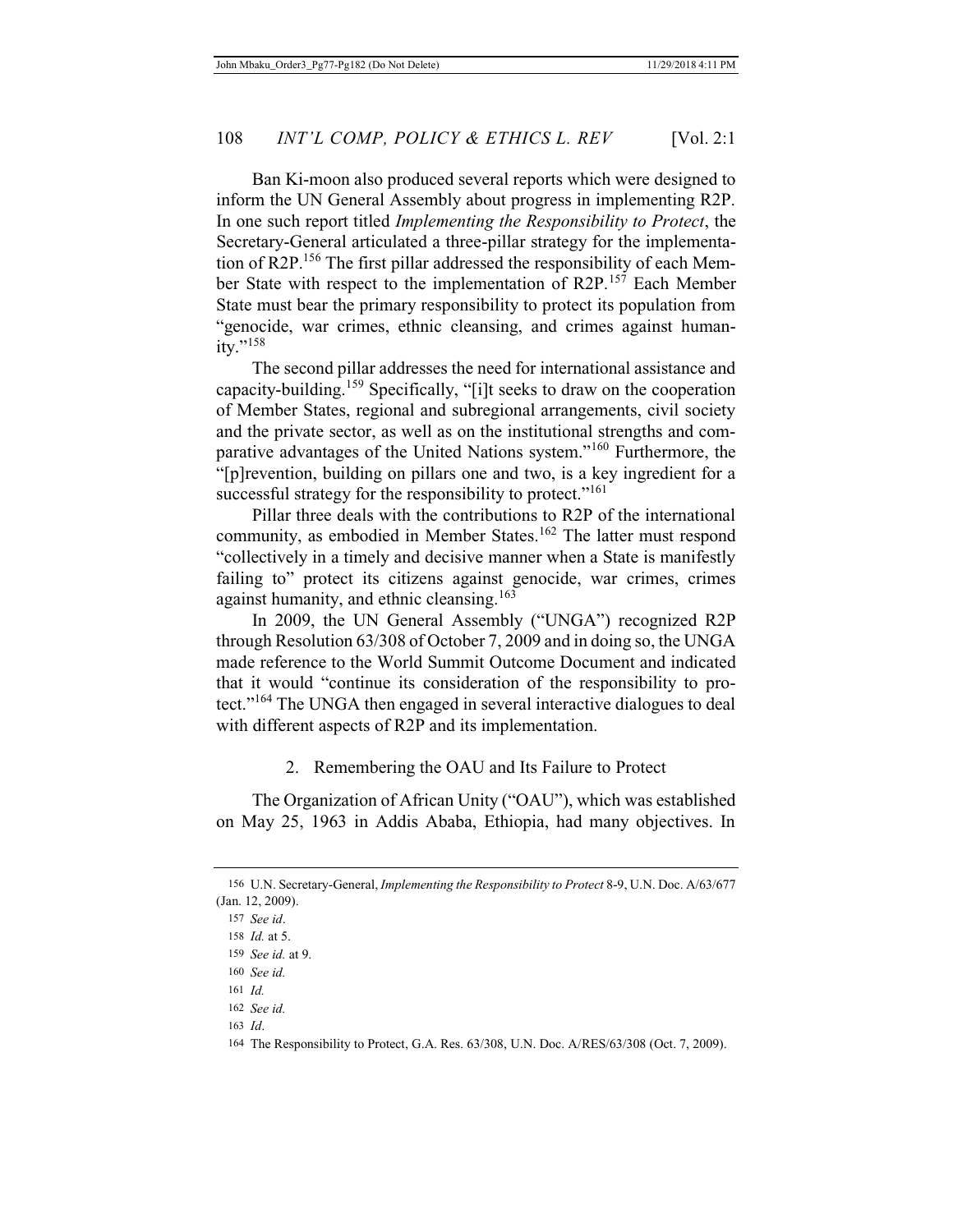addition to liberating the remaining colonies, including South Africa, which was under minority-white-rule, and helping them gain their independence, the OAU also had as one of its objectives the promotion of regional cooperation among the new African countries that were emerging from colonialism. $165$ 

Since the OAU did not have the power to pass binding legislation, it was expected to carry out its purposes or objectives primarily through the harmonization of the policies of its Member States.<sup>166</sup> The highest governing organ of the OAU was the Assembly of Heads of State and Government ("AHSG") whose job was to "discuss matters of common concern to Africa with a view to coordinating and harmonizing the general policy of the Organization."167 The operationalization of the work of the AHSG was undertaken by the Council of Ministers ("CM")<sup>168</sup>—the CM consisted of foreign or other ministers of the Member States and was specifically tasked with implementing the decisions of the AHSG and coordinating inter-African cooperation in accordance with instructions from the AHSG.169 Besides the CM and AHSG, the OAU also had two other institutions—a General Secretariat located in Addis Ababa and a Commission of Mediation, Conciliation and Arbitration ("CMCA")—the latter was established to function as the OAU's dispute resolution mechanism and was granted jurisdiction over disputes between Member States only. Nevertheless, disputes could be referred to the CMCA only with the prior consent of the States concerned. Unfortunately, the CMCA never became operational because African countries remained distrustful of third-party adjudication.

In 1993, the OAU established the Mechanism of Conflict Prevention, Management and Resolution ("MCPMR")—designed to prevent, manage and resolve conflict.<sup>170</sup> Despite arming itself with a dedicated

<sup>165</sup> *See* OAU Charter, *supra* note 21, at art. II.

<sup>166</sup> INTERNATIONAL REFUGEE RIGHTS INITIATIVE, FROM NON-INTERFERENCE TO NON-INDIFFERENCE: THE AFRICAN UNION AND THE RESPONSIBILITY TO PROTECT 9 (2017), http://refugee-rights.org/wp-content/uploads/2017/09/AU-R2P-final.pdf [hereinafter INTERNATIONAL REFUGEE RIGHTS INITIATIVE].

<sup>167</sup> OAU Charter*, supra* note 21, at art. VIII.

<sup>168</sup> The Council of Ministers ("CM") usually met twice a year or in a special session. The CM was subordinate to the Assembly of Heads of State and Government. The CM's principal responsibility was to prepare the Assembly's agenda and implement the Assembly's decisions. It eventually emerged as the OAU's driving force. *See* MARVIN NII ANKRAH, CONFLICT RESOLUTION IN AFRICA: THE CASE OF THE ORGANIZATION OF AFRICAN UNITY (OAU) 26 (2004) (stating, inter alia, that the Council of Ministers was one of the major organs of the OAU and was subordinate to the Assembly of Heads of State and Government).

<sup>169</sup> OAU Charter*, supra* note 20, at art. XIII (1–2).

<sup>170</sup> INTERNATIONAL REFUGEE RIGHTS INITIATIVE, *supra* note 167, at 9.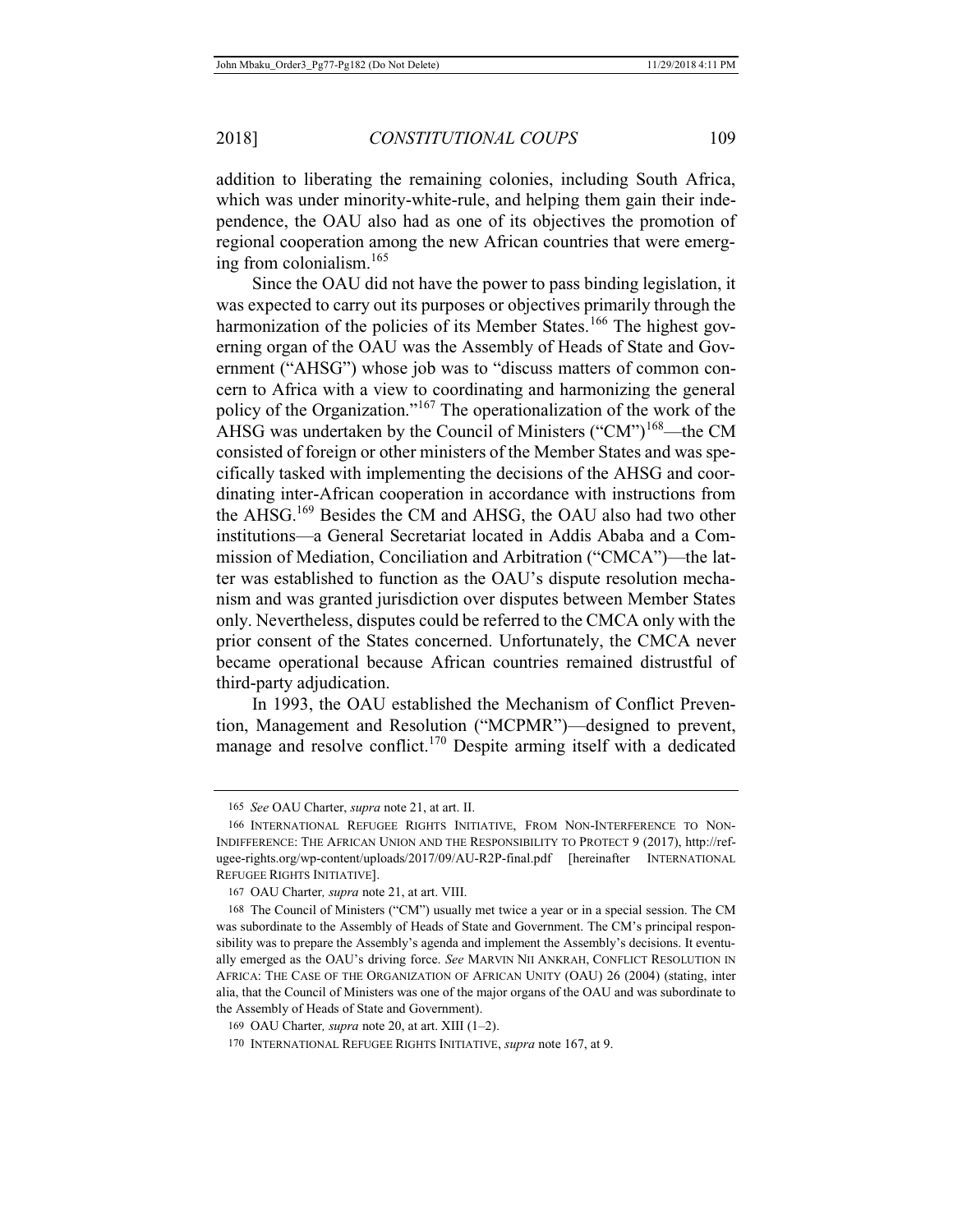conflict prevention institution, the OAU achieved only modest success in the area of conflict resolution—in fact it failed woefully when it came to resolving or preventing some of the major sectarian conflicts that pervaded the continent beginning in the early-to-mid 1990s.<sup>171</sup> While many reasons have been advanced to explain this failure to protect, it is generally believed that it was the OAU's "legal framework which presented a particular impediment to its potential for conflict prevention and resolution."<sup>172</sup> The OAU's Charter specifically mandated a policy of "[n]oninterference in the internal affairs of [Member] States," effectively placing internal conflict beyond the purview of the OAU and its various organs.173 As a consequence, the MCPMR was essentially unable to respond to conflict within Member States, except in the very rare instances in which the affected states had consented to intervention.<sup>174</sup>

It is important to note that the OAU Charter also stressed the need to respect the territorial integrity of each Member State and the latter's "right to independent existence."<sup>175</sup> In addition, Member States had pledged to settle their disputes peacefully by "negotiation, mediation, conciliation or arbitration."176 The decision by the OAU to adhere strictly to these principles, including especially that of "non-intervention," in addition to significant resource constraints, effectively destroyed any chances that the continental organization would act fully and effectively to protect populations from war crimes, genocide and crimes against humanity.

### 3. The African Union and R2P

While there are many reasons to explain why Africans decided to transform the OAU into the African Union, one of them is that the OAU, as constituted, had failed to deal fully and effectively with many continental conflicts, some of which, like the Rwandan Genocide, had caused the deaths of many people, created major humanitarian crises, and destroyed significant amounts of economic infrastructures.

The formal indication that the OAU had outlived its usefulness and was no longer relevant to emerging African political and economic issues was evidenced by the release of the 1990 Declaration on the Political and

<sup>171</sup> INTERNATIONAL REFUGEE RIGHTS INITIATIVE, *supra* note 167, at 9.

<sup>172</sup> INTERNATIONAL REFUGEE RIGHTS INITIATIVE, *supra* note 167, at 9.

<sup>173</sup> OAU Charter*, supra* note 21, at art. III(2).

<sup>174</sup> INTERNATIONAL REFUGEE RIGHTS INITIATIVE, *supra* note 164, at 9-10.

<sup>175</sup> OAU Charter*, supra* note 21, at art. III(1) & III(3).

<sup>176</sup> *Id.* at art. III(4).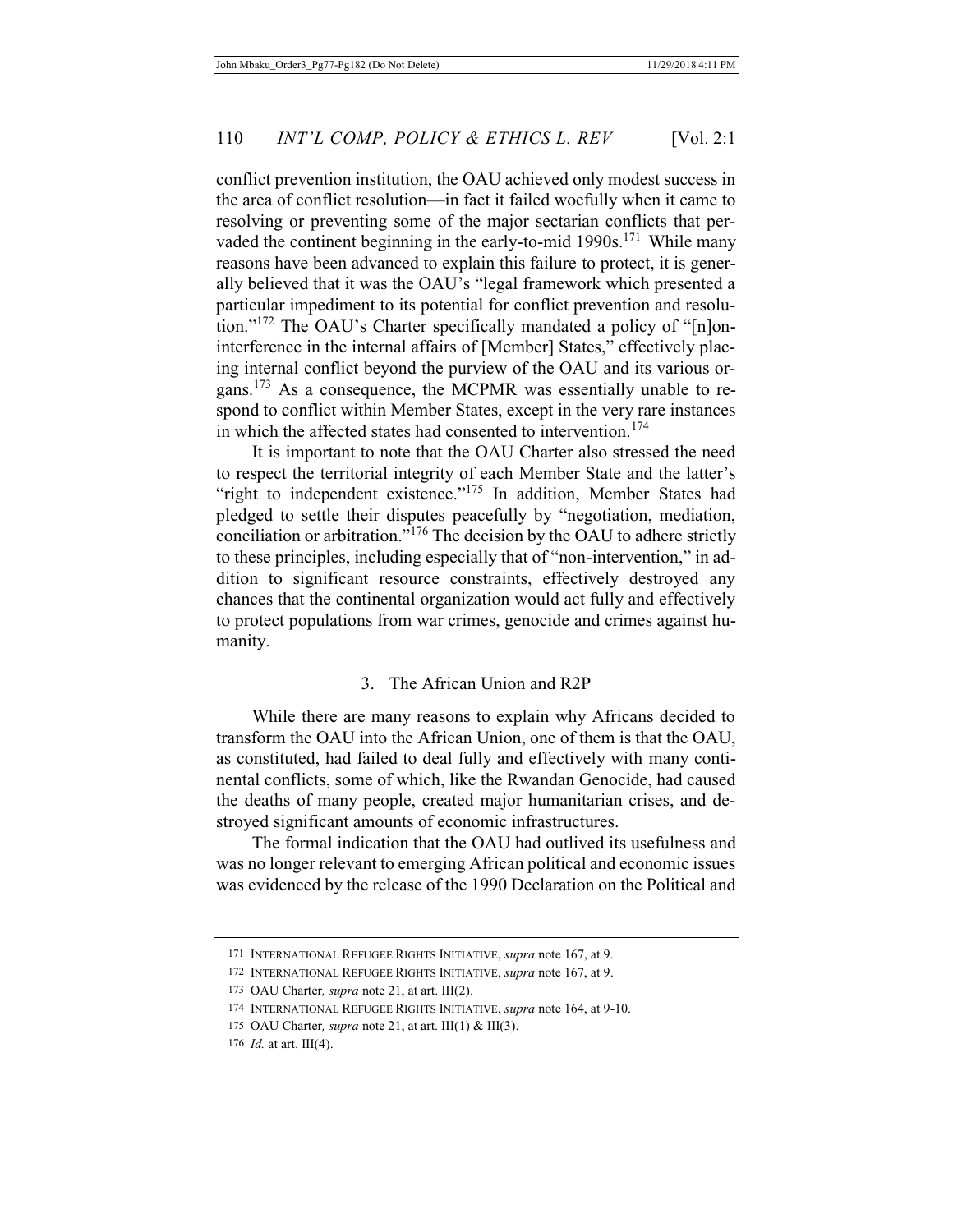Socio-Economic Situation in Africa.<sup>177</sup> The report emphasized the belief of many African countries that the continent was entering a new era in its political economy in which less emphasis would be placed on liberation from colonialism and more on economic development and regional integration.<sup>178</sup> In line with the continent's emphasis on economic development and integration, a treaty establishing the African Economic Community was adopted in 1991, known generally as the Abuja Treaty.<sup>179</sup> The Abuja Treaty's primary objective was "[t]o promote economic, social and cultural development and the integration of African economies in order to increase economic self-reliance and promote an endogenous and selfsustained development."<sup>180</sup> This was to be accomplished through "[t]he strengthening of existing regional economic communities and the establishment of other communities where they do not exist."<sup>181</sup>

Several years later, in 1999, at the OAU Assembly of Heads of State and Government summit in Sirte, Libya, African leaders decided to create a continental organization, which they believe would be able to "fast track the creation and implementation of the institutions contemplated by the Abuja Treaty."182 That organization was the African Union, which superseded the OAU and incorporated the African Economic Community ("AEC").<sup>183</sup> Some scholars and observers have described the African Union as "essentially a merger of the largely political ambitions of the OAU and the mainly economically minded AEC, with the addition of some organs and with an acceleration of pace in economic integration, as stipulated in the Sirte Declaration."<sup>184</sup> It is generally believed that the AU "supplanted the OAU largely out of a sense of frustration among African leaders about the slow pace of economic integration and awareness that the many problems on the continent necessitated a new way of doing things."<sup>185</sup>

In creating the AU, African leaders modified the OAU's Charter Principles and in doing so, they were "[c]onscious of the fact that the

<sup>177</sup> Declaration on the Political and Socio-Economic Situation in Africa and the Fundamental Changes Taking Place in the World, July 11, 1990, O.A.U. Doc. AHG/Decl. I (XXVI).

<sup>178</sup> *See id.* para. 2.

<sup>179</sup> Treaty Establishing the African Economic Community, June 3, 1991*,* 30 I.L.M. 1241 [hereinafter Abuja Treaty].

<sup>180</sup> *Id.* at art. 4(1)(a).

<sup>181</sup> *Id*. at art. 4(2)(a).

<sup>182</sup> INTERNATIONAL REFUGEE RIGHTS INITIATIVE, *supra* note 167, at 10.

<sup>183</sup> *See id.* The Sirte Declaration paved the way for the founding of the African Union. *See* Sirte Declaration, *supra* note 101.

<sup>184</sup> FRANS VILJOEN, INTERNATIONAL HUMAN RIGHTS LAW IN AFRICA 164 (2d ed. 2012).

<sup>185</sup> INTERNATIONAL REFUGEE RIGHTS INITIATIVE, *supra* note 167, at 10.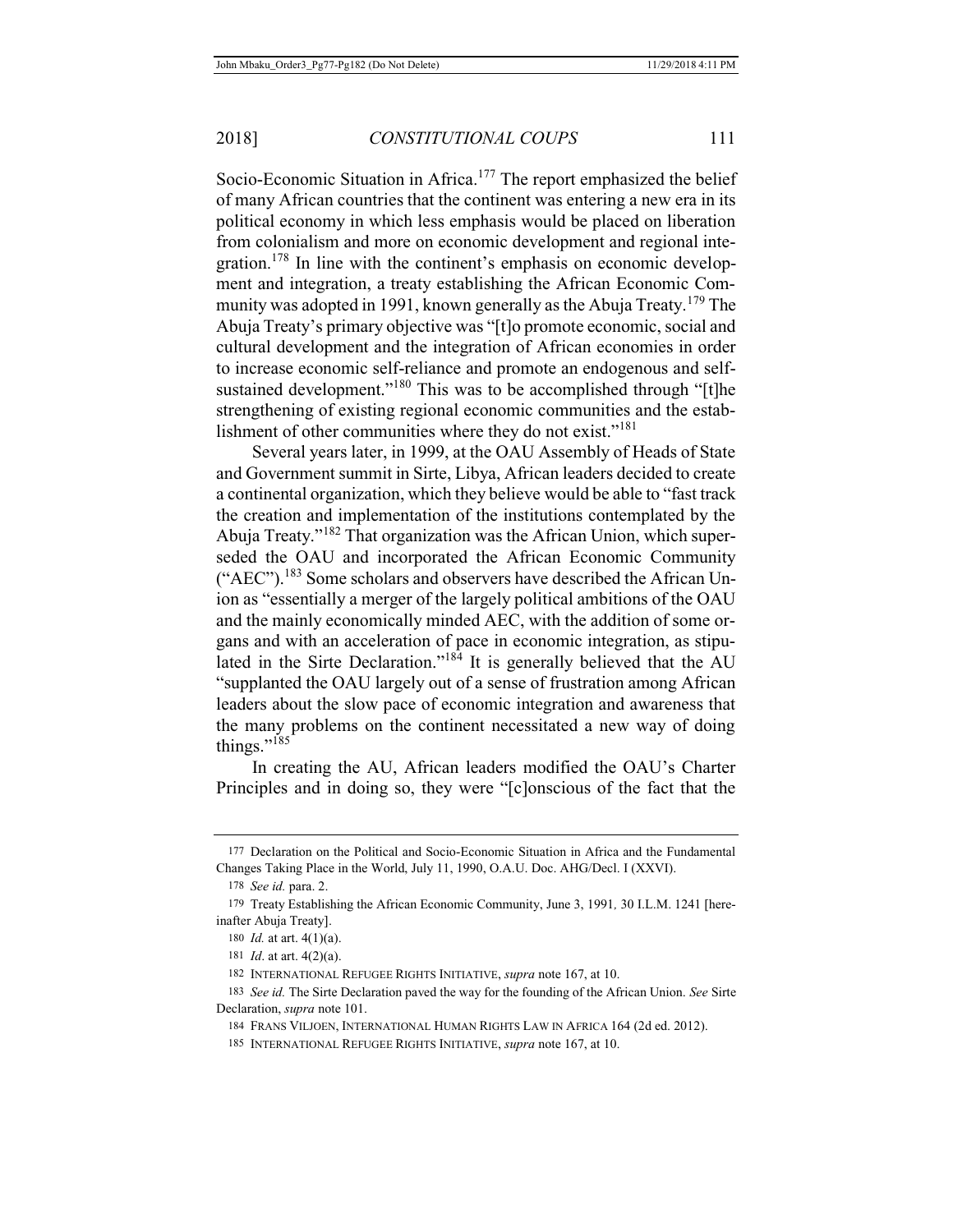scourge of conflicts in Africa constitutes a major impediment to the socio-economic development of the continent and of the need to promote peace, security and stability as a prerequisite for the implementation of our development and integration agenda."<sup>186</sup> In its Article 4, the Constitutive Act of the African Union still prohibits "the use of force or threat to use force among Member States of the Union"187 and retains the OAU's principle of "[n]on-interference by any Member State in the internal affairs of another."188 Nevertheless, this is followed by a principle that recognizes "the right of the Union to intervene in a Member State pursuant to a decision of the Assembly [of Heads of State and Government] in respect of grave circumstances, namely: war crimes, genocide and crimes against humanity."189 Each Member State of the AU has the right "to request intervention from the [African] Union in order to restore peace and security."<sup>190</sup>

The various provisions mentioned above, which were included in the Constitutive Act of the African Union, are quite similar to those found in the R2P. They were included in the AU's Constitutive Act because of concern by African leaders of the OAU's inability to deal fully and effectively with internal conflicts, the widespread abuse of human rights within Member States, including those perpetuated by state- and nonstate actors. Some scholars have argued that although the OAU's noninterference principle may have contributed to the minimization of certain conflicts in the continent, it, at the same time, may also have contributed to either the initiation and/or intensification of other types of conflict.<sup>191</sup> It did so by helping maintain and perpetuate oppressive regimes, as well as pushing to the periphery of political discourse, the legitimate grievances of marginalized and disaffected groups. As a consequence, public policy totally neglected the concerns and interests of many minority subcultures, giving rise to violent and destructive mobilization by these aggrieved groups to improve their political and economic participation.

By the mid-1990s, as prodemocracy movements were gaining significant ground throughout the continent and authoritarian regimes were being dislodged, new prominence was being given to the protection of

<sup>186</sup> Constitutive Act of the African Union, July 11, 2000, 2158 U.N.T.S. 3., at pmbl.

<sup>187</sup> *Id.* at art. 4(f).

<sup>188</sup> *Id.* at art. 4(g).

<sup>189</sup> *Id.* at art. 4(h).

<sup>190</sup> *Id.* at art. 4(j).

<sup>191</sup> *See, e.g*., James Busumtwi-Sam, *Architects of Peace: The African Union and NEPAD*, 7 GEO. J. INT'L AFF. 71 (2006).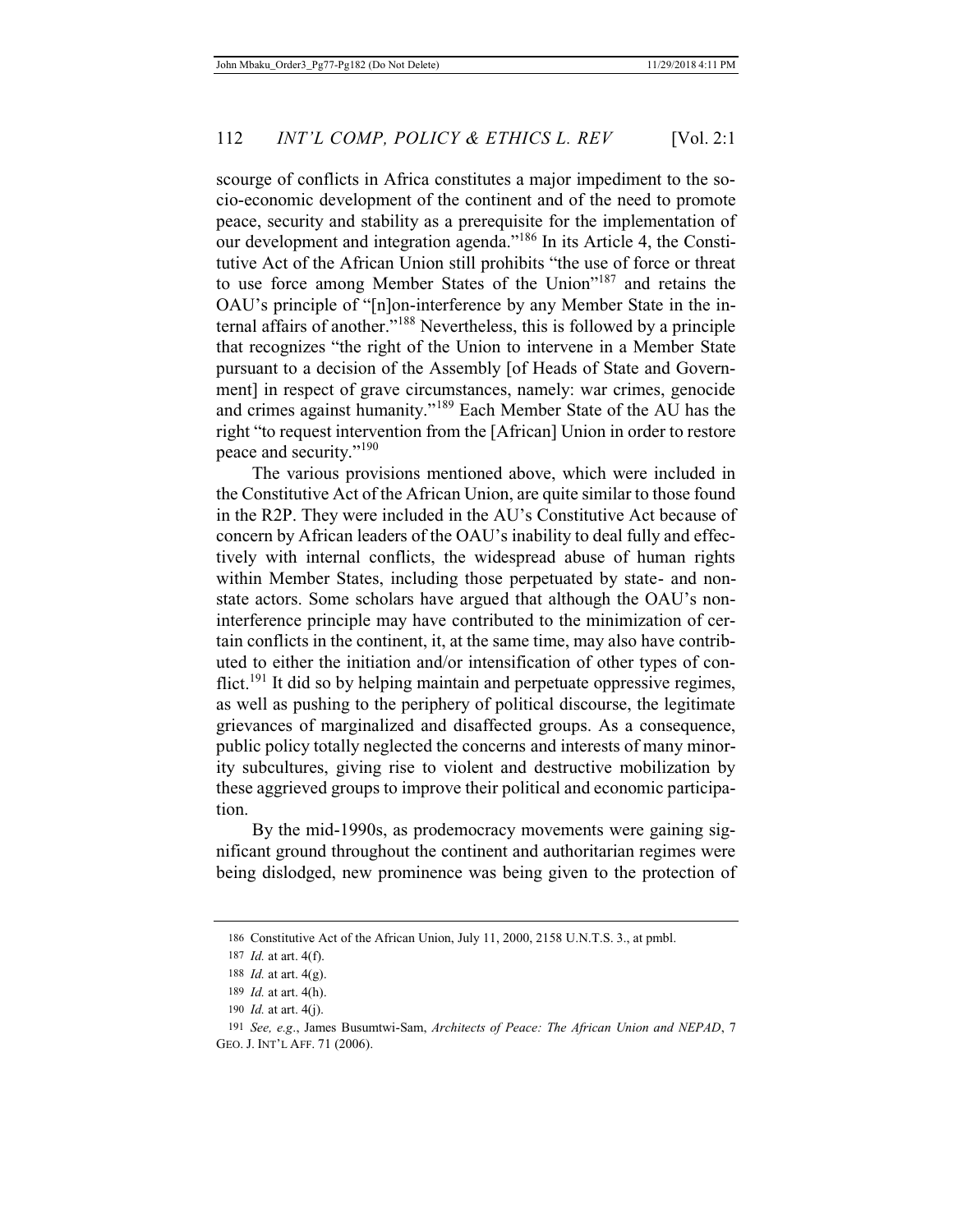human rights. Despite these improvements in political governance, the violation of human rights by state- and non-state actors, especially those of minority religious and ethnic groups, remained a major problem in many countries.<sup>192</sup> It was within this institutional context that Africa's leaders embarked on a transition from the OAU to the African Union. The 16 "principles" of the African Union are provided in the latter's Constitutive  $Act^{193}$  Of these, six of them make explicit or implicit reference to human rights, including "respect for democratic principles, human rights, the rule of law and good governance,"<sup>194</sup> and "respect for the sanctity of human life, condemnation and rejection of impunity and political assassination, acts of terrorism and subversive activities."<sup>195</sup> The AU's "objectives" also make reference to human rights—the organization pledged to "promote and protect human and peoples' rights in accordance with the African Charter on Human and Peoples' Rights and other relevant human rights instruments."196 In addition, the AU also pledged to work closely with its Member States to promote peace, security, stability, democracy, and good governance. $197$ 

To put the principle of non-indifference into practice and promote good governance throughout the continent, the AU created "a dedicated . . . machinery" which "supports the [AU's] commitment to intervene in respect of war crimes, genocide and crimes against humanity."<sup>198</sup> This dedicated machinery consisted of the Peace and Security Council ("PSC"), as well as several of the PSC's subsidiary organs—the New Partnership for Africa's Development ("NEPAD"), the African Charter on Human and Peoples' Rights, the African Court on Human and Peoples' Rights, the Protocol on Amendments to the Protocol on the Statute of the African Court of Justice and Human Rights ("Malabo Protocol"), and the Ezulwini Consensus.<sup>199</sup>

<sup>192</sup> *See, e.g*., HUMAN RIGHTS, THE RULE OF LAW, AND DEVELOPMENT IN AFRICA (Paul Tiyambe Zeleza & Philip J. McConnaughay eds., 2004); ISSA G. SHIVJI, THE CONCEPT OF HUMAN RIGHTS IN AFRICA (1989).

<sup>193</sup> Constitutive Act of the African Union, July 11, 2000, 2158 U.N.T.S. 3., at art. 4.

<sup>194</sup> *Id*. at art. 4(m).

<sup>195</sup> *Id.* at art. 4(o).

<sup>196</sup> *Id*. at art. 3(h).

<sup>197</sup> *See id*. at art. 3(a), (f)-(h).

<sup>198</sup> INTERNATIONAL REFUGEE RIGHTS INITIATIVE, *supra* note 167, at 12.

<sup>199</sup> Some of these institutions have already been mentioned and briefly discussed. *See, e.g*., AFRICA'S NEW PEACE AND SECURITY ARCHITECTURE: PROMOTING NORMS, INSTITUTIONALIZING SOLUTIONS (Ulf Engel & João Gomes Porto eds., 2016) (examining, inter alia, the necessary machinery to support the AU's commitment to intervene in respect of international crimes).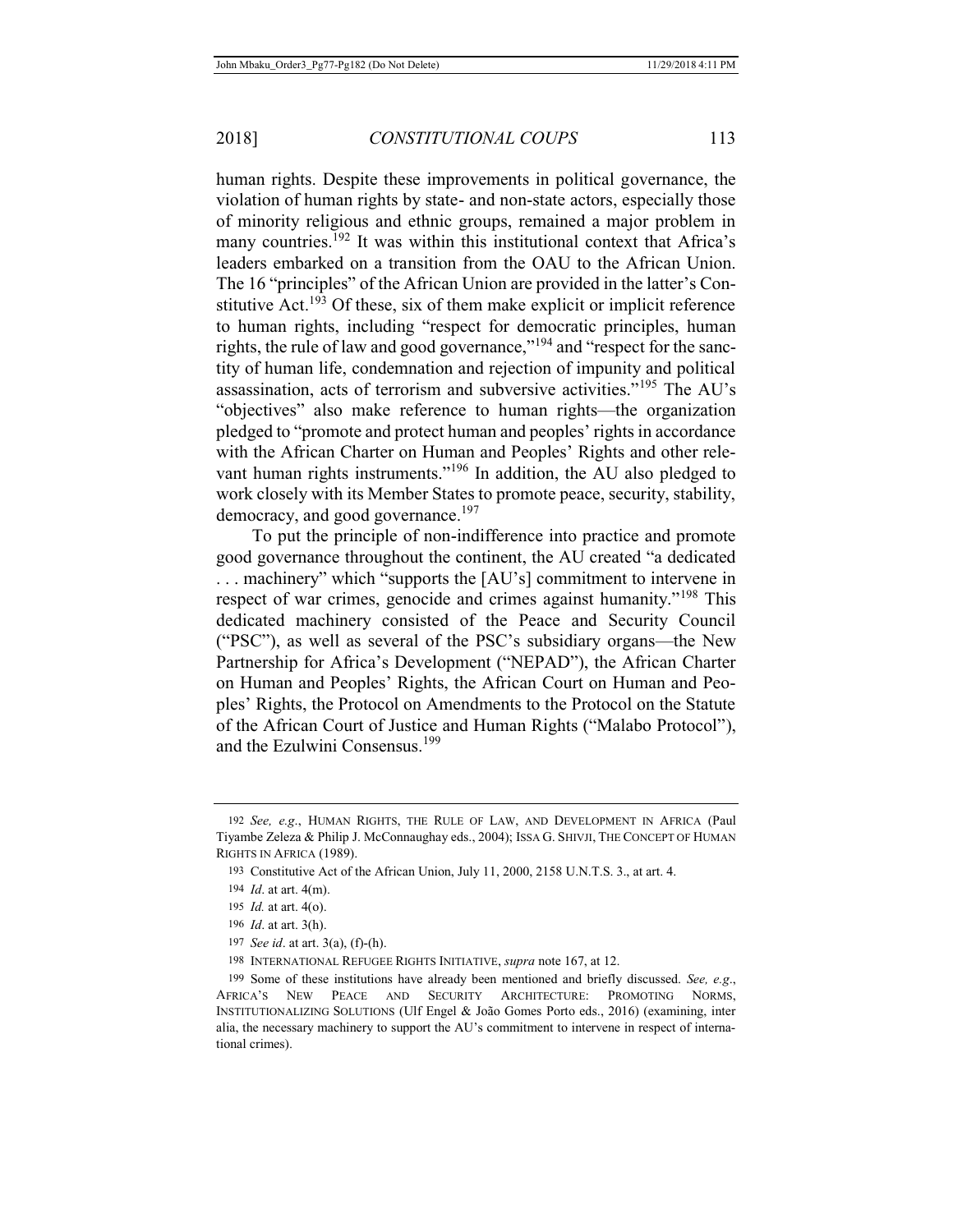#### 3.1 The AU's Peace and Security Council and R2P

The Peace and Security Council of the African Union was established in May 2004 after the PSC Protocol entered into force.<sup>200</sup> The PSC was established as a "standing decision-making organ for the prevention, management and resolution of conflicts."<sup>201</sup>

Specifically, the PSC is expected to perform the following functions, which are directly linked to P2P: (1) "promote peace, security and stability in Africa"; (2) "anticipate and prevent conflicts"; (3) "promote and implement peace-building and post-conflict reconstruction activities to consolidate peace and prevent the resurgence of violence"; (4) "co-ordinate and harmonize continental efforts in the prevention and combating of international terrorism in all its aspects"; (5) "develop a common defense policy for the Union, in accordance with article 4(d) of the Constitutive Act"; and (6) "promote and encourage democratic practices, good governance and the rule of law, protect human rights and fundamental freedoms, respect for the sanctity of human life and international humanitarian law, as part of efforts for preventing conflicts."<sup>202</sup>

The PSC consists of fifteen Member States, who are "elected on the basis of equal rights."203 Specifically, ten Members are elected for a twoyear term, and five Members are elected to serve a three-year term.<sup>204</sup> The voting rule adopted by the PSC is one in which decision-making is to "be guided by the principle of consensus."205 Nevertheless, if a consensus cannot be achieved, the PSC shall reach "its decisions on procedural matters by a simple majority."<sup>206</sup> Regarding other matters, "decisions ... shall be made by a two-thirds majority vote of its Members voting."<sup>207</sup>

In performing its functions, the PSC receives assistance from the African Union, including the latter's Peace and Security Department, in addition to three dedicated institutions or bodies that were created under the PSC Protocol, namely, the Panel of the Wise,<sup>208</sup> the Continental Early Warning System ("CEWS"),<sup>209</sup> the African Standby Force ("ASF"), and

- 206 *Id.*
- 207 *Id.*

<sup>200</sup> *See* PSC Protocol, *supra* note 133.

<sup>201</sup> *Id.* at art. 2(1).

<sup>202</sup> *Id.* at art. 3.

<sup>203</sup> *Id.* at art. 5(1).

<sup>204</sup> *See id.*

<sup>205</sup> *Id.* at art. 8(13).

<sup>208</sup> *See* Panel of the Wise, *supra* note 137.

<sup>209</sup> *See* Continental Early Warning System, *supra* note 138.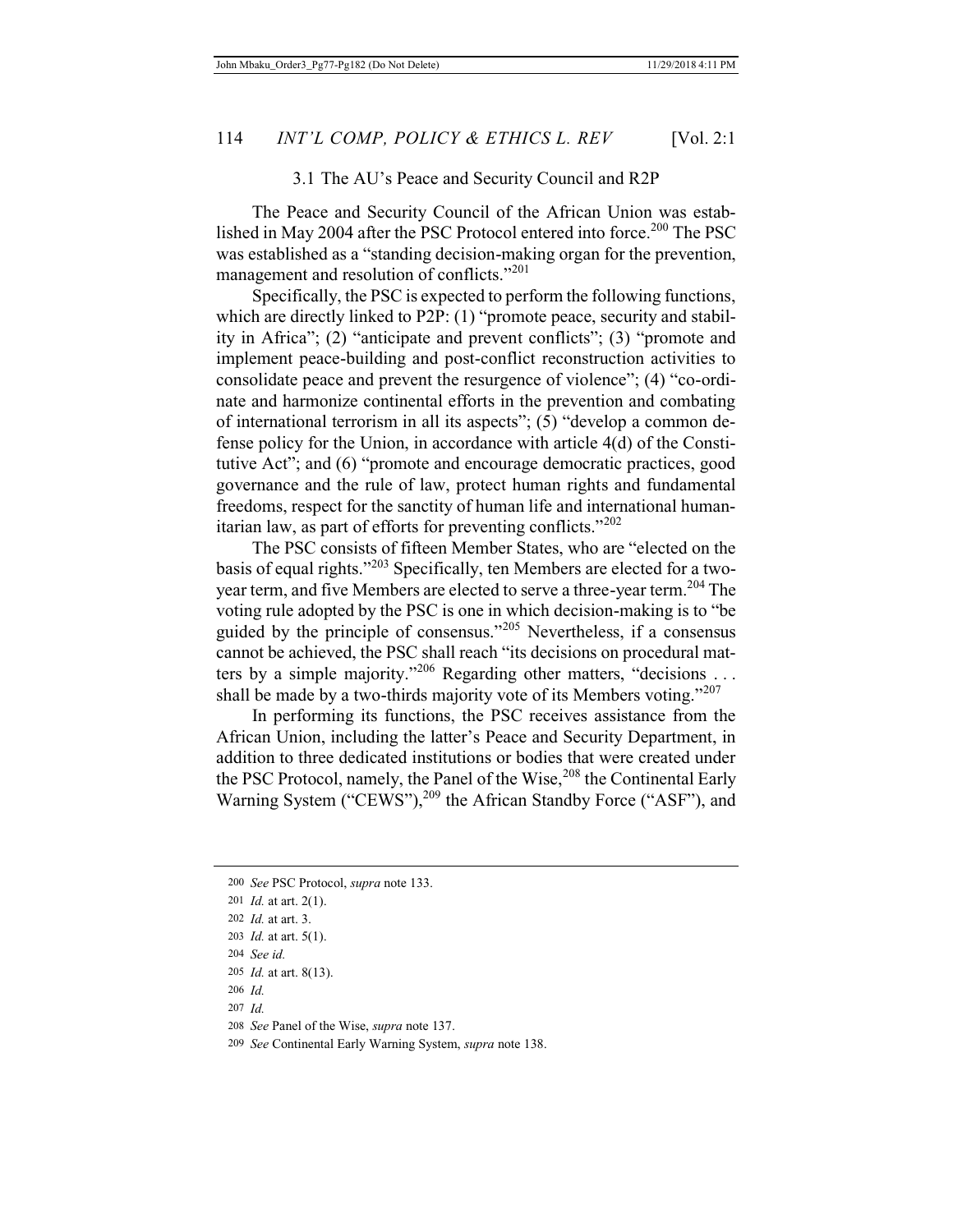the Peace Fund.<sup>210</sup> The PSC, its three organs and the Peace Fund are collectively referred to as the African Peace and Security Architecture  $("APSA")$ .<sup>211</sup> It is important to note that the African Union has the primary responsibility for "promoting peace, security and stability in Africa."212 In doing so, the AU cooperates with Regional Economic Communities ("RECs") and other regional institutions dedicated to conflict management and resolution. This cooperation is a key and integral component of the APSA.

The Panel of the Wise ("PoW") consists of five "highly respected African personalities from various segments of society who have made outstanding contributions to the cause of peace, security and development on the continent."213 The PoW provides necessary and critical support to the work of the AU and the PSC by advising them on "all issues pertaining to the promotion, and maintenance of peace, security and stability in Africa." $^{214}$  In 2010, the PoW was expanded to ten members and in 2013, a Pan-African Network of the Wise ("PANW") was created.<sup>215</sup> The PANW includes mediators from the AU and the RECs.<sup>216</sup>

The CEWS was created under the Organization of African Unity's Mechanism of Conflict Prevention, Management and Resolution and was subsequently integrated into the PSC after the creation and coming into effect of the African Union.<sup>217</sup> The CEWS consists of (1) "an observation and monitoring center," known as "The Situation Room," which is "located at the Conflict Management Division of the African Union and is responsible for data collection and analysis"; and (2) "the observation and monitoring units of the Regional Mechanism for Conflict Prevention, Management and Resolution," which are "linked directly through appropriate means of communication to the Situation Room, and which shall collect and process data at their level and transmit the same to the Situation Room<sup>"218</sup>

The African Standby Force ("ASF") is a multidisciplinary rapid deployment force that is expected to be deployed to deal with specific

<sup>210</sup> *See* African Standby Force, *supra* note 139.

<sup>211</sup> African Union, *The African Peace and Security Architecture (APSA)* (Oct. 2, 2012), http://www.peaceau.org/en/topic/the-african-peace-and-security-architecture-apsa.

<sup>212</sup> *Id*.

<sup>213</sup> Panel of the Wise, *supra* note 137.

<sup>214</sup> PSC Protocol, *supra* note 133, at art. 11(3).

<sup>215</sup> ACCORD & AFRICAN UNION, AFRICAN UNION MEDIATION SUPPORT HANDBOOK 14 (2014), http://www.peaceau.org/uploads/au-mediation-support-handbook-2014-1-.pdf.

<sup>216</sup> *See id*.

<sup>217</sup> *See* PSC Protocol, *supra* note 133.

<sup>218</sup> *Id.* at art. 12(2).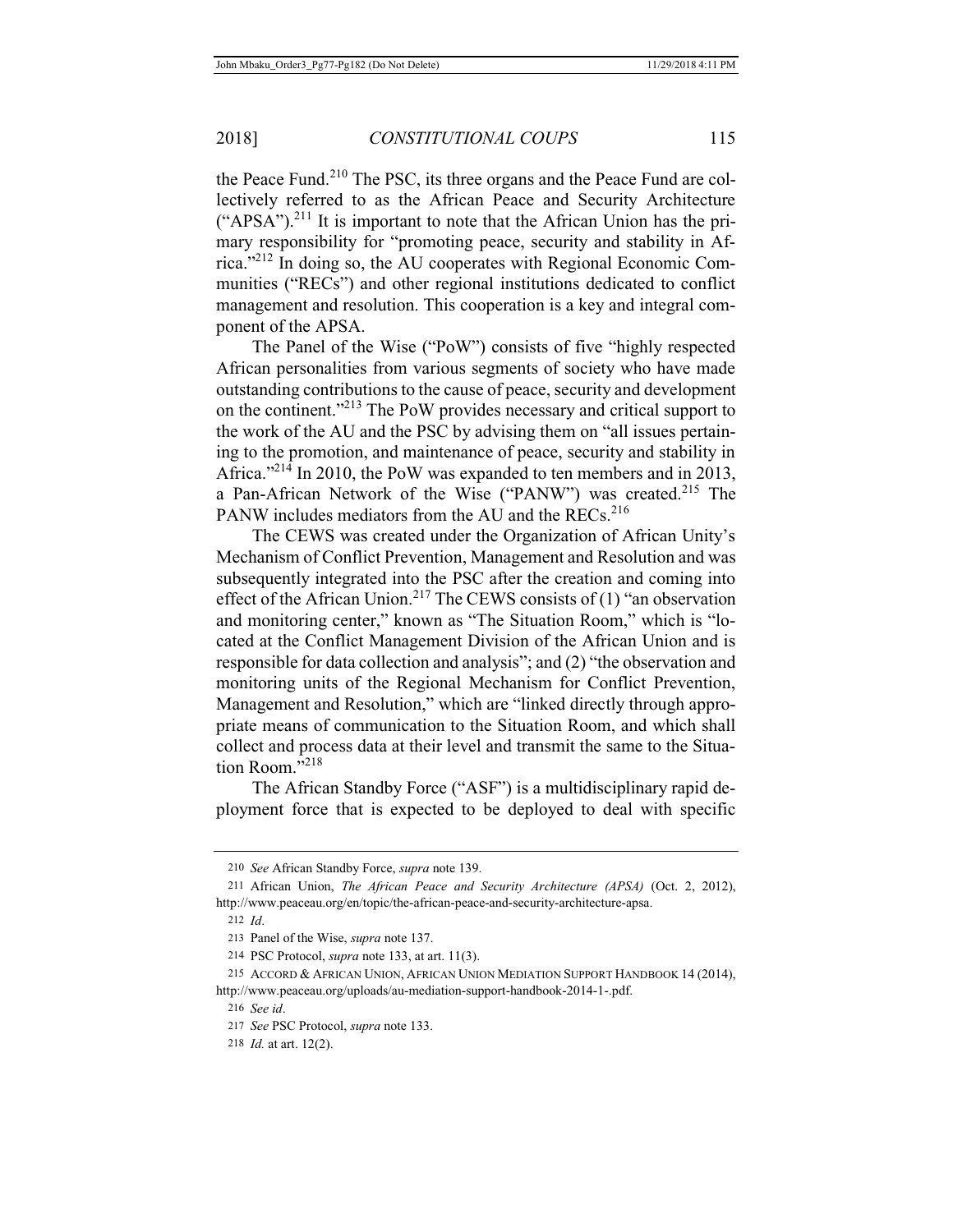crises, as determined by the African Union.<sup>219</sup> The ASF is mandated to perform various functions, including: (1) "observing and monitoring missions"; (2) "other types of peace support missions"; (3) "intervention in a Member State" to "restore peace and security"; (4) preemptive positioning to prevent conflict from escalating, spreading, or resurging; (5) "peace-building, including post-conflict disarmament and demobilization"; and  $(6)$  "humanitarian assistance".<sup>220</sup>

The AU Commission determines the rules of engagement for each of the ASF's missions, which subsequently, must be approved by the PSC.<sup>221</sup> So far, the AU has not yet deployed the ASF, despite the fact that in various crises the AU has been called upon to send troops to intervene. Instead, the AU has opted for ad hoc arrangements. Some experts have argued that the way forward calls for a revision of the ASF doctrine, especially given recent developments in political economy in the continent. Although the ASF was declared operationally ready in 2016, it "has not been deployed in its originally designed form," and it "has not yet attained full operational capability."<sup>222</sup> Some observers have argued that the failure of the AU to employ the ASF as originally intended is due to interference from lack of cooperation by Regional Economic Communities/Regional Mechanisms (RECs/RMs)—the latter are the continent's sub-regional security structures. $223$ 

#### 3.2 NEPAD and R2P

The New Partnership for Africa's Development (NEPAD) was adopted by the OAU Assembly of African Heads of State and Government at their thirty-seventh session in Lusaka, Zambia in July 2001.<sup>224</sup> In 2002, the AU, the successor to the OAU, endorsed the adoption of NEPAD as a program of the AU at the AU Inaugural Summit as "a socioeconomic development flagship programme."<sup>225</sup> NEPAD is expected to provide African countries with a framework within which they can significantly improve their economic and political governance systems, as well as peace and security, and place themselves in a position to become

<sup>219</sup> *See id.* at art. 13(1).

<sup>220</sup> *See id.* at art. 13(3).

<sup>221</sup> *See id.* at art. 13(5).

<sup>222</sup> Linda Darkwa, *The African Standby Force: The African Union's Tool for the Maintenance of Peace and Security*, 38 CONT. SECURITY POL'Y 471, 471 (2017).

<sup>223</sup> *See id.* at 477.

<sup>224</sup> *New Partnership for Africa's Development (NEPAD)*, U.N. OFFICE OF THE SPECIAL ADVISER ON AFR., http://www.un.org/en/africa/osaa/peace/nepad.shtml (last visited May 1, 2018). 225 *Id.*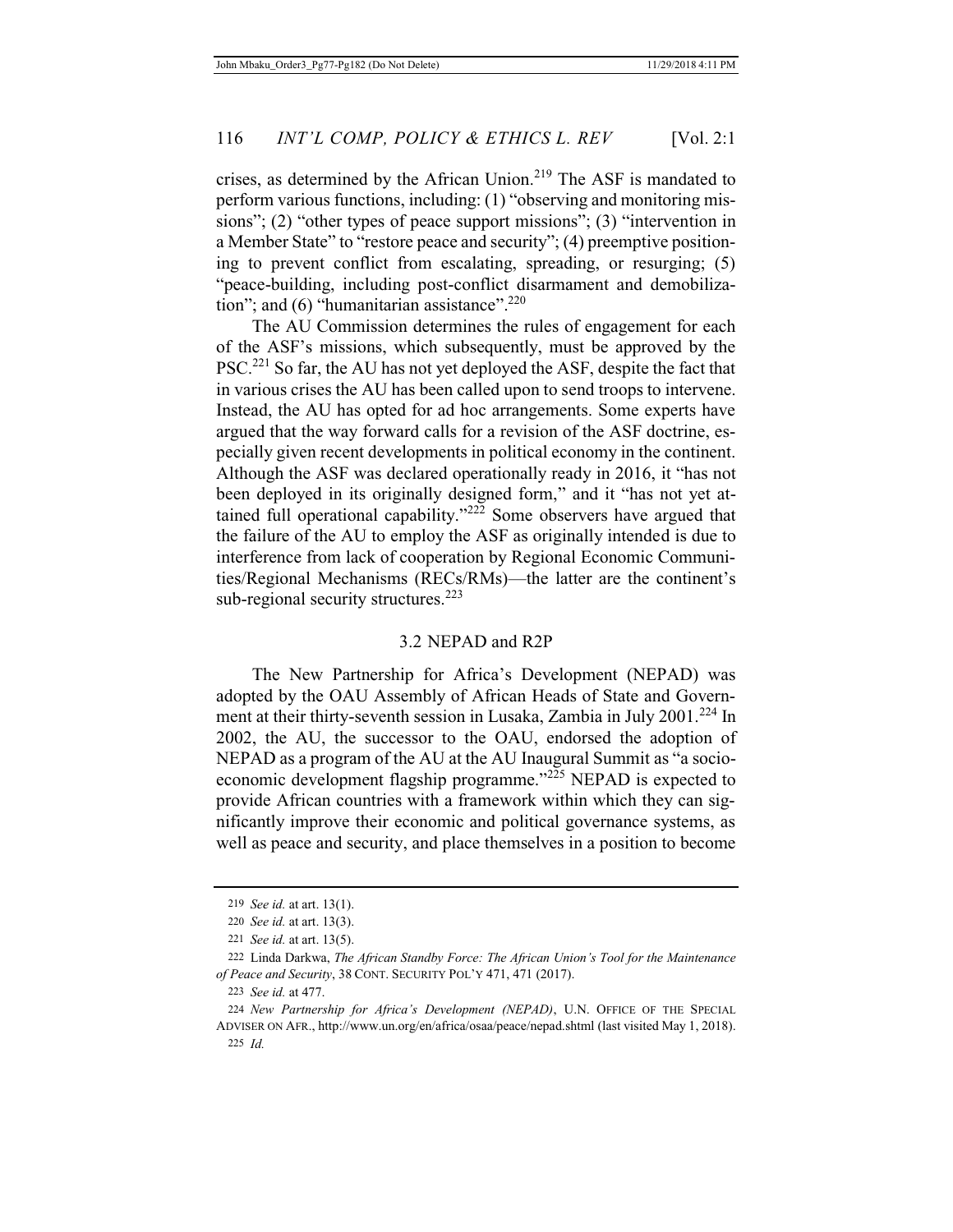more globally competitive.<sup>226</sup> Hence, good governance and peace and security are important goals of NEPAD.<sup>227</sup> Some scholars of African political economy have argued that NEPAD "holds the greatest promise for sustained peace and security in Africa by articulating a strong stance on domestic governance issues that are at the root of instability and insecurity on the continent."<sup>228</sup>

In 2003, the NEPAD Heads of State and Government Implementation Committee (HSGIC) established the African Peer Review Mechanism (APRM) "to assess progress made in [g]overnance and [s]ocio-economic [d]evelopment in Member States."<sup>229</sup> The APRM was created "to foster policies, standards and practices that lead to political stability, high economic growth, sustainable development and accelerated sub-regional and continental economic integration."<sup>230</sup>

### 3.3 Continental Judicial Institutions

The institutional architecture of the African Union includes judicial institutions, which are expected to, among other things, promote the protection of human rights and enhance the maintenance of the rule of law in member states. The instrument for the promotion and protection of human rights in Africa is the African Charter on Human and Peoples' Rights (also known as the Banjul Charter).<sup>231</sup> The job of overseeing and interpreting the Banjul Charter is placed in the hands of the African Commission on Human and Peoples' Rights (ACHPR)—the latter was set up in 1987 and has its headquarters in Banjul, Gambia.232 In 1998, a Protocol to the African Charter on Human and Peoples' Rights on the Establishment of the African Court on Human and Peoples' Rights (African Court Protocol) was adopted, providing for the creation of an African Court on Human and Peoples' Rights (ACHPR).<sup>233</sup>

<sup>226</sup> *See id.*

<sup>227</sup> *See* John Mukum Mbaku, *NEPAD and Prospects for Development in Africa*, 41 INT'L STUD. 387, 397 (2004).

<sup>228</sup> Busumtwi-Sam, *supra* note 192, at 79.

<sup>229</sup> *African Peer Review Mechanism (APRM)*, AFR. UNION, https://au.int/en/organs/aprm (last visited May 2, 2018).

<sup>230</sup> *Id*.

<sup>231</sup> African (Banjul) Charter on Human and Peoples' Rights, June 27, 1981, 1520 U.N.T.S. 217, 21 I.L.M. 58 [hereinafter Banjul Charter].

<sup>232</sup> *Id*.

<sup>233</sup> Protocol to the African Charter on Human and Peoples' Rights on the Establishment of the African Court on Human and Peoples' Rights, June 9, 1998, O.A.U. Doc. OAU/LEG/MIN/AFCHPR/PROT (III) [hereinafter African Court Protocol].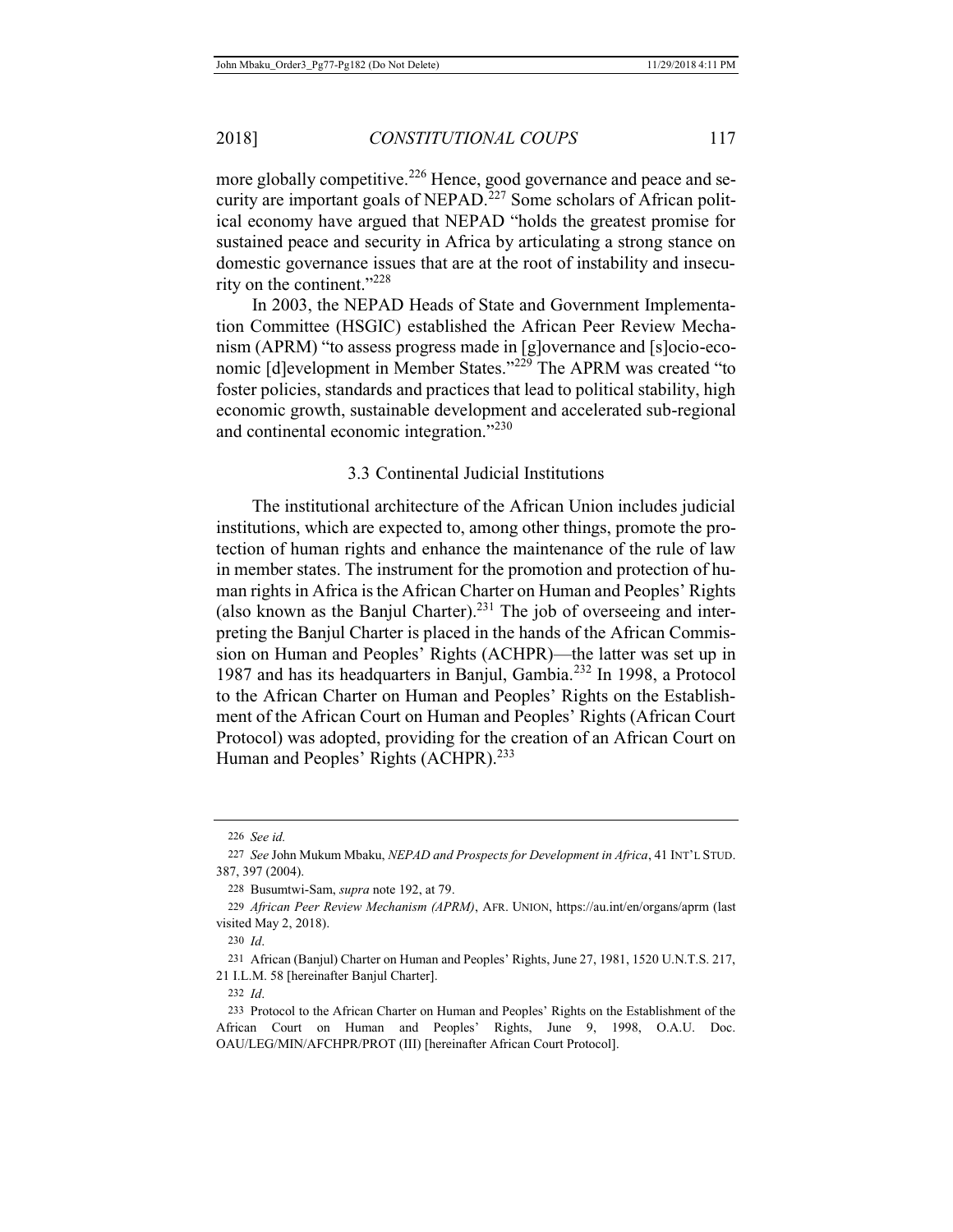The Protocol Relating to the Establishment of the Peace and Security Council of the African Union mandates that "[t]he Peace and Security Council shall seek close cooperation with the African Commission on Human and Peoples' Rights in all matters relevant to its objectives and mandate."<sup>234</sup> The Commission on Human and Peoples' Rights, on its part, is required to "bring to the attention of the Peace and Security Council any information relevant to the objectives and mandate of the Peace and Security Council."<sup>235</sup> Where there are systemic and/or severe human rights violations, the ACHPR is required to make this known to the Assembly of Heads of State and Government.<sup>236</sup>

The African Commission on Human and Peoples' Rights has engaged directly with the Responsibility to Protect Resolution (R2P). For example, the ACHPR, meeting at its 42nd Ordinary Session held in Brazzaville, Republic of Congo, from November 15, 2007 to November 28, 2007, adopted a resolution on strengthening the R2P (the "R2P Resolution").<sup>237</sup> The preamble of this Resolution specifically references Article 4(h) of the Constitutive Act of the African Union, the Ezulwini Consensus, and indicates its awareness of the UN World Summit Outcome Document. The R2P Resolution then goes on to commend the States Parties to the African Charter for contributing troops to the AU Mission in Darfur ("AMIS"). It additionally condemns the armed rebel groups engaged in the conflict in Darfur for their attacks on AMIS. It further commends the UN Security Council for Resolution 1769 (2007) of July 31, 2007, which establishes the AU/UN Hybrid Operation in Darfur (UNAMID).The Resolution further recognizes and recommends specific actions by certain parties:

- Commends the States Parties to the African Charter, which have contributed troops to the African Union Mission in Sudan, AMIS, and the role of AMIS under difficult circumstances;
- Condemns the armed rebel groups in the Darfur conflict for attacks on AMIS troops and the humanitarian relief agencies;
- Commends the UN Security Council for its Resolution 1769 (2007) of 31st July, 2007, to establish the AU/UN Hybrid Operation in Darfur – UNAMID;

<sup>234</sup> PSC Protocol, *supra* note 133, at art. 19. 122.136, at art. 19. 122.136, at art. 19. 122. 235 *Id*.

<sup>236</sup> Banjul Charter, *supra* note 232, art. 58(3).

<sup>237</sup> Afr. Comm'n on Human and Peoples' Rights [ACHPR], Comm'n Res. 117, *Strengthening the Responsibility to Protect*, ACHPR Doc. ACHPR/Res.117 (XXXXII) (Nov. 28, 2007) [hereinafter R2P Resolution].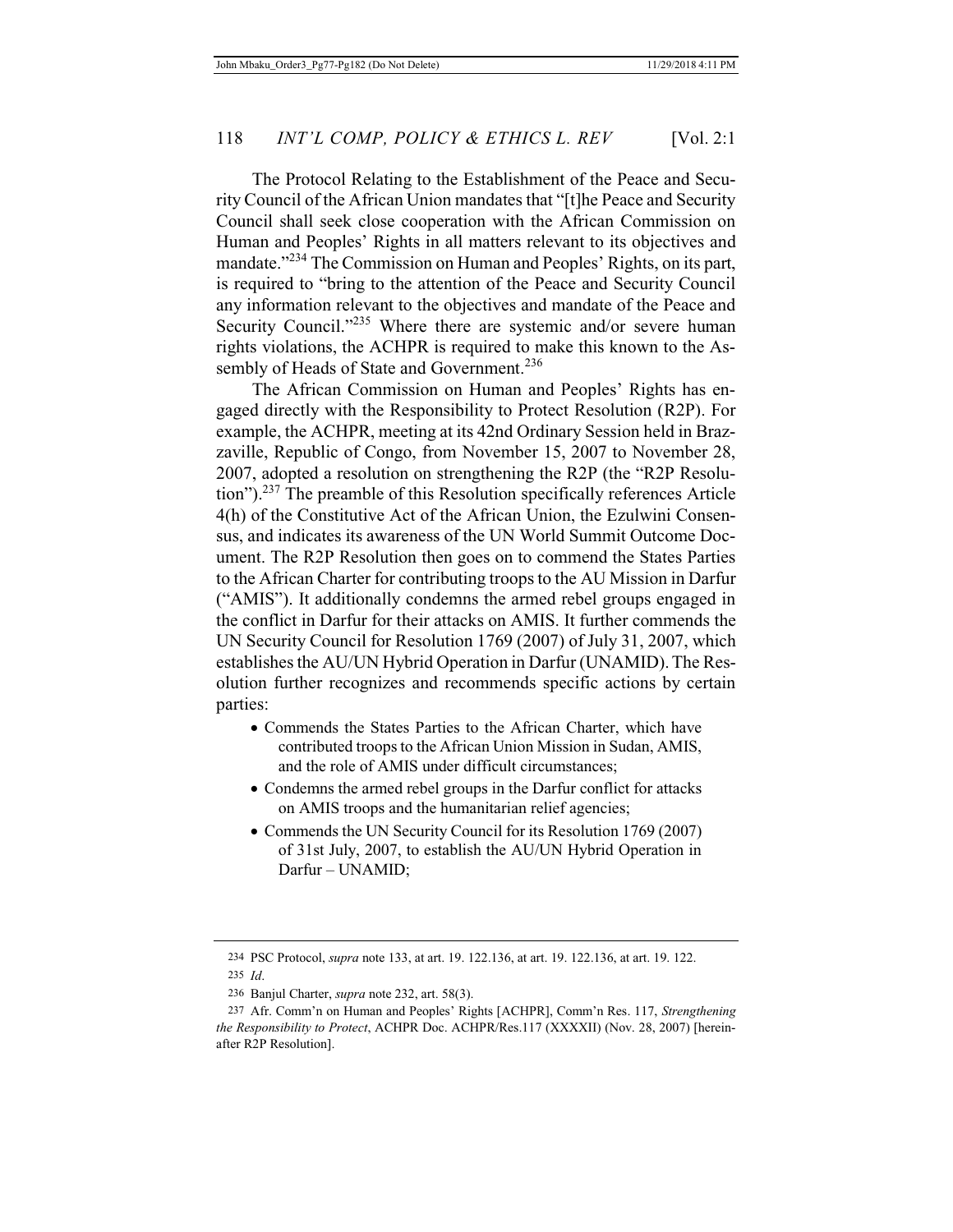- Calls on African States, African Union and the United Nations to expedite the operationalization of the UN-AU Hybrid operation in Darfur – UNAMID, by contributing troops to the said force;
- Calls on the UN and AU to enhance the AU Peace-keeping forces in Somalia, in order to provide enhanced protection against the violation of International Humanitarian Law and the fundamental rights of the people of Somalia;
- Calls on the UN and AU to enhance the AU Peace-keeping forces in Somalia, in order to provide enhanced protection against the violation of International Humanitarian Law and the fundamental rights of the people of Somalia;
- Urges the parties to the conflicts in north-east DRC, Chad and Central Africa Republic, to observe their obligations under international human rights law and to ensure that they respect the fundamental human rights of the civilian population, in particular the rights of women, children and internally displaced peoples.<sup>238</sup>

On July 1, 2008, the AU adopted the Protocol on the Statute of the African Court of Justice and Human Rights, which provided for the merger of the African Court on Human and Peoples' Rights and the Court of Justice of the African Union (the "Merged Court Protocol").<sup>239</sup> The Merged Court Protocol was amended in 2014 (the "Malabo Protocol"), which created the African Court of Justice and Human and Peoples' Rights (the "New Merged Court").<sup>240</sup> As indicated in Articles  $3(1)$  and 28A, the Malabo Protocol anticipates or foresees the expansion of the jurisdiction of the New Merged Court to incorporate criminal jurisdiction over crimes such as genocide, crimes against humanity, war crimes, as well as other international crimes.<sup>241</sup> Unfortunately, the Protocol exempts sitting heads of state from the New Merged Court's international criminal jurisdiction.

The Malabo Protocol recalls the "the right of the [African] Union to intervene in a Member State pursuant to a decision of the Assembly in

<sup>238</sup> *Id.*

<sup>239</sup> Protocol on the Statute of the African Court of Justice and Human Rights, July 1, 2008, A.U. Doc. Assembly/AU/Dec.196 (XI) [hereinafter Merged Court Protocol] (when this protocol was adopted, the Court of Justice of the African Union had been proposed but had not yet been established).

<sup>240</sup> Draft Protocol on Amendments to the Protocol on the Statute of the African Court of Justice and Human Rights, May 15, 2014, A.U. Doc. STC/Legal/Min/7(I) Rev. 1 [hereinafter Malabo Protocol]. The Malabo Protocol was adopted by the A.U. Assembly at its Twenty-Third Ordinary Session. *See* Decision on the Draft Legal Instruments, June 27, 2014, A.U. Doc. Assembly/AU/Dec.529 (XXIII).

<sup>241</sup> *Id*. at arts. 3(1), 28A (as of May 2, 2018, the New Merged Court has been signed by 11 countries, out of 55. The 55 countries include the Sahrawi Arab Democratic Republic. No country has ratified the Protocol).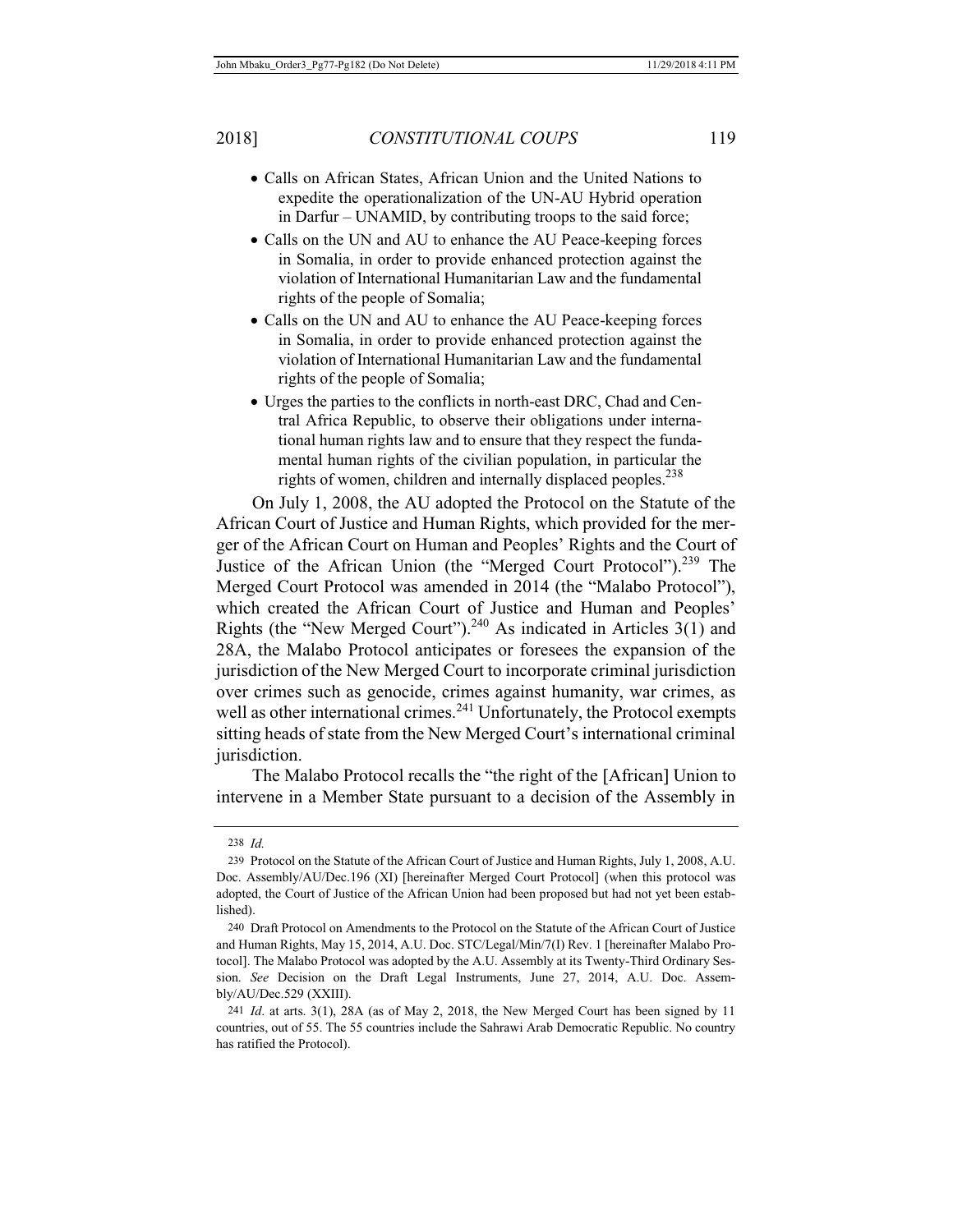respect of grave circumstances."<sup>242</sup> It is expected and hoped that when the New Merged Court is eventually established and becomes functional, it will utilize its international criminal jurisdiction in a way that supports and enhances the operation of the R2P principle.<sup>243</sup> The African Court of Human and Peoples' Rights ("ACtHPR") has already demonstrated that the AU's judicial institutions can have a significant impact on R2P. For example, in 2011, the ACtHPR ordered Libya to "refrain from any action that would result in loss of life or violation of physical integrity of persons<sup>"244</sup>

#### 3.4 The Ezulwini Consensus

The AU's common position on reforms to the UN system is expressed in a document known as the Ezulwini Consensus. In the Ezuwini Consensus, the AU's Executive Council formally endorsed the R2P and noted that "[a]uthorization for the use of force by the Security Council should be in line with the conditions and criteria proposed by the [High Level] Panel, but this condition should not undermine the responsibility of the international community to protect."245 The Executive Council also reiterated "the obligation of [Member] states to protect their citizens but clarified that this obligation of Member States to protect their citizens "should not be used as a pretext to undermine the sovereignty, independence and territorial integrity of states."<sup>246</sup> The AU has continued to engage with the principle of R2P. For example, on October 23, 2008, the African Union hosted a "Round-table High-level Meeting of Experts on the Responsibility to Protect in Africa" at Addis Ababa, Ethiopia. The round-table was designed to reflect on R2P and its application in Africa.247

Since the AU was established, there has been a question regarding its right to intervene (even if forcefully) under Article 4(h) of its

<sup>242</sup> Malabo Protocol, *supra* note 241, at pmbl., para. 9.

<sup>243</sup> *See* INTERNATIONAL REFUGEE RIGHTS INITIATIVE, *supra* note 167.

<sup>244</sup> African Commission on Human and Peoples' Rights v. Great Socialist People's Libyan Arab Jamahiriya, Application No. 004/2011, Order for Provisional Measures, ¶ 25 (Mar. 25, 2011), https://afchpr-commentary.uwazi.io/en/document/0l8ae3ayxwhwu3di (last visited May 2, 2018).

<sup>245</sup> The Ezulwini Consensus, *supra* note 144, at 6.

<sup>246</sup> *Id.*

<sup>247</sup> *See* Jean Ping, Chairperson, Afr. Union Comm'n, *K*eynote Address by His Excellency Mr. Jean Ping, Chairperson of the African Union Commission at the Round-table high-level meeting of experts on "the responsibility to protect in Africa" (Oct. 23, 2008), https://appablog.wordpress.com/2008/10/23/keynote-address-by-his-excellency-mr-jean-ping-chairperson-of-the-african-union-commission-at-the-round-table-high-level-meeting-of-experts-on-"the-responsibilityto-protect-in-africa/ (last visited May 2, 2018).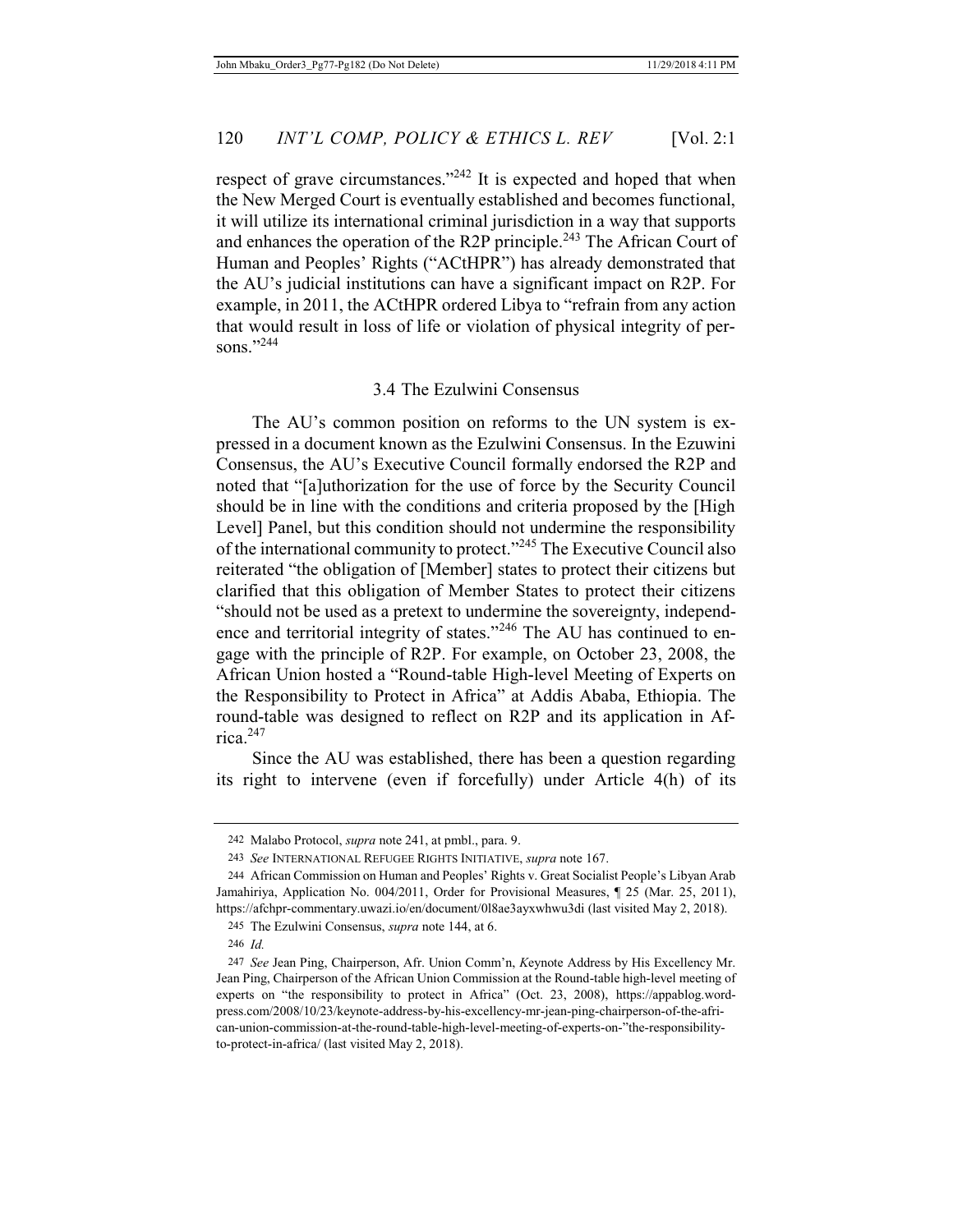Constitutive  $Act^{248}$  on the one hand and the U.N. Charter, which reserves the right to make decisions regarding the use of force, on the other hand.<sup> $249$ </sup> The Executive Council argued that since the U.N. Security Council and the U.N. General Assembly are often far away from the location where the conflict is actually taking place and hence, may not be in a position to properly appreciate the nature and extent of the conflict, it is imperative that regional organizations and/or institutions, which are located close to the conflicts, be empowered to act and deal with the conflicts. The Executive Council went on to agree with the High-Level Panel that intervention by regional organizations should be undertaken with the approval of the UN Security Council. Nevertheless, the Executive Council noted that in situations requiring urgent action or response, the UN Security Council's approval could be granted "after the fact."<sup>250</sup>

Under the "after the fact" doctrine, in cases where urgent response is required, then, the AU Heads of State and Government are willing to agree to intervention and then seek approval from the UN Security Council at a later time.<sup>251</sup> Ratification of the decisions of sub-regional organizations to intervene "after the fact" by the UN Security Council has occurred on several occasions, including ECOWAS' interventions in Liberia, Sierra Leone, and Guinea-Bissau. Nevertheless, "after the fact" ratification has not yet occurred in the context of African Union decisions to intervene because the AU has not yet invoked its power under Article  $4(h)$  of the Constitutive Act of the African Union.<sup>252</sup>

### IV. THE OAU AND THE AU AND THEIR EXPERIENCES WITH NON-INTERFERENCE AND NON-INDIFFERENCE

In order to appreciate the AU's interaction with R2P, as well as examine the ways in which the AU responds to conflicts and atrocities on the continent, it is necessary to take a look at a few cases in which both the AU and its predecessor, the OAU, actually intervened to restore the peace.

<sup>248</sup> Constitutive Act of the African Union, July 11, 2000, 2158 U.N.T.S. 3., at art. 4.

<sup>249</sup> *Id.* at art. 4(h); U.N. Charter art. 39, http://www.un.org/en/sections/un-charter/introductorynote/index.html (last visited May 2, 2018).

<sup>250</sup> Ezulwini Consensus, *supra* note 144, at 6.

<sup>251</sup> *See, e.g*., Jeremy Sarkin, *The Role of the United Nations, the African Union and Africa's Sub-Regional Organizations in Dealing with Africa's Human Rights Problems: Connecting Humanitarian Intervention and the Responsibility to Protect,* 53 J. AFR. LAW 1 (2009).

<sup>252</sup> *See* Constitutive Act of the African Union, July 11, 2000, 2158 U.N.T.S. 3., at art. 4(h).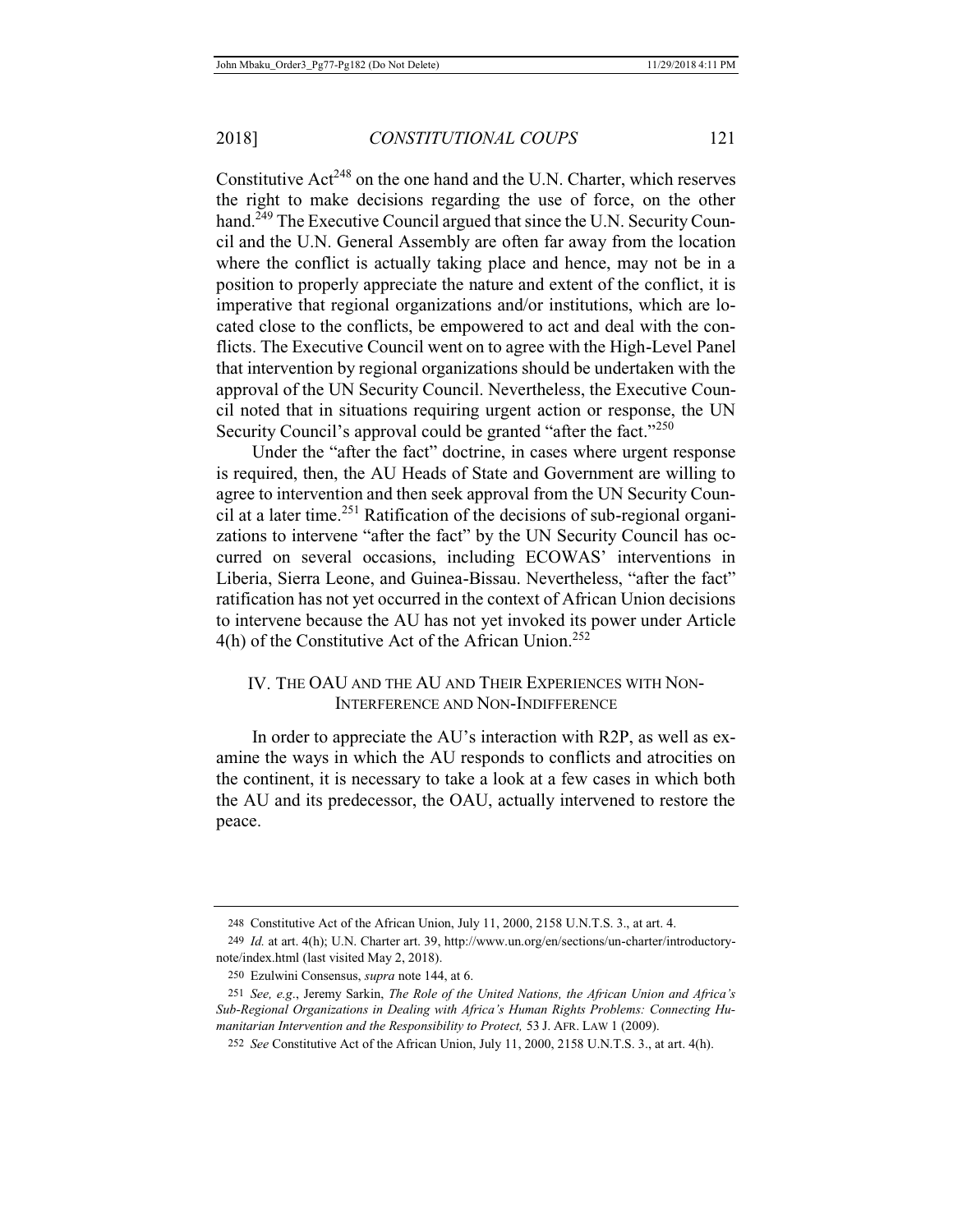#### *A. The OAU and the Principle of Non-Interference*

One of the founding principles of the Organization of African Unity ("OAU"), which came into being in 1963, was "non-interference in the internal affairs of [Member] States."253 The first test of that policy came in 1963 when the Kingdom of Morocco attempted to claim the Tindouf and Bechar border areas of Algeria as Moroccan territory.<sup>254</sup> After its independence in 1956, the Kingdom of Morocco claimed these westernmost areas of Algeria as part of Morocco. Upon its independence in 1962, the new Algerian republic refused to accept Morocco's claims. The outcome was the 1963 Sands War, which was fought along the Moroccan-Algerian border in the Tindouf region.

During the month of October 1963, as hostilities between Morocco and Algeria escalated, it became evident that mediation by third parties might be necessary.<sup>255</sup> Subsequently, Presidents Gamal Abdel Nasser of Egypt, Habib Bourguiba of Tunisia, Modibo Keita of Mali, as well as Emperor Haile Selassie of Ethiopia, and diplomats from the Arab League, attempted to resolve the dispute and restore the peace. The efforts by Nasser and Bourguiba to secure the peace failed, but Selassie's mediation efforts appeared to be more successful. Selassie was successful in getting President Ben Bella of Algeria and King Hassan of Morocco to attend a meeting with the Emperor and President Keita at Bamako, Mali, on October 29, 1963.<sup>256</sup>

The hope was that the Bamako meeting would bring about a uniquely African solution to the conflict between Algeria and Morocco, and provide an important precedent that could be relied upon in the future for dealing with continental issues.

Ultimately, the Bamako meeting, which took place during October 29–30, 1963, achieved only limited success. The final communiqué produced by the four heads of state at Bamako asked for "immediate end of hostilities," "creation of a committee . . . which would define a demilitarized zone," "supervision of security and military neutrality in the demilitarized zone," and "the request for an extraordinary meeting of the O.A.U. Council of Ministers, for the purpose of creating a committee of

<sup>253</sup> OAU Charter, *supra* note 21, at art. III(2).

<sup>254</sup> *See, e.g*., ANTHONY H. CORDESMAN, A TRAGEDY OF ARMS: MILITARY AND SECURITY DEVELOPMENTS IN THE MAGHREB (2002) (examining, inter alia, the conflict between Morocco and Algeria over Tindouf and neighboring Bechar areas in western Algeria).

<sup>255</sup> Patricia Berko Wild, *The Organization of African Unity and the Algerian-Moroccan Border Conflict: A Study of New Machinery for Peacekeeping and for the Peaceful Settlement of Disputes Among African States*, 20 INT'L ORG. 18 (1966).

<sup>256</sup> *Id*. at 26.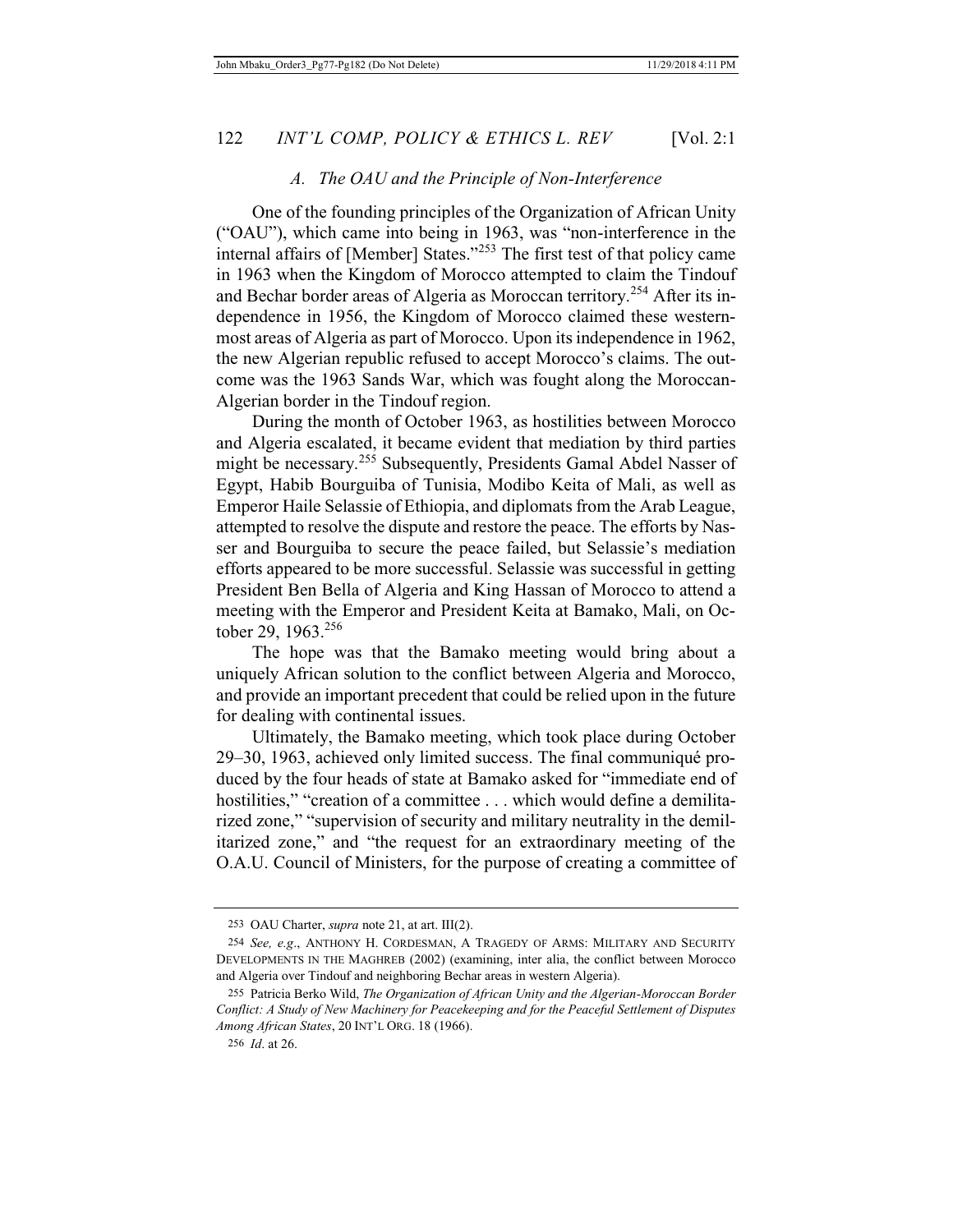arbitration to effect a definitive solution of the Algerian-Moroccan border dispute."257

The Bamako meeting did not resolve the conflict. The next opportunity for a peaceful settlement came about with the session of the OAU Council of Ministers that was held at Addis Ababa during November 15– 18, 1963. The meeting was declared open by Emperor Haile Selassie, who was optimistic that Africans would be able to resolve their own conflicts through an African framework. He declared that in signing and ratifying the OAU Charter, Africans had agreed to the peaceful resolution of border disputes. Perhaps, more importantly, the Emperor emphasized, both Algeria and Morocco had agreed to a peaceful settlement of the conflict at the Bamako meeting.<sup>258</sup>

At the time that the OAU met to consider the conflict between Algeria and Morocco, the Commission of Mediation, Conciliation and Arbitration, which had been contemplated in the OAU Charter,<sup>259</sup> had not yet been set up. As a consequence, the OAU's Council of Ministers agreed that a special committee, whose membership was to be made up of Ethiopia, Côte d'Ivoire, Mali, Nigeria, Senegal, Sudan, and Tanzania, would work to resolve the conflict. This Special Committee of Seven was to function much like the still undeveloped Commission of Mediation, Conciliation, and Arbitration. Nevertheless, the Bamako Communiqué granted the Committee to be formed by the OAU wide discretion on how to approach the resolution of the conflict. $260$ 

On February 20, 1964, both Algeria and Morocco announced that they had signed an agreement providing for an end to the disputes and the resumption of diplomatic relations.<sup>261</sup> Relations between the two countries continued to improve and in mid-April 1964, an exchange of prisoners took place and on May 11, 1964, an Algerian-Moroccan communiqué "expressed satisfaction with the work of the OAU Special Committee and established a mixed committee on an ambassadorial level."<sup>262</sup>

While the OAU's involvement with the Algerian-Moroccan conflict achieved some level of success, the organization had a negative response to the Nigerian Civil War. The war, which pitted the government of the Federal Republic of Nigeria against the break-away region of Biafra, took place from July 6, 1967 to January 15, 1970. The OAU Charter's

<sup>257</sup> Wild, *supra* note 256, at 27.

<sup>258</sup> Wild, *supra* note 256.

<sup>259</sup> OAU Charter, *supra* note 20, at art. VII(4).

<sup>260</sup> Wild, *supra* note 256, at 31–32.

<sup>261</sup> Wild, *supra* note 256, at 32.

<sup>262</sup> Wild, *supra* note 253, at 33.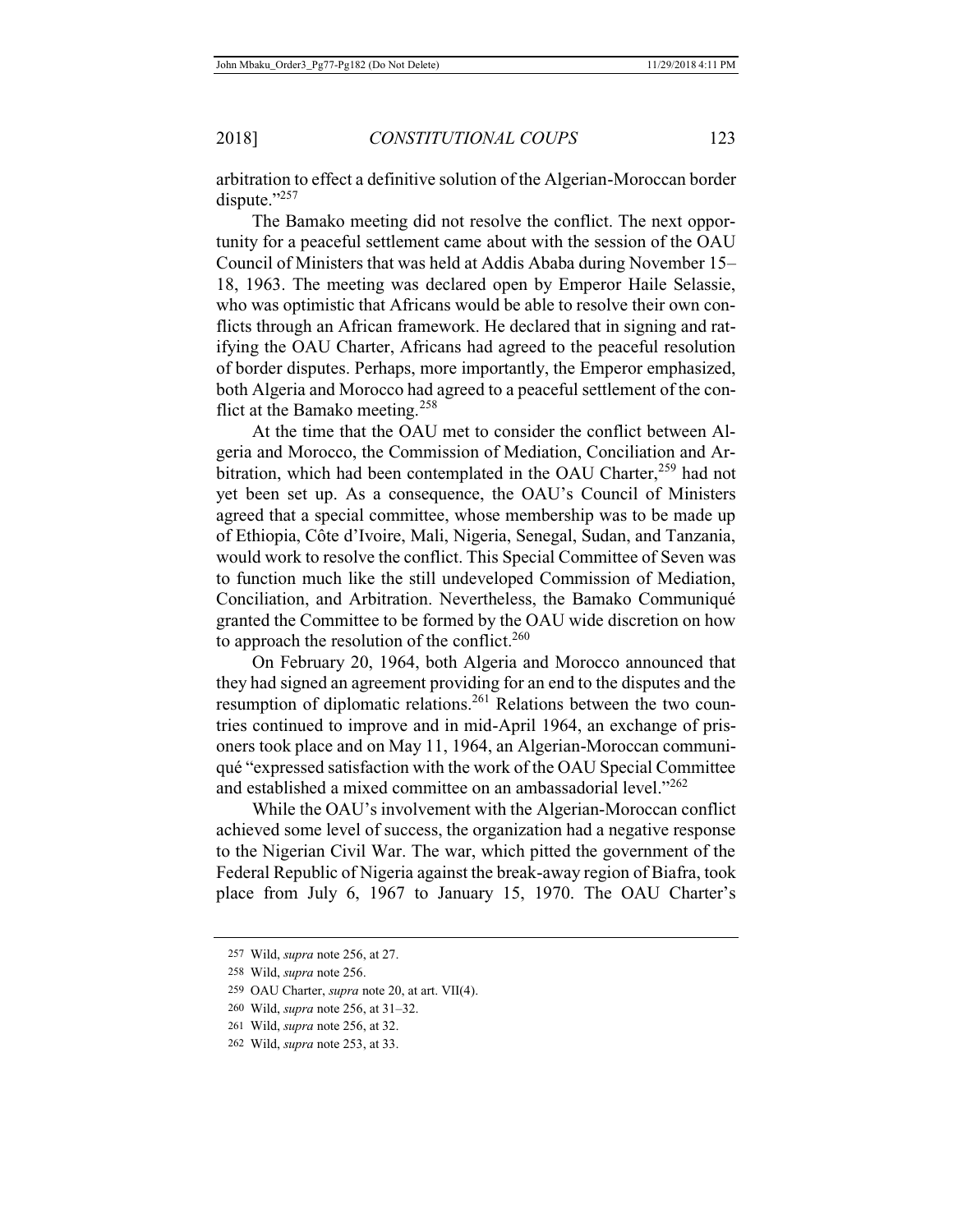principle of non-interference in the internal affairs of Member States was a major constraint to the organization's ability to intervene in the Nigerian Civil War.263 Hence, when the OAU Assembly of Heads of State and Government met for its 4th Ordinary Session in Kinshasa, DRC, from September 11–14, 1967, the Organization was aware of its "impotence."<sup>264</sup> Nevertheless, the OAU did not want to appear as if it was insensitive to the sufferings of the peoples of Nigeria. At its Kinshasa meeting, the issue of Nigeria was discussed. The resolution adopted at the end of the summit concluded that the Nigerian Civil War was an internal affair that had to be dealt with by Nigerians. The OAU declared that the "services of the Assembly" would be placed "at the disposal of the Federal Government of Nigeria."<sup>265</sup>

In addition to declaring that the conflict was an internal affair whose solution was the responsibility of the Government of Nigeria, the final resolution also stated that a delegation would be sent to meet with the head of Nigeria's federal government to make clear to him that the OAU would respect the country's "territorial integrity, unity and peace."<sup>266</sup> Some scholars argue that by sending a delegation to see the Federal Government—one of the parties in the conflict—the OAU effectively violated one of its operating principles: it interfered in the internal affairs of a Member State.<sup>267</sup> Munya argues further that the "OAU interfered not as an impartial umpire bent on genuinely mediating between the parties and ending the conflict, but as a supporter of the federal government."268

But, what may have contributed to the OAU's failure to intervene and resolve the conflict between Nigeria and Biafra?<sup>269</sup> Yashpal Tandon argued that the O.A.U. framework collapsed because of the following factors: (1) as an essentially conservative organization, it is an anti-secessionist, anti-interventionist, and anti-border changes; (2) its inability to enforce its decisions on Member States; and (3) neither the OAU, nor any

<sup>263</sup> OAU Charter, *supra* note 21, at art. III (2) (describing the principle of non-interference).

<sup>264</sup> P. Mweti Munya, *The Organization of African Unity and Its Role in Regional Conflict Resolution and Dispute Settlement: A Critical Evaluation*, 19 B.C. THIRD WORLD L.J. 537, 573 (1999). 265 STREMLAU, *supra* note 20, at 93.

<sup>266</sup> *Id*.

<sup>267</sup> Munya, *supra* note 265, at 574.

<sup>268</sup> Munya, *supra* note 265, at 574.

<sup>269</sup> Radha Krishna Ramphul, *The Role of the International and Regional Organizations in the Peaceful Settlement of Internal Disputes (With Special Emphasis on the Organization of African Unity)*, 13 GA. J. INT'L & COMP. L. 371 (1983).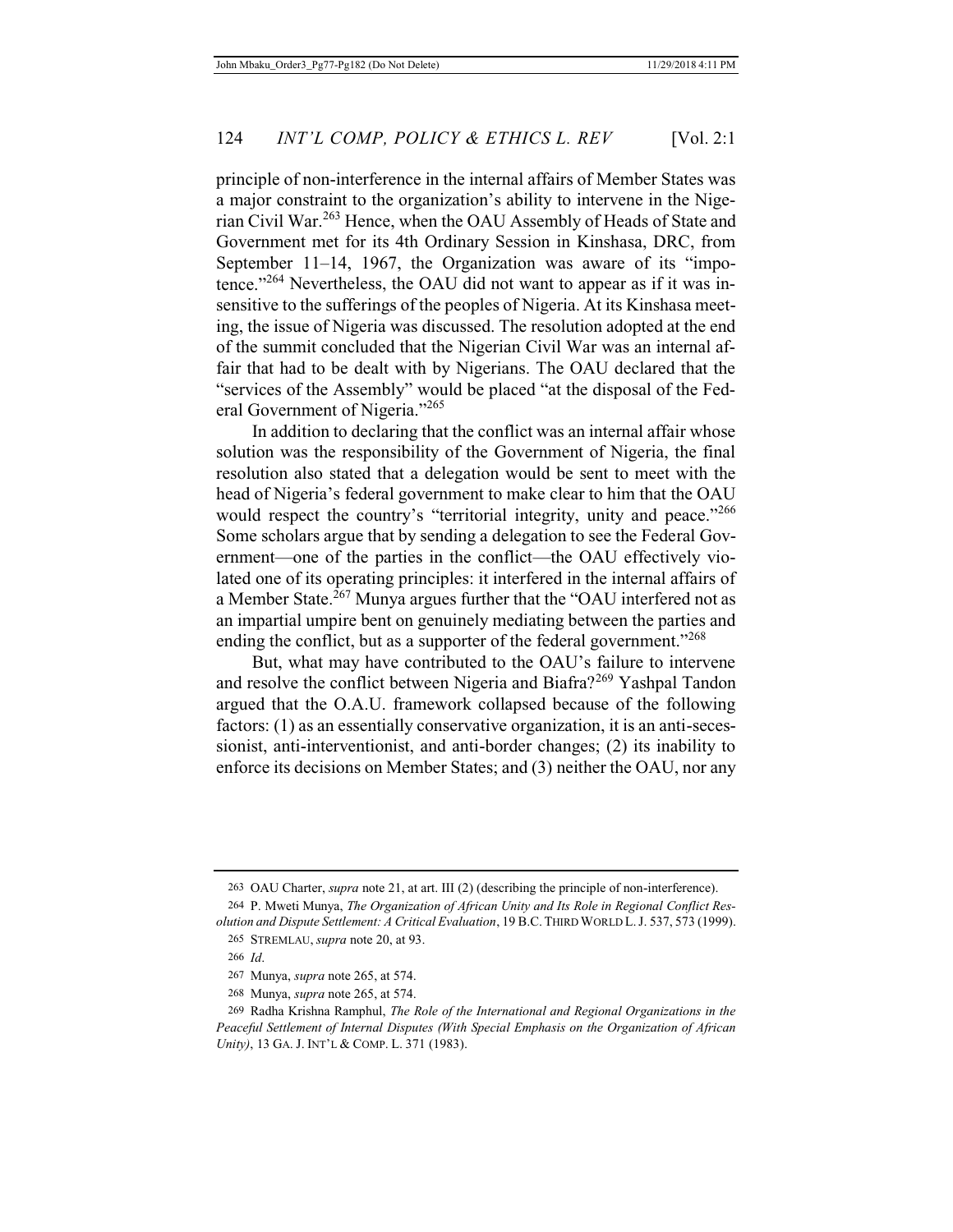of its members, possess the power to insulate African problems from extra-regional intervention.<sup>270</sup>

Some scholars of African political economy have described the OAU's response to the Nigerian Civil War as an "unmitigated diplomatic blunder."<sup>271</sup> This, it is argued, resulted from the "tension between the desire [of the OAU] to resolve the conflict and to remain faithful to the OAU Charter,"272 particularly, the principle of non-interference in the internal affairs of member states.<sup>273</sup> This principle colored the OAU's response to the civil war in Chad,<sup>274</sup> which erupted in 1965, barely five years after it gained independence from France.

In 1981, the Assembly of Heads of State and Government of the OAU approved, for the first time, the establishment of a peace-keeping force for Chad.275 President Daniel arap Moi of Kenya, who at the time was the Chairman of the Assembly of Heads of State and Government, indicated that there was a requirement that the peace-keeping force had to be invited by the Chadian government. There was a second requirement, and that is that Libyan troops, which had been sent into Chad by Col. Muammar al-Gaddafi in 1980 at the invitation of then Chadian President Goukouni Oueddei, had to leave Chad before the OAU peace-keeping force could enter the country. President arap Moi stated what he believed was the proper role to be played by the OAU peace-keeping force in Chad. The purpose of OAU involvement in Chad, he stated, "is to enable the people of Chad to decide on a national government of their choice through free and fair elections supervised by the OAU with the help of an African peace-keeping force."<sup>276</sup>

The OAU envisioned a neutral role for its peace-keeping force by assisting in negotiations that were expected to lead to a transition to democracy, without getting involved in the internal affairs of the country.

275 *See* Assembly of Heads of State and Government of the Organization of African Unity, *Resolutions Adopted by the Eighteenth Assembly of Heads of State and Government*, AHR/Res. 102 (XVIII)/Resolution on Chad (decision to send a peace-keeping force to Chad was made at the Assembly of Heads of State and Government's Eighteenth Ordinary Session, held in Nairobi, Kenya, from 24 to 27 June 1981).

276 G. J. Naldi, *Peace-keeping Attempts by the Organization of African Unity*, 34 INT'L & COMP. L. QUARTERLY 593, 594 (1985).

<sup>270</sup> Yashpal Tandon, *The Internationalization of the Civil War: Lessons from the Congo, Nigeria and Vietnam, in Africa in* WORLD AFFAIRS: THE NEXT THIRTY YEARS, 63, 68 (Ali A. Mazrui & Hasua H. Patel eds., 1973).

<sup>271</sup> Munya, *supra* note 265, at 574.

<sup>272</sup> Munya, *supra* note 265, at 574.

<sup>273</sup> OAU Charter, *supra* note 21, at art. III(2).

<sup>274</sup> MARIO J. AZEVEDO, ROOTS OF VIOLENCE: A HISTORY OF WAR IN CHAD (Taylor & Francis e-library 2005) (1998) (providing an overview, inter alia, of the civil war in Chad).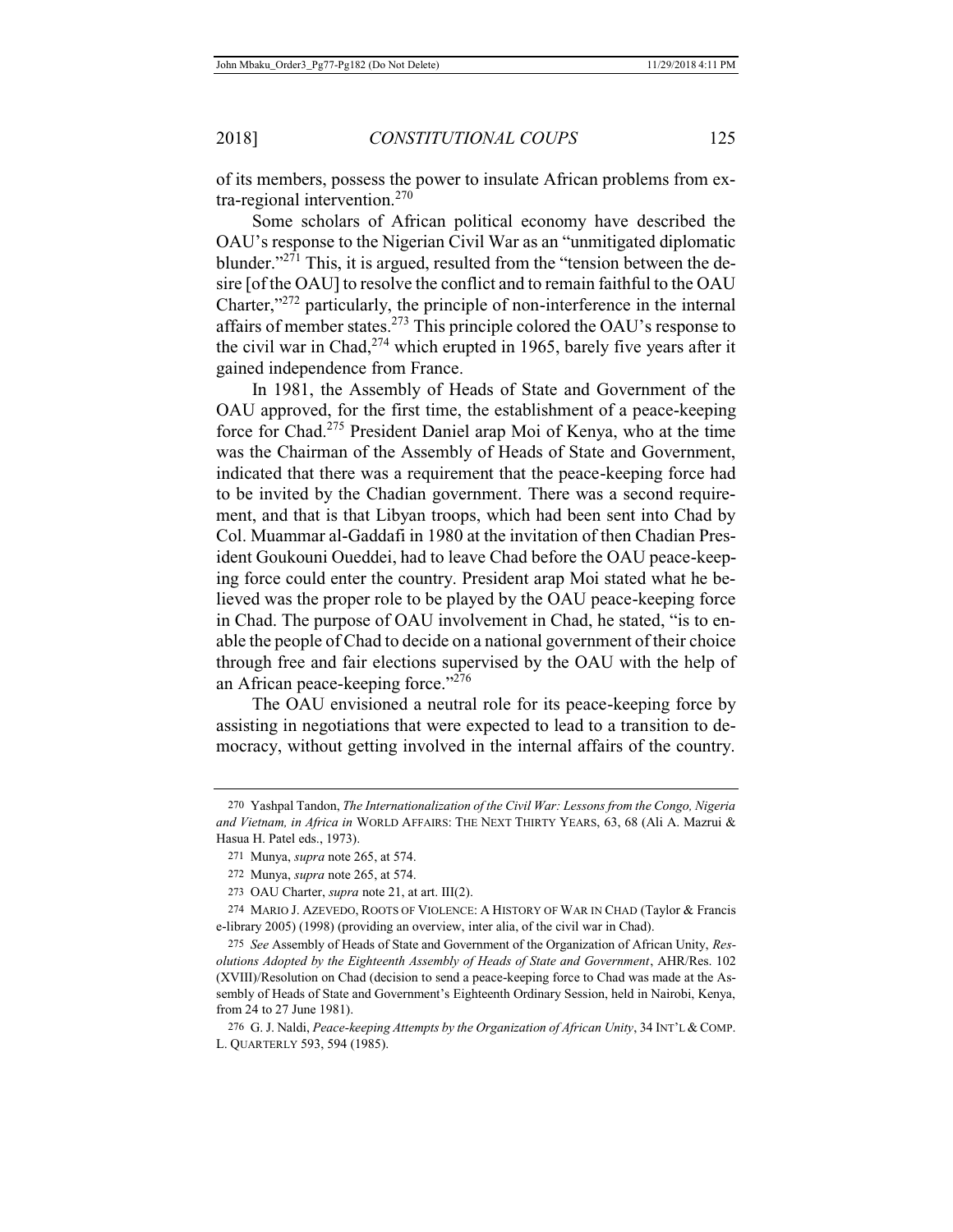From the point of view of Chadian President Goukouni, the OAU peacekeeping force simply represented additional soldiers that he could use to help entrench himself. Perhaps more importantly, is that in addition to the fact that the force's mission was not fully clarified, "the OAU lacked the necessary machinery to control such an operation"<sup>277</sup> and did not have adequate financial resources to fully fund the project.<sup>278</sup>

It soon became clear to the OAU peace-keepers that the rival Chadian military forces were stubborn, and unwilling to negotiate a ceasefire. Perhaps more importantly, peace-keepers were "becoming embroiled in hostilities while [Chadian] President Goukouni accused it [OAU] of worsening the situation."<sup>279</sup> On June 7, 1982, N'Djamena, the capital of Chad, was captured by President Hissène Habré's forces and on June 11, 1982, the OAU Chairman ordered that the OAU peace-keepers leave the country by June 30, 1982, ending what was generally considered an "abject failure."<sup>280</sup>

Perhaps, the OAU's most significant military and moral failures occurred in the Western Sahara and Rwanda. In February 1976, the former Spanish colony of the Western Sahara unilaterally declared its independence and took the name Sahrawi Arab Democratic Republic (SADR). That year, Morocco and Mauritania occupied the territory in an effort to pursue "their territorial claims that had been dismissed by the International Court of Justice."281 The OAU became formally involved in the Western Sahara conflict when it adopted Resolution  $92(XV)$ ,  $^{282}$  by establishing an ad hoc committee of at least five OAU Heads of State to seek a solution to the Western Sahara conflict.

In 1981, the OAU created another committee, the Implementation Committee, which was composed of diplomats from Guinea, Kenya, Mali, Nigeria, Sierra Leone, Sudan and Tanzania, under Resolution  $103(XVIII).<sup>283</sup>$  The Implementation Committee was directed "to meet before the end of August 1981 and in collaboration with the parties in conflict to work out the modalities and all other details relevant to the implementation of the ceasefire and the conduct and administration of the referendum"284 in the Western Sahara. The *Frente Popular de Liberación* 

<sup>277</sup> *Id.*

<sup>278</sup> *Id.* at 594–95.

<sup>279</sup> *Id.* at 595.

<sup>280</sup> *Id.*

<sup>281</sup> *Id.* at 596.

<sup>282</sup> Resolution on the Question of Western Sahara, July 18–22, 1978, O.A.U. Doc. AHG/Res. 92 (XV).

<sup>283</sup> Resolution on Western Sahara, June 24–27, 1981, O.A.U. Doc. AHR/Res. 103 (XVIII).

<sup>284</sup> *See id.*; s*ee also* Naldi, *supra* note 277, at 596–97.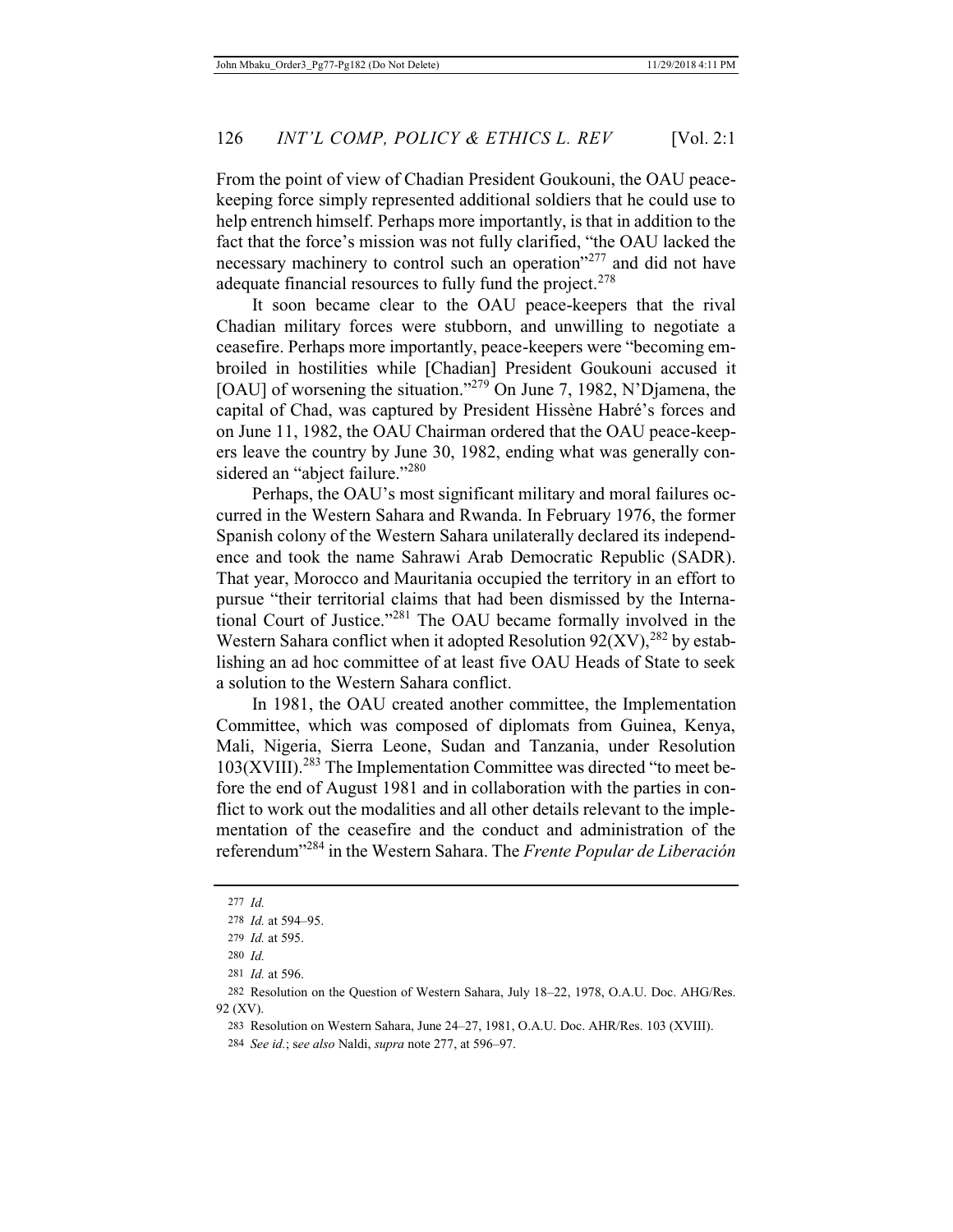*de Saguía el Hamra y Río de Oro* (also known simply as Polisario), represented the people of the Western Sahara, and Morocco. Polisario was unable to agree on what constituted the population of the Sahrawi for purposes of the referendum mandated by OAU Resolution 114  $(XVI)^{285}$ thus causing a major stumbling block in finding a sustainable solution to the conflict.

In 1982, the OAU admitted the SADR as a member of the organization and stated further that the SADR was being recognized as the sovereign government of the Western Sahara.<sup>286</sup> In response, Morocco withdrew from the OAU in 1984.<sup>287</sup> In 2017, Morocco rejoined the OAU/AU after a 33-year absence.<sup>288</sup> Nevertheless, the problem of the Western Sahara remains unresolved. The OAU failed in its efforts to resolve the Western Sahara conflict and some scholars have argued that this remains one of the OAU's most significant challenges.<sup>289</sup>

The OAU's response to the Rwandan Genocide was an even greater failure than its involvement in the Western Sahara. The OAU's involvement in Rwanda began in 1990 after the Rwandan Patriotic Front ("RPF"), a rebel group whose membership primarily consisted of exiled members of the Tutsi ethno-cultural group, invaded the country. The invaders' main objective was to restore the right of their members to return to Rwanda from exile.<sup>290</sup>

The OAU successfully brokered a ceasefire between the government of Rwanda and the RPF. This effort eventually led to the signing of the Arusha Peace Agreement.<sup>291</sup> The peace agreement was the outcome of fourteen months of negotiations and consultations between the main parties—the government of the Republic of Rwanda and the RPF—with the assistance of the OAU and the governments of France, Belgium, and the

<sup>285</sup> Naldi, *supra* note 277, at 595.

<sup>286</sup> STEFAN TALMON, GOVERNMENTS IN INTERNATIONAL LAW: WITH PARTICULAR REFERENCE TO GOVERNMENTS IN EXILE 187 (1998) (examining, inter alia, the recognition of SADR by the OAU and some of its Member States).

<sup>287</sup> STEPHEN ZUNES & JACOB MUNDY, WESTERN SAHARA: WAR, NATIONALISM, AND CONFLICT IRRESOLUTION 175 (2010) (examining Morocco's decision to withdraw from the OAU).

<sup>288</sup> Hamza Mohamed, *Morocco Rejoins the African Union after 33 Years*, ALJAZEERA, Jan. 31, 2017, https://www.aljazeera.com/news/2017/01/morocco-rejoins-african-union-33-years-170131084926023.html (last visited May 4, 2018).

<sup>289</sup> Munya, *supra* note 265, at 561.

<sup>290</sup> ADRIEN FONTANELLAZ & TOM COOPER, THE RWANDAN PATRIOTIC FRONT: 1990–1994 (2015) (examining, inter alia, the evolution and participation of the RPF in Rwandan political economy).

<sup>291</sup> *See* Peace Agreement between the Government of the Republic of Rwanda and the Rwandese Patriotic Front, August 3, 1993, U.N. Doc. A/48/824, Annex 1 [hereinafter Arusha Peace Agreement].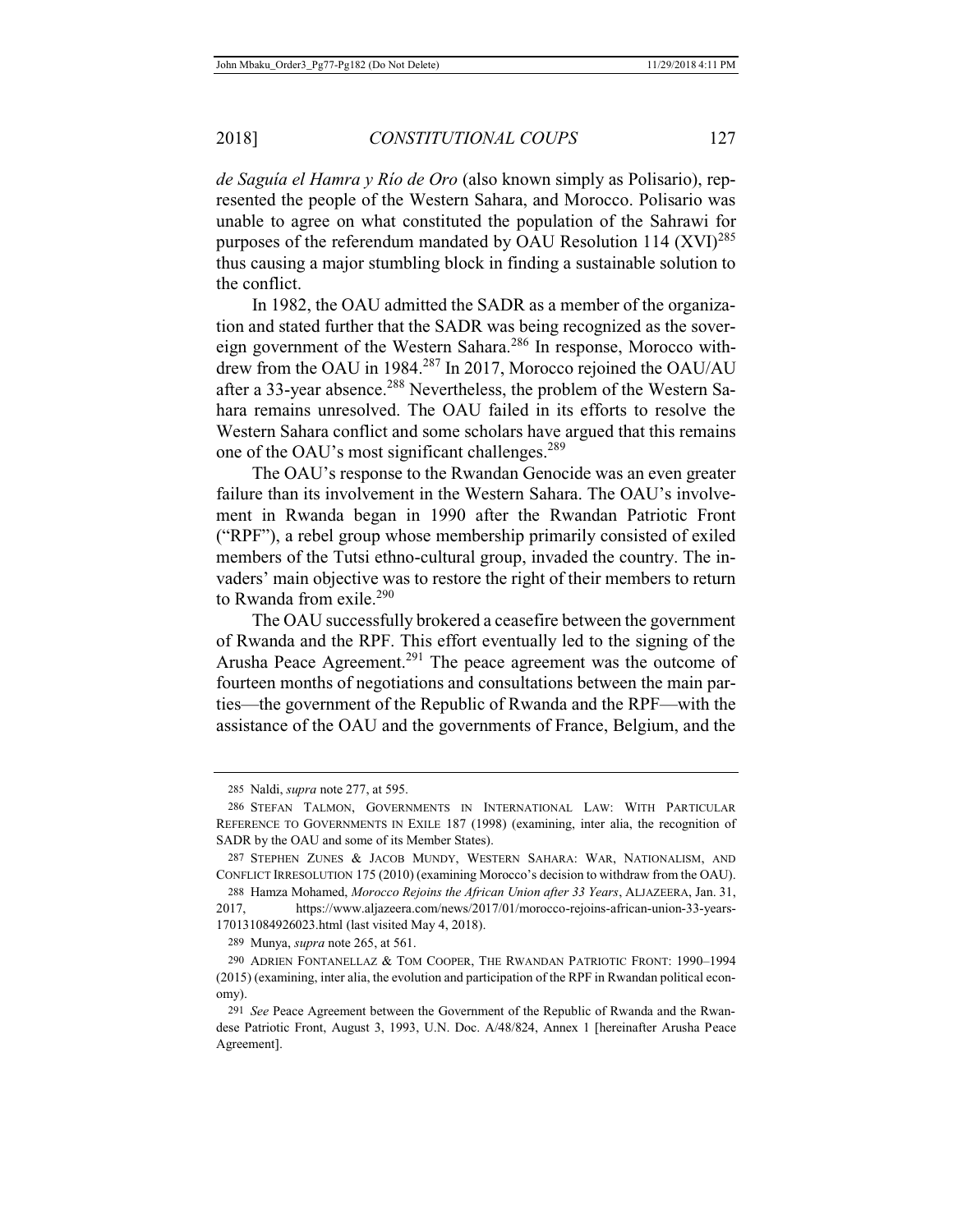United States.292 The Arusha Peace Agreement was intended to achieve certain objectives, the most important of which were to (1) end the war between the Government of the Republic of Rwanda and the RPF, which had been raging since 1990; (2) impose the Constitution of June 10, 1991, and the Arusha Peace Agreement on Rwanda as its fundamental law during the transitional period; (3) establish that "in case of conflict between the provisions of the Fundamental Law and those of other Laws and Regulations, the provisions of the Fundamental Law should prevail"; (4) establish that the government of Rwanda and the RPF were required to respect the peace accords and make every effort to "promote National Unity and Reconciliation"; and (5) require that the Hutu-dominated government share power with the Tutsi-dominated RPF, thus providing avenues for the effective integration of Tutsi exiles into Rwandan society, especially within the government. Other efforts of this agreement were to democratize the government of Rwanda, and dismantle the Hutu monopolization of power, which had existed for over 20 years. The OAU then proceeded to attempt the implementation of the Arusha Peace Agreement.

On April 6, 1994, President Habyarimana of Rwanda was killed in a plane crash. The belief by the Hutu-dominated government that his death was an assassination led to the demise of the peace accords. On April 7, genocidal killings of Tutsi and their Hutu sympathizers began. About 100 days later, nearly one million Rwandans had been killed. Those murdered were exclusively Tutsi and their Hutu sympathizers. The OAU refused to refer to the mass killings as genocide. In the report produced by the International Panel of Eminent Personalities ("the Panel"), the latter concluded that:

Under the circumstances of the time, this Panel finds that the silence of the OAU and a large majority of African Heads of State constituted a shocking moral failure. The moral position of African leaders in the councils of the world would have been strengthened had they unanimously and unequivocally labelled the war against the Tutsi a genocide and called on the world to treat the crisis accordingly. Whether their actual influence would have been any greater we will, of course, never know.<sup>293</sup>

The Panel noted that the OAU's condemnations were "strangely impartial" and that "no group was condemned by name, implying that the two combatants were equally culpable."<sup>294</sup> When the Assembly of Heads of State and Government of the Organization of African Unity met for its

<sup>292</sup> *See id*.

<sup>293</sup> *Id*. para. 15.87.

<sup>294</sup> *Id*. para. 15.86.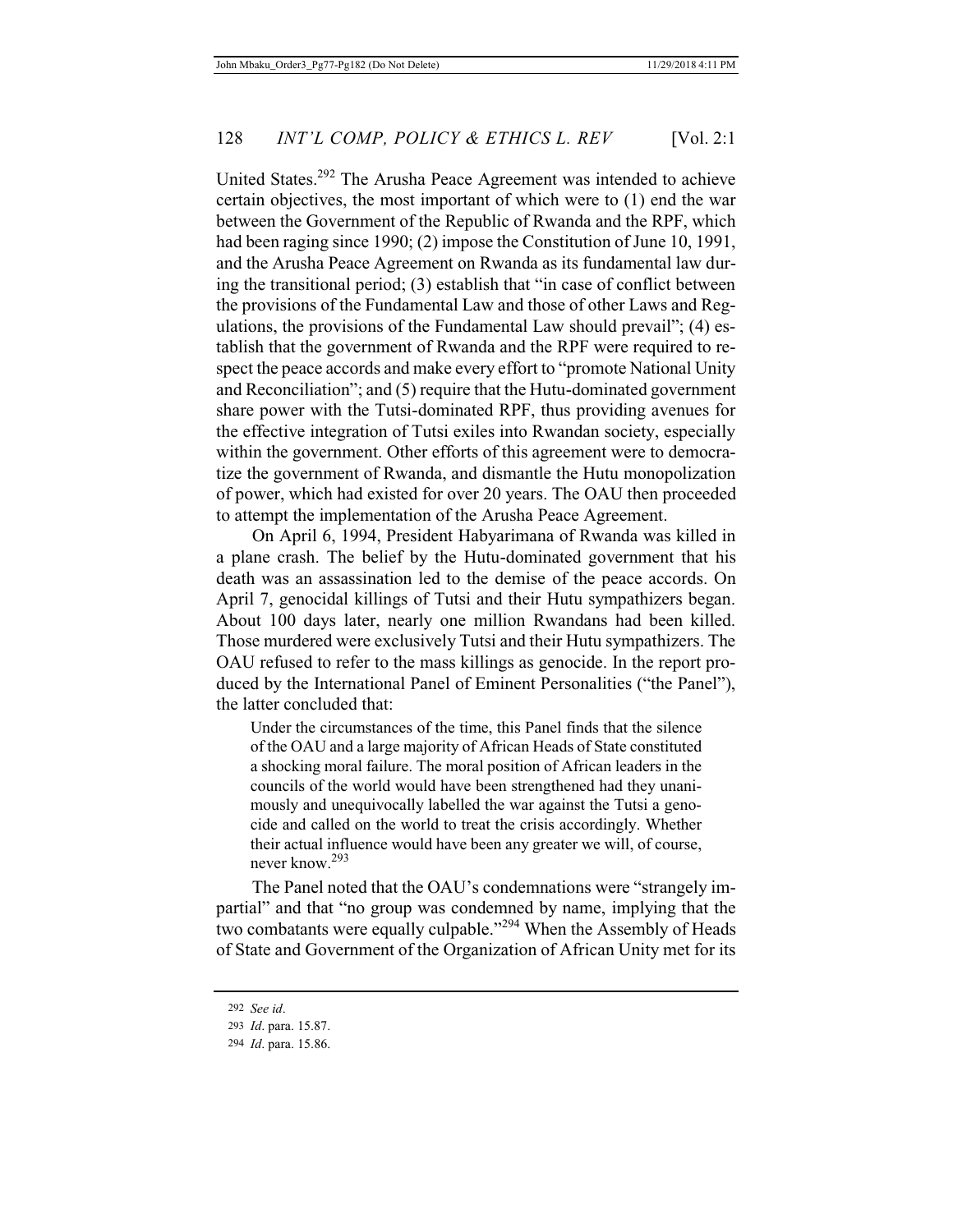annual summit in Tunis, Tunisia, from June 13–15, 1994, the OAU recognized the interim government as Rwanda's official representative, even though as many as fourteen African heads of state had, just a few days earlier, condemned the events occurring in Rwanda and labeled them a genocide.295

Although the International Panel of Eminent Personalities referred to the OAU's unwillingness or failure to label the mass killings of Tutsi and their Hutu sympathizers as "a shocking moral failure," the Panel nonetheless stated that the OAU had made significant efforts to seek a diplomatic solution to the conflict. The Panel concluded that "[t]ragically, none of these efforts succeeded."<sup>296</sup> The Panel went on to say that "[j]ust as Rwanda, when the crunch came, did not finally matter to the international community, neither did the world heed the appeals of Africa's leadership."<sup>297</sup> Some observers have argued that had the OAU's pleadings been more forceful, including especially the use of terms such as "genocide," the world may have acted or responded differently.<sup>298</sup>

### *B. The African Union and the Principle of Non-Indifference*

It is argued that since the Treaty of Westphalia in 1648, international relations have been dominated by the principle of sovereignty.<sup>299</sup> Once a state was recognized by the international community, "it possessed the right to sovereignty, an 'exclusive and final jurisdiction over territory, as well as resources and populations that lie within the territory.<sup>"300</sup> Taking" into consideration the principle of sovereignty of states, "national security was recognized as the pillar of individual and international security."<sup>301</sup> Within this framework, the "international community saw its role as primarily preserving the sovereignty of states and protecting them

<sup>295</sup> Org. of African Unity (OAU) Council of Ministers, *Resolutions Adopted by the Sixteenth Ordinary Session of the Council of Ministers*, CM/RES.1514–1552 (LX) (June 6, 1994).

<sup>296</sup> *See Rwanda: The Preventable Genocide: International Panel of Eminent Personalities* ¶ 15.88 (July, 2000), http://www.refworld.org/pdfid/4d1da8752.pdf (the International Panel of Eminent Personalities was commissioned by the OAU to investigate and report on the 1994 Rwandan Genocide and the surrounding events).

<sup>297</sup> *Id.*

<sup>298</sup> INTERNATIONAL REFUGEE RIGHTS INITIATIVE*, supra* note 167

<sup>299</sup> *See generally* DANIEL PHILPOTT, REVOLUTIONS IN SOVEREIGNTY: HOW IDEAS SHAPED MODERN INTERNATIONAL RELATIONS (2010) (Princeton University Press, 2001) (examining, inter alia, the Treaty of Westphalia, international relations and the sovereignty of nations).

<sup>300</sup> Ani, *supra* note 131, at 7.

<sup>301</sup> *Id.* at 7.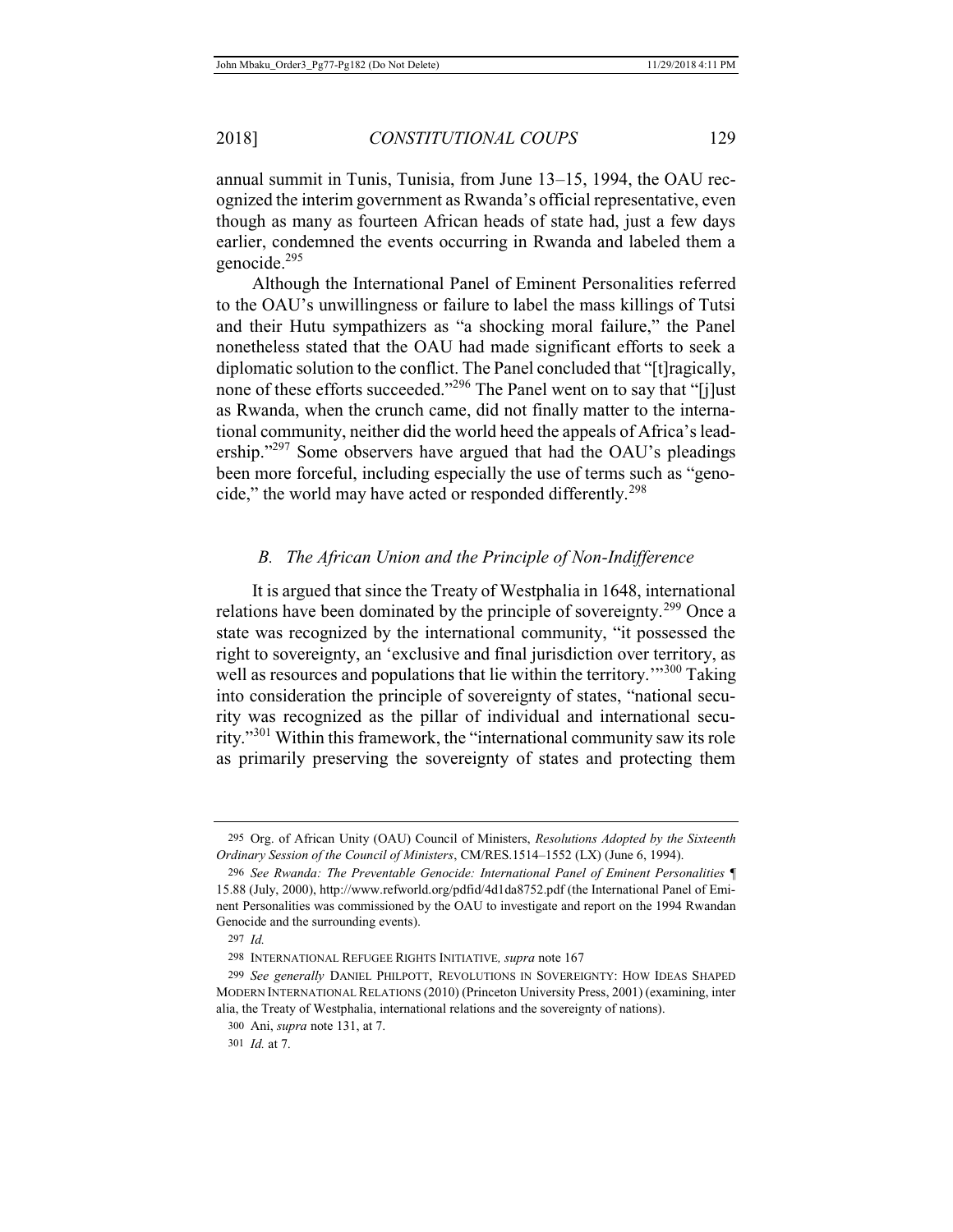against attacks from external forces as endorsed in Article 2.4 of the Charter of the United Nations."<sup>302</sup>

The OAU emerged in 1963 under this international framework, in which state sovereignty was considered sacrosanct. This is evidenced by the fact that one of its most important operating principles was non-interference in the internal affairs of Member States, which ultimately prevented the OAU from having any significant impact on the politics of Member States, and effectively precluded intervention by the OAU to stop the gross abuse of human rights. The OAU's non-interference principle and the organization's desire to maintain the sovereignty of Member States forced it to evolve into "a guardian of incumbent state regimes at the expense of the rights of ordinary citizens."<sup>303</sup>

Mass atrocities committed during civil wars in Nigeria, Liberia, Sierra Leone, Somalia, as well as the Rwandan Genocide, showed the OAU and Africans, first, "that internal conflicts will ebb away if left alone"<sup>304</sup> and, second, that international involvement is critical in the effective resolution of these conflicts. Hence, one of the reasons for the establishment of the African Union was "to provide African solutions to security challenges in the continent." $305$  Specifically, Article 4(h) of the Constitutive Act of African Union mandates that the AU intervene in a Member State to respond to war crimes, genocide and crimes against humanity.<sup>306</sup>

The question is: Has the AU transcended the OAU's "fixation with the state-centric model of security to a human security model that advances the rights and security of people rather than that of state regimes?"307 The crisis in Burundi represented the first opportunity for the AU to test its ability to deliver on peace and security, and do so in a more effective and sustainable way than its predecessor, the OAU. The political crisis in Burundi started long before the founding of the African Union in 2001. Since its independence in 1962, Burundi has been besieged with sectarian violence, which has produced two civil wars and genocides.<sup>308</sup>

308 *See generally* GODFREY MWAKIKAGILE, CIVIL WARS IN RWANDA AND BURUNDI: CONFLICT RESOLUTION IN AFRICA (2013) (the first civil war and genocide began in April 1972 and resulted in the deaths of 80,000 to 210,000 citizens, mostly members of the Hutu majority. The second civil war and genocide began in October 1993 after the assassination of Melchior Ndadaye, leader of the Hutu-dominated Front for Democracy in Burundi (*Front pour le Démocratie au Burundi*). Ndadaye was assassinated by Tutsi soldiers and this act was followed by a genocide against the Tutsi population of Burundi).

<sup>302</sup> *Id.*

<sup>303</sup> *Id.* at 8.

<sup>304</sup> *Id.* at 10.

<sup>305</sup> *Id.* at 11.

<sup>306</sup> Constitutive Act of the African Union, July 11, 2000, 2158 U.N.T.S. 3.

<sup>307</sup> Ani, *supra* note 131, at 11.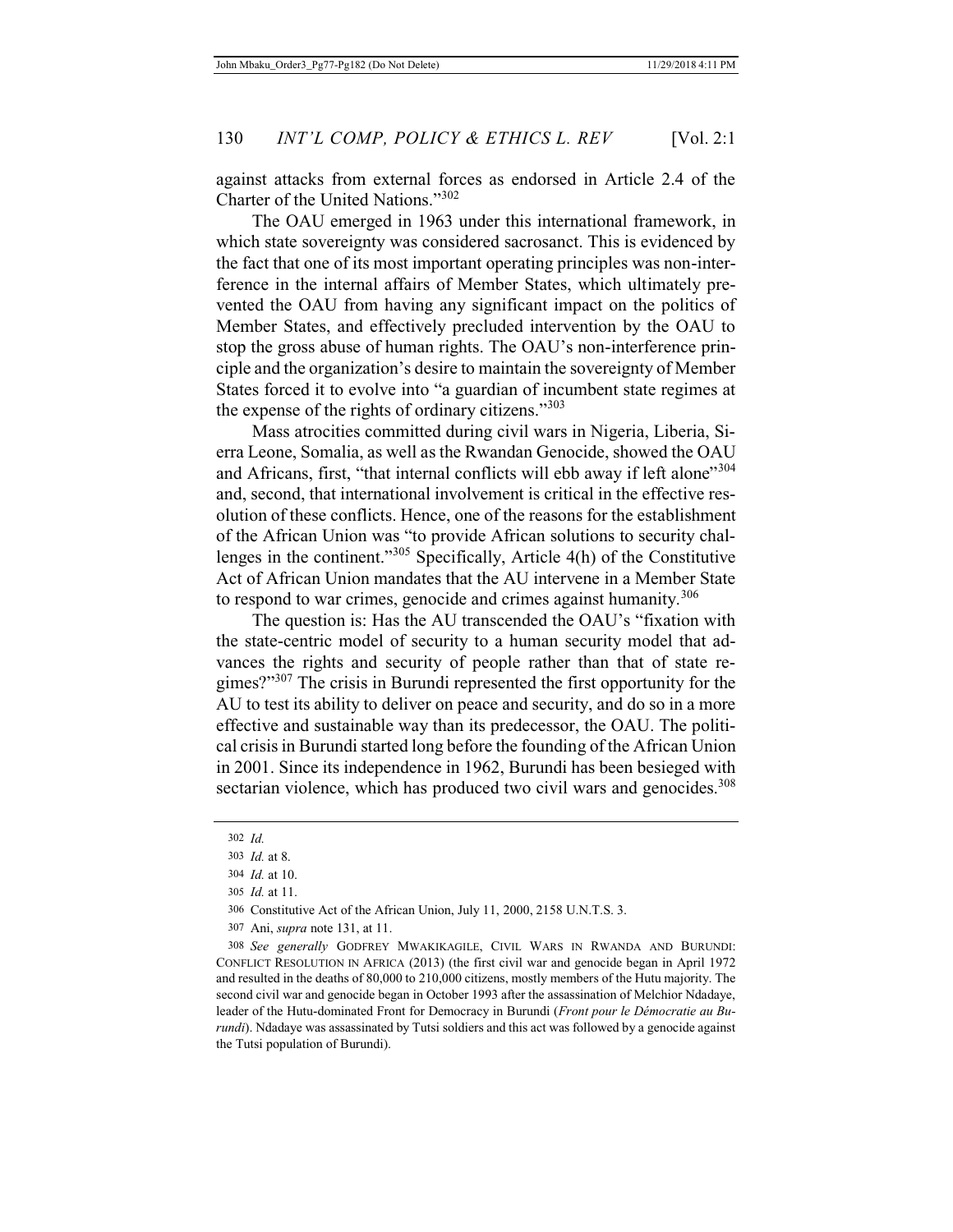Sectarian conflict re-emerged in Burundi after the assassination of the country's first democratically-elected president, Melchior Ndadaye, on October 21, 1993 by the Tutsi-dominated government army.<sup>309</sup> Ndadaye was also the first Hutu president of Burundi. The assassination of President Ndadaye increased conflict between the Hutu and Tutsi political organizations and produced a significant level of sectarian conflict.

Beginning in 1996, regional leaders, including those from civil society and women's organizations, and including several African heads of state, mediated between the feuding parties and eventually produced an agreement that came to be referred to as the Arusha Peace and Reconciliation Agreement for Burundi (Arusha Agreement for Burundi). The latter was signed in Arusha, Tanzania, on August 28, 2000 by the government of Burundi, the National Assembly and representatives of major Hutu and Tutsi political parties.<sup>310</sup>

The Arusha Agreement for Burundi included provisions for the development and institution of "a new political, economic, social and judicial order . . . in the context of a new constitution inspired by Burundian realities and founded on the values of justice, the rule of law, democracy, good governance, pluralism, respect for the fundamental rights and freedoms of the individual, unity, solidarity, equality between women and men, mutual understanding and tolerance among the various political and ethnic components of the Burundian people."311 Additionally, it provided for the "[a]doption of constitutional provisions embodying the principle of separation of powers (executive, legislative and judicial),"312 as well as for power sharing between the two major ethnic groups—the Hutu and Tutsi $^{313}$ 

The Arusha Agreement for Burundi asked the Government of Burundi to "submit to the United Nations a request for an international peacekeeping force."314 Nevertheless, the UN was not willing to commit troops to Burundi in the absence of a comprehensive ceasefire. Subsequent ceasefire agreements were concluded in the context of negotiations

<sup>309</sup> *See* MELVERN, *supra* note 6, at 71–73.

<sup>310</sup> *See* Arusha Peace and Reconciliation Agreement for Burundi, Aug. 28, 2000, https://peacemaker.un.org/sites/peace-

maker.un.org/files/BI\_000828\_Arusha%20Peace%20and%20Reconciliation%20Agreement%20f or%20Burundi.pdf; *see also* Eki Yemisi Omorogbe, *Can the African Union Deliver Peace and Security?*, 16 J. CONFLICT SECURITY L. 35, 45 (2011).

<sup>311</sup> Arusha Peace and Reconciliation Agreement for Burundi, *supra* note 311, Protocol I, ch. II, art. 5(1).

<sup>312</sup> *Id.* at Protocol I, ch. II, art. 5(5).

<sup>313</sup> *See id.* at Protocol II, ch. II, art. 15(12).

<sup>314</sup> *Id.* at Protocol V, art. 8.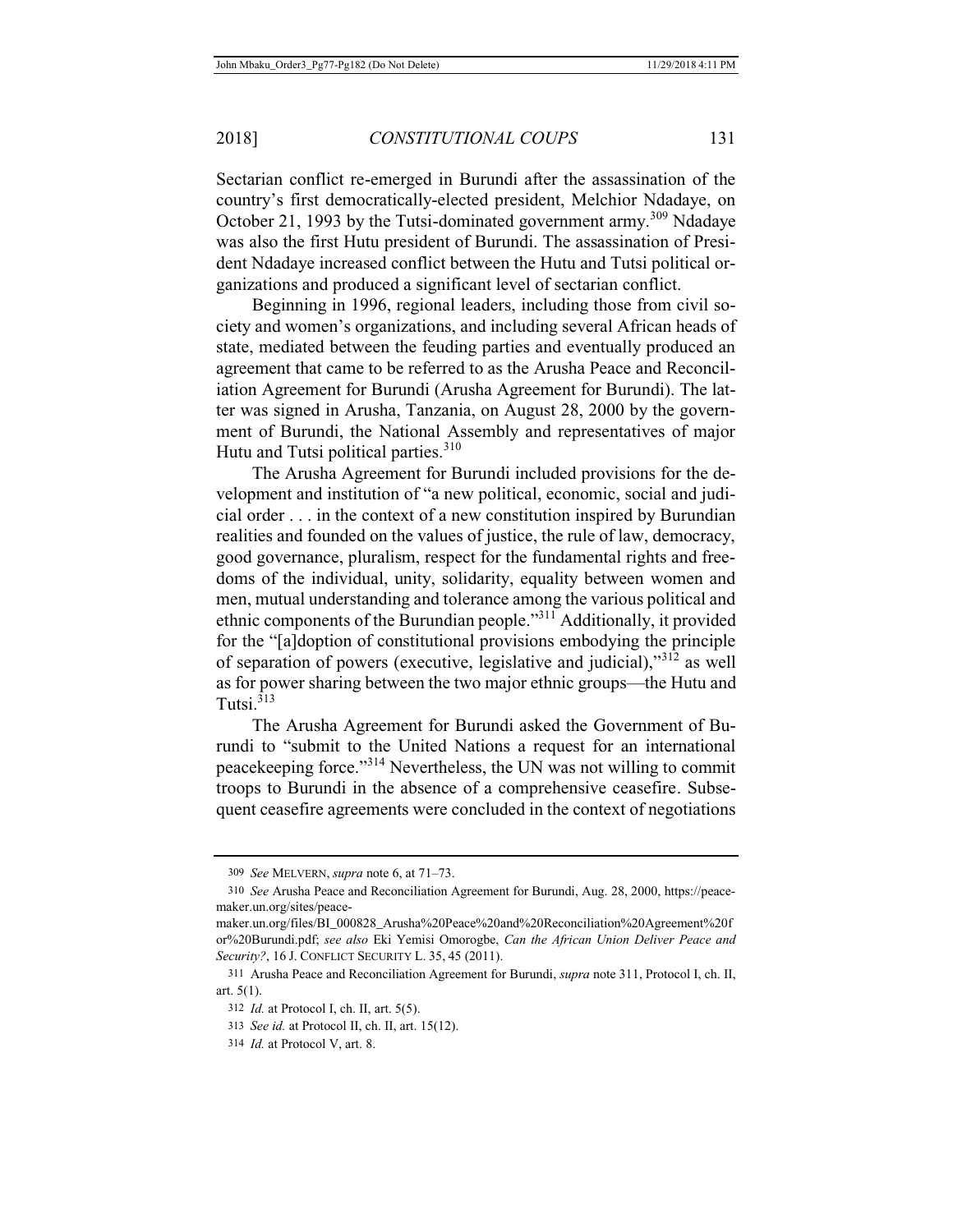facilitated by Jacob Zuma, who at the time was the Vice President of South Africa. This permitted the AU to fulfill its peacekeeping role. On February 3, 2003, the Central Organ of the Mechanism for Conflict Prevention, Management and Resolution of the African Union approved the deployment of the African Mission in Burundi (AMIB) to help secure the peace.315

Unfortunately, AMIB suffered from severe underfunding and was unable to secure the financial resources needed to effectively fulfill its mission. The latter included (1) monitoring and ensuring the operation of various ceasefire agreements; (2) providing support to disarmament, including the demobilization and subsequent re-integration of members of various militias into society; and (3) security for various politicians.<sup>316</sup> The mandate of AMIB, however, did not include explicit protection for civilians.<sup>317</sup>

The AMIB was expected to be a temporary arrangement pending the arrival of a United Nations military force in Burundi.<sup>318</sup> On March 25, 2004, the African Union announced that it had renewed AMIB's mandate for one month and appealed to the UN to implement Secretary-General Kofi Annan's proposal to deploy a UN peacekeeping mission in Burundi.<sup>319</sup> The AMIB's mandate was renewed to May 2, 2004 with the expectation that by the end of that period, a UN peacekeeping force would have been deployed to Burundi. The AU formally disbanded the AMIB in May 2004. On May 21, 2004, the UN Security Council, acting under Chapter VII of the United Nations Charter, "decided to authorize the deployment of the United Nations Operation in Burundi (ONUB) for an initial period of six months."320 ONUB worked in Burundi until December 31, 2006 and provided necessary stability for a successful transition the latter ended in September 2005, after the people of Burundi held

<sup>315</sup> Omorogbe, *supra* note 311, at 45–47 (the decision was made at the 91st Ordinary Session of the Central Organ of the Mechanism for Conflict Prevention, Management and Resolution at Ambassadorial Level (MCPMR), and is officially referred to as: *Communique of the Ninety First Ordinary Session of the Central Organ of the Mechanism for Conflict Prevention, Management and Resolution at Ambassadorial Level* ("Central Organ Communique"), Central Organ/MEC/AMB/Comm. (XCI), Addis Ababa, Ethiopia, Apr. 2, 2003, http://www.peaceau.org/uploads/comapr03.pdf (last visited May 6, 2018)).

<sup>316</sup> *Id.* at 46.

<sup>317</sup> *See generally* Central Organ Communiqué, *supra* note 316, at para. 5(iii); *see also id.*

<sup>318</sup> *See* Central Organ Communiqué, *supra* note 316, at para. 5(iii); *see also* Omorogbe, *supra* note 311, at 46.

<sup>319</sup> *Burundi: UN Begins Preparations for Peacekeeping Mission*, RELIEFWEB (Apr. 6, 2004), https://reliefweb.int/report/burundi/burundi-un-begins-preparations-peacekeeping-mission.

<sup>320</sup> *Burundi-ONUB-Background*, UN (2006), https://peacekeeping.un.org/sites/default/files/past/onub/background.html (the ONUB was authorized by UN Res. 1545 (2004)).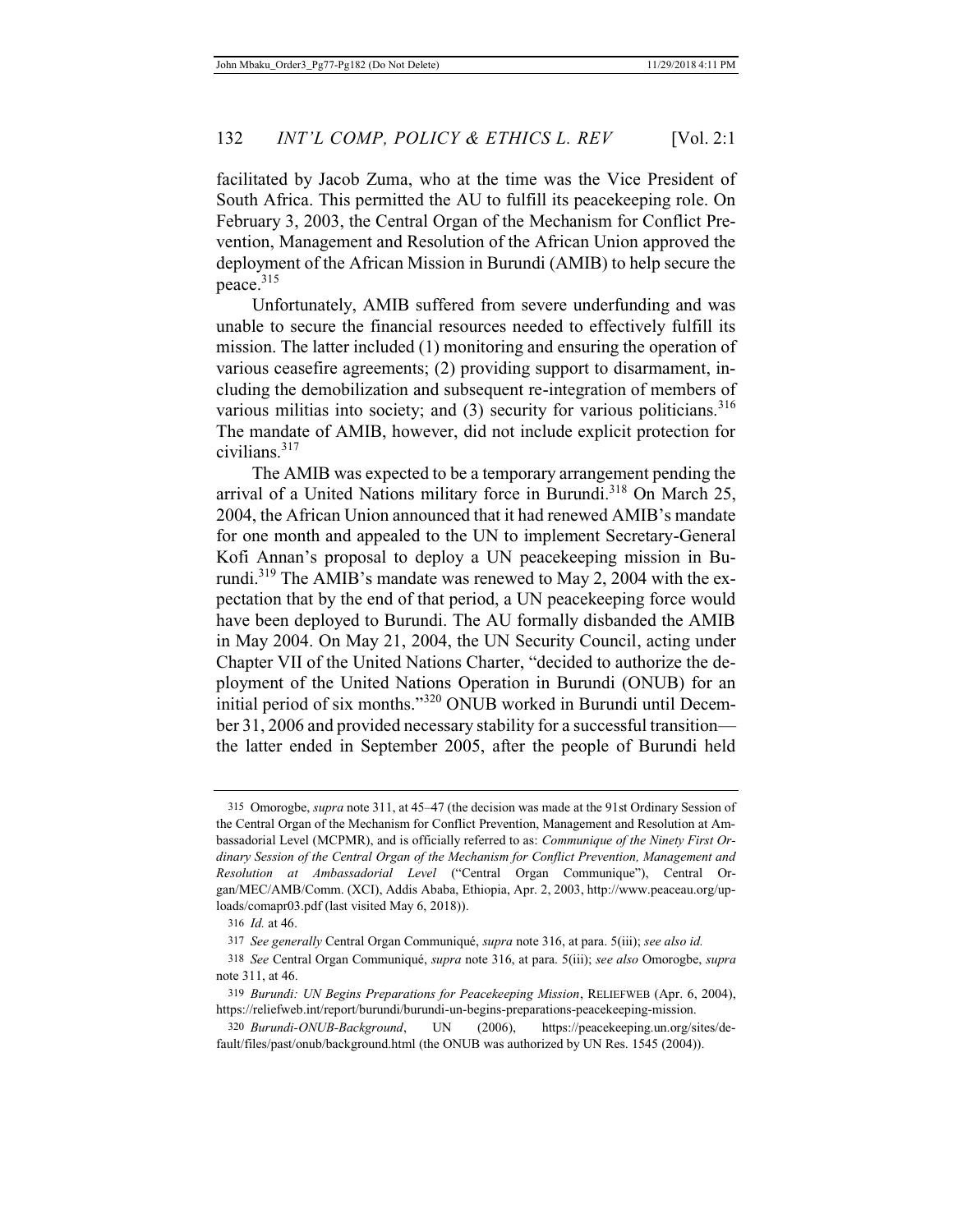democratic elections, selected members of the National Assembly and the Presidency, and the subsequent installation of a government as provided for in the Arusha Agreement on Burundi.<sup>321</sup>

Although the AU's performance during the Burundi crisis indicated that it could successfully deal with sectarian conflict and "de-escalat[e] a potentially volatile situation,"<sup>322</sup> it also revealed one of the AU's most important weaknesses—it "lacks the resources necessary to deploy its troops, sustain its mission or to fulfil its mandate."<sup>323</sup>

Sectarian conflict re-emerged in Burundi in April 2015 after then President Pierre Nkurunziza declared that he would stand for what many citizens believed was an unconstitutional third term in office.<sup>324</sup> Shortly after the announcement, riots erupted throughout Burundi and soldiers even attempted to overthrow the government.<sup>325</sup> Nkurunziza went on to win a highly controversial presidential election in the midst of intense sectarian violence, increased government restrictions on basic liberties, and an emerging humanitarian crisis.<sup>326</sup>

The AU's most recent involvement in Burundi began when the organization called on the government of Burundi to postpone the proposed July 2015 presidential elections, arguing that the political environment was extremely hostile and too unstable for there to be a fair, free and credible election.327 In October 2015, the AU's Peace and Security Council ("PSC") "adopted a resolution calling for individual sanctions (travel bans and asset freezes) against 'all Burundian stakeholders whose actions and statements contribute to the perpetuation of violence' and asked the African Commission ("AC") to draw up a list of names."328 However, the AC has not yet identified any individuals for sanctions.<sup>329</sup>

In July 2015, as the situation in Burundi continued to deteriorate, the PSC granted authorization for the deployment of military observers to supervise the disarming of many of the youth groups that were involved

<sup>321</sup> *See generally* Arusha Agreement on Burundi, *supra* note 311; *see also id.*

<sup>322</sup> Omorogbe, *supra* note 311, at 48.

<sup>323</sup> *Id*.

<sup>324</sup> *Burundi President Pierre Nkurunziza Confirms Third-Term Bid*, BBC NEWS

<sup>(</sup>April 25, 2015) http://www.bbc.com/news/world-africa-32464054; International Refugee Rights Initiative (IRRI), *Burundi: A Country on the Edge* at 3 (April 2016), http://www.refworld.org/docid/57b6f9364.html [hereinafter International Human Rights Initiative (IRRI)].

<sup>325</sup> *Burundi President Nkurunziza Faces Attempted Coup*, BBC NEWS (May 13, 2015), http://www.bbc.com/news/world-africa-32724083.

<sup>326</sup> *See* International Refugee Rights Initiative (IRRI), *supra* note 325, at 3.

<sup>327</sup> *See id.* at 7.

<sup>328</sup> *Id.* at 17.

<sup>329</sup> *Id*.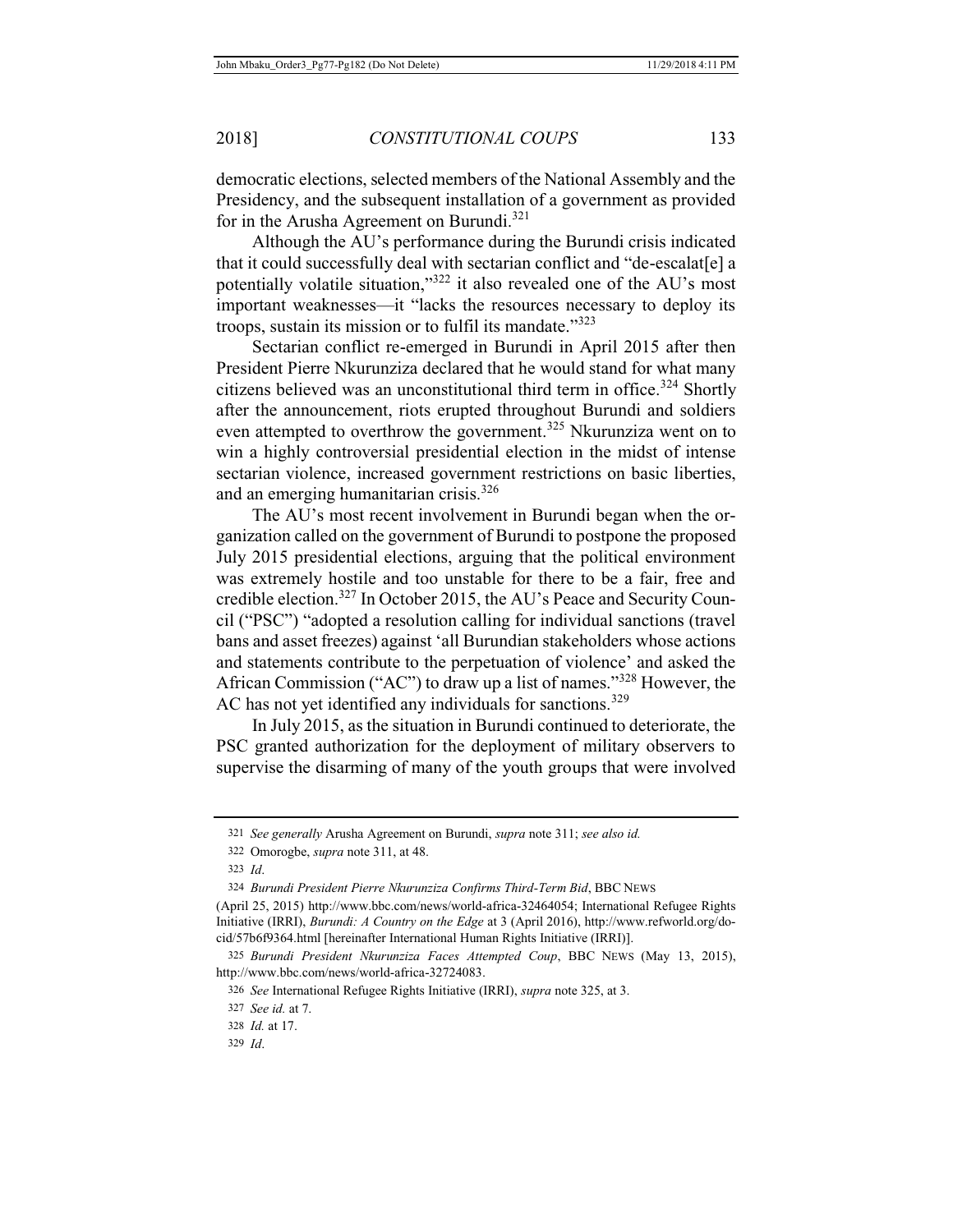in the sectarian violence in the country.<sup>330</sup> In December 2015, the PSC announced that it would deploy  $5,000$  peacekeepers to the country<sup>331</sup> and invited the UN Security Council to endorse the proposed peace mission with a Chapter VII<sup>332</sup> resolution. Although the UNSC responded quickly to the AU PSC's request, the former did not adopt a resolution, but rather only issued a press statement.<sup>333</sup> The AU then gave the government of Burundi ninety-six hours to accept the PSC's peacekeeping force, which was to be called the African Prevention and Protection Mission in Burundi ("MAPROBU").<sup>334</sup> This bold action by the AU was expected to "st[and] out as [the] exemplar of the AU's mantra of 'African solutions for African problems.'"335 Nevertheless, the Burundian government refused to accept the peacekeeping force, arguing that "it would deem any intervention as hostile and would attack any incoming force."<sup>336</sup>

At the January 2016 summit of the Assembly of Heads of State and Government of the African Union in Addis Ababa, leaders failed to endorse the deployment of the 5,000-strong MAPROBU as recommended by the AU PSC.<sup>337</sup> At the summit, "the high-minded ideas about continental solutions ran headlong into the crude political realities of an institution that has long been accused of prioritizing the interests of member heads of state over all else."<sup>338</sup> At the summit, dictators such as The Gambia's Yahya Jammeh, publicly opposed MAPROBU and eventually the AU Assembly of Heads of State and Government decided against the proposed peacekeeping mission.

While it is true that the AU has done a much better job and played "a much more aggressive role than its predecessor in solving the continent's myriad armed conflicts,"<sup>339</sup> it has failed to fully embrace the role of an effective continental police force. In fact, all the peacekeeping missions that the AU has deployed have been done so only at the request or invitation of the host government. During the January 2016 summit of the Assembly of Heads of State and Government, the AU had the opportunity

<sup>330</sup> *Id*.

<sup>331</sup> *Id.* at 17-18. [http://www.refworld.org/pdfid/57b6f9364.pdf]

<sup>332</sup> *See* U.N. Charter art. 39-51; *see also id*. at 18.

<sup>333</sup> *See* INTERNATIONAL REFUGEE RIGHTS INITIATIVE, *supra* note 325, at 17.

<sup>334</sup> *Id*.

<sup>335</sup> Ty McCormick, *The Burundi Intervention That Wasn't*, FOREIGN POLICY (Feb. 2, 2016), http://foreignpolicy.com/2016/02/02/the-burundi-intervention-that-wasnt/#.

<sup>336</sup> INTERNATIONAL REFUGEE RIGHTS INITIATIVE, *supra* note 325, at 17.

<sup>337</sup> International Crisis Group, *The African Union and the Burundi Crisis: Ambition versus Reality*, Breifing No. 122, (Sept. 28, 2016), https://www.crisisgroup.org/africa/central-africa/burundi/african-union-and-burundi-crisis-ambition-versus-reality.

<sup>338</sup> McCormick, *supra* note 336.

<sup>339</sup> *Id*.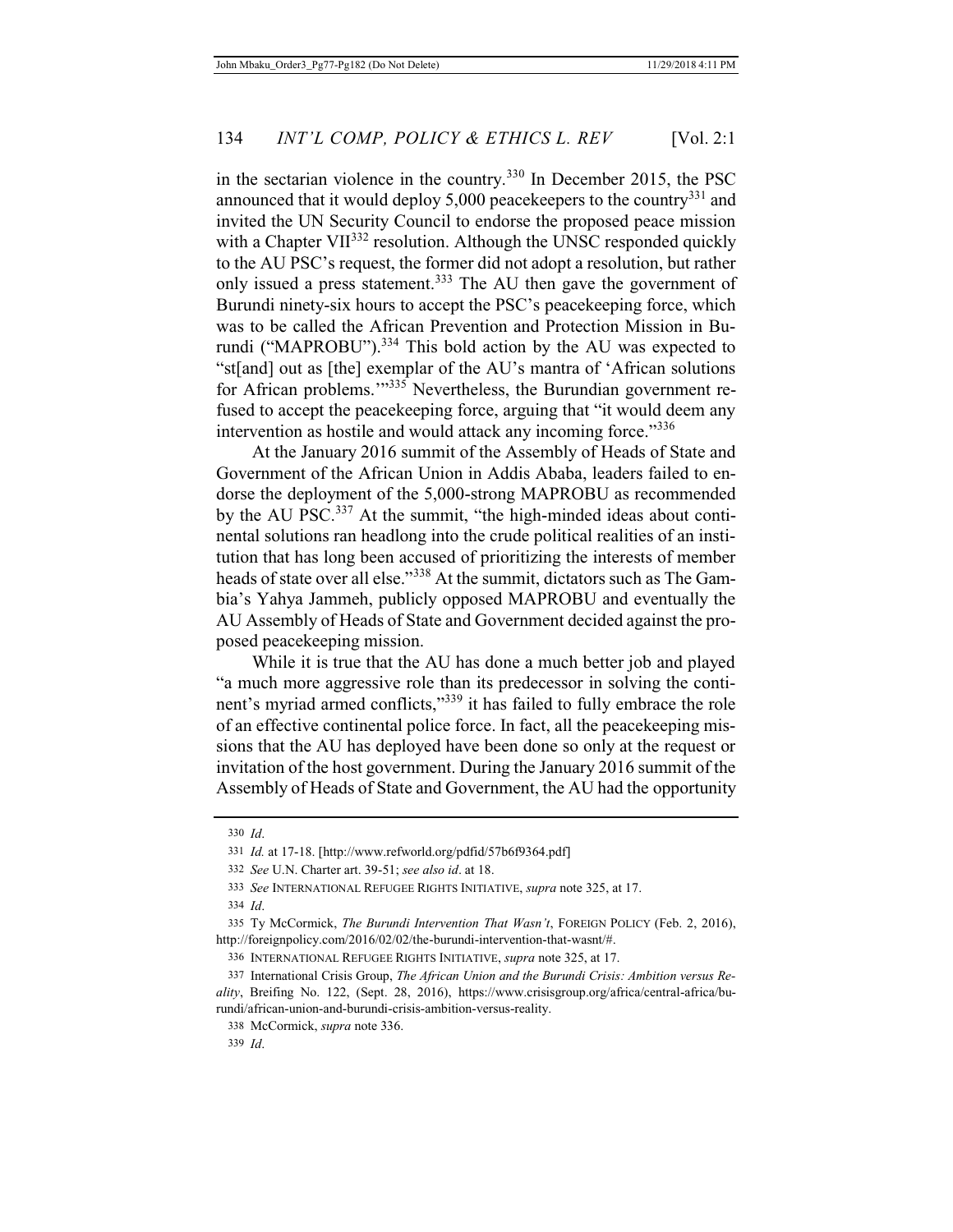to override the objections of a national government and deploy peacekeepers without the consent of the host government, in accordance with Article 4(h) of the AU Constitutive Act. The demise of MAPROBU was considered a colossal failure for the AU and a major stain on the continental organization's legacy. It appears that despite the AU's replacement of the doctrine of "non-interference" with "non-indifference," it does not currently have the political will and the capacity to carry out its duties under Article 4(h) of its Constitutive Act.

## *C. Reconciling the UNSC's Controlling Power and the AU PSC's Right to Intervene*

Burundi is not the only failure the AU has seen. Although the AU PSC did deploy a peacekeeping force to Sudan's Darfur region called the AU Mission in Sudan (AMIS), they were unable to function effectively due to financial constraints.<sup>340</sup> In early 2006, the AU PSC suggested the transformation of AMIS into a UN force, but the government of Sudan opposed such a transition, arguing that it would represent a re-colonization of the country.<sup>341</sup> In response, the UNSC's five permanent members proposed a hybrid AU-UN peacekeeping mission.342 In July 2007, the AU-United Nations Mission in Darfur ("UNAMID") was established and granted a Chapter VII mandate to protect the civilians of the region.<sup>343</sup> UNAMID took over from AMIS on December 31, 2007, however, the situation in Darfur remains intolerable for its citizens and UNAMID has been criticized for failing to protect the people outside the camps.<sup>344</sup>

Although the AU appears to have garnered some success in Comoros, that mission was carried out by a coalition of states, including the United Republic of Tanzania, Senegal and Sudan, and not by an AU force. In Somalia, peacekeepers have failed to protect the people. Al-Shabaab, one of the perpetrators of a significant amount of the violence in the country, remains quite resilient.

The AU was somewhat successful in Kenya's disputed December 2007 presidential elections. The Assembly of Heads of State and Government convened the Panel of Eminent African Personalities, headed by former UN Secretary-General, Kofi Annan, to mediate the crisis. The Panel ultimately resolved the crisis, and produced a power-sharing agreement, which was signed on February 28, 2008.

<sup>340</sup> *See* Arusha Peace Agreement, *supra* note 292; Omorogbe, *supra* note 311.

<sup>341</sup> *Id.*

<sup>342</sup> *Id.*

<sup>343</sup> S.C. Res. 1769, ¶ 5 (July 31, 2007).

<sup>344</sup> *See generally* INTERNATIONAL REFUGEE RIGHTS INITIATIVE, *supra* note 167.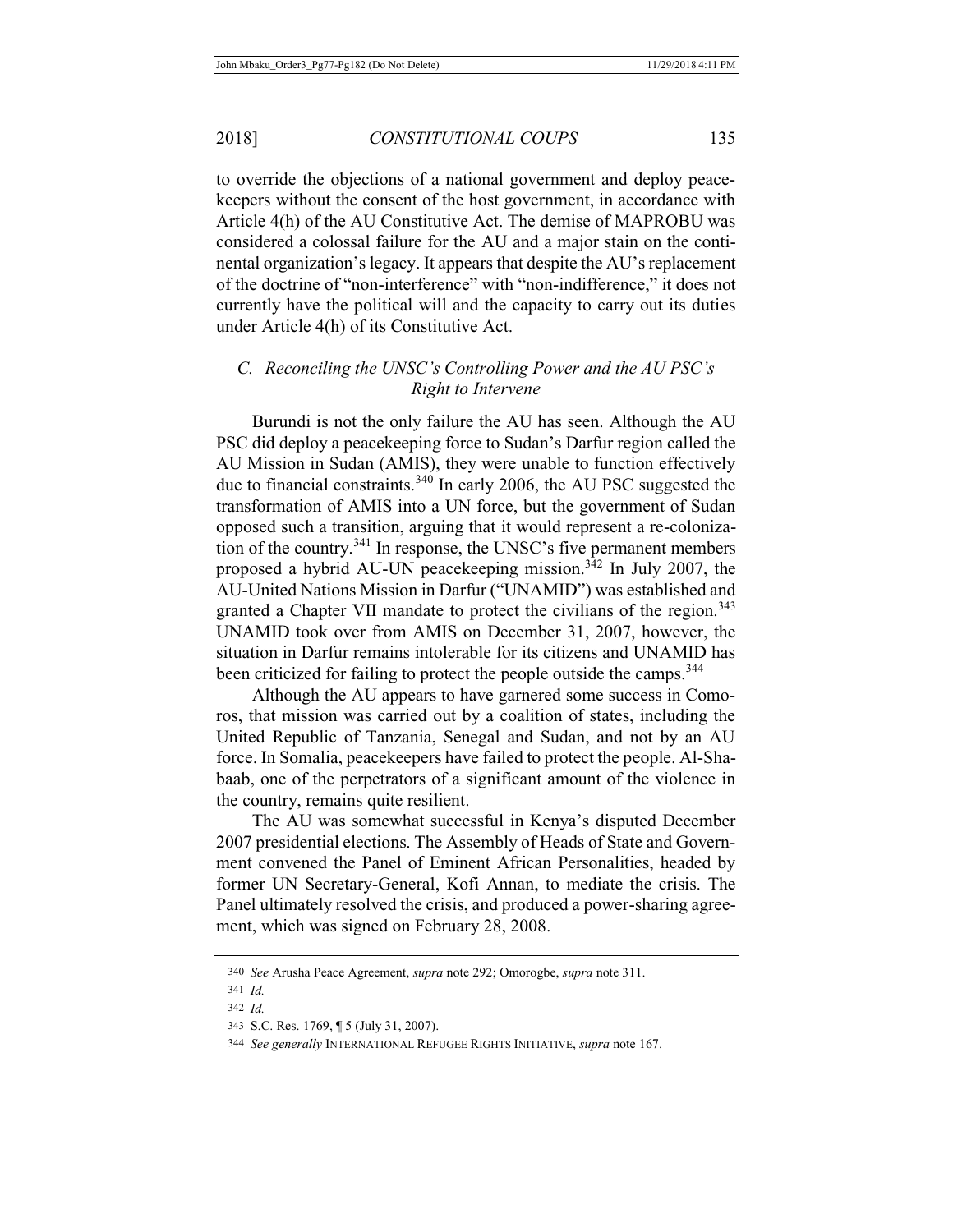The responsibility to protect (R2P) is not an African Union concept. The principle was formalized by the International Commission on Intervention and State Sovereignty, which includes members from Africa. Nevertheless, R2P is an international effort and was endorsed at the global level by the UN General Assembly. Of course, R2P "is clearly reflected in aspects of the AU's legal as well as its institutional framework."345

The AU's institutional framework, especially Article 4(h) of the AU's Constitutive Act, can be reviewed as reflective of the AU's "commitment to non-indifference, which itself may be viewed as the regional analogue of the more general R2P."346 It can be argued that African countries have an obligation to protect their populations from international crimes by virtue of their international commitments, including commitments assumed under international human rights treaties. Taken together, these obligations give rise to R2P. At the regional level, these same protective obligations also apply—they are derived from such regional instruments as the Constitutive Act of the African Union and the African Charter on Human and Peoples' Rights. These regional-level commitments to the protection of the various populations in each country are together termed as "non-indifference"—while "R2P is rooted in international obligations," . . . "non-indifference is rooted in regional ones."<sup>347</sup> It is important to note, however, that the international and regional communities are bound by both principles.

There are two relevant points here, the first being that "the commitment underlying R2P extends to genocide, war crimes, ethnic cleansing and crimes against humanity."<sup>348</sup> The AU's right to intervene under Article 4(h) of the Constitutive Act does not include "ethnic cleansing."<sup>349</sup> Nevertheless, Article 4(j) of the AU Constitutive Act grants Member States the right to "request intervention from the Union in order to restore peace and security"—this language is sufficiently broad to include ethnic cleansing.<sup>350</sup> Of course, "war crimes and crimes against humanity" are "defined sufficiently broadly under international treaty and customary law as to include ethnic cleansing."<sup>351</sup> The second point is that non-indifference in Africa has emphasized legal remedies for international

<sup>345</sup> INTERNATIONAL REFUGEE RIGHTS INITIATIVE, *supra* note 167, at 28.

<sup>346</sup> *Id.*

<sup>347</sup> *Id.*

<sup>348</sup> *Id.*

<sup>349</sup> Constitutive Act of the African Union, July 11, 2000, 2158 U.N.T.S. 3., at art. 4(h).

<sup>350</sup> *Id.* at art. 4(j).

<sup>351</sup> INTERNATIONAL REFUGEE RIGHTS INITIATIVE, *supra* note 167, at 28.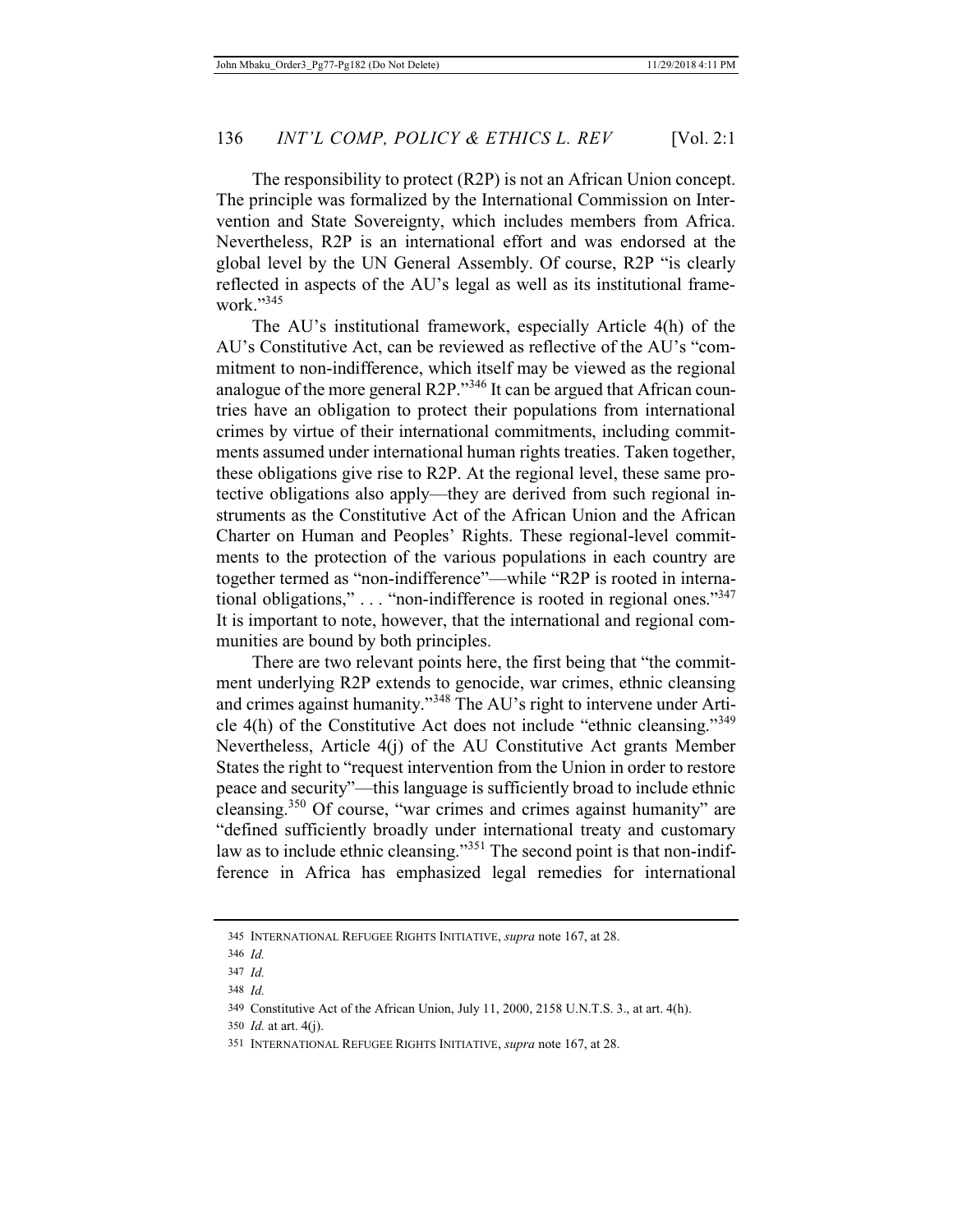Regarding the duty or obligation to intervene in a Member State, the AU's Constitutive Act is significantly vague. Both Articles 4(h) and 4(j) are framed in terms of rights—"the right of the Union to intervene" and the "right of Member States to request intervention from the Union."<sup>354</sup> The Constitutive Act, however, does not provide for a duty or obligation on the part of the AU to intervene.<sup>355</sup>

While Article 3(f) states that one of the objectives of the AU is to "promote peace, security, and stability on the continent," the AU is not subjected to any specific obligations nor is the AU mandated to take any specific types of actions to achieve peace.<sup>356</sup> The AU PSC Protocol imposes a more specific obligation on the PSC and states that "[i]n circumstances where conflicts have occurred, the Peace and Security Council shall have the responsibility to undertake peace-making and peace-building functions for the resolution of these conflicts."357 Nevertheless, this directive leaves the PSC with significant discretion regarding how to act.

Since its establishment in 2001, the AU has not intervened in the internal affairs of Member States.<sup>358</sup> In addition to the fact that the AU has not yet formally invoked Article 4(h) of its Constitutive Act, the continental organization's practice, as it relates to intervention to maintain peace and security in Member States, does not reflect any consistent and

357 *See* PSC Protocol, *supra* note 133.

<sup>352</sup> An example is the AU's support of the prosecution and subsequent conviction of former Chadian President Hissène Habré. *See, e.g*., Ruth Maclean, *Ex-Chad Dictator's Conviction for Crimes Against Humanity Upheld by Dakar Court*, THE GUARDIAN (Apr. 27, 2017, 12:53 PM), https://www.theguardian.com/world/2017/apr/27/conviction-chad-hissene-habre-crimes-againsthumanity-upheld.

<sup>353</sup> *See* INTERNATIONAL REFUGEE RIGHTS INITIATIVE, *supra* note 167.

<sup>354</sup> Constitutive Act of the African Union, July 11, 2000, 2158 U.N.T.S. 3., at art. 4(h)-(j).

<sup>355</sup> *See generally id.*

<sup>356</sup> Constitutive Act of the African Union, July 11, 2000, 2158 U.N.T.S. 3., at art. 4(h)-(j).

<sup>358</sup> Some of the situations in which the AU intervened were described earlier. *See, e.g*., JOHN MARK IYI, HUMANITARIAN INTERVENTION AND THE AU-ECOWAS INTERVENTION TREATIES UNDER INTERNATIONAL LAW: TOWARDS A THEORY OF REGIONAL RESPONSIBILITY TO PROTECT (2016) (examining, inter alia, the legal questions involved in intervention by the AU and ECOWAS to maintain international peace and security in Africa); LIBYA, THE RESPONSIBILITY TO PROTECT AND THE FUTURE OF HUMANITARIAN INTERVENTION (Aidan Hehir & Robert Murray eds., 2013) (presenting a series of essays that examines the responsibility to protect, using humanitarian intervention in Libya as a case study).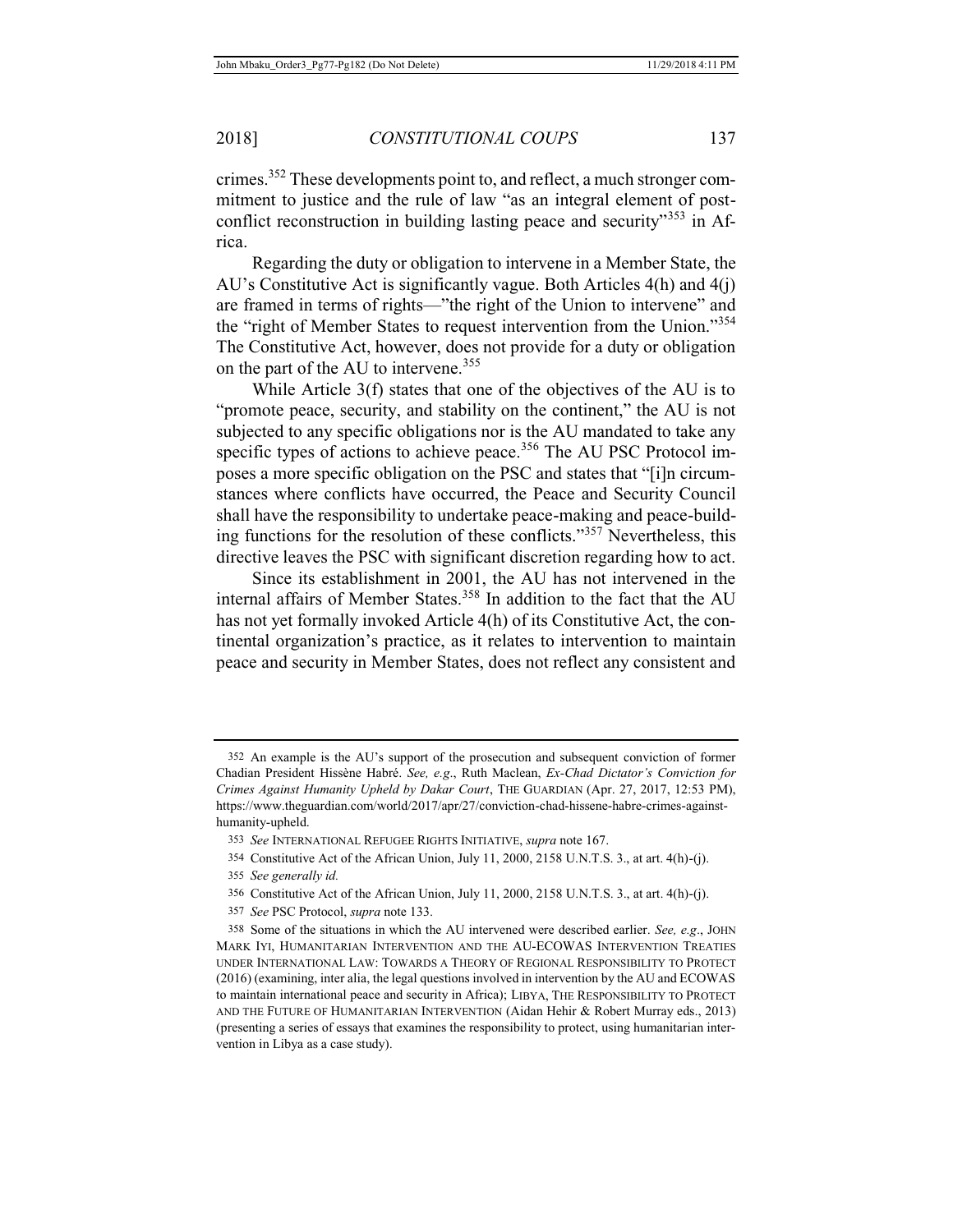recognizable approach.<sup>359</sup> Granted, conflicts differ from country to country and no two conflicts are the same. Thus, how the AU responds to a conflict in a Member State will be determined, to a great extent, by the nature of the conflict. Nevertheless, the AU PSC must establish a general legal and institutional framework for dealing with conflict situations that is credible, effective, and shows a significant level of consistency. If the AU is to function as a continental organization with authority to undertake certain activities on behalf of its Member States, it must have the legal authority to act when the situation calls for it to do so. Perhaps, more importantly, the AU must act purposefully and forcefully when a situation in a Member State triggers its right to act under Article  $4(h)$ .<sup>360</sup> The AU and its organs (e.g., Peace and Security Council) must develop the modalities to undertake its intervention duties when situations call upon them to do so. Additionally, they must develop the capacity to do so.

Moving forward, the AU must develop and adopt a framework that can enhance the ability of the organization to properly assess the need for and nature of intervention. In doing so, the AU can determine if the situation can be resolved without the need for military intervention. The Assembly of Heads of State and Government and the PSC must develop and adopt a common legal framework that can be used to analyze the various conflict situations that are likely to occur in Member States and determine the nature of intervention. Once such an analysis has determined that a situation warrants intervention and the appropriate method of intervention has been determined, the AU should proceed with the action. Such a disciplined approach could have avoided the AU's failures in Burundi, which were necessitated, *inter alia*, by the refusal by the government of Burundi to allow the peacekeepers to enter the country.

Although the PSC Protocol assigns "the primary responsibility for promoting peace, security and stability in Africa" to the AU PSC, it is important to note that the UN Charter, which is "hierarchically superior in international law and therefore controlling,"361 assigns the power to authorize intervention to the UN Security Council ("UNSC").<sup>362</sup> The AU PSC Protocol is cognizant of the UNSC's authority as it relates to intervention for purposes of maintaining and promoting peace, security and stability in Africa. Thus, according to Article 17(1) of the PSC Protocol,

<sup>359</sup> Constitutive Act of the African Union, July 11, 2000, 2158 U.N.T.S. 3., at art. 4 (in other words, none of the AU's interventions so far have been linked to Article 4(h)).

<sup>360</sup> *See id.* at art. 4(h).

<sup>361</sup> PSC Protocol, *supra* note 133; INTERNATIONAL REFUGEE RIGHTS INITIATIVE, *supra* note 167.

<sup>362</sup> *See* U.N. Charter, at art. 53(1) ("no enforcement action shall be taken under regional arrangements or by regional agencies without the authorization of the Security Council").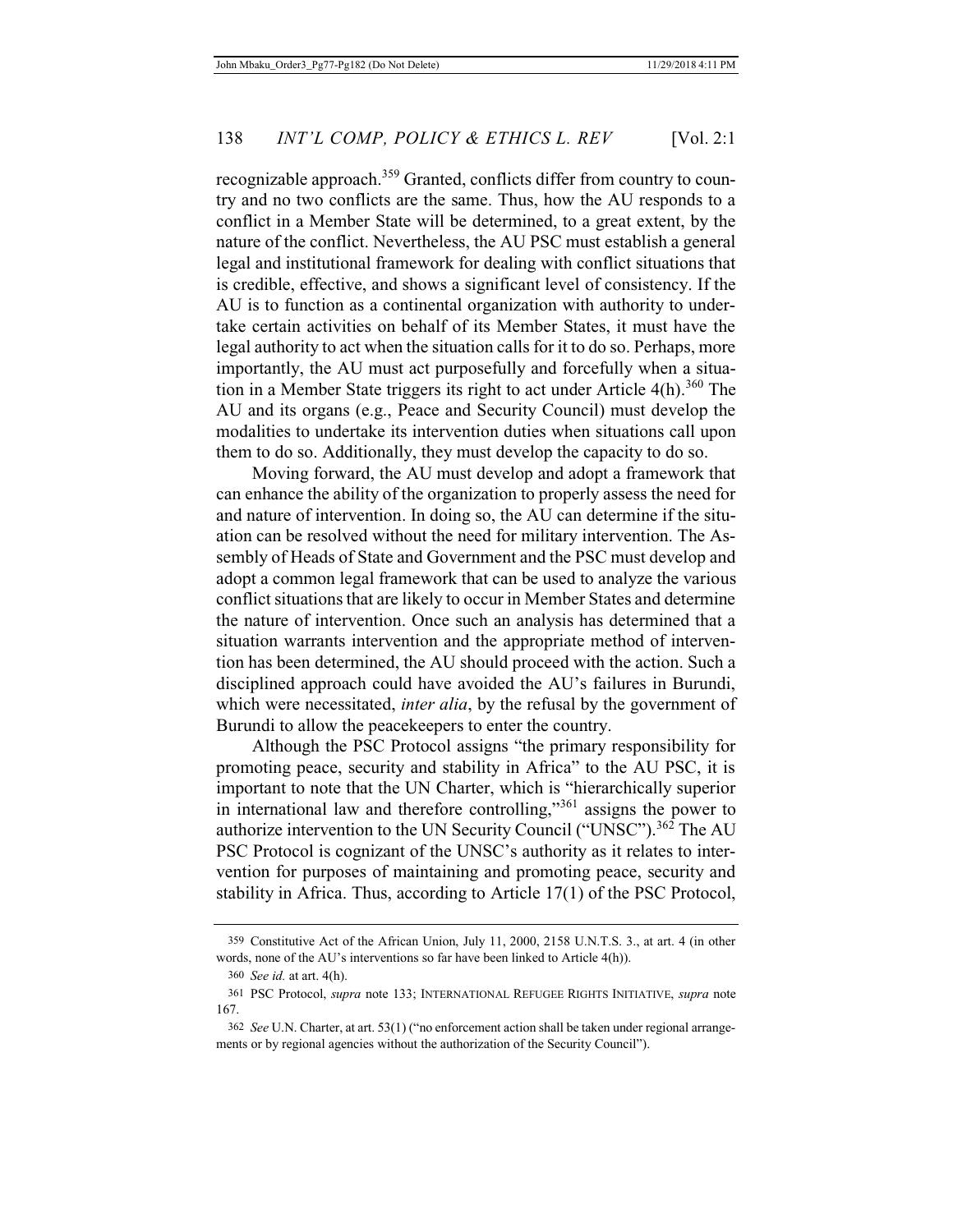"[i]n the fulfillment of its mandate in the promotion and maintenance of peace, security and stability in Africa, the Peace and Security Council shall cooperate and work closely with *the United Nations Security Council, which has the primary responsibility for the maintenance of international peace and security*."363 Unfortunately, neither the PSC Protocol nor the AU's Constitutive Act offer clarification on what appears to be a conflict between the PSC's right to intervene and the UNSC's controlling power to authorize all intervention. In order for the PSC to function as an effective regional arbiter of peace, security and stability in Africa, this conflict between the UNSC's controlling power and the PSC's right to intervene must be fully resolved.

As aforementioned, the AU has addressed the inconsistency between the PSC's right to intervene and the UNSC's controlling power, in the report generally referred to as the Ezulwini Consensus.<sup>364</sup> In this report, the AU "agrees . . . that the intervention of Regional Organizations should be with the approval of the Security Council; although in certain situations, such approval could be granted 'after the fact' in circumstances requiring urgent action."<sup>365</sup> There are many problems with this supposed resolution of the inconsistency. Questions arise regarding whether this approach will withstand legal scrutiny, and who will determine if a situation requires urgent action and what criteria will be used to do so.

Although both the UN and the AU have, in the past, indicated a willingness to cooperate on peace and security issues, cooperation agreements signed between the two organizations have reaffirmed the UNSC as the primary actor in all issues of international peace and security. That essentially forces the AU to remain subordinate, and to a certain extent, subservient to the UNSC when it comes to peace and security issues in the continent.

Even if the inconsistency between the UNSC's controlling power and the PSC's right to intervene is resolved, the African Union still faces financial problems regarding its ability to mount a quick and effective intervention program. In addition to securing financial resources to undertake military intervention, the AU must provide resources to fund other programs that can minimize sectarian conflicts or deal with them before it becomes necessary for the AU to intervene. These programs include: (1) education regarding ways to resolve conflict peacefully and prevent the abuse of human rights, especially those of vulnerable groups

<sup>363</sup> PSC Protocol, *supra* note 133, at art. 17(1) (emphasis added).

<sup>364</sup> *See generally* Ezulwini Consensus, *supra* note 144.

<sup>365</sup> *Id.* at 6.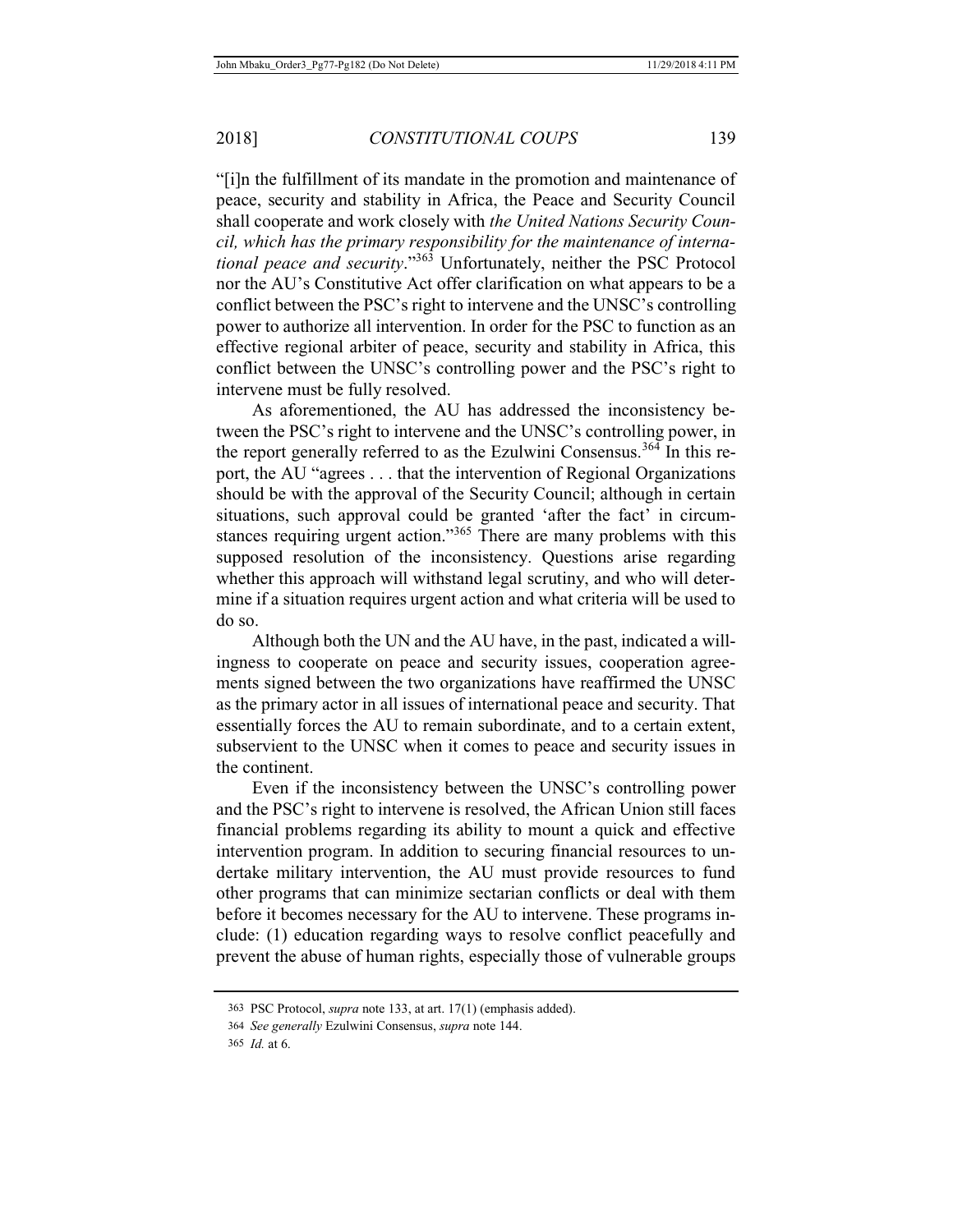(e.g., women, infants, children, and ethnic and religious minorities); (2) the creation of opportunities for restorative justice; (3) training individuals at the country level who can serve as resources for conflict prevention and resolution; (4) making use of proven traditional methods of conflict resolution; and (5) making certain that there exists enough financial resources to effectively realize non-indifference in Africa.

Since the AU was founded in 2001 it has achieved a few successes. However, it has generally failed in most of its attempts to prevent or address the mass violation of human rights in Africa. Additionally, many of the AU's success stories have involved situations in which decisions made have favored opportunistic and autocratic national leaders, even when such leaders have been determined to have committed mass human rights violations.

The lack of political will to implement public policies that are necessary to guarantee peace and security, protect human rights, and generally advance human development, has been a major challenge to governance in Africa for many years. Despite the fact that the AU has existed for nearly two decades now, the organization's Assembly of Heads of State and Government has not been willing to deal fully and effectively with abusive and opportunistic leaders, including those who commit mass violations of human rights. Part of the problem lies in the fact that many of these Heads of State and Government are themselves opportunists and oppressors and hence, do not have the moral authority to call on other abusive leaders to step down or voluntarily contribute financial resources to a program that, once implemented, could threaten their own hegemony. It is important for African heads of state to recognize that their ability as leaders of the AU, to fully and effectively address issues of peace and security in the continent, is dependent on how well they function as political leaders in their own countries. Good governance, which is undergirded by the rule of law, can provide the necessary foundation for the political will that African leaders need to impose the collective will of the AU on countries that violate the rights of their citizens.

Through Article 4(h) of the Constitutive Act of the African Union, African States have granted the AU the legal authority to intervene in situations that involve genocide, war crimes, and crimes against humanity. Nevertheless, for the AU to actually intervene, a Member State must either make a request for intervention or the Assembly of Heads of State and Government must authorize the intervention. An institutional framework has been put in place to implement the AU's right to intervene or non-indifference, with the understanding that the AU Peace and Security Council has the primary responsibility for intervention. The Ezulwini Consensus has dealt, at least partly, with the conflict between the UNSC's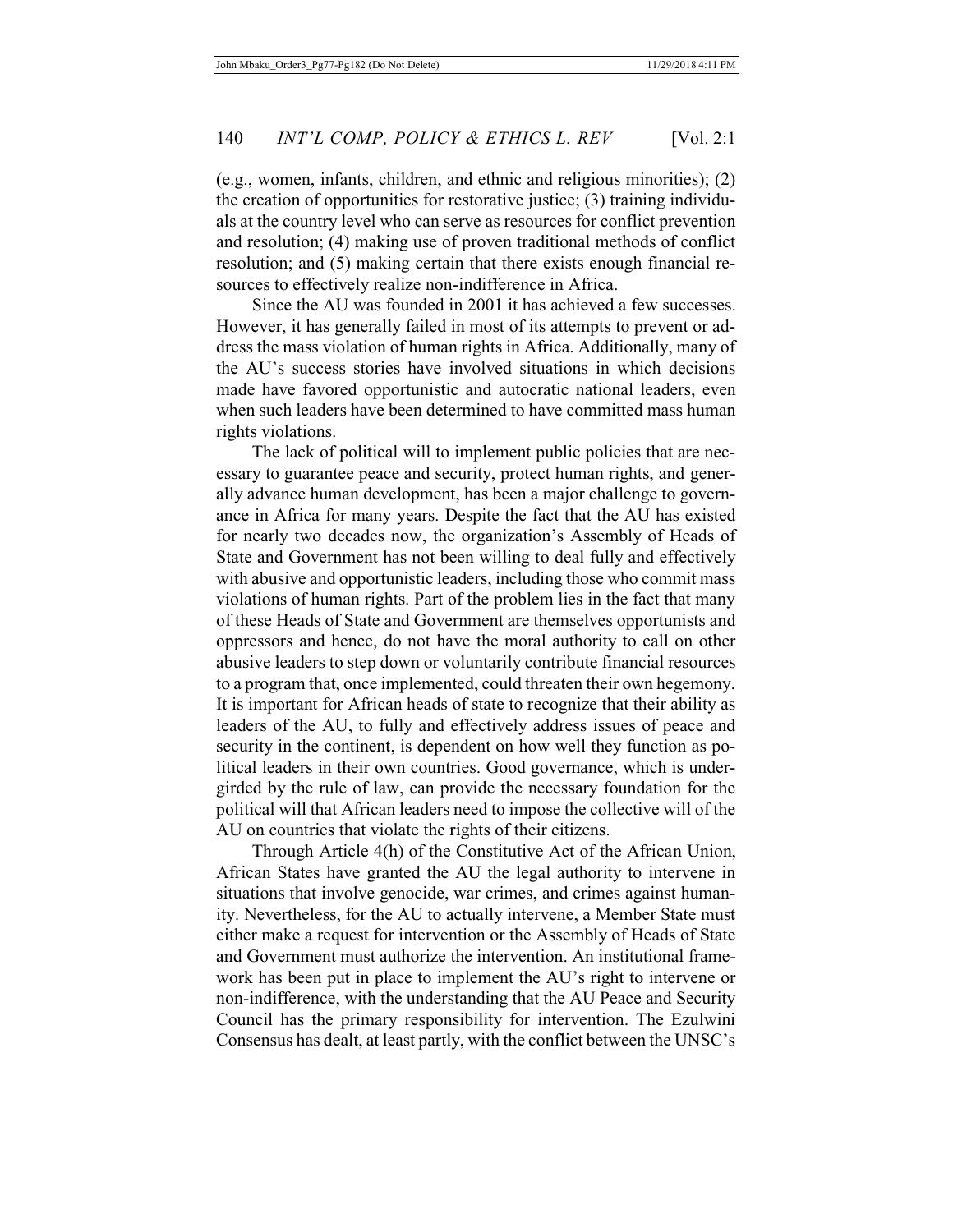controlling power and the AU PSC's right to intervene. Nevertheless, lack of political will on the part of African leaders, especially when their own interests are at risk, as well as financial resource constraints, continue to hamper the ability of the AU to fully and effectively address issues of peace and security in the continent.

### V. UNCONSTITUTIONAL REGIME CHANGE AS A MAJOR THREAT TO PEACE AND SECURITY IN AFRICA: THE CONSTITUTIONAL COUP

#### *A. Introduction*

Earlier, this article examined the military coup as a major source of unconstitutional regime change in Africa. In doing so, we explored how the military coup emerged in the immediate post-independence period amidst severe government dysfunction in many African countries. Although the OAU did not initially have a fully developed policy toward the military coup and other non-constitutional forms of regime change, it eventually developed such a policy. The OAU and AU policies on unconstitutional regime changes are found in three important instruments, namely: (1) the Declaration on the Framework for an OAU Response to Unconstitutional Changes of Government ("Lomé Declaration"),  $366$  (2) the African Charter on Democracy, Elections and Governance ("Democracy Charter"),<sup>367</sup> and (3) the Constitutive Act of African Union ("Constitutive Act").<sup>368</sup> It is notable that the AU, the successor to the OAU, considers unconstitutional regime changes "an unacceptable and anachronistic act, which is in contradiction of our commitment to promote democratic principles and conditions."<sup>369</sup>

The situations considered by the OAU/AU as constituting unconstitutional regime change do not, however, include "constitutional coups," which have risen to become an important and pervasive way to capture and/or retain power in many African countries over the past few decades. This section examines the constitutional coup, which has emerged in recent years as a major threat to peace and security in Africa.

# *B. What is a Constitutional Coup?*

The constitutional coup involves the amending or revising of the constitution to eliminate presidential term limits, and allows the

<sup>366</sup> Lomé Declaration, *supra* note 35.

<sup>367</sup> Democracy Charter, *supra* note 36.

<sup>368</sup> Constitutive Act of the African Union, July 11, 2000, 2158 U.N.T.S. 3.

<sup>369</sup> Lomé Declaration, *supra* note 35, at 1.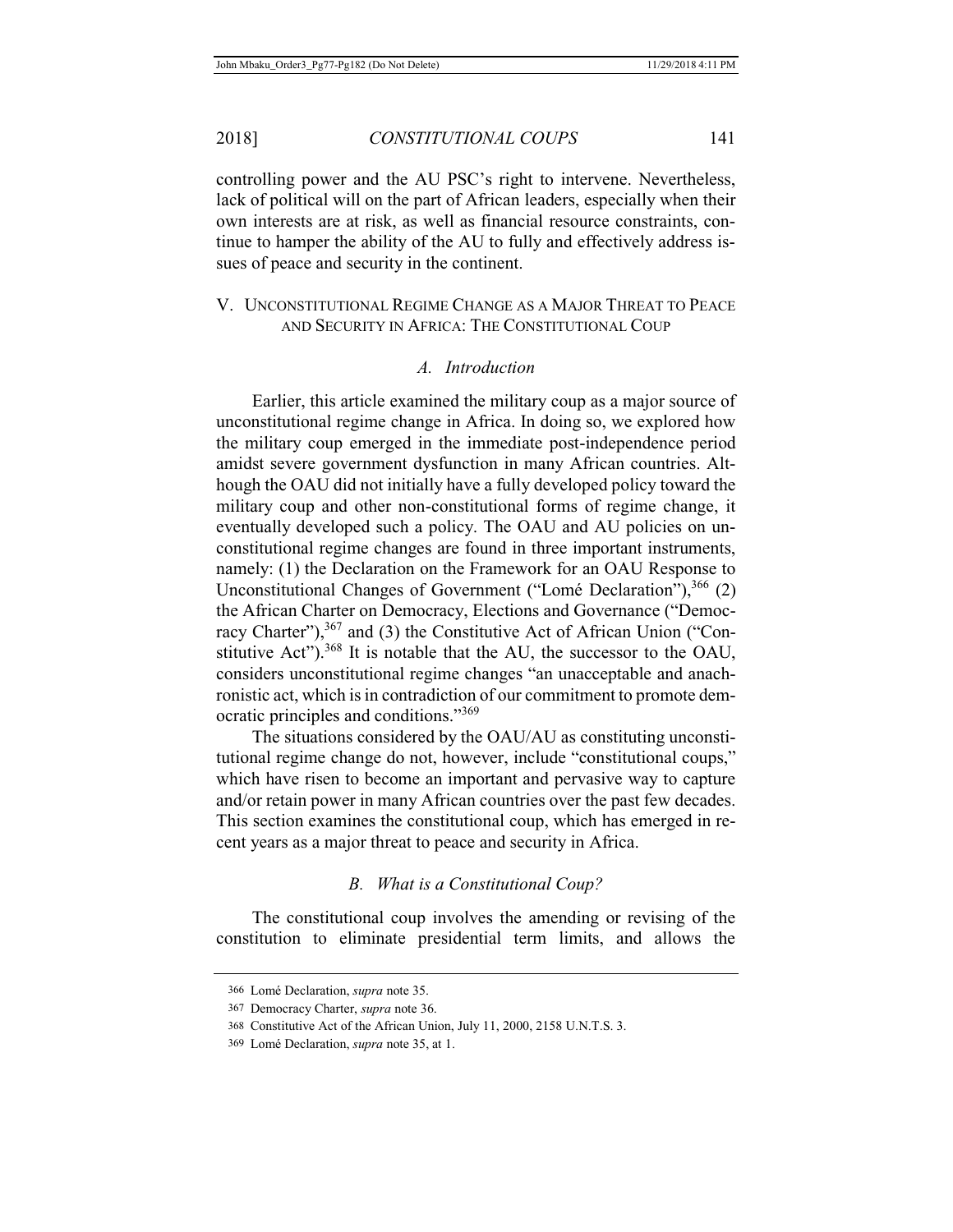incumbent to extend his mandate. This paper expands that definition to include other constitutional changes, which have the effect of not only of extending the incumbent's mandate, but also the potential of: (1) eliminating opponents to the regime and their organizations; (2) silencing regime critics; (3) minimizing political competition; and (4) generally supporting regime impunity. For the purposes of this paper, a constitutional coup is evidenced by revision or amendment of the constitution to: (1) eliminate presidential term limits; (2) eliminate presidential age limits; (3) change citizenship requirements for candidates to the position of president—such a change is expected to invalidate the eligibility of opposition candidates; (4) change residency requirements for candidates to the position of president; and (5) grant the incumbent president immunity from prosecution for crimes committed while in power.

Constitutional coups also include: (1) manipulating the interpretation of constitutional provisions to postpone elections indefinitely and allow the incumbent whose mandate has expired to unconstitutionally stay in power; (2) manipulating electoral and other laws in order to disqualify political opponents and extend the incumbent's mandate or ensure an electoral win for the incumbent; and (3) changing the electoral laws to disqualify other candidates.

Abdelaziz Bouteflika ("Bouteflika") won the Algerian presidential election on April 15, 1999, where he replaced incumbent President Laimine Zéroual.<sup>370</sup> At the end of Bouteflika's first term, he won the presidential election of April 8, 2004371 and went on to serve a second term, which ended in 2009. In 2008, Bouteflika had the country's constitution amended to remove the presidential term limit. Algeria's National Assembly voted in favor of removing the term limit on November 12, 2008.<sup>372</sup> Algeria held presidential elections on April 9, 2009 and Bouteflika won them by capturing 90.24% of the votes cast. The election was boycotted by several opposition parties.<sup>373</sup> On April 28, 2014, Bouteflika

<sup>370</sup> *See* Dana Moss, *Elections in Algeria: Bouteflika Wins, Legitimacy Loses*, PolicyWatch 1503, THE WASHINGTON INSTITUTE FOR NEAR EAST POLICY (Apr. 3, 2009), http://www.washingtoninstitute.org/policy-analysis/view/elections-in-algeria-bouteflika-wins-legitimacy-loses.

<sup>371</sup> *See* Craig S. Smith, *Algerian President Overwhelmingly Wins Re-election*, N.Y. TIMES (Apr. 10, 2004), https://www.nytimes.com/2004/04/10/world/algerian-president-overwhelmingly-winsre-election.html.

<sup>372</sup> *Algeria Deputies Scrap Term Limit*, BBC NEWS, http://news.bbc.co.uk/2/hi/africa/7724635.stm (last updated Nov. 12, 2008).

<sup>373</sup> Alfred de Montesquiou, *Algerian Bouteflika Wins 3rd Presidential Term*, SAN DIEGO UNION-TRIB. (Apr. 10, 2009), http://www.sandiegouniontribune.com/sdut-af-algeria-election-041009-2009apr10-story.html.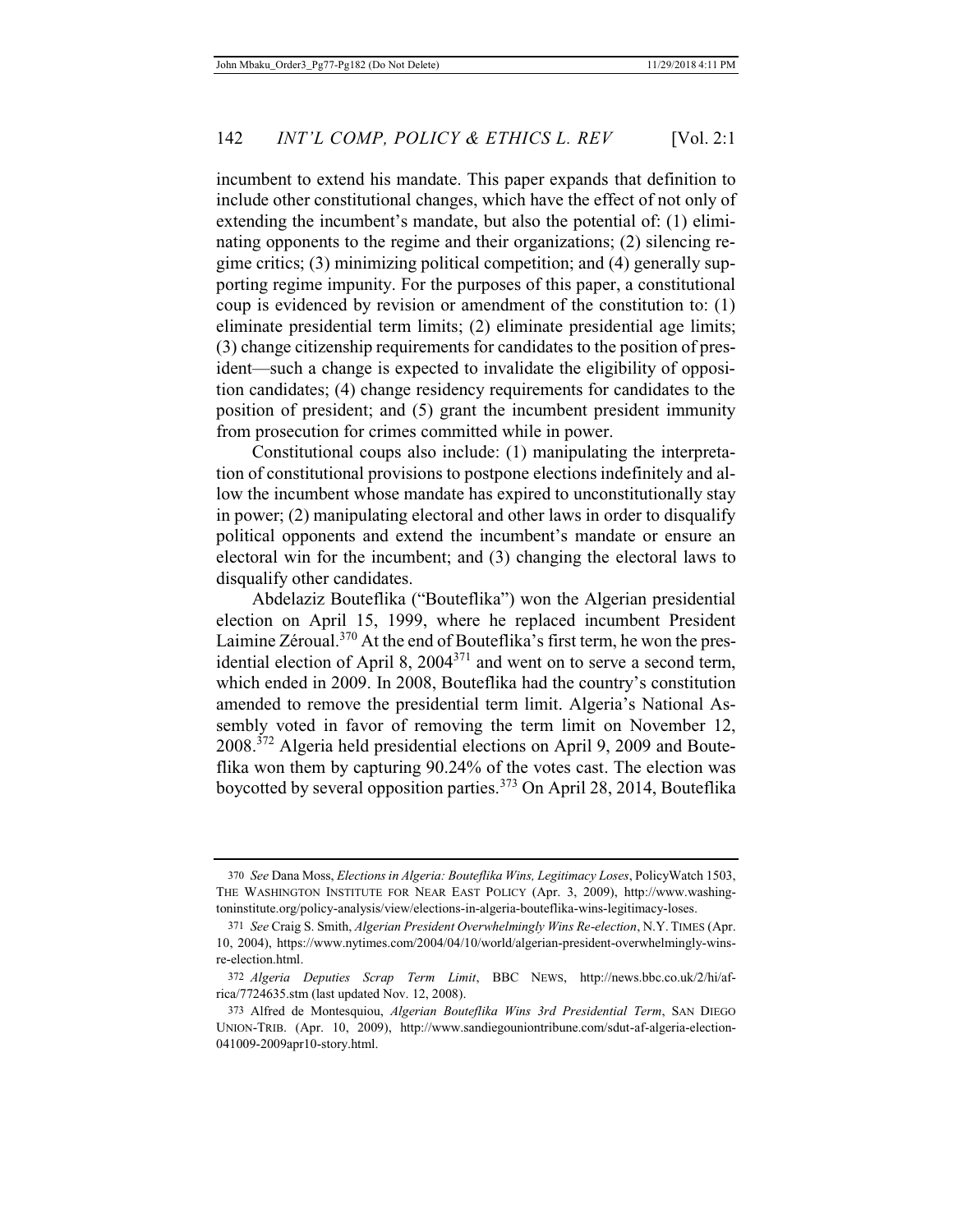was elected to serve a fourth term as president of Algeria.<sup>374</sup> Despite speculations that Bouteflika is ailing, it is rumored that he will run again in 2019 for a fifth term.<sup>375</sup>

In 2005, President Blaise Compaoré reached the end of his two seven-year terms in office in Burkina Faso. In 2000, the country's post-Cold War, 1991 constitution, was amended to impose a limit of two terms and reduce each term from seven to five years. Compaoré was supposed to leave office, but he argued that since he had been in office when the 2000 constitutional amendment took effect, it did not apply to him and he was thus qualified to run for a third term.<sup>376</sup> He subsequently appealed to the Constitutional Council which ruled in Compaoré's favor. He was re-elected on November 13, 2015 taking 80% of the votes cast.<sup>377</sup> This constitutional interpretation was undertaken with the help of a Constitutional Council controlled by Compaoré and his political party, the Congress for Democracy and Progress (*le Congrès pour la Démocratie et le Progrès*). The CC's decision represented a constitutional coup as defined in this paper. The next election, on November 21, 2010, was won by Compaoré with 80.2% of the votes cast.<sup>378</sup>

After Compaoré was nominated for his second term, he began publicly calling for an end to term limits.<sup>379</sup> In May 2013, Compaoré publicly announced plans to create a Senate, under conditions in which the president would be able to appoint as many as one third of the members of this legislative chamber.<sup>380</sup> Many Burkinabè saw this effort by Compaoré as an attempt to pave the way for him to revise the constitution and prolong

378 Anne Look, *Burkina's Compaoré Wins by Landslide*, VOA NEWS (Nov. 25, 2010), https://www.voanews.com/a/burkinas-compaore-wins-by-landslide—110841789/156921.html.

379 *See Le parti de Compaoré veut réviser le nombre de mandats présidentiels [Compaoré's Party Wants to Revise the Number of Presidential Terms]*, JEUNE AFRIQUE (Aug. 08, 2010, 1 :19 PM), http://www.jeuneafrique.com/155229/politique/le-parti-de-compaor-veut-r-viser-le-nombrede-mandats-pr-sidentiels/.

380 *See* Molly Ariotti, *The Fall of the Hegemon in Burkina Faso*, WASH. POST (Nov. 4, 2014), https://www.washingtonpost.com/news/monkey-cage/wp/2014/11/04/the-fall-of-the-hegemon-inburkina-faso/?utm\_term=.aaab2f1f3cec.

<sup>374</sup> Yacine Boudhane, *Algeria's Presidential Elections Amid the Bickering of a Polarized Regime*, WASH. INST. (Feb. 288, 2014), http://www.washingtoninstitute.org/policy-analysis/view/algerias-presidential-elections-amid-the-bickering-of-a-polarized-regime.

<sup>375</sup> *See* Lamine Chikhi, *Rare Appearance Fuels Speculation Algeria's Bouteflika will Run Again*, REUTERS (Apr. 10, 2018), https://www.reuters.com/article/us-algeria-politics/rare-appearance-fuels-speculation-algerias-bouteflika-will-run-again-idUSKBN1HH2FZ.

<sup>376</sup> *See* John Mukum Mbaku, *Burkina Faso Protests Extending Presidential Term Limits*, *supra*  note 99.

<sup>377</sup> *Landslide Win for Burkina Leader*, BBC NEWS (Nov. 18, 2005), http://news.bbc.co.uk/2/hi/africa/4450362.stm.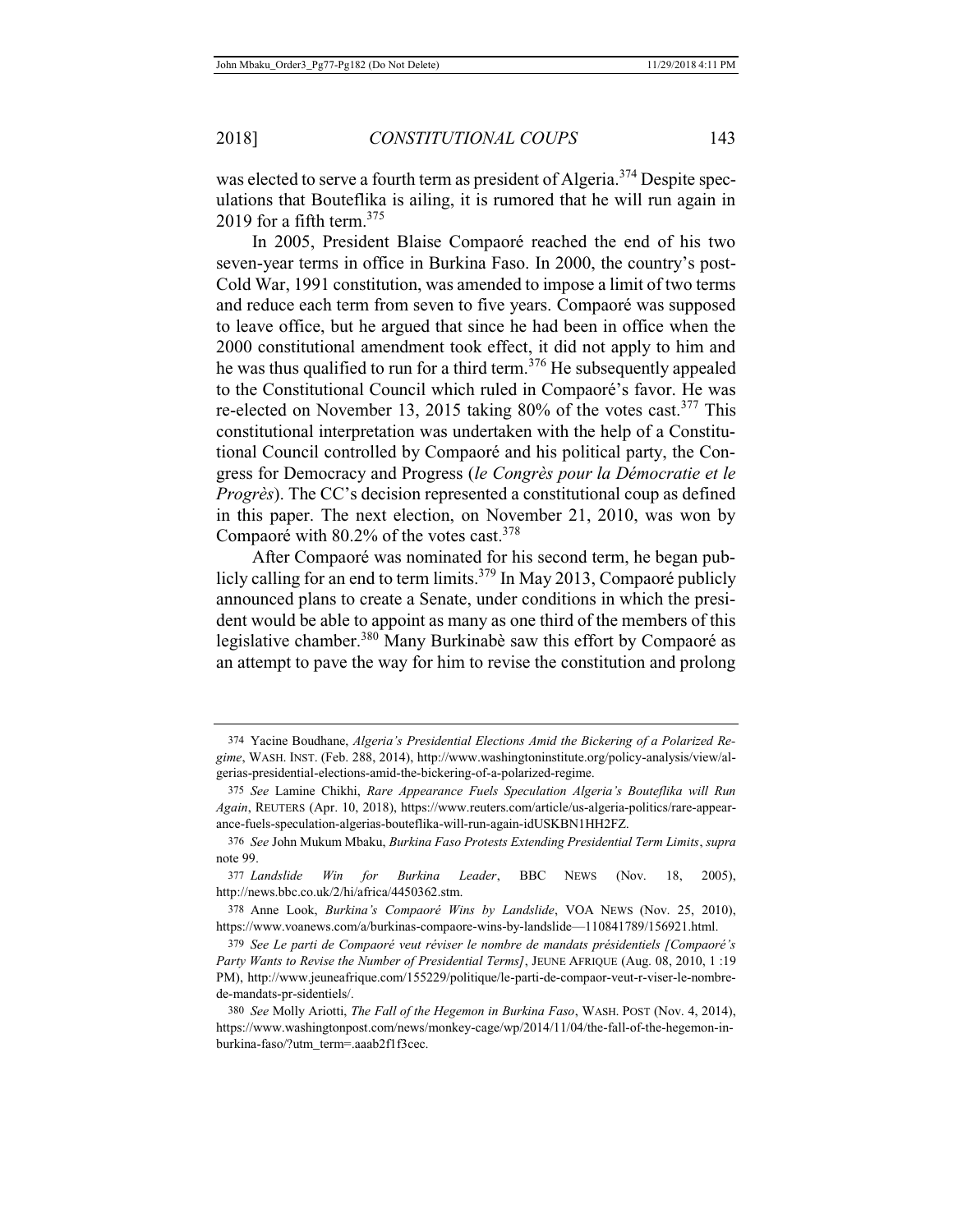his stay in power. Compaoré's announcement was met with mass protests that eventually led to his ouster. $381$ 

In 2005, Chadian voters approved changes to the country's constitution to allow President Idriss Déby to stand for a third term—the constitutional amendment was designed to remove a two-term constitutional limit.382 Déby won the 2006 presidential election on May 3.383 On April 25, 2011,384 Déby won a fourth term in office. On April 21, 2016, he won a fifth term in office. As of this writing, he is still in office.<sup>385</sup>

Other African heads of state have changed their constitutions to prolong their presidential terms. These include: (1) Paul Biya (Cameroon); (2) Omar Bongo (Gabon); (3) Tandja Mamadou (Niger); (4) Gnassingbe Eyadéma (Togo); (5) Zine El Abidine Ben Ali (Tunisia); (6) Yoweri Museveni (Uganda); and (7) Frederick Chiluba (Zambia).<sup>386</sup> In 2000, Robert Guéï, president of Côte d'Ivoire, amended the constitution to disqualify the candidacy of his most important political rival, Alassane Ouattra. In the following sections, the paper takes a closer look at constitutional amendments in Cameroon and Côte d'Ivoire as a way to provide greater insight into constitutional coups in Africa and their impact on governance.

## *C. Constitutional Coups as a Constraint to Governance in Africa: Côte d'Ivoire*

Côte d'Ivoire gained independence from France on August 7, 1960 with Félix Houphouët-Boigny as its first president. On November 3, 1960, the new country adopted its first constitution.<sup>387</sup> The modalities for electing a president are presented in Article  $9<sub>388</sub>$  which states as follows: "*Le président de la République est élu pour cinq ans au suffrage universel* 

<sup>381</sup> *See* David Smith, *Power Struggle in Burkina Faso After Blaise Compaoré Resigns as President*, THE GUARDIAN (UK) (Nov. 1, 2014, 01:27 PM), https://www.theguardian.com/world/2014/oct/31/burkina-faso-president-blaise-compaore-ousted-says-army.

<sup>382</sup> *See Chad Votes to End Two-Term Limit*, BBC NEWS (June 22, 2005, 9:10 AM), http://news.bbc.co.uk/2/hi/africa/4118482.stm.

<sup>383</sup> *See Chad's Déby Wins Re-election in Boycotted Poll*, REUTERS (May 9, 2011, 8:58 PM), https://af.reuters.com/article/chadNews/idAFLDE7482A220110510.

<sup>384</sup> *See Chad's President Idriss Déby Re-elected Amid Boycott*, BBC NEWS (May 10, 2011), http://www.bbc.com/news/world-africa-13342664.

<sup>385</sup> *See Chad's President Idriss Déby Wins Fifth Term*, BBC NEWS (Apr. 22, 2016), http://www.bbc.com/news/world-africa-36110158.

<sup>386</sup> France 24, *Changing the Constitution to Remain in Power*, FRANCE 24 NEWS (Oct. 23, 2009), http://www.france24.com/en/20091023-changing-constitution-remain-power. [hereinafter *Changing the Constitution to Remain in Power*].

<sup>387</sup> *Id.*

<sup>388</sup> *Id.*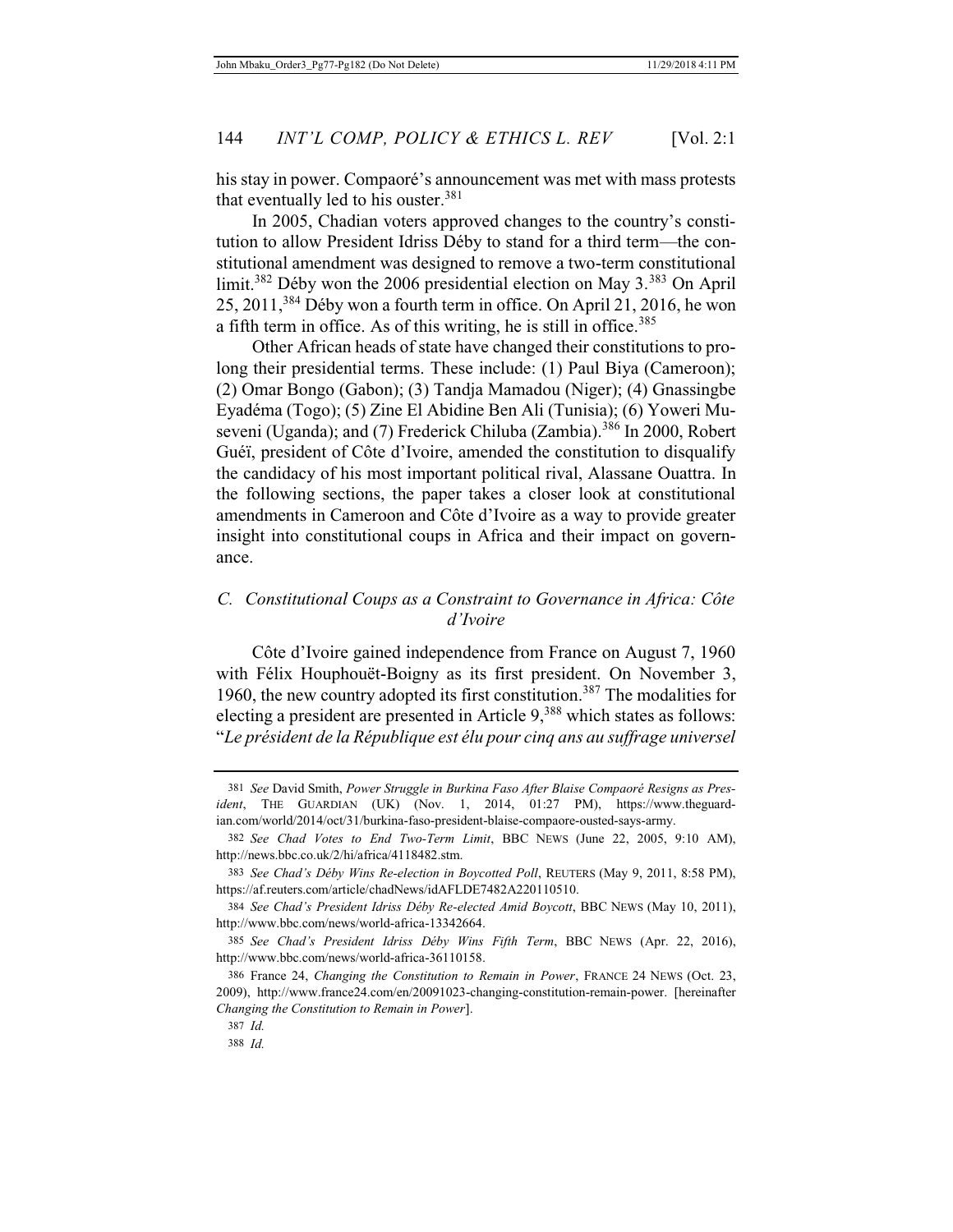*direct. Il est rééligible.*"<sup>389</sup> ("The President of the Republic is elected for five years by direct universal suffrage. He is eligible for re-election."). The country's first constitution, the 1960 constitution, did not set any citizenship or nationality requirements for any individual running for the position of President of the Republic. In 1961, the country adopted a new Nationality Code which addressed issues of nationality.<sup>390</sup> Although Articles 6 and 7 of the Nationality Code provide modalities to determine who is an Ivorian national, the Code, however, does not address nationality or citizenship requirements for the presidency.

Houphouët-Boigny recognized that failure to effectively manage ethnic and religious conflict could destroy the country's potential for rapid economic growth and development. The country has more than 60 ethnocultural groups and there are several religions operating in the country. Cognizant of the potential for the type of sectarian violence that could hinder peaceful coexistence and development, Houphouët-Boigny made a concerted effort to ensure that all stakeholder groups were granted the opportunity to participate in both the government and the economy.<sup>391</sup> The country's cocoa industry, which had served as the backbone of the economy since the colonial period, was staffed primarily by immigrant labor from neighboring countries, including Ghana, Mali, and Burkina Faso. Upon its independence, Houphouët-Boigny encouraged all the immigrants and their offspring to remain within the country and become nationals. His policies, which encouraged and facilitated peaceful coexistence of subcultures, enhanced economic growth and development, and attracted many immigrants from West Africa and other parts of the world; notably, the Middle East.392 By the time Houphouët-Boigny died in office in 1993, Côte d'Ivoire had emerged as the most politically stable and economically developed country in the West African region.<sup>393</sup>

After Houphouët-Boigny died in office, he was succeeded by Henri Konan Bédié, who was the President of the National Assembly. It was expected that Alassane Ouattara, the country's prime minister, would

<sup>389</sup> *Id.*

<sup>390</sup> *Code de la Nationalité: Loi no 61–415 du 14 décembre 1961 portant code de la nationalité ivoirienne*, http://www.refworld.org/docid/524560854.html (last visited May 9, 2018).

<sup>391</sup> CHIKU MALUNGA, ANIMAL FARM PROPHECY FULFILLED IN AFRICA: A CALL TO A VALUES AND SYSTEMS REVOLUTION 43-44 (2014) (discussing, inter alia, Houphouët-Boigny's policy of inclusion).

<sup>392</sup> *See generally* Chris Bierwirth, *The Lebanese Communities of Côte d'Ivoire*, 98 AFR. AFF. 79 (1999) (discussing, inter alia, the participation of Lebanese settlers in the economy of the Côte d'Ivoire).

<sup>393</sup> *See, e.g*., GODFREY MWAKIKAGILE, MILITARY COUPS IN WEST AFRICA SINCE THE SIXTIES (2001) (examining, inter alia, the impact of military coups on governance in West African countries during the post-independence period).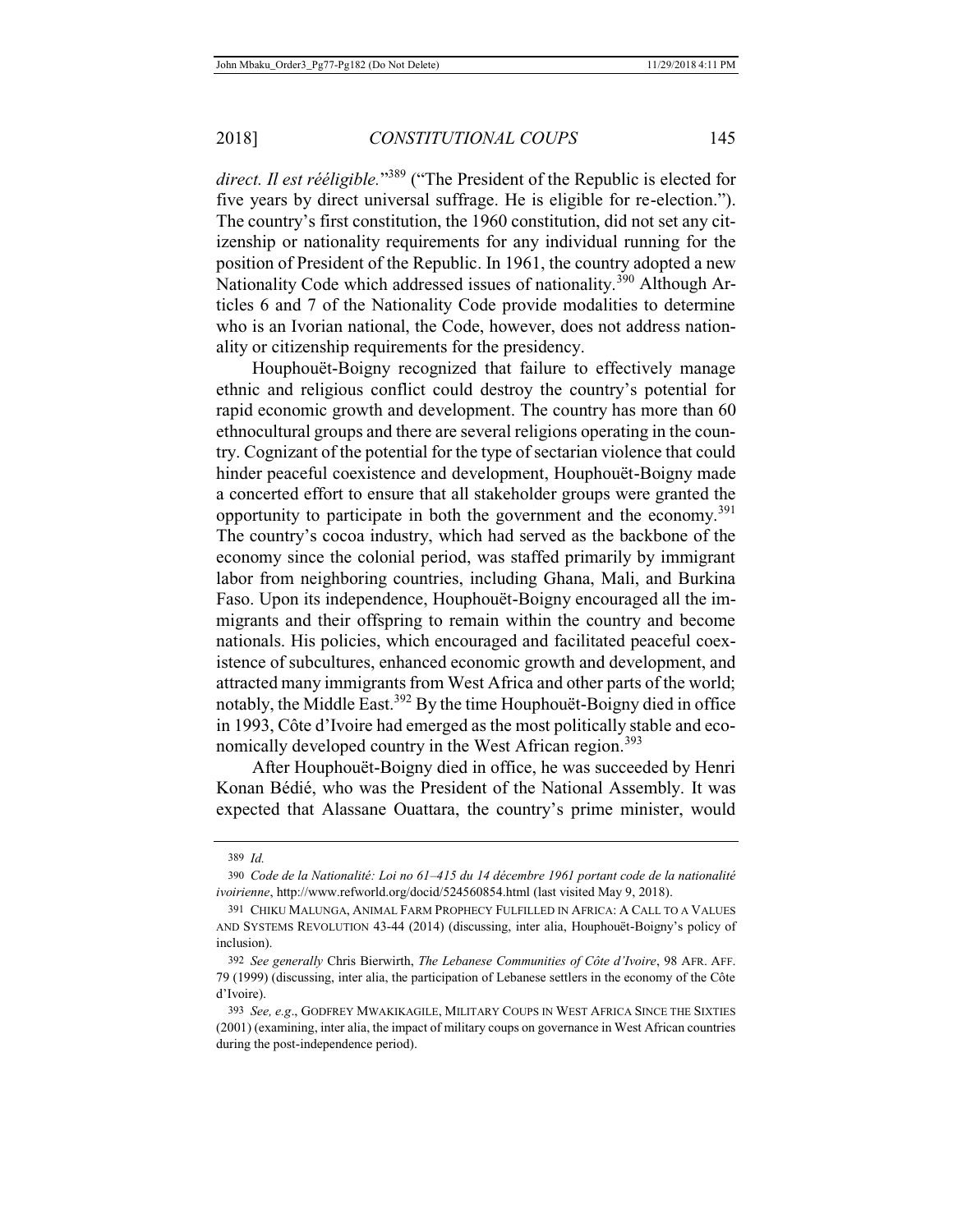succeed Houphouët-Boigny. The country's constitution stated that: "[i]n the event of a vacancy in the Presidency of the Republic by death, resignation or absolute impediment, the functions of the President of the Republic are provisionally exercised by a person chosen by the President of the National Assembly."394 Bédié used that power to appoint himself as acting president.

Once in power, Bédié began to systematically dismantle the policies of inclusiveness put in place by his predecessor. He stirred up ethnic and religious mistrust through a type of nationalism which came to be known as *Ivoirité* or *Ivorianness*. 395 Bédié took office as the interim president in Côte d'Ivoire on December 7, 1993. A presidential election was scheduled for October 22, 1995 to select a permanent head of state. It was in anticipation of this election that Côte d'Ivoire experienced its first constitutional coup. The two most important candidates competing for the position of president were Bédié of the Democratic Party of Côte d'Ivoire-African Democratic Rally and Alassane Ouattara of the Rally of the Republicans.

In preparation for the constitutional coup, Bédié popularized the idea of what came to be known generally as "pure Ivorian heritage" and which was embodied in *Ivoirité*, to effectively demonize and destroy his political opponents.396 A critical part of this doctrine was that an individual whose two parents were born in Côte d'Ivoire were "superior" and hence referred to as "pure Ivorians," while immigrants and their children were considered inferior or "circumstantial Ivorians."397 In addition to making it virtually impossible for those designated "circumstantial Ivorians" to participate in the political system, including holding public office, the post-Houphouët-Boigny government enacted legislation that authorized the deportation of thousands of agrarian farmers who were descendants of immigrants from Burkina Faso.<sup>398</sup>

<sup>394</sup> *Côte d'Ivoire: Constitution du 3 novembre 1960* [Ivory Coast: Constitution of November 3, 1960], art. 11, *translated in* Digitheque de Materiaux Juridiques et Politiques, http://mjp.univperp.fr/constit/ci1960.htm#2 [hereinafter *Ivory Coast Constitution*].

<sup>395</sup> *See* EDMOND J. KELLER, IDENTITY, CITIZENSHIP, AND POLITICAL CONFLICT IN AFRICA 87– 93 (2014) (examining, inter alia, Côte d'Ivoire's doctrine of *Ivoirité*).

<sup>396</sup> *See, e.g*., BRIAN D. BEHNKEN & SIMON WENDT, CROSSING BOUNDARIES: ETHNICITY, RACE, AND NATIONAL BELONGING IN A TRANSNATIONAL WORLD 169 (2013) (discussing, inter alia, the political consequences of *Ivoirité*); BROWNEN MANBY, STRUGGLES FOR CITIZENSHIP IN AFRICA (2013) [hereinafter MANBY, STRUGGLES FOR CITIZENSHIP IN AFRICA] (discusses citizenship in Côte d'Ivoire and the doctrine of Ivoirité).

<sup>397</sup> BEHNKEN & WENDT, *supra* note 397, at 170.

<sup>398</sup> *See generally* CATHERINE BOONE, PROPERTY AND POLITICAL ORDER IN AFRICA: LAND RIGHTS AND THE STRUCTURE OF POLITICS 277 (2014).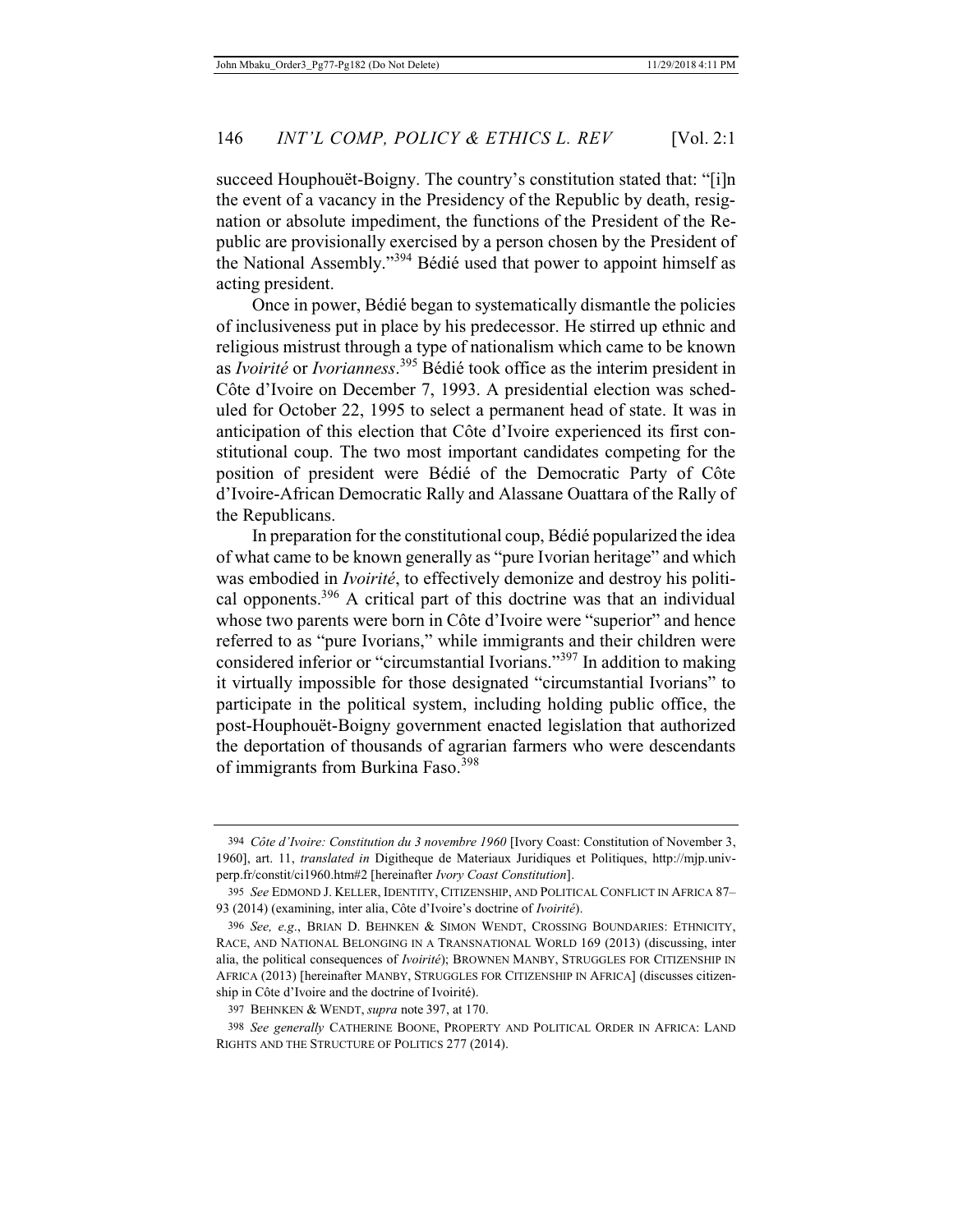In preparing for the October 22, 1995 presidential election, Bédié and his government changed the electoral law in December 1994. The new changes prohibited any person from standing for the position of President of the Republic unless both their father and mother were of "Ivorian origin."399 This change in the electoral law was aimed specifically at Ouattara, the main opposition to Bédié, and whose father was said to be a Burkinabè, despite the fact that the origin of his parents was never fully investigated and proven. Additionally, the new electoral law also restricted the right to vote to citizens only. This effectively disenfranchised long-term migrants—most of whom were supporters of opposition candidate, Ouattara. As a result of the changes made to the electoral law by Bédié's government, Ouattara was disqualified as a candidate for the presidency. The only other opposition candidate was Francis Wodié, leader of the little-known Ivorian Workers Party.<sup>400</sup> In the 1995 presidential election, Bédié captured 96% of the votes cast and Wodié received  $4\%$  of the votes.  $401$ 

Bédié's manipulation of the electoral law represented the country's first constitutional coup. On December 24, 1999, disgruntled soldiers rebelled and captured the government.<sup>402</sup> Shortly after the revolt Bédié was ousted. General Robert Guéï, Bédié's chief of staff, who was not known to have participated in the coup, emerged as the leader of the military junta that ruled the country in the interim. As interim ruler of Côte d'Ivoire, Guéï formed a relatively broad-based and inclusive government. He appeared to be distancing himself from the exclusionary policies of his predecessor and promised to provide the country with a new constitution. Nevertheless, in preparation for the October 22, 2000 presidential elections, Guéï adopted Bédié's Ivoirité's doctrine and proceeded to promote policies that appealed to ethnic and religious hatred, with specific emphasis on Muslims and immigrants, and their descendants. This was particularly directed at the Burkinabè, the majority of whom were supporters of the country's most important opposition leader, Alassane Ouattara, and his political party the *Rassemblement des Républicains* ("RDR").

In July 2000, an extremely flawed referendum was held to approve Guéï's new constitution, which included the citizenship requirements of

<sup>399</sup> MANBY, STRUGGLES FOR CITIZENSHIP IN AFRICA *supra* note 397.

<sup>400</sup> POLITICAL HANDBOOK OF THE WORLD 2012, 337 (Thomas C. Muller, Judith F. Isacoff & Tom Lansford eds., 2012).

<sup>401</sup> *See id*.; *see generally* FRANCOPHONE STUDIES: DISCOURSE AND IDENTITY (Kamal Salhi ed., 2000) (discussing, inter alia, the 1995 elections in Côte d'Ivoire).

<sup>402</sup> POLITICAL HANDBOOK OF THE WORLD, *supra* note 401, at 337.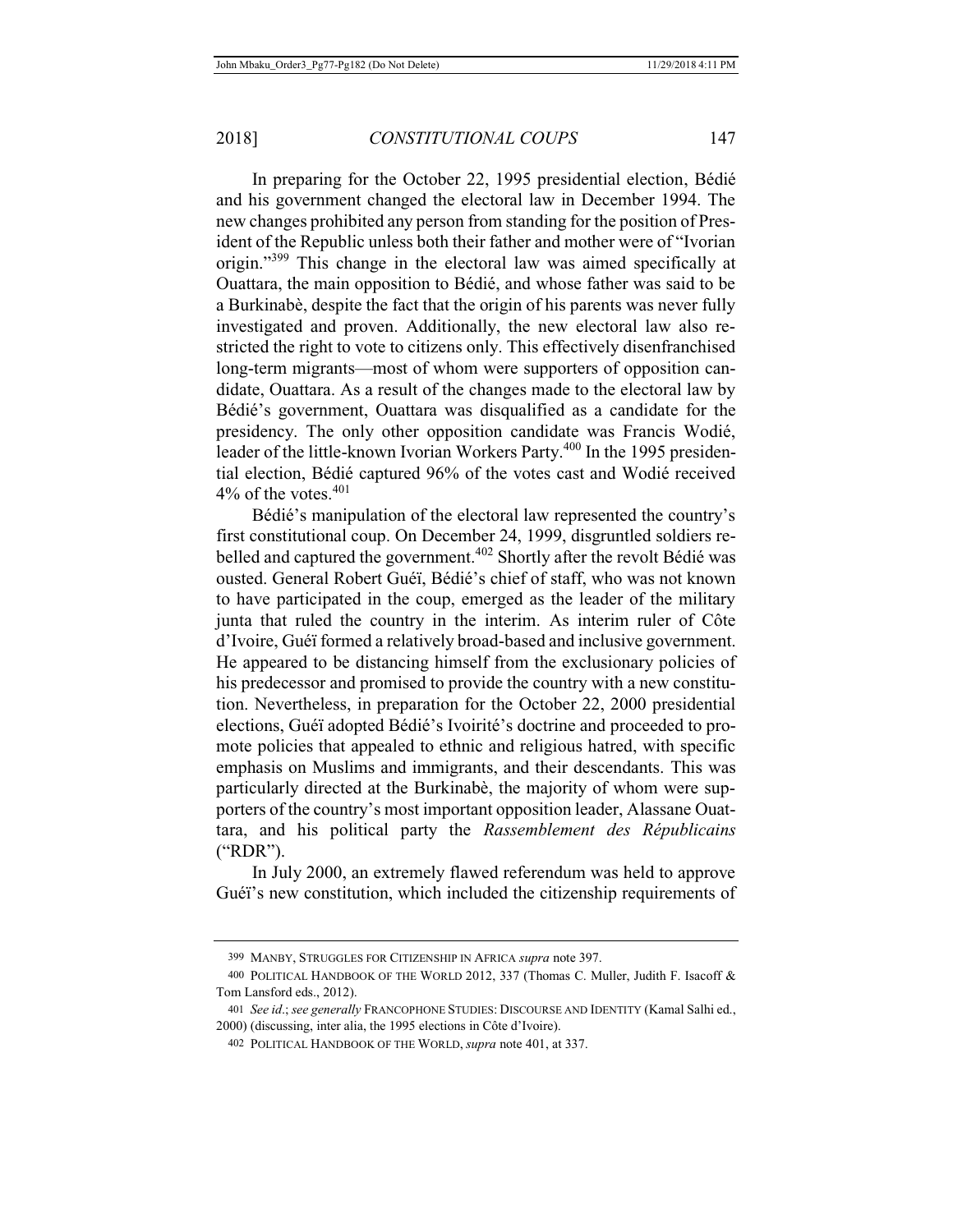Bédié's electoral laws. Many scholars have argued that "anchoring the right to run for elected office in a requirement to prove 'Ivorian-ness of origin' by both paternal and maternal lineage led to a popular acceptance that to be Ivorian required something deeper than birth in the territory of a citizen parent."<sup>403</sup> Manby argued that, "it confirmed the idea of a pure ancestry connected to Ivorian soil 'from time immemorial,'"404 producing the concept of "sons of the soil," which has come to dominate politics in the country and, indeed, in other parts of Africa.<sup>405</sup> In fact, following the referendum on the constitution, Guéï's government initiated and carried out a so-called "identification campaign" which preyed on those identified as "foreigners" despite the fact that the constitution recently ratified prohibited discrimination based on the grounds of origin, race, ethnic group, sex or religion.406

The new constitution was expected to govern the presidential election scheduled for October 22, 2000. On October 6, 2000, the Supreme Court, which had been reconstituted by Guéï and packed with his supporters, disqualified fourteen of the nineteen presidential candidates on citizenship grounds.407 Alassane Ouattara and Bédié were included in the list of the disqualified candidates. However, while Ouattara was disqualified on citizenship grounds as mandated by the new constitution,  $408$  Bédié was denied the right to participate in the presidential elections because he had failed to submit a proper medical certificate to the electoral commission.409 The successful change of the constitution to disqualify the most important opposition leader from participating in the presidential election represented Côte d'Ivoire's second constitutional coup.

The candidates for the 2000 elections were Robert Guéï, head of the transitional military government; Laurent Gbagbo, leader of the *Front populaire ivoirien* ("FPI"); Francis Wodié of the *Parti ivoirien des* 

<sup>403</sup> MANBY, STRUGGLES FOR CITIZENSHIP IN AFRICA *supra* note 397, at 86.

<sup>404</sup> *Id*.

<sup>405</sup> *See, e.g*., MORTEN BØÅS & KEVIN DUNN, POLITICS OF ORIGIN IN AFRICA: AUTOCHTHONY, CITIZENSHIP AND CONFLICT (2013) (the son of the soil concept is directly linked to claims to autochthony in many African countries today. In countries, such as Rwanda, Democratic Republic of Congo, Kenya, and Côte d'Ivoire, "sons of the soil" have killed people that they believe are "invading aliens," "strangers," or "alien settlers" and who are seeking to deprive the "sons of the soil" of lands bequeathed to them by their ancestors).

<sup>406</sup> *See* Art. 30, CONSTITUTION OF THE REPUBLIC OF CÔTE D'IVOIRE, 2000, https://www.constituteproject.org/constitution/Cote\_DIvoire\_2000.pdf?lang=en.

<sup>407</sup> HUMAN RIGHTS WATCH, CÔTE D'IVOIRE: THE NEW RACISM: THE POLITICAL MANIPULATION OF ETHNICITY IN CÔTE D'IVOIRE 11 (2001), https://www.hrw.org/sites/default/files/reports/cotdiv0801\_0.pdf.

<sup>408</sup> CONSTITUTION OF CÔTE D'IVOIRE, 2000, art. 35.

<sup>409</sup> HUMAN RIGHTS WATCH, *supra* note 408, at 11.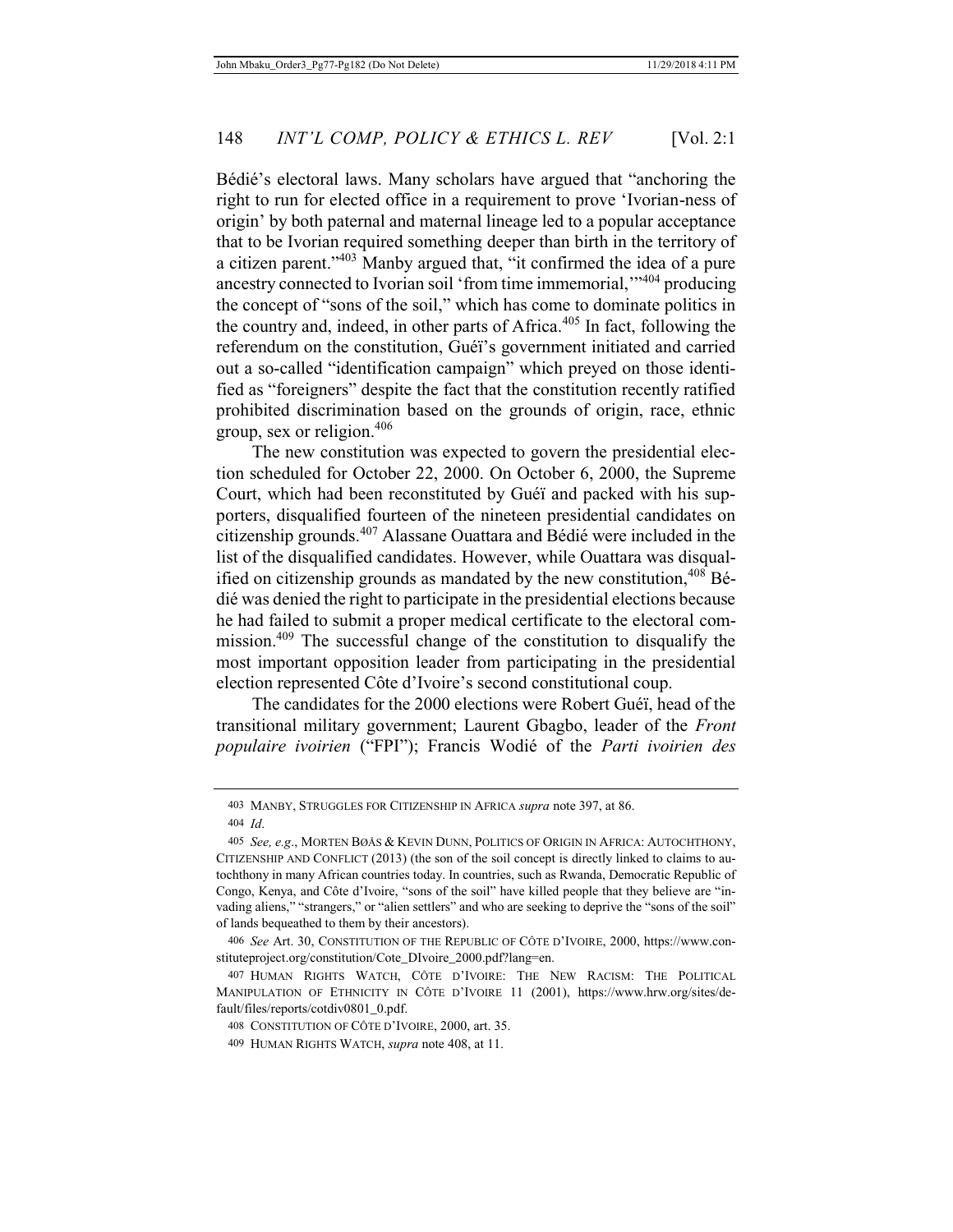*travailleurs* ("PIT"); and Nicolas Dioulo. Once it became evident that Gbagbo was most likely to win the 2000 presidential elections, General Guéï summarily dissolved the country's Independent Electoral Commission and proclaimed himself the winner of the election.<sup>410</sup> Shortly afterward, thousands of people from various political parties took to the streets of Abidjan, the country's capital city, to protest Guéï's actions.411 The government response to the protesters was extremely brutal: the elite Presidential Guard "indiscriminately opened fire on [the demonstrators] as they gathered in their neighborhoods or marched through the streets."<sup>412</sup> During October 24-25, 2000, "the elite Red Brigade within the Presidential Guard opened fire on thousands of demonstrators" who were on the streets demonstrating for the annulment of the elections.<sup>413</sup> On October 25, 2000, the military unexpectedly withdrew its support of General Guéï and shortly afterward, he fled Côte d'Ivoire and went into exile.<sup>414</sup> Laurent Gbagbo then declared himself winner of the presidential election and proceeded to prepare for his inauguration.<sup>415</sup>

The departure of Guéï, however, did not end the country's political upheaval. While Gbagbo's supporters were celebrating his elevation to the position of President-elect of the Republic, Ouattara's supporters, most of whom were northern Muslims and traced their ancestry to immigrants from Burkina Faso, took to the streets to demand that new elections be held and that those candidates who had been excluded, including Ouattara, should be allowed to compete.<sup>416</sup> Bloody sectarian violence soon erupted as the supporters of Gbagbo and Ouattara confronted each other.417

On October 26, 2000, Gbagbo was sworn in as the new president of the Republic of Côte d'Ivoire. Although Gbagbo promised to seek reconciliation, form a government of national unity, and work hard to restore peace and security, he rejected new elections, even as the violence escalated and many people, primarily supporters of the opposition leader, Ouattara, were being killed. As argued by Human Rights Watch, "the victims [of the post-election violence] were not only supporters of Alassane Ouattara's RDR party, but also foreigners, Muslims, and Ivorians

- 416 *Id.* at 11.
- 417 *Id*. at 17.

<sup>410</sup> *Id.* at 3.

<sup>411</sup> *Id.* at 6-7.

<sup>412</sup> *Id*. at 6 (stating that the killings of FPI protesters, however, were carried out by the Red Brigade, an elite force within the Presidential Guard).

<sup>413</sup> HUMAN RIGHTS WATCH, *supra* note 408, at 6.

<sup>414</sup> *Id.* at 16-17.

<sup>415</sup> *Id.* at 17.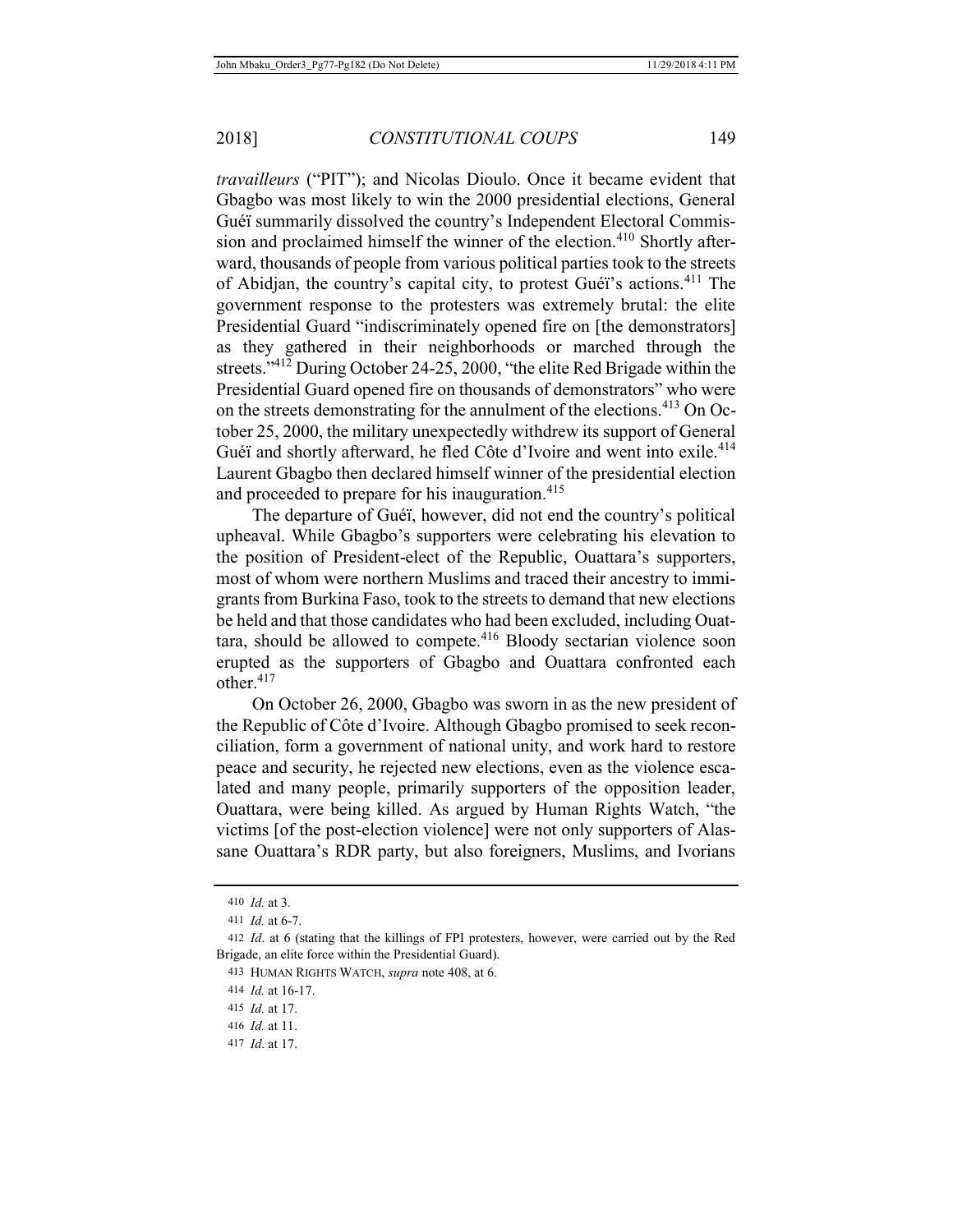from northern ethnic groups who were identified with the RDR but targeted explicitly on the basis of their ethnic group, religion, and/or foreign nationality."<sup>418</sup>

Under the government of Laurent Gbagbo, many Ivorians, the majority of whom were Muslims and children of immigrant parents like Alassane Ouattara, continued to suffer demonization at the hands of both state and non-state actors who considered themselves "pure Ivorians" or "sons of the soil."419 As the targeted killings of Muslims, immigrants from Mali, Burkina Faso, and Guinea, as well as their offspring continued, northern soldiers in the armed forces of the Republic of Côte d'Ivoire became increasingly restless and frustrated at their inability to stop the killings. On September 19, 2002, a group of mostly Muslim northern soldiers, attempted to take control of the government.<sup>420</sup> Although the rebelling soldiers did not succeed in capturing the government, they were able to take control of the northern part of the country.421 The impetus to the rebellion carried out by the northern soldiers was the constitutional coup that effectively redefined citizenship and declared many of them, including presidential candidate Alassane Ouattara, non-citizens for purposes of participation in public life.

On September 21, 2002, after Gbagbo returned to Côte d'Ivoire from a visit to Italy, he delivered a speech to the nation that fanned the flames of hatred, rebellion, and brutal retaliation, which eventually metamorphosed into a civil war.<sup>422</sup> Gbagbo told the nation that, "The hour of patriotism has struck, the hour of courage has struck, the hour of the battle has struck. They have imposed a battle on us and we will fight it."423 Gbagbo's speech not only emboldened his supporters to continue their brutalization of the "others,"424 it caused many of those groups who had been marginalized and brutalized since the death of Félix Houphouët-Boigny to lose their trust in the government. The soldiers who rebelled on September 22, 2002 called themselves the *Mouvement patriotique de* 

<sup>418</sup> HUMAN RIGHTS WATCH, *supra* note 408, at 21.

<sup>419</sup> *Id*. at 6–21.

<sup>420</sup> BRONWEN MANBY, CÔTE D'IVOIRE: GOVERNMENT ABUSES IN RESPONSE TO ARMY REVOLT, HUMAN RIGHTS WATCH 1–4 (2002), https://www.hrw.org/reports/2002/cotedivoire/cotdiv1102.pdf. [hereinafter MANBY, CÔTE D'IVOIRE].

<sup>421</sup> *Id*.

<sup>422</sup> MANBY, CÔTE D'IVOIRE, *supra* note 421, at 2.

<sup>423</sup> *Id*.

<sup>424</sup> The others were the Muslims, immigrants, offspring of immigrants, and supporters of the opposition, RDR. *See* THE DEFINITIVE RESOURCE AND DOCUMENT COLLECTION: VOLUME 1: ARMENIAN GENOCIDE, BOSNIAN GENOCIDE, AND CAMBODIAN GENOCIDE 1937 (Paul R. Bartrop & Steven Leonard Jacobs eds., 2015) (arguing that under the leadership of Gbagbo, a lot of violence was directed at Muslims and immigrants).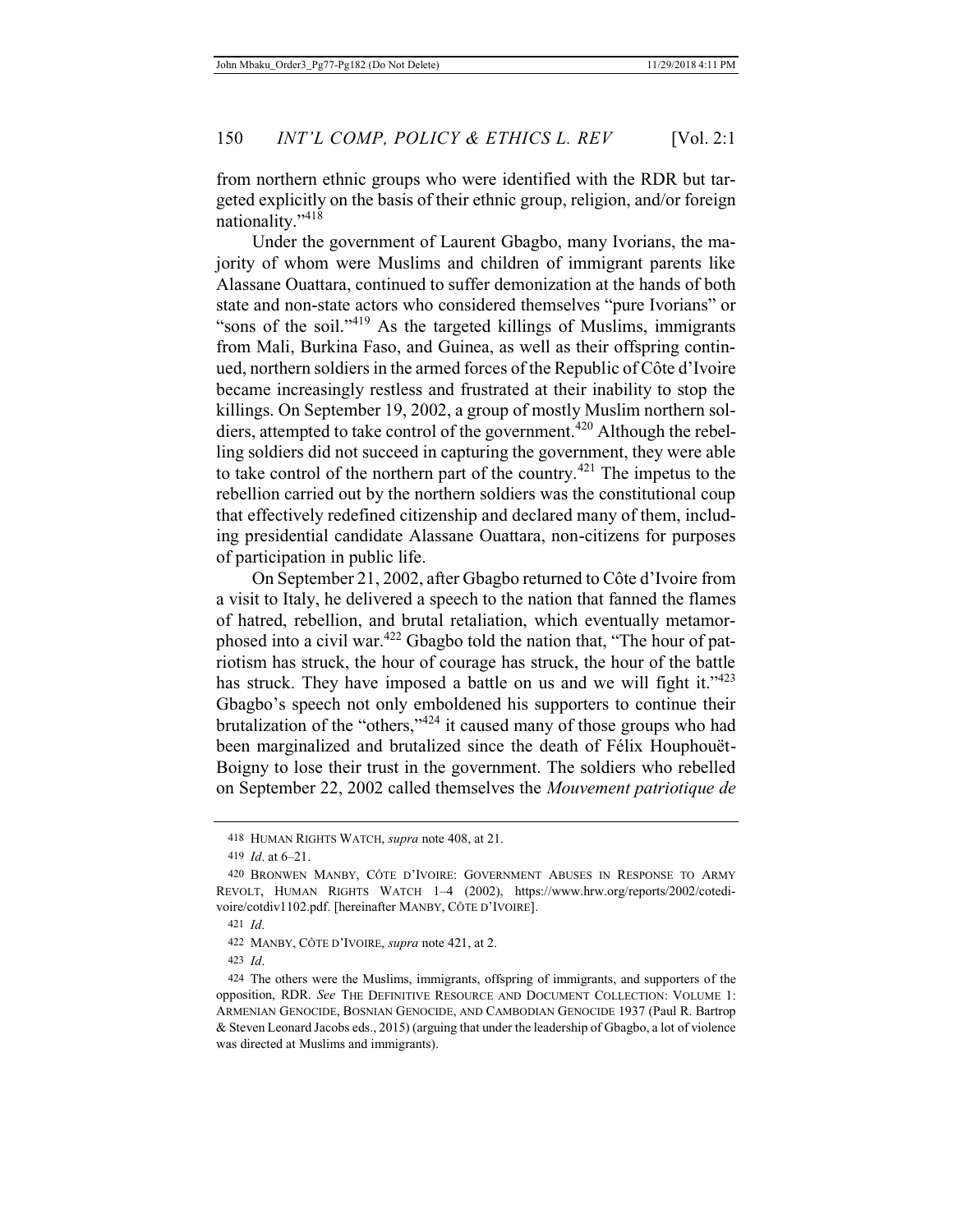*Côte d'Ivoire* ("MPCI"). Human Rights Watch ("HRW"), during its monitoring of the situation in Côte d'Ivoire, from October 6–16, 2002, found the indiscriminate massacre of civilians by state actors.<sup>425</sup> HRW witnessed "people dressed in military uniform" killing "several dozen civilians—Ivorian Muslims, Malians, and Burkinabès—in Dola, soon after the government regained control of the town" from the rebels. It was within this polarized environment, made possible by two constitutional coups, that Côte d'Ivoire descended into civil war.

### *D. Paul Biya's Constitutional Coup in Cameroon*

What is now the *République du Cameroun* ("Republic of Cameroon") was colonized by Germany, France and Great Britain. The UN Trust Territory of Cameroons under French administration was the first of the French administered territories or colonies in sub-Saharan Africa to gain independence on January 1, 1960.<sup>426</sup> On October 1, 1961, the Republic of Cameroon united with the UN Trust Territory of Southern Cameroons under British administration to found the *République fédérale du Cameroun* ("Federal Republic of Cameroon")—a federation that consisted of two relatively autonomous Federated States and which adopted English and French as its official languages. $427$  In the federation, the Federal Republic of Cameroon became the Federated State of East Cameroon<sup>428</sup> and the Southern Cameroons became the Federated State of West Cameroon.<sup>429</sup>

The constitution of the former UN Trust Territory of Cameroons under French administration was modeled after the Constitution of the

<sup>425</sup> MANBY, *supra* note 421, at 2–3.

<sup>426</sup> *See, e.g*., VICTOR T. LEVINE, THE CAMEROONS: FROM MANDATE TO INDEPENDENCE (1964) (examining, inter alia, decolonization and independence in the UN Trust Territory of Cameroons under French administration). After gaining independence on January 1, 1960, the UN Trust Territory of Cameroons under French administration took the name, *République du Cameroun* (Republic of Cameroon).

<sup>427</sup> *See, e.g*., WILLARD R. JOHNSON, THE CAMEROON FEDERATION: POLITICAL INTEGRATION IN A FRAGMENTED SOCIETY (1970) (providing an analysis of the challenges in federation in Cameroon). The Federal Republic of Cameroon, which was the outcome of the union between the UN Trust Territory of Southern Cameroons under British administration and the *République du Cameroun*, was abrogated in 1972 by then President Ahmadou Ahidjo. The country then took the name United Republic of Cameroon. In 1984, Paul Biya, who had succeeded Ahidjo as president of the United Republic of Cameroon, changed the country's name to the Republic of Cameroon, which is the country's present name.

<sup>428</sup> East Cameroon was the Francophone region of the country and West Cameroon was the Anglophone region.

<sup>429</sup> S*ee* NDIVA KOFELE-KALE, AN AFRICAN EXPERIMENT IN NATION BUILDING: THE BILINGUAL CAMEROON REPUBLIC SINCE REUNIFICATION (1980) (examining the challenges of federalism and bilingualism in Cameroon).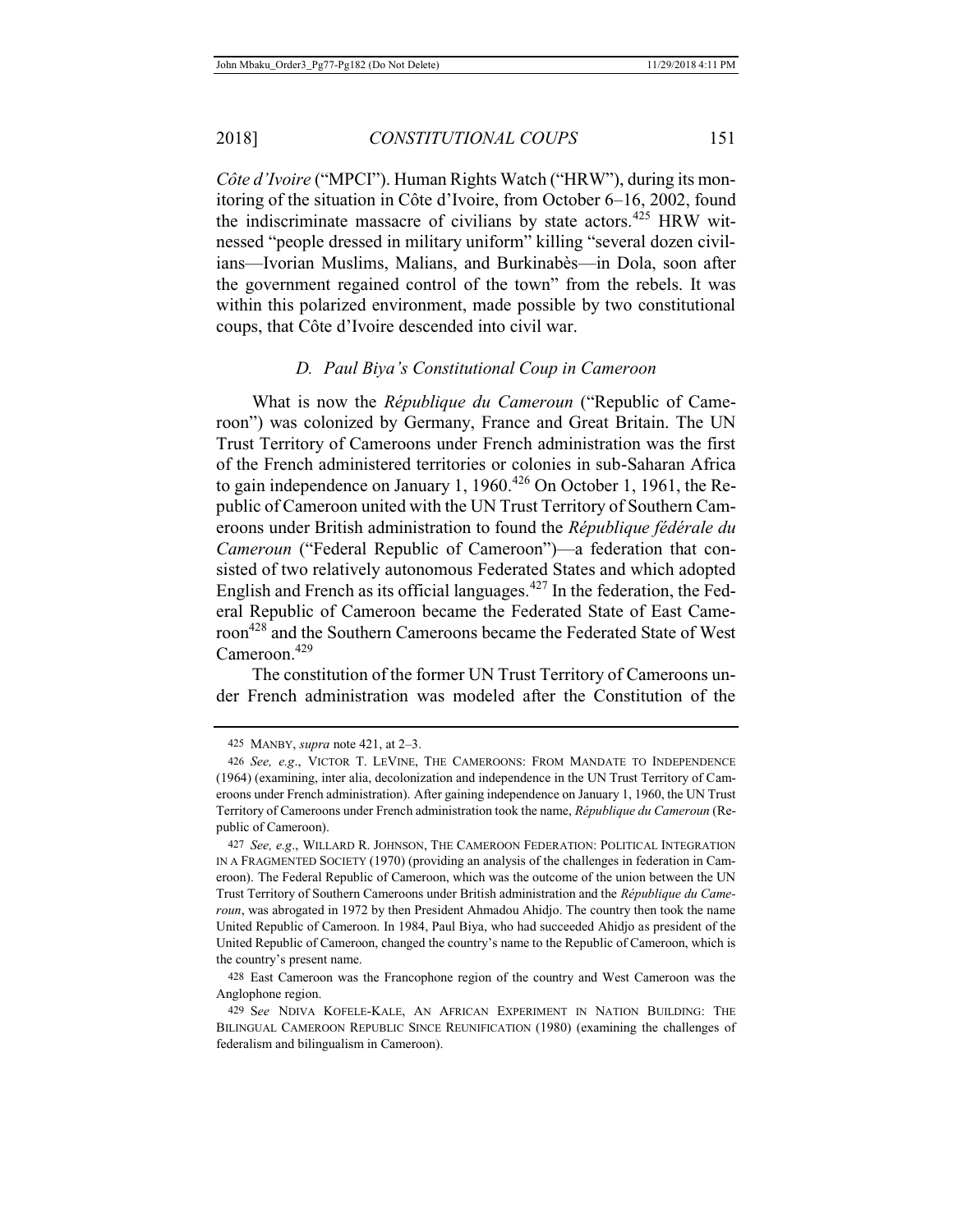French Fifth Republic. By adopting de Gaulle's constitution, Cameroonian leaders deprived their citizens of the opportunity to undertake robust constitutional discourse to: (1) develop appropriate constitutional principles on which their constitution would be based and which would bind the constitution-making committee and its work; and (2) design a constitution that reflected the values and interests of the new country's relevant stakeholder groups. Perhaps, more importantly, Cameroon, like many other former French colonies in sub-Saharan Africa that voted in favor of de Gaulle's constitution, was left with a constitution and a governing process that failed to adequately constrain the government and prevent those serving in it from acting with impunity.

The de Gaulle-inspired constitution created "a Gaullist system of government with an imperial presidency, with the latter having significant control of the other branches of government."430 Speaking of the post-independence institutions of the *République du Cameroun* , LeVine argues that "[t]he resemblance to the French system was certainly more than nominal since the text of [Cameroon's constitution], especially in the sections dealing with the presidency, followed the French document<sup>431</sup> almost word for word." $\frac{32}{4}$  LeVine has suggested that the decision of Cameroon's political elites to adopt the French constitutional model and give up inclusive, participatory and people-driven constitutional design, at least in the short run, may have been due to considerations of political exigency. He argues that "there is some question whether the [1960] constitution [of the *République du Cameroun* ] was more the child of political exigency than of mature reflection."433 As further argued by LeVine, several members of the Consultative Committee—that is the committee charged with producing a constitution for the new country had stated that the "government was more interested in producing almost any document and having it adopted as soon as possible than encouraging wider discussion of its basic provisions—thus according to these critics, accounting largely for following the French model so closely."<sup>434</sup>

The architects of France's 1958 constitution were guided by: (1) a long history and culture of democratic practice that dated back to the French Revolution of 1789; and (2) by the "constitutional crisis that

<sup>430</sup> MBAKU, INSTITUTIONS AND REFORM IN AFRICA, *supra* note 40, at 32.

<sup>431</sup> CONSTITUTION OF THE FRENCH FIFTH REPUBLIC (French Constitution of Oct. 4, 1958).

<sup>432</sup> Victor T. LeVine, *The Fall and Rise of Constitutionalism in West Africa*, 35 J. MOD. AFR. STUD. 181, 184 (1997).

<sup>433</sup> John Mukum Mbaku, *What Should Africans Expect from Their Constitutions?*, 41 DENV. J. INT'L L. POL'Y 2, n. 72 (2013).

<sup>434</sup> LEVINE, *supra* note 433, at 227.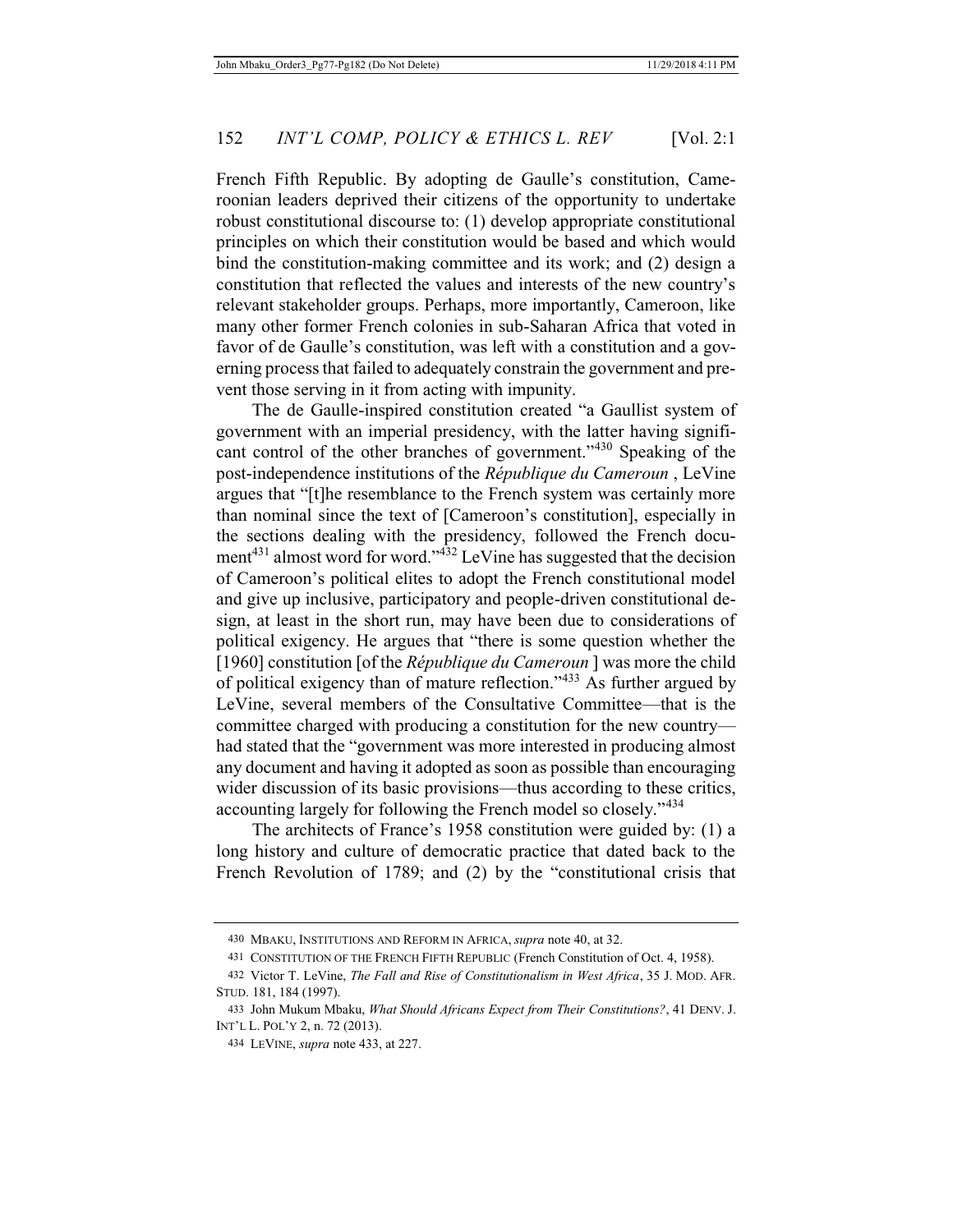brought De Gaulle to power."435 However, the *République du Cameroun* did not have any collective historical experience with democracy and the "circumstances surrounding the writing of the Cameroon constitution were not in any way analogous to those in existence in France in 1958."436 The failure of Cameroon's political elites to engage in inclusive, participatory, and people-driven constitution making deprived the people of the opportunity to construct and adopt a constitution that would have adequately constrained the state and prevented impunity, especially by the executive.<sup>437</sup>

Governance in Cameroon has been marked by personal rule under the country's first and second presidents, Ahmadou Ahidjo and Paul Biya, respectively. This has been made possible by the imperial presidency established by the 1960 constitution of the *République du Cameroun*, which served as the foundation for the federal constitution at unification in 1961. Cameroon has been led by one political party, the Cameroon National Union ("CNU"), whose name was changed to the Cameroon People's Democratic Movement ("CPDM") by Paul Biya after he assumed the presidency in 1982.<sup>438</sup>

The 1996 constitution, which was part of the institutional changes that had been undertaken in Cameroon to transition the country to democracy, introduced the principle of separation of powers with checks and balances into the country's governing process. However, it remained essentially a constitutional construct with virtually no real effect in Cameroon. The 1996 constitution set new criteria for an individual to qualify to run for the position of President of the Republic and in doing so, it lengthened the president's term of office to seven years. According to Article 6(2), "The President of the Republic shall be elected for a term of office of 7 (seven) years. He shall be eligible for re-election once."<sup>439</sup> Biya assumed the position of President of the Republic in 1982 after Ahidjo retired.440 By the time of the constitution's revision in 1996, Biya was still the country's president. Anglophone activists demanded that the president should be limited to two terms in office. Thus, when the 1996 constitution limited the president to only two terms of seven years each,

<sup>435</sup> *Id.*

<sup>436</sup> *Id.*

<sup>437</sup> *See* John Mukum Mbaku, *The State and Cameroon's Stalled Transition to Democratic Governance, in* RECONSTRUCTING THE AUTHORITARIAN STATE IN AFRICA 18 (George Klay Kieh, Jr. & Pita Ogaba Agbese eds., 2014).

<sup>438</sup> *See, e.g*., *id.*

<sup>439</sup> CONSTITUTION OF THE REPUBLIC OF CAMEROON, 1996, art. 6(2).

<sup>440</sup> *See generally* Victor T. LeVine, *Review: Cameroonian Politics: Scholarship and Partisanship*, 29 AFRICA TODAY 57 (1982).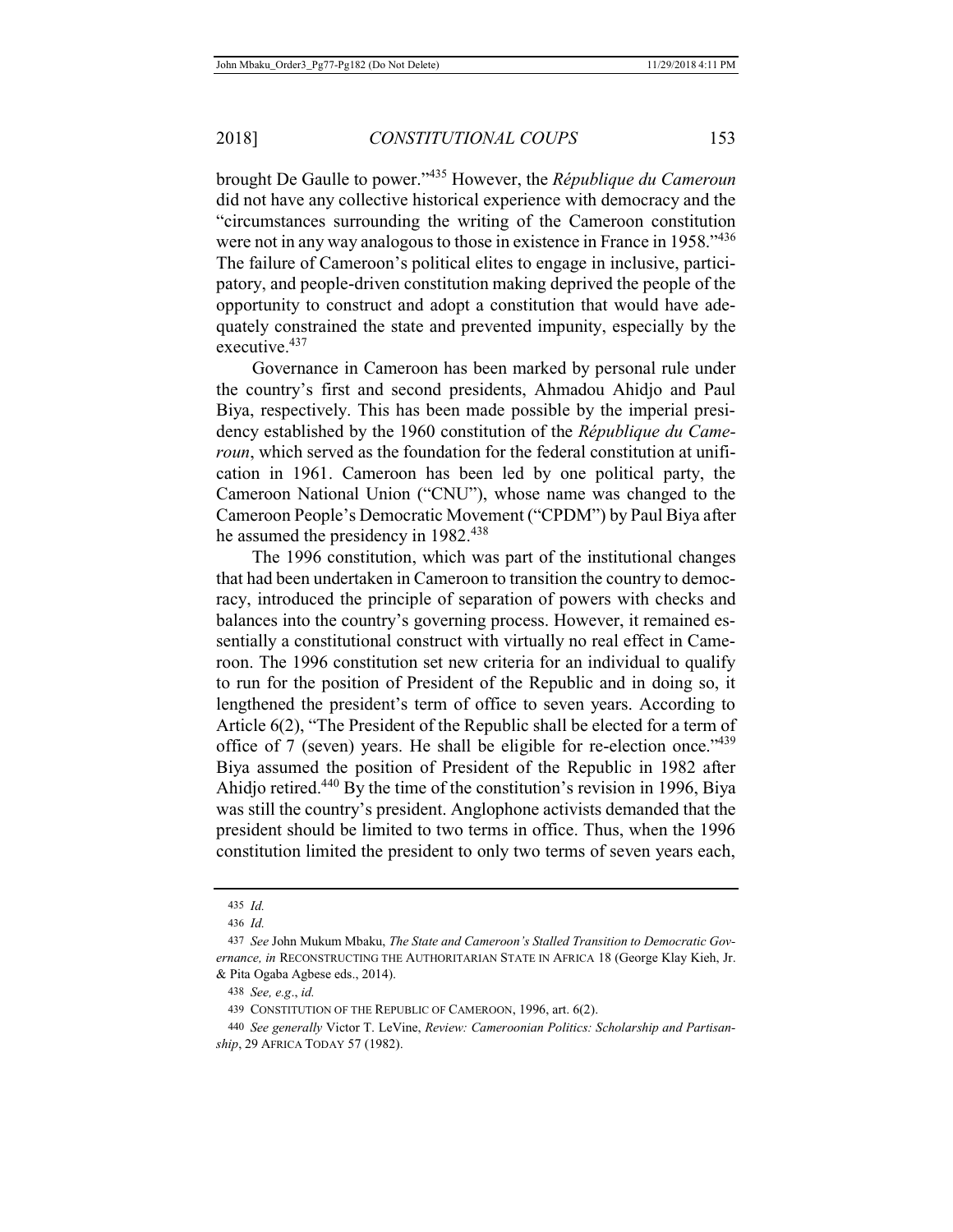most Cameroonians believed that Biya would leave the office as soon as those mandates were completed.<sup>441</sup>

Many Cameroonians were of the understanding that if Biya participated in presidential election scheduled for October 12, 1997 he would be serving a fourth term in office.<sup>442</sup> If Biya had been a true constitutionalist, he would have declined to participate in the 1997 presidential elections since he had already served three terms in office. Nevertheless, he participated in those elections and was re-elected to serve a 7-year term. There was a widespread belief that at the end of the 7-year mandate, which began in 1997, Biya would leave office and not participate in the presidential elections scheduled for October 11, 2004. Instead, Biya and his supporters argued that since the constitutional changes made in 1996 were undertaken while he was in office, they could not apply to him retroactively and that he was legally eligible to compete for two 7-year terms beginning in 1997. Biya's supporters argued that his presidential candidacies in the 1997 and 2004 elections were legally sound.

Biya won the presidency in 1997 and 2004 despite protests from many Cameroonians, especially from opposing parties. Most Cameroonians believed that by the end of his 29-year mandate in 2011, Biya would retire and go on to serve as a senior statesman. After all, the 1996 constitution, which was designed by his handpicked committee, had limited him to two 7-year terms, which were expected to end in 2011. Nevertheless, in 2008, in anticipation of the October 2011 presidential election, Biya surprised the nation by announcing his intention to remove the constitutional prohibition against a post-2011 term for him.<sup>443</sup>

Biya's decision to stage a constitutional coup d'état was made public during his 2008 New Year speech to the nation. The announcement sparked nation-wide protests. It was reported that "the protests then grew and fused with unrest over rising food prices, which reached their high point in late February and led to the deaths of between 40 and 100 people."444 The Special Rapporteur of the African Commission on Human

<sup>441</sup> *See* CONSTITUTION OF THE REPUBLIC OF CAMEROON, at art. 6(2) (there were some questions about whether those two terms had to be consecutive. That issue was never resolved and the final text of the constitution only stated that the president "shall be eligible for re-election once.").

<sup>442</sup> BUREAU OF DEMOCRACY, HUMAN RIGHTS AND LABOR, COUNTRY REPORTS ON HUMAN RIGHTS PRACTICES: CAMEROON, 1999, (2000), https://www.state.gov/j/drl/rls/hrrpt/1999/231.htm.

<sup>443</sup> *See* Press Release, African Commission on Human and Peoples' Rights, Press Release on the Situation in Cameroon (Apr. 7, 2008), http://www.achpr.org/press/2008/04/d38/; s*ee also Constitution Amended to Open Door for Biya's Third Term*, RFI English. (Apr. 10, 2008), http://www1.rfi.fr/actuen/articles/100/article\_53.asp (last visited May 14, 2018).

<sup>444</sup> *Constitution Amended to Open Door for Biya's Third Term*, RFI English. (Apr. 10, 2008), http://www1.rfi.fr/actuen/articles/100/article\_53.asp (last visited May 14, 2018).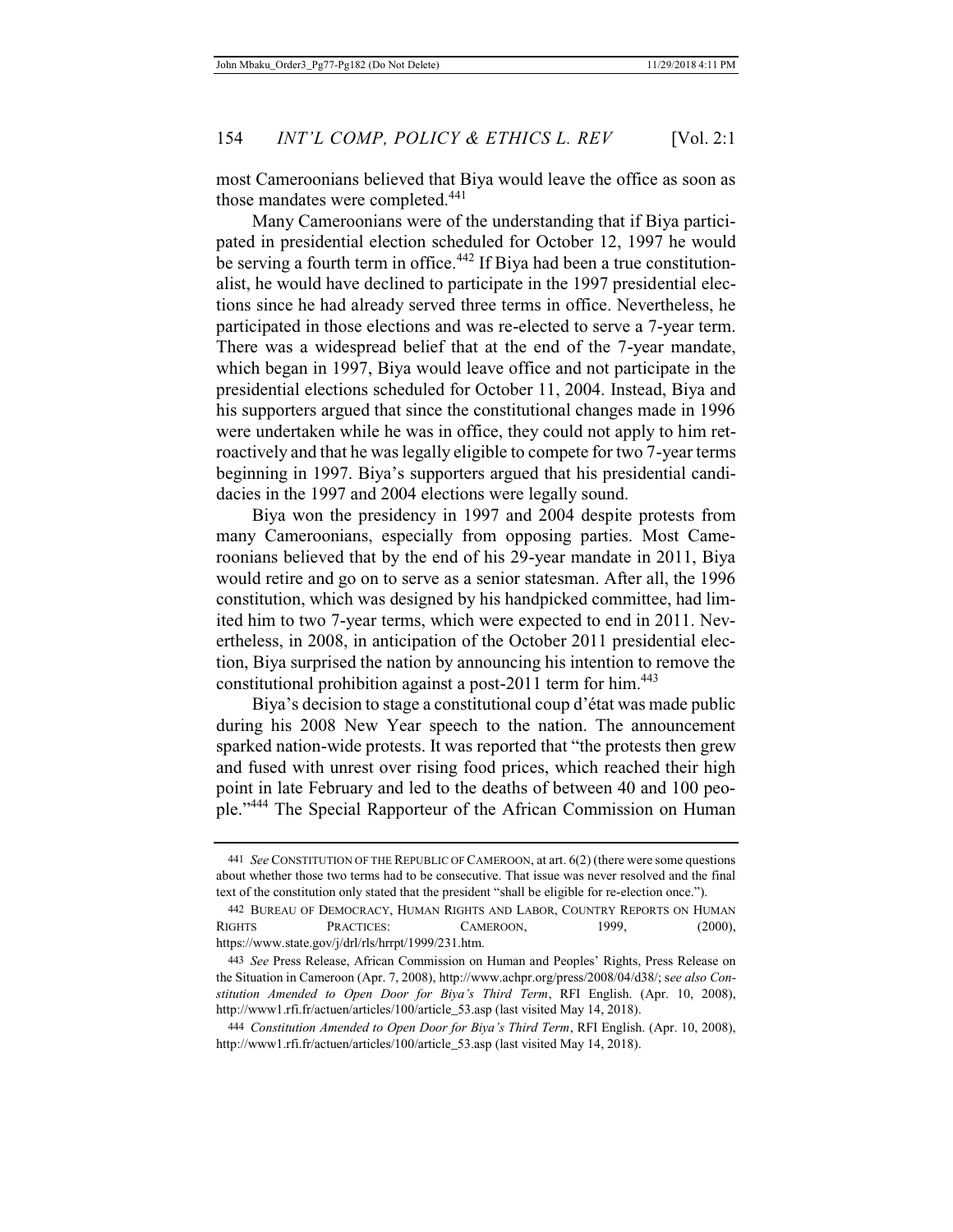and Peoples' Rights on Human Rights Defenders in Africa, Reine Alapini-Gansou, expressed concern about the deteriorating human rights situation in Cameroon following Biya's announcement to have the constitution changed so that he could extend his stay in power.<sup>445</sup> She was especially concerned about the "disproportionate use of force by government officials, the wide range of arbitrary arrests and the treatment of people arrested."<sup>446</sup>

In addition to the rough handling of human rights defenders by the government, the Special Rapporteur also found that Cameroonian authorities had destroyed or closed independent media houses that had refused to relay government (or official) information. Civil society organizations that had attempted to organize forums in which Cameroonians could discuss the implications of the impending constitutional changes were shut down, and their leaders were arrested. Some human rights defenders, such as Mrs. Madeleine Afité, president of *la Maison des droits de l'Homme du Cameroun*, 447 were threatened with death and their properties were destroyed.

The bill to amend the constitution was submitted only seven days before the vote on it was taken on April 10, 2008. The people of Cameroon were not granted enough time to engage in any reasonable discussions about this monumental change to their basic law. Members of the Social Democratic Front ("SDF"), the country's main opposition party, argued that it was wholly inappropriate for the government to try to make such a major institutional change–one that could potentially negatively impact the country's embryonic democracy–through a legislative chamber that was controlled by the party in power.<sup>448</sup>

Given that the constitutional amendment was designed to radically transform the country's political system and most likely create a president-for-life, the Cameroonian people, not the Parliament, should have been allowed to decide its fate. The ruling party's chief whip, Jean Bernard Ndongo Essomba, argued that the constitutional change would "enhance democracy, maintain political stability, national unity and

<sup>445</sup> Press Release, African Commission on Human and Peoples' Rights, Press Release on the Situation in Cameroon, April 7, 2008, http://www.achpr.org/press/2008/04/d38/.http://www.achpr.org/press/2008/04/d38/.

<sup>446</sup> *Id.* (many of the people that were killed were actually members of the opposition).

<sup>447</sup> a *Maison des Droits de l'Homme du Cameroun*, ESCR-Net, https://www.escr-net.org/member/maison-droits-lhomme-du-cameroun (last visited May 15, 2018) (*La Maison des droits de l'homme du Cameroun* (The House of Human Rights of Cameroon) is a civil society organization dedicated to the protection of human rights in Cameroon).

<sup>448</sup> *See Changing the Constitution to Remain in Power*, *supra* note 387.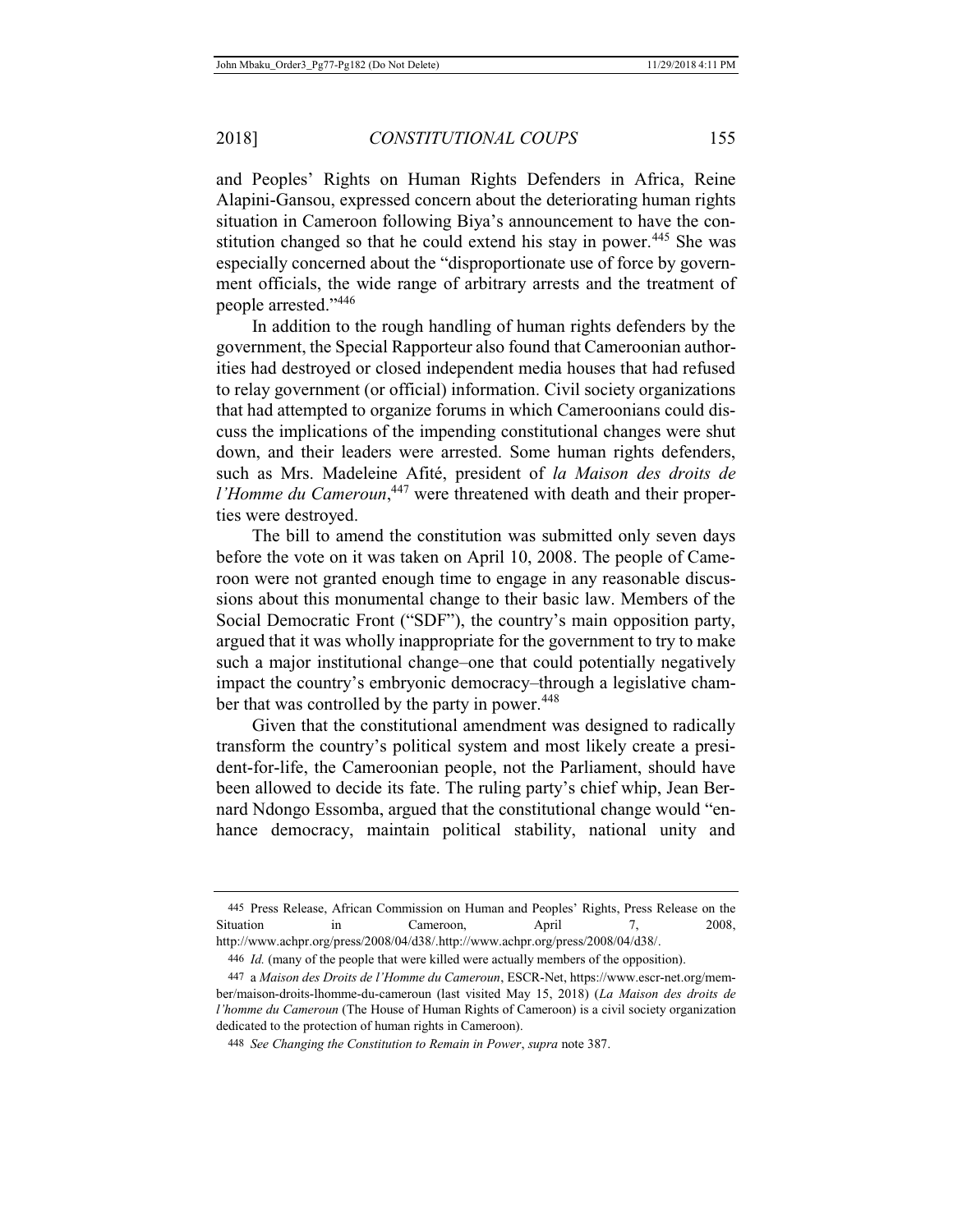territorial integrity" in Cameroon.449 He went on to say that the new bill is "in tune with international[ly] accepted standards as practiced in old democracies such as France and the United Kingdom. It therefore warrants the enthusiastic support of all Cameroonians of good faith."<sup>450</sup>

It is difficult to see how a constitutional change that enables one person to remain in office indefinitely can be said to promote and enhance democracy. How could Essomba have believed that the constitutional change would promote national unity, given that the country was pervaded by violent protests against its passage? Perhaps, more importantly, is the fact that the government was against any attempts by civil society organizations to engage in robust discussions of the pending bill and used brutal force to prevent any such dialogue. Any comparison to France and the UK appear to be out of place, because neither of these democracies has governing processes in which politicians can stay in power indefinitely or are granted immunity for crimes that they commit while in power.451

The bill was approved by a Parliament controlled by Biya and his Cameroon People's Democratic Movement ("CPDM") party after the Parliament's Constitutional Law Committee threw out 20 amendments suggested by the opposition. $452$  The bill to change the constitution was approved by 157 votes for and 5 votes against. Fifteen opposition parliamentarians walked out in protest of what they argued was a "constitutional coup d'état."453 The new law was officially known as Law No. 2008–1 of 14 April 2008 to Amend and Supplement some Provisions of Law No. 96–6 of 18 January 1996 to amend the Constitution of 2 June 1972.

What exactly were the revisions that constituted Biya's constitutional coup? First, the 1996 provisions of Article 6(2) of the constitution stated "The President of the Republic shall be elected for a term of office of 7 (seven) years. *He shall be eligible for re-election once*."454 The amended 2008 version states "The President of the Republic shall be elected for a term of office of 7 (seven) years. *He shall be eligible for re-*

<sup>449</sup> *Id.*

<sup>450</sup> *Id*.

<sup>451</sup> *Id*.

<sup>452</sup> *Id.* (at the time of the vote, President Paul Biya's CPDM controlled one hundred and fiftythree seats of the one hundred and eighty-seat chamber).

<sup>453</sup> *Cameroon Parliament Extends Biya's Term Limit*, FRANCE 24, https://www.france24.com/en/20080411-cameroon-parliament-paul-biya-term-limit-extension (last updated Apr. 11, 2008).

<sup>454</sup> CONSTITUTION OF 2 JUNE 1972, as amended by Law No. 96/06 of 18 Jan. 1996 (emphasis added).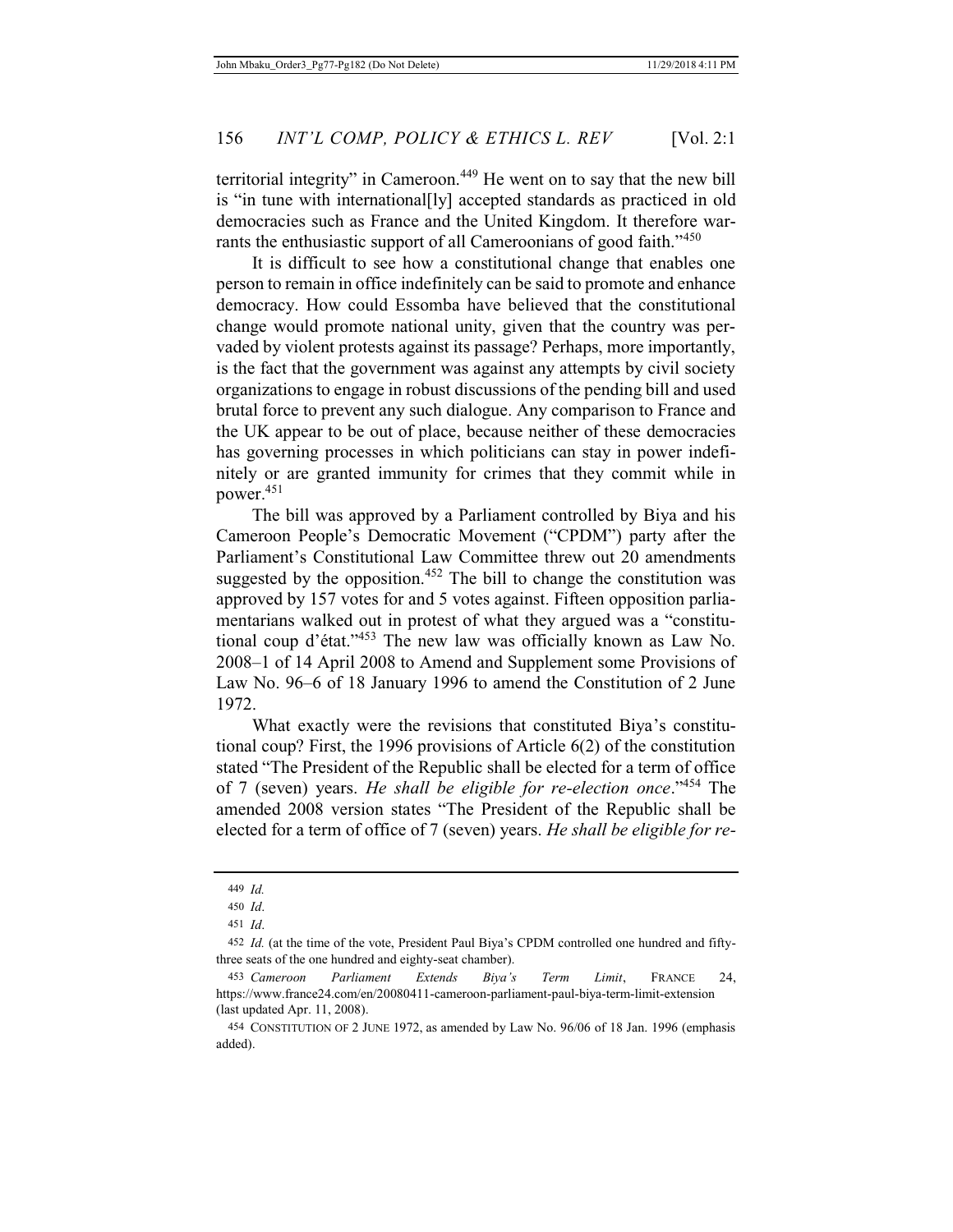*election*."<sup>455</sup> This amendment simply removed the word "once" to make it possible for an individual, in this case, Biya, to have unlimited presidential mandates.<sup>456</sup>

Another revision to the constitution as part of Biya's constitutional coup d'état was made to Article 53, which was reorganized and had two more paragraphs added. Paragraph 3 states, "Acts committed by the President of the Republic . . . shall be covered by immunity and he shall not be accountable for them after the exercise of his functions."<sup>457</sup> This amendment effectively allows Biya to act with impunity and engage in other criminal activities without fear of prosecution.

Biya went on to win the 2011 presidential election and retain his position as President of the Republic. Cameroon's presidential election is scheduled to take place in October 2018. He also won the presidential election that was conducted on October 7, 2018 and will remain the president of the Republic of Cameroon for at least another seven years.  $458$ 

## VI. THE AFRICAN UNION AND THE CONSTITUTIONAL COUP

#### *A. Introduction*

Beginning in the early-1990s, there was a constitutional revival in many African countries. Part of the process involved many countries moving away from one-party authoritarian systems to the practices of constitutionalism. Many of these countries' new constitutions imposed limits on presidential terms. The two-term limit was the preferred option of the constitutions of many of these countries. Nevertheless, limitations on presidential terms did not eliminate the belief among some African presidents that they were entitled to rule their countries for life.

<sup>455</sup> CONSTITUTION OF 2 JUNE 1972, as amended by Law No. 2008/001 of 14 Apr. 2008 (emphasis added).

<sup>456</sup> *See Changing the Constitution to Remain in Power*, *supra* note 387 (during the deliberations in Parliament, before the vote on the amendment was taken, opposition members were so angry and frustrated that they stormed out of the chamber and did not participate in the vote); *see id* (many of these opposition leaders argued that the constitutional amendment was a significant setback for democracy in the country).

<sup>457</sup> CONSTITUTION OF THE REPUBLIC OF CAMEROON art. 53(3) (amended 1996).

<sup>458</sup> *See* Brenda Kevin, Sam Stone & Ruth Maclean, *Biya Wins Again in Cameroon as Crackdown Disrupts Anglophone Vote*, The Guardian (UK) (Oct. 22, 2018), https://www.theguardian.com/world/2018/oct/22/paul-biya-cameroon-85-year-old-president-wins-re-election-landslide; The Cameroon Episcopal Conference, however, stated that the election was marred by fraud. *See*  Moki Edwin Kindzeka, *Cameroon Episcopal Conference: Election Marred by Fraud*, VOA NEWS (Oct. 28, 2018), https://www.voanews.com/a/episcopal-conference-presidential-election-wasmarred-by-fraud/4632348.html.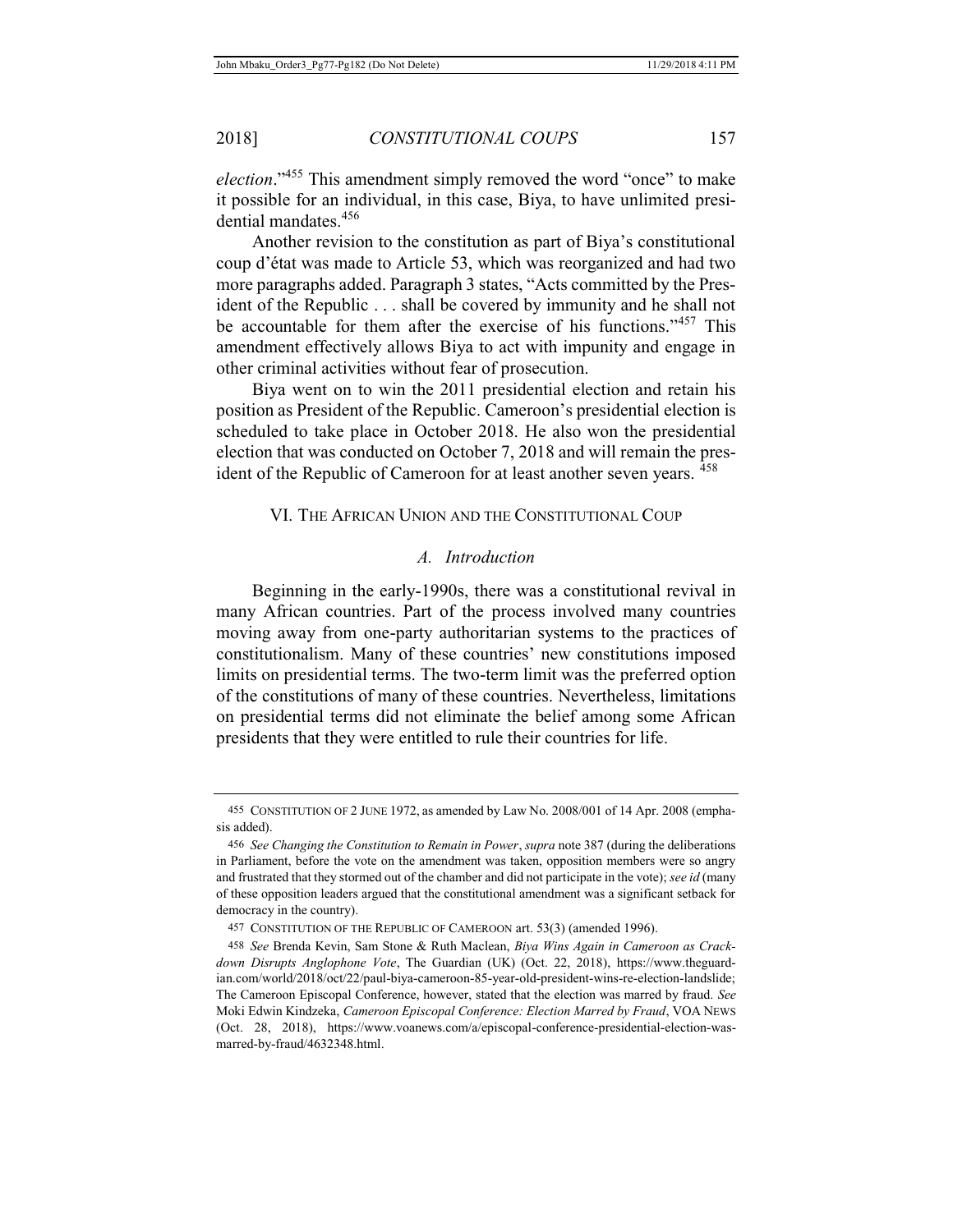Well-governed and progressive societies are built on principles of constitutional government and constitutionalism. Adherence or fidelity to the rule of law is central to good governance. The problem in many African countries today is not the absence of constitutions, but rather that many of these constitutions can easily be changed or manipulated by political leaders to their advantage.<sup>459</sup>

Some scholars have argued that the constitutional coup has replaced the military coup d'état as the primary mechanism used by opportunistic African presidents to cling to power.<sup>460</sup> This is due, in part, to the fact that the African Union has vowed not to recognize any government that comes into being through unconstitutional means. African presidents who are not in favor of term limits, as well as "unfavorable election results,"461 have preferred to change the laws that prevent them from staying in power indefinitely.462 Thus, it has become common practice for presidents whose mandates are about to expire to get rid of term limits by revising their constitutions.<sup>463</sup>

Some of these presidents have correctly argued that the question of presidential term limits should be decided by the people through nationwide referendum.<sup>464</sup> However, the latter are typically conducted through opportunistic or non-democratic processes.465 Consequently, the people do not actually have the wherewithal to decide the question of term limits. The decision is actually made by the president and his supporters. In fact, many of these constitutional changes are often preceded by extreme violence and harassment against the oppression, virtually all of which is inspired by the incumbent government. If the bill to change the constitution is submitted directly to parliament for approval, the chamber is often dominated by the incumbent president's party.<sup>466</sup> In addition,

<sup>459</sup> *See, e.g*., MBAKU, PROTECTING MINORITY RIGHTS IN AFRICAN COUNTRIES, *supra* note 47.

<sup>460</sup> *See, e.g.*, Anneke van Woudenberg & Ida Sawyer, *Africa's Softer, Gentler Coup d'État*, FOREIGN POLICY (Nov. 3, 2015, 2:04 PM), http://foreignpolicy.com/2015/11/03/africas-softergentler-coups-detat.

<sup>461</sup> *See id.*

<sup>462</sup> *See, e.g*., John Mukum Mbaku, *The Postponed DRC Elections: Behind the Tumultuous Politics*, The Brookings Institution (Nov. 18, 2016), https://www.brookings.edu/blog/africa-in-focus/2016/11/18/the-postponed-drc-elections-behind-the-tumultuous-politics (in some situations, presidents have determined that interpreting the rules to allow the president to remain in power indefinitely might be easier than changing the constitution); *see id. (*this is the case with Joseph Kabila in the Democratic Republic of Congo); *see id.* (unable to change the constitution to allow him to stand for a third term, he has used the electoral commission and other institutions to interpret the electoral law in ways that allow him to postpone the presidential election indefinitely).

<sup>463</sup> *See* Van Woudenberg & Sawyer, *supra* note 461.

<sup>464</sup> *See id.*

<sup>465</sup> *See id.*

<sup>466</sup> *See id.*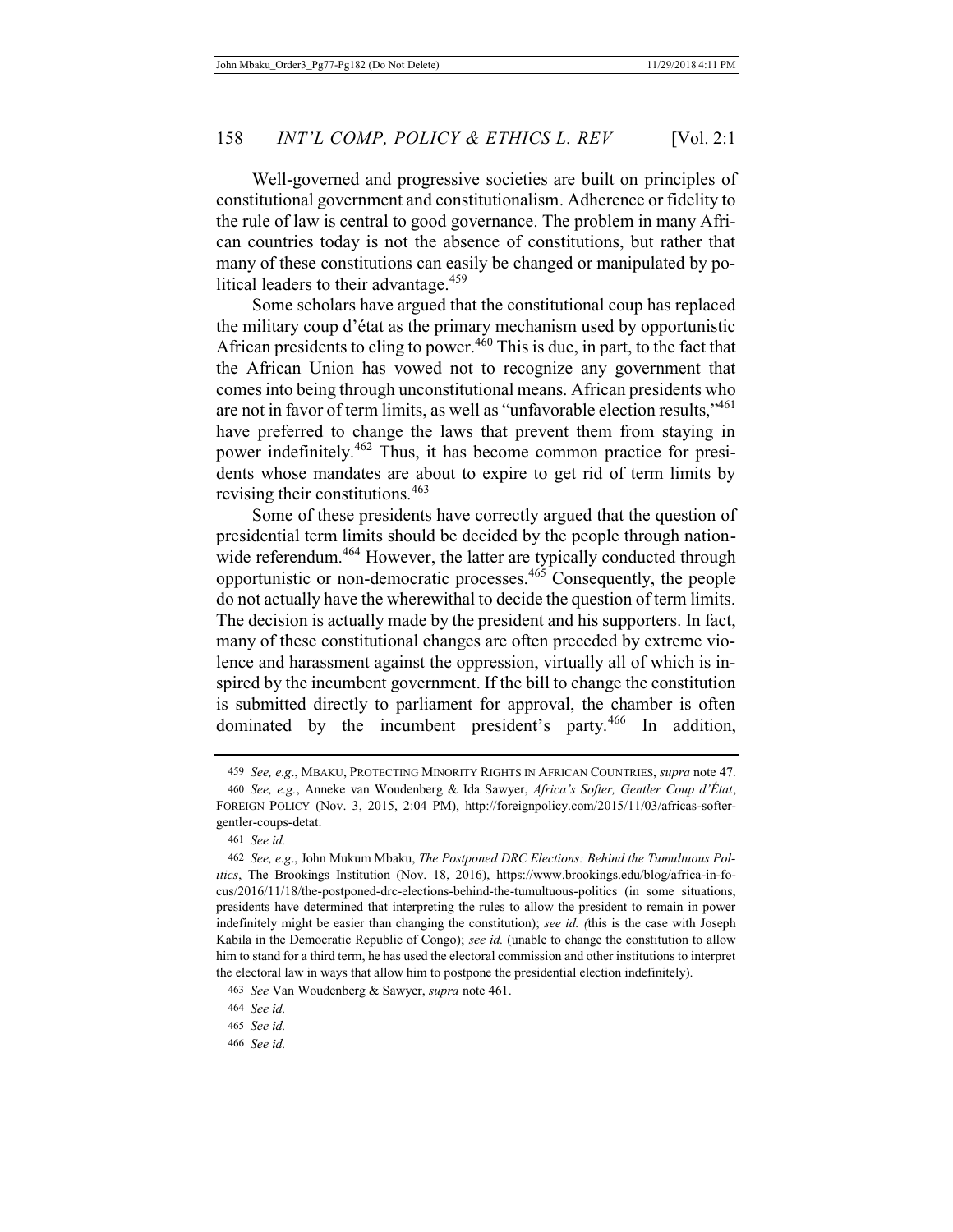parliamentary discussion of the bill is limited to a few days, with civil society having virtually no opportunity to provide input.<sup>467</sup> In the case of constitutional changes in Cameroon and the Republic of Congo, government security forces fired indiscriminately at people who were protesting the opacity of the process, killing several of them; demonstrations, even peaceful ones, were banned.468 Many people who were protesting against the proposed constitutional changes, including leaders of the opposition, were arrested and detained.<sup>469</sup> In all these countries, the process through which the constitution was changed to allow incumbent presidents to remain in power indefinitely was not undertaken democratically. Once the constitution is altered, the president can then claim that the regime is actually constitutional.

## *B. The African Union and the Constitutional Coup*

This paper has examined the various "illegal means of accessing or maintaining power" that the AU considers as constituting "an unconstitutional change of government." $470$  Both the Lomé Declaration $471$  and the Democracy Charter<sup>472</sup> enumerate four illegal behaviors that constitute an unconstitutional change of government. The Democracy Charter, however, provides for a fifth behavior, which deals specifically with changes to the constitution and hence, speaks directly to the "constitutional coup."473 Article 23(5) of the Democracy Charter states:

State Parties agree that the use of, inter alia, the following illegal means of accessing or maintaining power constitute an unconditional change of government and shall draw appropriate sanctions by the Union: . . . 5. *Any amendment or revision of the constitution or legal instruments, which is an infringement on the principles of democratic change of government*. 474

Both the Lomé Declaration and the Democracy Charter emphasize the centrality of the rule of law in any effort to achieve peace and security and the protection of human rights in Africa. According to the Constitutive Act of the African Union, all Member States are required to have "respect for democratic principles, human rights, the rule of law and good

<sup>467</sup> *See id.*

<sup>468</sup> *See id.*

<sup>469</sup> *See id.*

<sup>470</sup> Democracy Charter, *supra* note 36, at art. 23(5).

<sup>471</sup> Lomé Declaration, *supra* note 35.

<sup>472</sup> Democracy Charter, *supra* note 36.

<sup>473</sup> *See id.* at art. 23(5).

<sup>474</sup> *Id.* (emphasis added).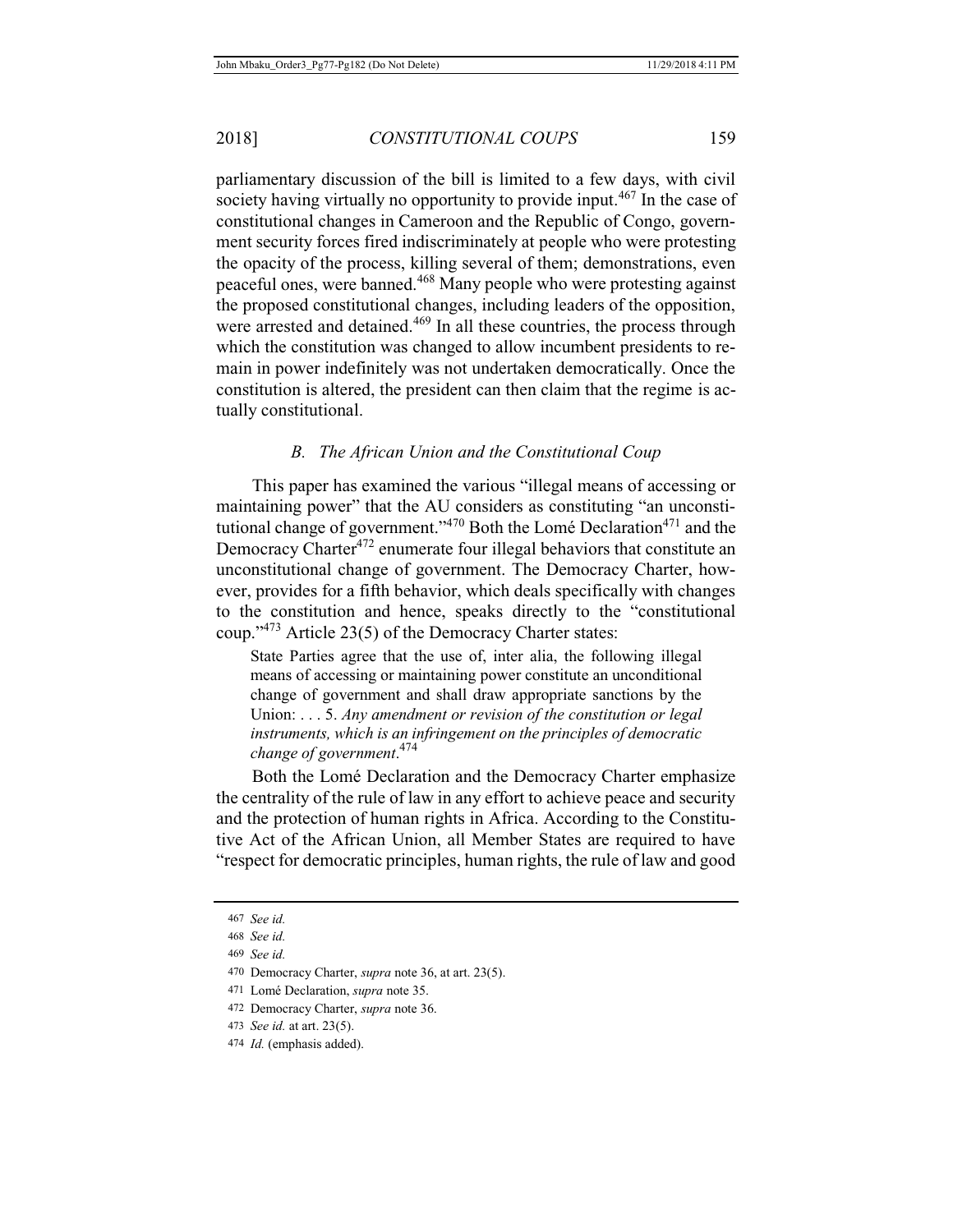governance."475 In carrying out its duties, the AU is required by its principles to condemn and reject "unconstitutional changes of government."<sup>476</sup> Governments that come to power through unconstitutional means can be suspended from participating in AU activities.<sup>477</sup>

Since its inception, the AU has systematically condemned military coups and has imposed sanctions on offending parties, or suspended them from participating in AU activities.<sup> $478$ </sup> It has been argued that the swift condemnation of the 2015 military coup in Burkina Faso by the AU's Peace and Security Council ("PSC") and the threat to impose sanctions on the coup leaders made certain that the military action was short lived. $479$ 

Often referenced is the need to distinguish between "bad" and "good" unconstitutional changes of government. What happens when a politician refuses to leave office when he or she is required to do so by the law? For example, what happens if a politician who has completed his constitutional mandates, refuses to leave office? Suppose citizens rise up and force such a recalcitrant politician out of power, would that constitute an unconstitutional change of government? In the case of Egypt in 2011, for example, the AU was unequivocal—the popular uprising which resulted in the ouster of the regime of Hosni Mubarak was not condemned by the AU as acts of unconstitutional regime change.<sup>480</sup> Instead, the AU asserted the right of the people to seek democratic change.<sup>481</sup> Nevertheless, the military coup in Burkina Faso in 2014 was considered an unconstitutional change of government even though it followed waves of popular protests. In view of these developments, there has arisen the need for the AU to clarify issues and define what constitutes legitimate popular uprisings.

In June 2014, the AU High Panel on Egypt released a report in which it elaborated conditions that make unconstitutional changes of government legitimate:

Data/etudes/ATAG/2016/580878/EPRS\_ATA(2016)580878\_EN.pdf.

479 *See id.* at 2.

<sup>475</sup> Constitutive Act of the African Union, July 11, 2000, 2158 U.N.T.S. 3., at art. 4(m).

<sup>476</sup> *Id.* at art. 4(p).

<sup>477</sup> *See id.* at art. 30.

<sup>478</sup> *See* IONEL ZAMFIR, ACTIONS OF THE AFRICAN UNION AGAINST COUPS D'ÉTAT 1-2 (2016), http://www.europarl.europa.eu/Reg-

<sup>480</sup> *See* KATHRYN STURMAN, UNCONSTITUTIONAL CHANGES OF GOVERNMENT: THE DEMOCRAT'S DILEMMA IN AFRICA 1, 3 (2011), http://www.saiia.org.za/wp-content/uploads/2013/06/saia\_spb\_30\_sturman\_20110322.pdf (citations omitted).

<sup>481</sup> *See id.*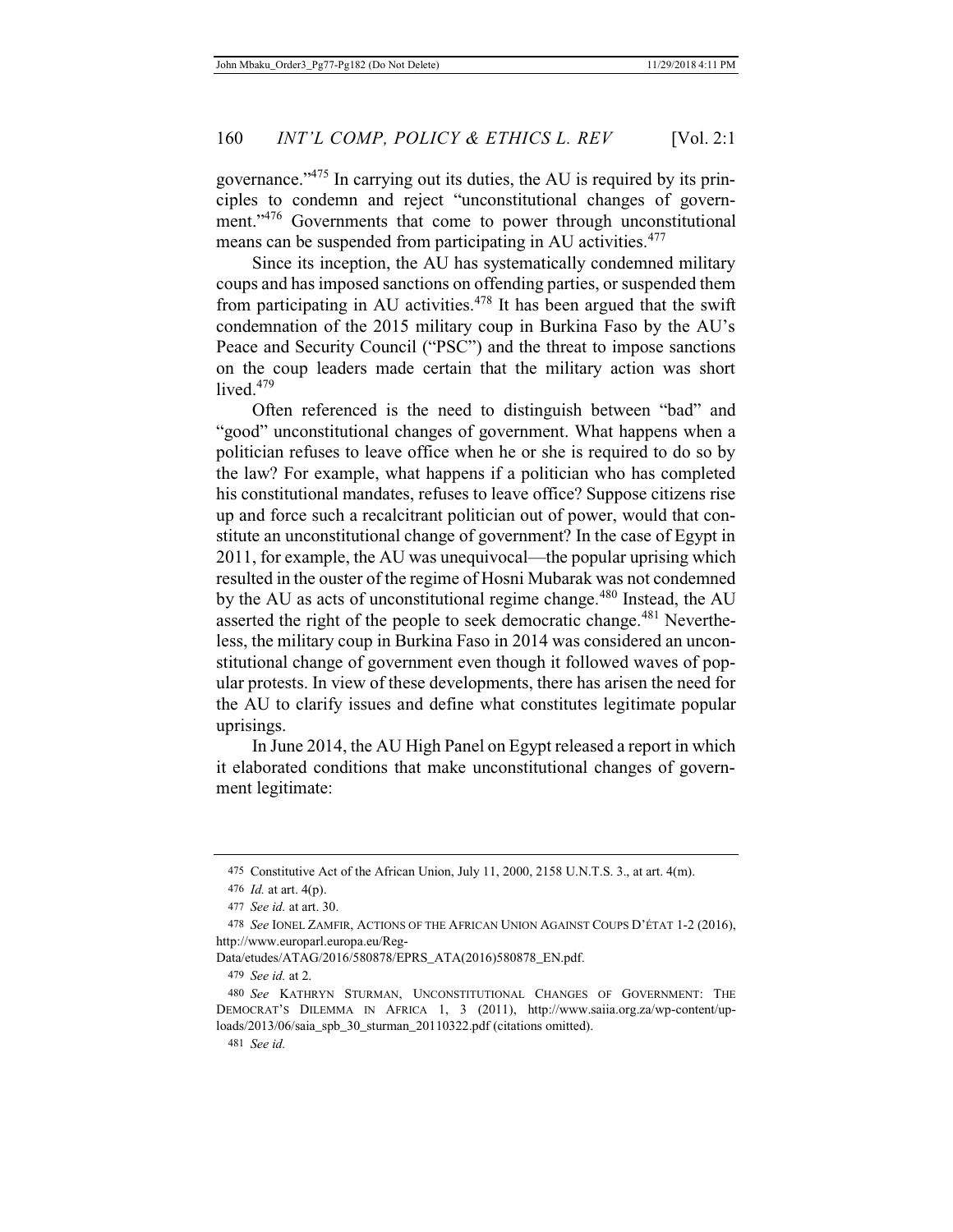(a) the descent of the government into total authoritarianism to the point of forfeiting its legitimacy; (b) the absence or total ineffectiveness of constitutional processes for effecting change of government; (c) popularity of the uprisings in the sense of attracting significant portion of the population and involving people from all walks of life and ideological persuasions; (d) the absence of involvement of the military in removing the government; (e) peacefulness of the popular protests.482

In 2013, when the military overthrew the government of Mohammed Morsi in Egypt, the AU failed to apply a consistent policy to the situation.483 Although the AU initially condemned the coup as an unconstitutional change of government and subsequently suspended Egypt's participation in AU activities, the suspension was lifted after elections had been conducted and a new government chosen.<sup>484</sup> However, the AU failed to apply Article 25(4) of the Democracy Charter, which states, "The perpetrators of unconstitutional change of government shall not be allowed to participate in elections held to restore the democratic order or hold any position of responsibility in political institutions of their State."<sup>485</sup> Egypt's newly elected president, Abdel Fattah al-Sisi, had been involved in the military coup that ousted the civilian government of Mohammed Morsi. Under AU principles, Abdel Fattah al-Sisi should have been sanctioned for participating in the post-coup elections.486 The decision by the AU to recognize al-Sisi's government and lift Egypt's suspension significantly undermined the AU's legitimacy and ability to consistently deal with unconstitutional changes of government.<sup>487</sup>

Despite the double standard applied with respect to the Egyptian situation of 2013, the AU's policy against military coups d'état is well defined and appears to be working.<sup>488</sup> Nevertheless, the AU has not yet been able to develop and implement a policy on constitutional coups. The latter

<sup>482</sup> Final Report of the African Union High-Level Panel for Egypt, June 17, 2014, A.U. Doc. PSC/AHG/4 (CDXVI) (the AU, however, has not fully addressed this issue and has yet to provide a proper definition for what it considers to be "legitimate unconstitutional change of government.").

<sup>483</sup> *See Far-Reaching Implications of the PSC's Decision on Egypt*, PEACE & SECURITY REP. (July 3, 2014), https://issafrica.org/pscreport/on-the-agenda/far-reaching-implications-of-the-pscsdecision-on-egypt.

<sup>484</sup> *Far-Reaching Implications of the PSC's Decision on Egypt*, PEACE & SECURITY REP. (July 3, 2014), https://issafrica.org/pscreport/on-the-agenda/far-reaching-implications-of-the-pscs-decision-on-egypt.

<sup>485</sup> Democracy Charter, *supra* note 36, at art. 25(4).

<sup>486</sup> *See Far-Reaching Implications of the PSC's Decision on Egypt*, PEACE & SECURITY REP. (July 3, 2014), https://issafrica.org/pscreport/on-the-agenda/far-reaching-implications-of-the-pscsdecision-on-egypt.

<sup>487</sup> *See* ZAMFIR, *supra* note 479, at 2.

<sup>488</sup> *See id.*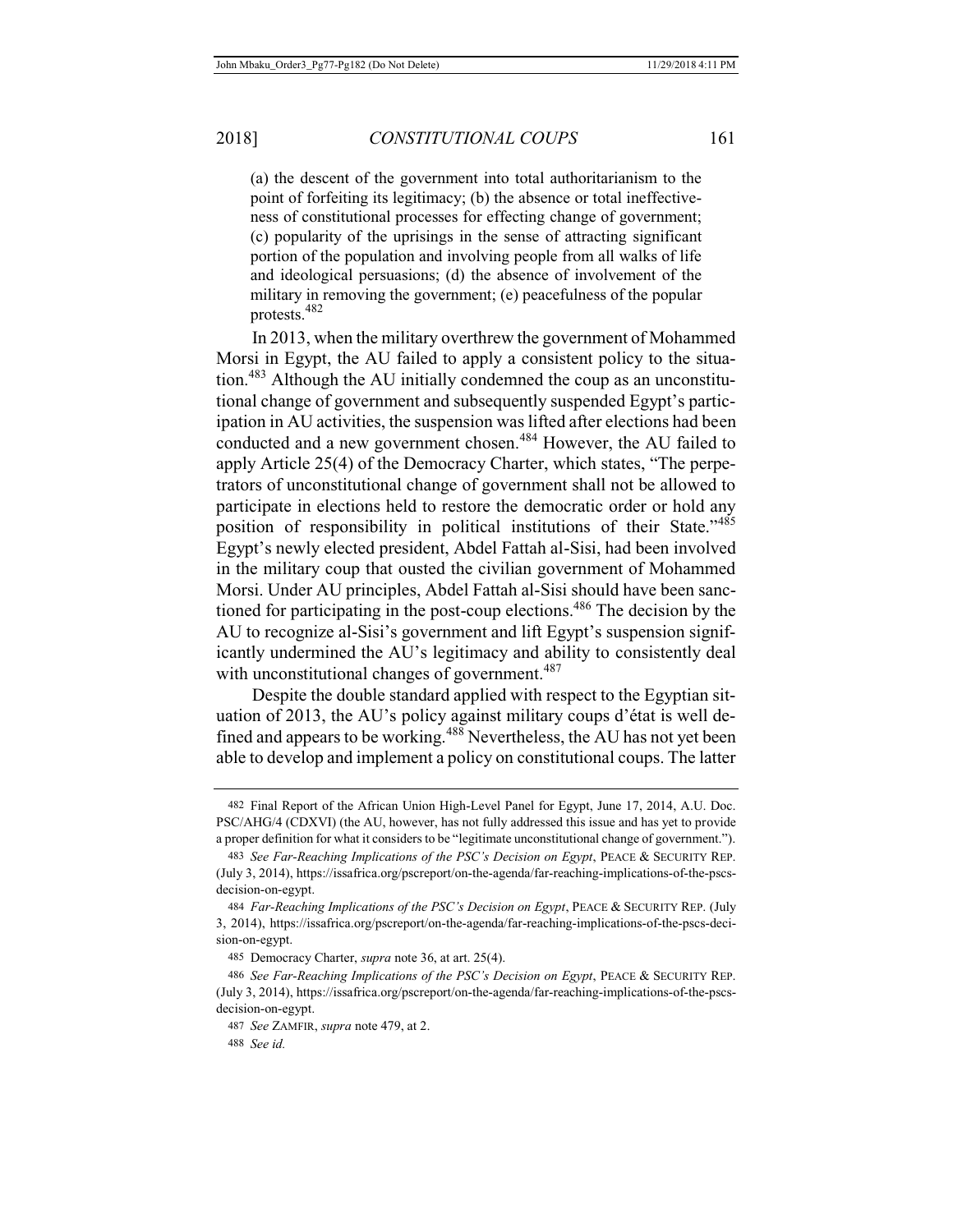was defined earlier to include eliminating presidential term and age limits, changing citizenship requirements for presidential candidates, and manipulating electoral and other laws to disqualify political opponents and enhance electoral success for the incumbent. Except for undemocratic revisions of national constitutions, the activities listed above are not included in the African Union's definition of unconstitutional change of government and hence, are not subject to sanctions and condemnation. $489$ 

Revising the constitution through undemocratic means is relatively difficult to prove in reality "because [such revisions] always have a semblance of legality."490 In fact, many of the African presidents that have engaged in undemocratic constitutional changes have given the process a semblance of legality by involving the legislature and the people. Unfortunately, in virtually all these cases, the process has not been democratic. First, as was the case in Cameroon's 2008 constitutional amendments, the bill to amend the constitution was only submitted to parliament and the latter was dominated by the president's political party.<sup> $491$ </sup> Second, the opposition is usually not allowed to participate fully and effectively the process. In fact, Cameroon's National Assembly's constitutional law committee, which was dominated by the ruling CPDM party, summarily dismissed more than 20 amendments to the bill that were offered by the opposition.492 Third, the amendment process usually takes place in an institutional environment characterized by significant levels of press restrictions, death threats on opposition members, and denial of access to the public media to opposition political parties, making it virtually impossible for the opposition to inform the people about its opposition to the scheduled constitutional amendment. $493$  Fourth, not enough time is provided to allow for robust national dialogue on the proposed amendments. For example, the bill to amend the Cameroon constitution in 2008 was submitted just seven days before the vote on it was taken officially on April 10, 2008.494 As a consequence, Cameroonians did not have the opportunity to examine and fully understand and appreciate what turned out to be significant modifications to their basic law.

<sup>489</sup> Democracy Charter, *supra* note 6, at arts. 4, 23, 30.

<sup>490</sup> ZAMFIR, *supra* note 479, at 2.

<sup>491</sup> *See Changing the Constitution to Remain in Power*, *supra* note 387 (of the one hundred and eighty seats in the Cameroon Parliament at the time of the amendment in 2008, the president's CPDM party held one hundred and fifty-three of them); *see id*. (the main opposition, the SDF, held only fifteen seats).

<sup>492</sup> *See id.*

<sup>493</sup> *See id*.

<sup>494</sup> *See id*.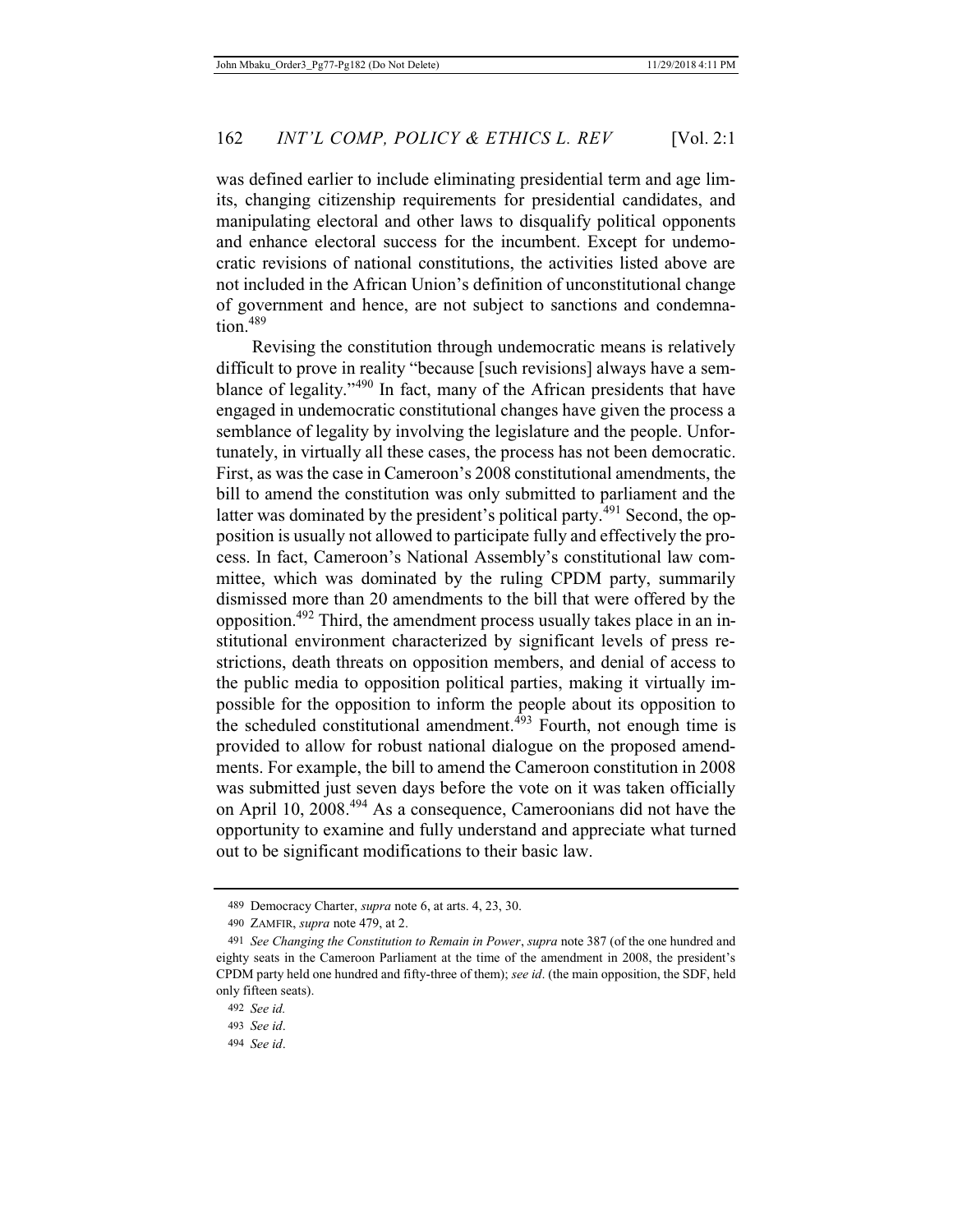Finally, the president's supporters usually engage in a campaign of obfuscation in which they distort the true (or democratic) nature and consequences of the constitutional amendments.<sup>495</sup> For example, during the campaign for the 2008 constitutional amendments in Cameroon, the ruling party's chief whip, Jean Bernard Ndongo Essomba, told Cameroonians that the revisions to the constitution would actually improve the country's democratic system, enhance political stability, and advance national unity.496 It is difficult to see how a constitutional amendment that potentially creates a president-for-life position enhances democracy. How can a law that allows the president to act above the law be considered democracy enhancing?<sup>497</sup>

#### 1. Dealing with Constitutional Coups in Africa: AU Practice

On March 29, 2008, the people of Zimbabwe held general elections to elect the President of the Republic and members of their national parliament.<sup>498</sup> When the Zimbabwe Electoral Commission ("ZEC") finally released the presidential election results on May 2, 2008, they showed that opposition leader Morgan Tsvangirai of the Movement for Democratic Change ("MDC-T") $499$  had received 48% of the votes cast to incumbent President Robert Gabriel Mugabe's 43%.<sup>500</sup> In order to be declared the winner, a candidate was expected to capture at least 50% of the votes, and since no candidate had achieved that goal, the law required that a run-off be held.<sup>501</sup> The run-off election was scheduled for June 27, 2008.502

499 *See id*.

<sup>495</sup> *See id*.

<sup>496</sup> *See id.*

<sup>497</sup> *See* CONSTITUTION OF THE REPUBLIC OF CAMEROON art. 53 (the 2008 constitutional amendments in Cameroon also granted Paul Biya immunity from prosecution for any crimes committed while in office).

<sup>498</sup> Owen Gagare, *Zim 2008 Election: 'Taken by a Gun, Not a Pen*,' MAIL & GUARDIAN (Aug. 10, 2012, 3:00 AM), https://mg.co.za/article/2012-08-10-00-zim-2008-election-taken-by-a-gunnot-a-pen.

<sup>500</sup> *See id.*; *see also* Mark Tran, *Zimbabwe Opposition: Tsvangirai has Won Presidency*, THE GUARDIAN (Apr. 2, 2008, 1:57 PM), https://www.theguardian.com/world/2008/apr/02/zimbabwe1.

<sup>501</sup> Allegra Stratton, *Tsvangirai takes 47% of Presidential Vote, Says Government Source*, THE GUARDIAN (Apr. 30, 2008, 2:30 PM), https://www.theguardian.com/world/2008/apr/30/zimbabwe.

<sup>502</sup> *See* Sebastien Berger, *Zimbabwe: Robert Mugabe Announces Date of Presidential Run-off With Morgan Tsvangirai*, THE TELEGRAPH (May 16, 2008, 2:15 PM), https://www.telegraph.co.uk/news/worldnews/africaandindianocean/zimbabwe/1966997/Zimbabwe-Robert-Mugabe-announces-date-of-presidential-run-off-with-Morgan-Tsvangirai.html.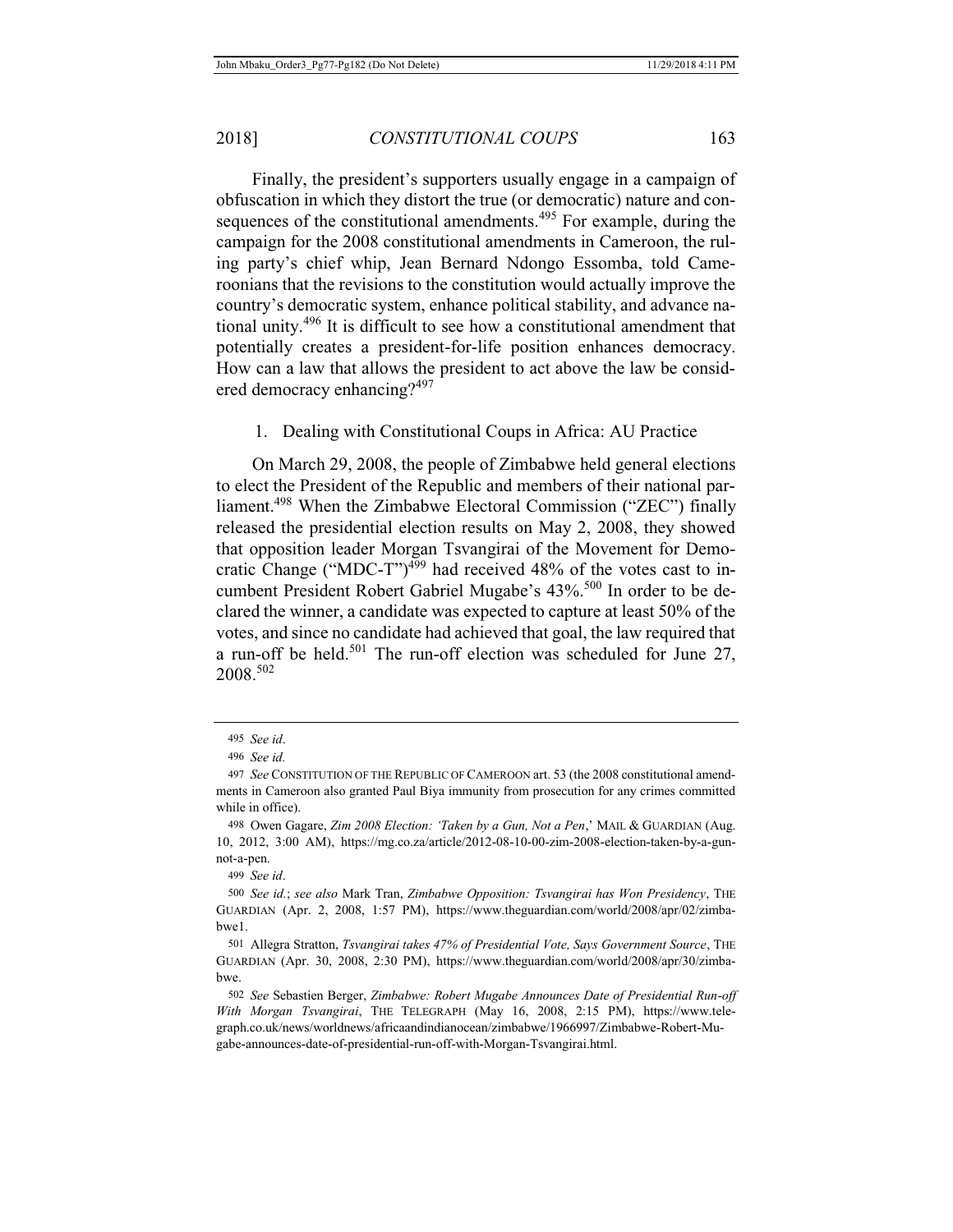While the country waited for the results of the presidential elections, the MDC-T, the main opposition party, claimed that its supporters were being systematically abused by state actors, including the Zimbabwe military.503 MDC-T's Tsvangirai, who had insisted that he had emerged victorious in the first round, nevertheless, announced his intention to participate in the run-off election.<sup>504</sup> However, Tsvangirai indicated that he only would participate in the runoff elections if: (1) the Southern African Development Community ("SADC") was allowed to oversee the election; (2) international observers were permitted to monitor the elections; and (3) the elections were conducted through a transparent, free, and fair manner.<sup>505</sup>

Just a few days before the scheduled runoff elections, opposition leader Tsvangirai sent a letter to the ZEC in which he indicated his intention not to participate in the election.<sup>506</sup> He stated that he had decided to withdraw from the run-off election due to the failure of the ZEC to ensure free, fair and credible elections; continuing violence perpetrated by state actors and the incumbent government's supporters against supporters of the MDC-T; denial of access to media for this party; and the banning by the government of rallies and meetings by his party.<sup>507</sup>

If the allegations made by Tsvangirai and the MDC-T were proven true, they would constitute breaches of the democratic principles enshrined in the Democracy Charter and could trigger sanctions against the Zimbabwe government.<sup>508</sup> Leaders of regional organizations (e.g., the SADC), African presidents (e.g., President Umaru Musa Yar'Adua of Nigeria), and the African Union, asked President Mugabe to postpone the runoff election, engage in robust dialogue with the opposition and agree on modalities for conducting a fair, free and credible election. However,

<sup>503</sup> *See* Barry Bearak & Celia W. Dugger, *Mugabe's Opponent Says He'll Return for Runoff*, N.Y. TIMES (May 11, 2008), https://www.nytimes.com/2008/05/11/world/africa/11zimbabwe.html (while the MDC–T argued that the violence was perpetuated by the ruling party, the Zimbabwe African National Union-Patriotic Front ("ZANU-PF"), which was trying to cling on to power at all costs, ZANU-PF leaders claimed that the MDC–T was actually responsible for most of the postelection related violence).

<sup>504</sup> *Id*.

<sup>505</sup> MacDonald Dzirutwe, *Zimbabwe Opposition Mulls Conditions for Run-off*, REUTERS (May 4, 2008, 11:46 AM), https://www.reuters.com/article/idUSL04488862.\_CH\_.2400.

<sup>506</sup> *See Tsvangirai Quits Zimbabwe Run-off*, AL JAZEERA (June 22, 2008), https://www.aljazeera.com/news/africa/2008/06/200862213818963262.html.

<sup>507</sup> *See id.*

<sup>508</sup> *See* Democracy Charter, *supra* note 36, at art. 17.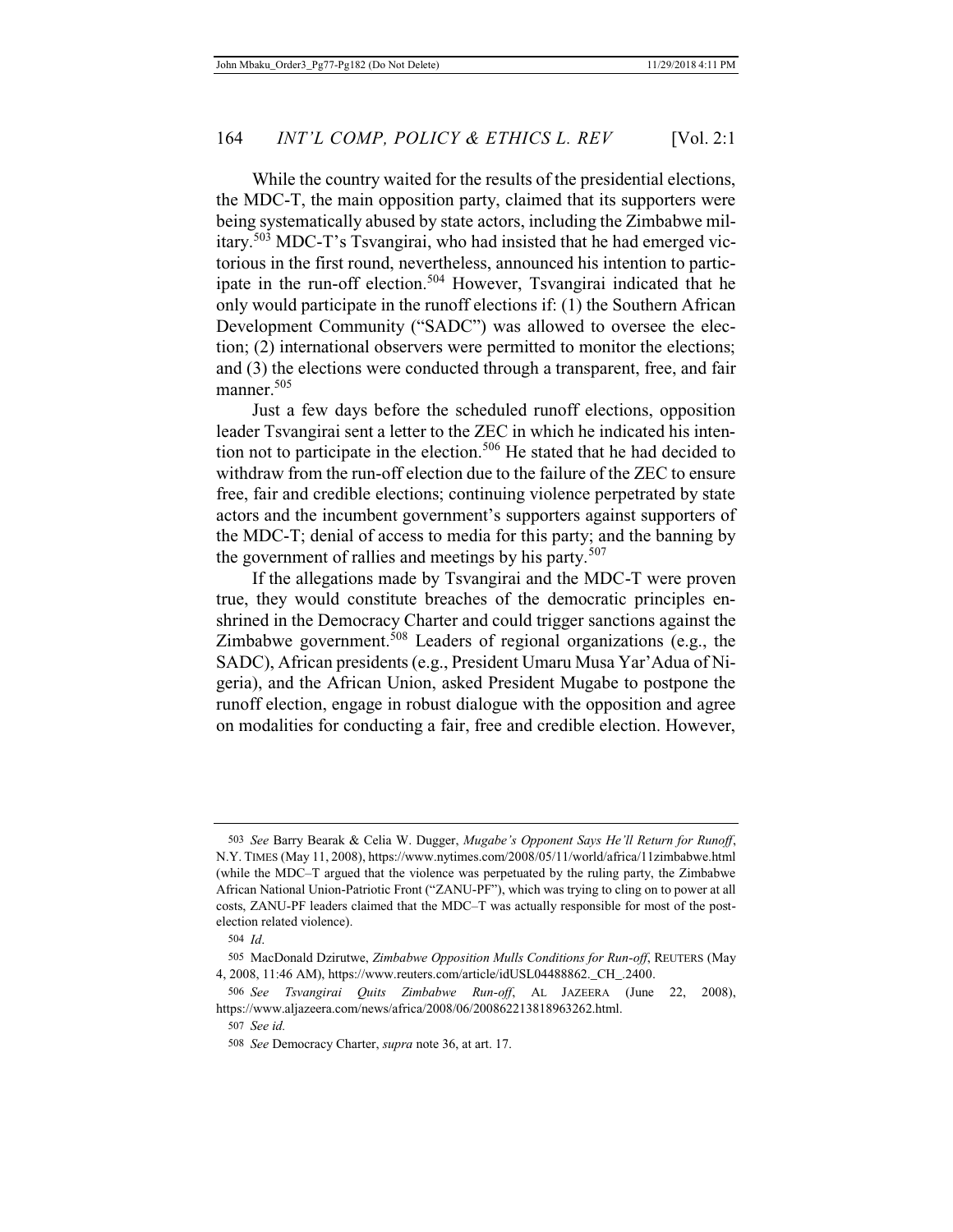Mugabe ignored these pleas and proceeded with the run-off election as scheduled.<sup>509</sup>

The run-off presidential elections took place on June 27, 2008, as scheduled. Mugabe captured 85.5% of the votes—essentially, Mugabe was the only candidate in the runoff election.<sup>510</sup> The international community condemned the run-off election and declared it a "sham."511 In a press release from the United Nations, the Deputy Secretary-General stated that "[w]hen an election is conducted in an atmosphere of fear and violence, its outcome cannot have a legitimacy that is built on the will of the people."512 Marwick T. Khumalo, the leader of the Pan-African Parliament's observer mission to the run-off elections concluded that "the current atmosphere prevailing in the country did not give rise to the conduct of free, fair and credible elections."513 The Pan-African Parliament, however, did not impose sanctions on the regime in Zimbabwe; instead, it called on the Mugabe government to hold new elections, which, hopefully would be free and credible.<sup>514</sup> At the 11th Ordinary Session of the African Union Assembly meeting in Sharm El Sheikh, Egypt, the AU took no punitive action against the Zimbabwe regime.<sup>515</sup> Instead, the AU urged the government of Zimbabwe to work together with the opposition to restore peace.<sup>516</sup>

The AU observer delegation to the run-off elections declared them undemocratic. As the AU prepared for its summit in Egypt, several African political leaders, including Kenyan Prime Minister Raila Odinga, called "for the suspension of Mr. Mugabe from the African Union until

<sup>509</sup> *See Mugabe Rejects Calls to Postpone Run-off*, RTÉ NEWS (June 26, 2008, 8:42 PM), https://www.rte.ie/news/2008/0626/105008-zimbabwe.

<sup>510</sup> *See* Celia W. Dugger & Barry Bearak, *Mugabe Is Sworn in to Sixth Term After Victory in One-Candidate Runoff*, N.Y. TIMES (June 30, 2008), https://www.nytimes.com/2008/06/30/world/africa/30zimbabwe.html.

<sup>511</sup> *See World Condemnation of Zimbabwe Grows*, NBC NEWS (June 25, 2008, 7:08 PM), http://www.nbcnews.com/id/25361747/ns/world\_news-africa/t/world-condemnation-zimbabwegrows.

<sup>512</sup> Press Release, Deputy Secretary-General, Principle of Democracy at Stake, Results of Flawed Zimbabwe Election Illegitimate, Deputy Secretary-General Says in Briefing to Security Council, U.N. Press Release SC/9390 (July 8, 2008).

<sup>513</sup> Interim Statement from Marwick T. Khumalo, Mission Leader, on the Pan-African Parliament Election Observer Mission to the Presidential Runoff and Parliamentary By-Elections in Zimbabwe (July 1, 2008), http://archive.kubatana.net/docs/elec/pap\_statement\_on\_runoff\_080629.pdf.

<sup>514</sup> *See id.*

<sup>515</sup> *See* Resolution on Zimbabwe, July 1, 2008, A.U. Doc. Assembly/AU/Res.1 (XI).

<sup>516</sup> *See id.*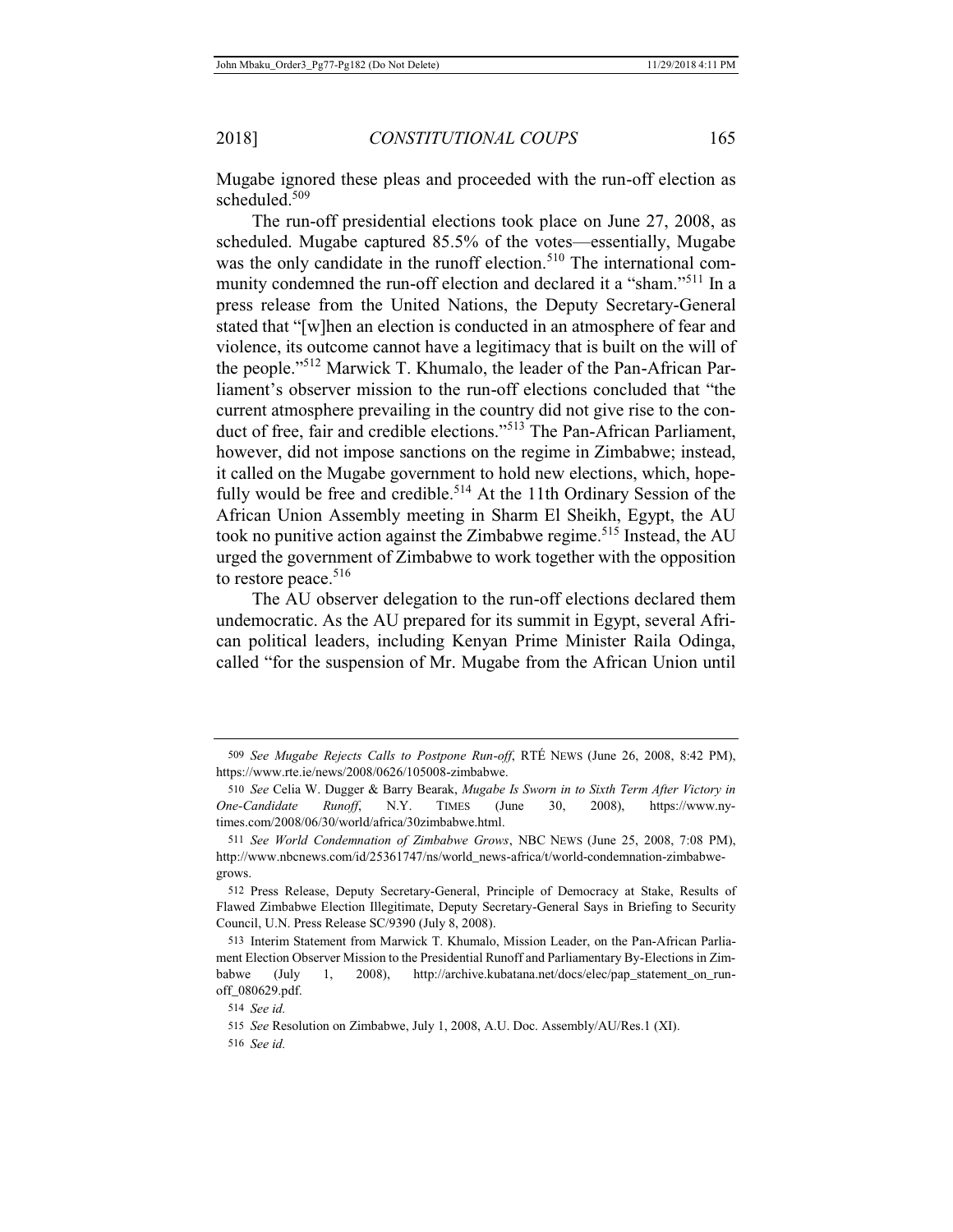he allows a free and fair election."517 Nevertheless, the AU did not consider the electoral manipulations that occurred in Zimbabwe in 2008 as an unconstitutional change of government; as a consequence, there was (1) no condemnation forthcoming; (2) no directive for the country to make a speedy return to constitutional government; (3) no warning to the government that such actions would not be tolerated; and (4) no threat of suspension or imposition of sanctions. In fact, Mugabe was allowed to participate in the AU Summit that took place just a few days after the disputed runoff elections.<sup>518</sup>

The AU currently does not have any rules that prescribe an effective response to situations such as what occurred in Zimbabwe. Virtually all observers, including observer missions from the AU, SADC, and several international organizations, concluded that the elections were neither fair nor free and that Mugabe had retained his position as President of the Republic through a non-democratic process. Yet, the AU's response was that the election-related activities in Zimbabwe did not constitute an unconstitutional change of government and hence, no punitive action was taken against the Mugabe regime.

If the behaviors that constitute unconstitutional change of government ("UCG") are separated into two categories, such that Category 1 consists of the four behaviors listed in the Lomé Declaration<sup>519</sup> and the first four behaviors listed in the Democracy Charter.<sup>520</sup> Category 2 consists of the fifth behavior, found in the Democracy Charter, and the aforementioned behaviors which collectively constitute the constitutional coup d'état.521 The activities described as making up Category 2 are "[a]ny amendment or revision of the constitution or legal instruments, which is an infringement on the principles of democratic change of government."522

Although the AU has developed a relatively effective response system to Category 1 activities, it has yet to develop necessary rules to deal with constitutional coups—that is, Category 2 activities. This is evident by the AU's inconsistency in responding to the cases in Zimbabwe and

<sup>517</sup> *AU Declares Mugabe's Election Undemocratic*, RTÉ NEWS (July 1, 2008), https://www.rte.ie/news/2008/0630/105130-zimbabwe.

<sup>518</sup> *See* MacDonald Dzirutwe, *Mugabe to Confront Critics at African Union Summit*, REUTERS (June 28, 2008, 11:49 PM), https://www.reuters.com/article/us-zimbabwe-election/mugabe-toconfront-critics-at-african-union-summit-idUSL2850696820080629.

<sup>519</sup> Lomé Declaration, *supra* note 35.

<sup>520</sup> Democracy Charter, *supra* note 36, at art. 23.

<sup>521</sup> *See id.* at art. 23(5).

<sup>522</sup> *Id.*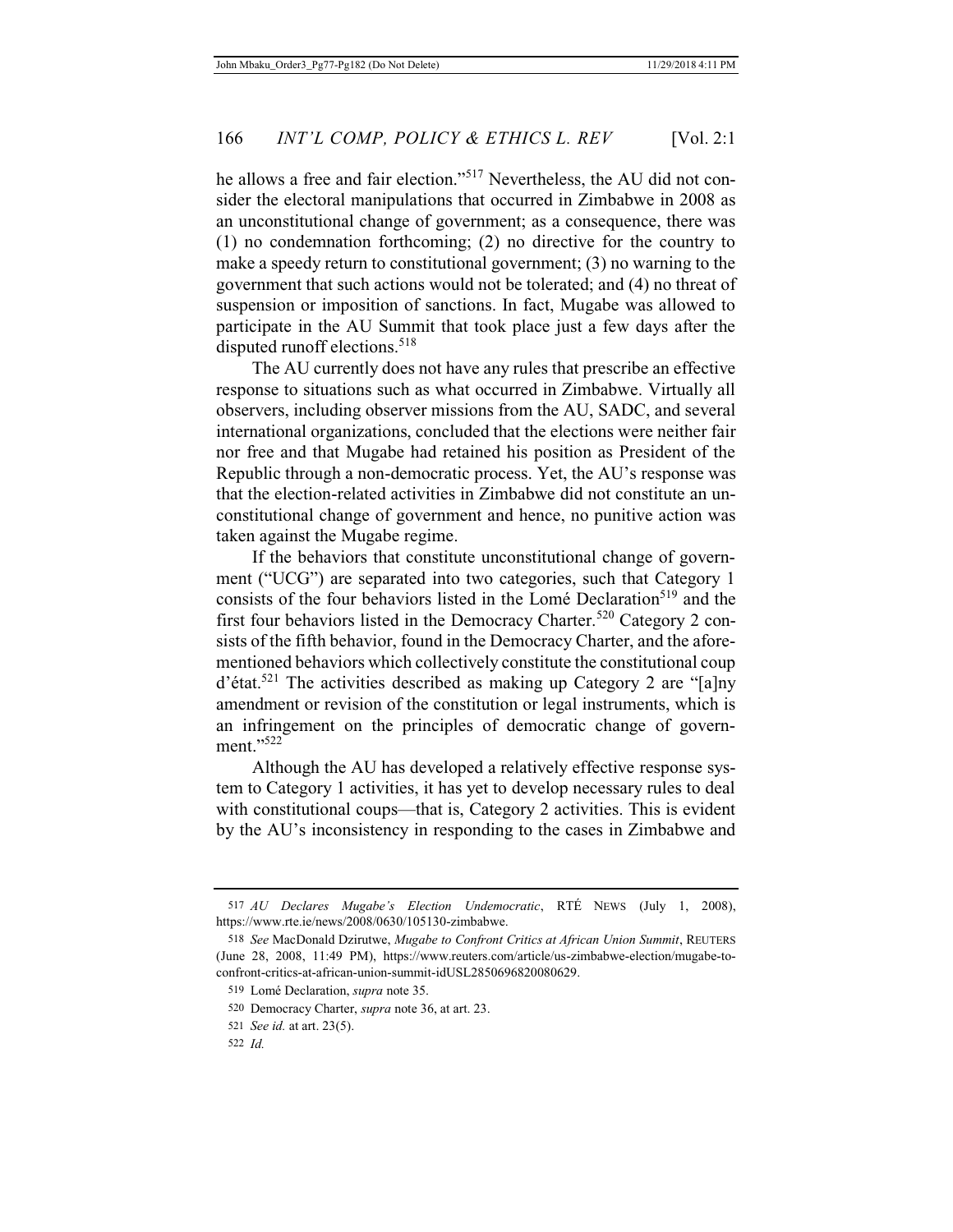The Gambia. Below, this paper examines the AU response to the 2016 presidential elections in The Gambia.

2. The 2016 Presidential Election in The Gambia and the AU Response

Yahya Jammeh, President of The Gambia, came to power in 1994 through a military coup.<sup>523</sup> The coup took place on July 22, 1994 and was led by Lt. Yahya Jammeh.<sup>524</sup> Four days after the coup, the Armed Forces Provisional Ruling Council (AFPRC) was founded with Jammeh as its Chairman. Jammeh promised to quickly return the country to civilian rule.<sup>525</sup> The international community, including leaders of the European Union and the United States, condemned the coup and withheld development assistance to the country.<sup>526</sup> The African Commission on Human and Peoples' Rights condemned the coup and stated that it had deprived the Gambian people of their right to freely choose their own leaders and demanded that the AFPRC transfer power to a freely elected government with immediate effect.<sup>527</sup> However, the OAU maintained its policy of non-interference in the internal affairs of Member States and did not condemn or impose sanctions on the military government.<sup>528</sup>

Jammeh's coup was not in line with developments in the region's political economy. Since the early-1990s, there had been a trend away from unconstitutional forms of regime change, such as the military coup. Since gaining independence from Great Britain on February 18, 1965, The Gambia had existed as one of only a few countries in the West African region that had a functioning democratic political system prior to 1989.<sup>529</sup> The coup shattered the dreams of many Gambians for deepening and institutionalizing their democracy.<sup>530</sup>

<sup>523</sup> *See* Howard W. French, *In Gambia, New Coup Follows Old Pattern*, N.Y. TIMES (Aug. 28, 1994), https://www.nytimes.com/1994/08/28/world/in-gambia-new-coup-follows-old-pattern.html.

<sup>524</sup> *See generally* Howard W. French, *supra* note 524.

<sup>525</sup> *Id.*

<sup>526</sup> *Id.*

<sup>527</sup> *See* DOCUMENTS OF THE AFRICAN COMMISSION ON HUMAN AND PEOPLES' RIGHTS 405 (Rachel Murray & Malcolm Evans eds., 2001) (analyzing the March 22, 1995 resolution by the African Commission on Human and Peoples' Rights to condemn the military coup in The Gambia).

<sup>528</sup> *See, e.g*., Kofi Oteng Kufuor, *The OAU and the Recognition of Governments in Africa: Analyzing Its Practice and Proposals for the Future*, 17 AM. U. INT'L L. REV. 369, 398 (2002).

<sup>529</sup> *See generally* Abdoulaye S. Saine, *The Military and "Democratization" in The Gambia: 1994-2002*, *in* POLITICAL LIBERALIZATION AND DEMOCRATIZATION IN AFRICA: LESSONS FROM COUNTRY EXPERIENCES 179 (Julius O. Ihonvbere & John Mukum Mbaku eds., 2003).

<sup>530</sup> *See generally id.*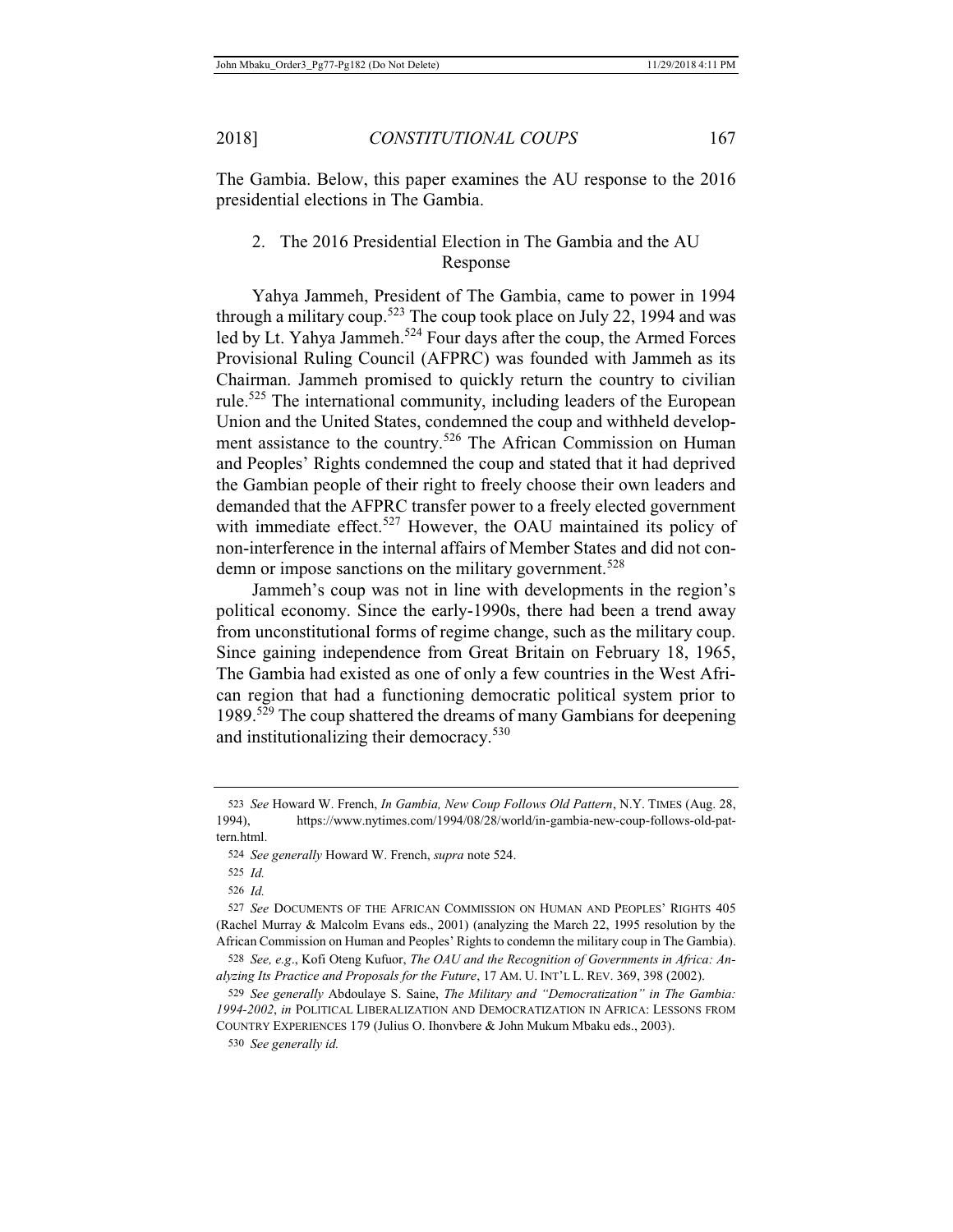The AFPRC eventually announced a transition plan to return the country to democracy and civilian government. Under the plan, the Provisional Independent Electoral Commission ("PIEC") was established to oversee national elections<sup>531</sup> The PIEC was eventually transformed into the Independent Electoral Commission ("IEC") in 1997. In 2001 and 2002 the country organized and held presidential, legislative, and local elections. Foreign observers adjudged the elections to ensure that they were free, fair and transparent. Nevertheless, Jammeh participated in the 2001 presidential elections and took 52.84% of the votes. He went on to become a "civilian" president. Jammeh stood for the same position in 2006 and 2011—he won in both cases.

Presidential elections were held in The Gambia on December 1, 2016. The main candidates were incumbent President Yahya Jammeh of the Alliance for Patriotic Reorientation and Construction (APRC),<sup>532</sup> Adama Barrow of the Coalition 2016,<sup>533</sup> and Mama Kandeh of the Gambian Democratic Congress (GDC). On December 2, 2016, preliminary results showed that Jammeh had lost to his opponent, Barrow. In his statement on national television that day, Jammeh indicated that the December 1, 2016, electoral exercise had been "the most transparent election in the whole world" and indicated that he would not contest the results.<sup>534</sup> Jammeh went on to congratulate the winner: "I take this opportunity to congratulate Mr[.] Adama for his victory. It's a clear victory. I wish him all the best and I wish all Gambians the best. As a true Muslim who believes in the Almighty Allah I will never question Allah's decision. You Gambians have decided."535 The final official results showed that Barrow

<sup>531</sup> *See generally id.*

<sup>532</sup> *See generally id.* (the Alliance for Patriotic Reorientation and Construction (APRC) is a Gambian political party that was founded by military officers who staged a military coup d'état in 1994 against the then democratically elected government of Sir Dawda Jawara. The coup, which took place on July 22, 1994, was led by then 29-year old Lt. Yahya Jammeh).

<sup>533</sup> The Coalition 2016 was a coalition of seven Gambian political parties and one independent candidate that was created to help the opposition present one single candidate in the December 2016 presidential election. The coalition chose Adama Barrow of the United Democratic Party (UDP) as their candidate. *See* SEEDY DRAMMEH, PERSPECTIVES ON NEW GAMBIA 235 (2018) (examining, inter alia, the role of Coalition 2016 in the presidential election in The Gambia in 2016).

<sup>534</sup> *See, e.g.*, Ruth Maclean & Emma Graham-Harrison, *The Gambia's President Jammeh Concedes Defeat in Election*, THE GUARDIAN (UK) (Dec. 2, 2016, 2:27 PM), https://www.theguardian.com/world/2016/dec/02/the-gambia-president-jammeh-concede-defeat-in-election (explaining that the election took place on December 1, 2016 and President Jammeh had acknowledged his defeat on December 2, 2016 in a broadcast to the nation).

<sup>535</sup> *Id*.; *see also* Jaime Yaya Barry & Dionne Searcey, *Gambia's President, in Power 22 Years, Loses Election*, N.Y. TIMES (Dec. 2, 2016), https://www.nytimes.com/2016/12/02/world/africa/gambia-election.html.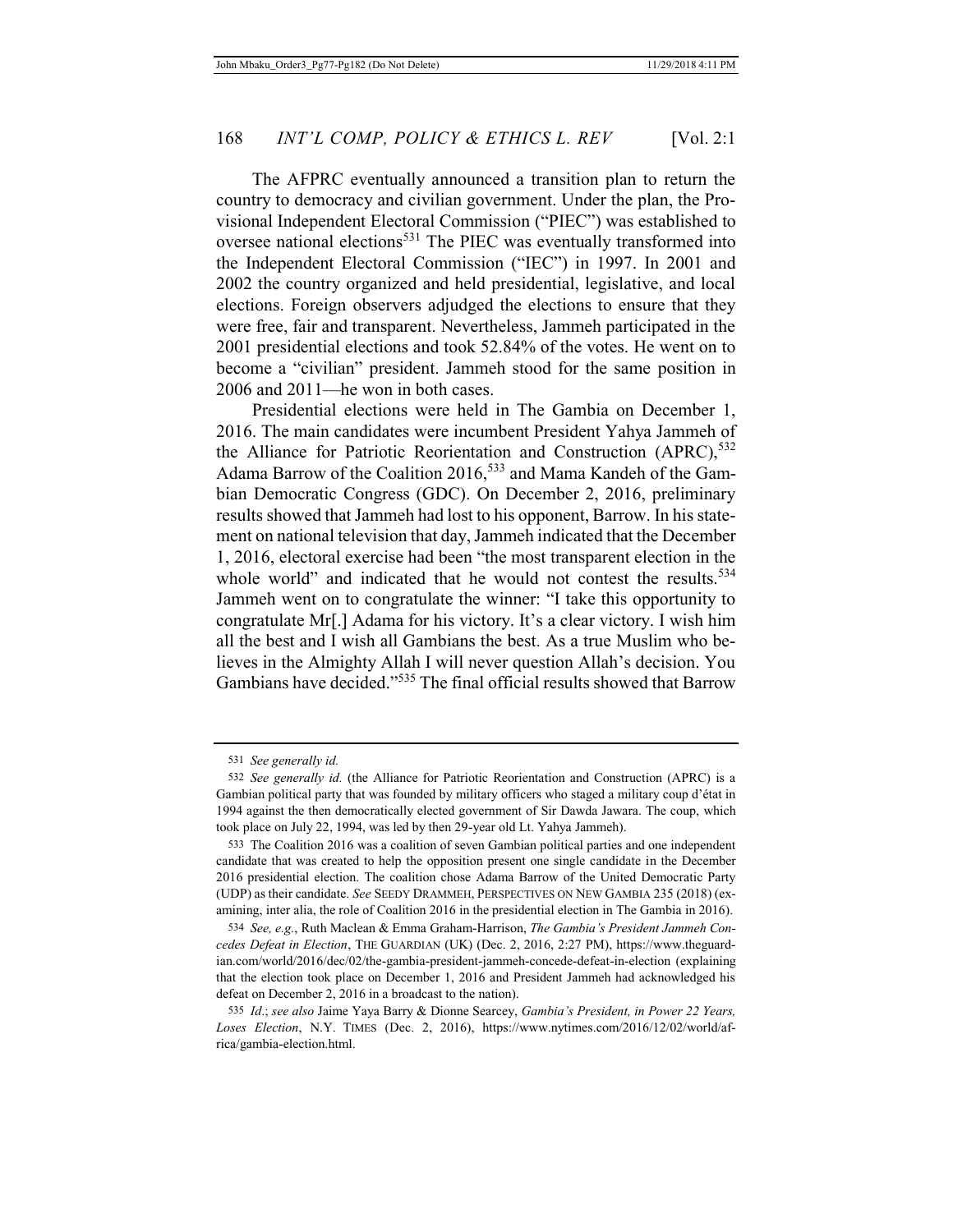had won by 43.3% of the votes against Jammeh's 39.6% and Kandeh's  $17.1\%$ <sup>536</sup>

However, on December 9, 2016, Jammeh went on television and announced to the nation that he had changed his mind and had decided to reject the results of the December 1, 2016, presidential elections. He claimed that there were "abnormalities" and called for new elections.<sup>537</sup> Many domestic and international actors condemned Jammeh's reversal in addition to many civil society organizations in The Gambia, the Economic Community of West African States (ECOWAS), and the African Union.538 The United Nations Security Council (UNSC) also condemned Jammeh's decision to call for a new election. Despite extensive diplomatic efforts including the personal involvement of several African Heads of State, Jammeh refused to leave office.<sup>539</sup>

The U.S. State Department, in speaking for the U.S. government, decried what it referred to as Jammeh's "reprehensible and unacceptable breach of faith with the people of [The] Gambia."<sup>540</sup> The U.S. State Department then called upon President Jammeh, who had previously accepted the election results and had conceded defeat,<sup>541</sup> "to carry out an orderly transition of power to President-elect Barrow in accordance with the Gambian Constitution."<sup>542</sup>

At the 647th Meeting of the Peace and Security Council of the African Union in Addis Ababa on January 13, 2017, the PSC commended "ECOWAS for its principled stand with regard to the situation in The Gambia, and reaffirm[ed] its full support to the decisions adopted by the 50th Ordinary Summit of the  $ECOWAS<sup>543</sup>$  Authority, ... including the consideration to use all necessary means to ensure the respect of the will

<sup>536</sup> *See Gambia Leader Yahya Jammeh Rejects Election Result*, BBC NEWS (Dec. 10, 2016), http://www.bbc.com/news/world-africa-38271480.

<sup>537</sup> *Id*.

<sup>538</sup> These included The Gambia Press Union, The University of The Gambia, The Gambia Medical Association, and The Gambia Teachers' Union. *See, e.g*., *The Gambia: Fragility Risk and Resilience Assessment*, A Joint African Development Bank-World Bank Report No. 117432-GM, June 9, 2017,*available at* http://documents.worldbank.org/curated/en/516021501649448939/pdf/117432-WP-P163176-OUO-9-Patricia-Geli-authorThe-Gambia-Fragility-Risk-and-Resilience-Assessment-FINAL-2017-06-27.pdf (last visited on October 29, 2018) (detailing, inter alia, civil society groups that participated in the ouster of dictator Yahya Jammeh).

<sup>539</sup> *Id.* (for example, President Muhammadu Buhari of Nigeria).

<sup>540</sup> Madison Park & Stephanie Busari, *Gambian President Yahya Jammeh Rejects Election Defeat*, CNN (Dec. 10, 2016, 12:06 PM), https://www.cnn.com/2016/12/10/africa/gambia-yahyajammeh-election/index.html.

<sup>541</sup> *See, e.g.*, Maclean & Graham-Harrison, *supra* note 532.

<sup>542</sup> Park & Busari, *supra* note 541.

<sup>543</sup> ECOWAS is the acronym for the Economic Community of West African States.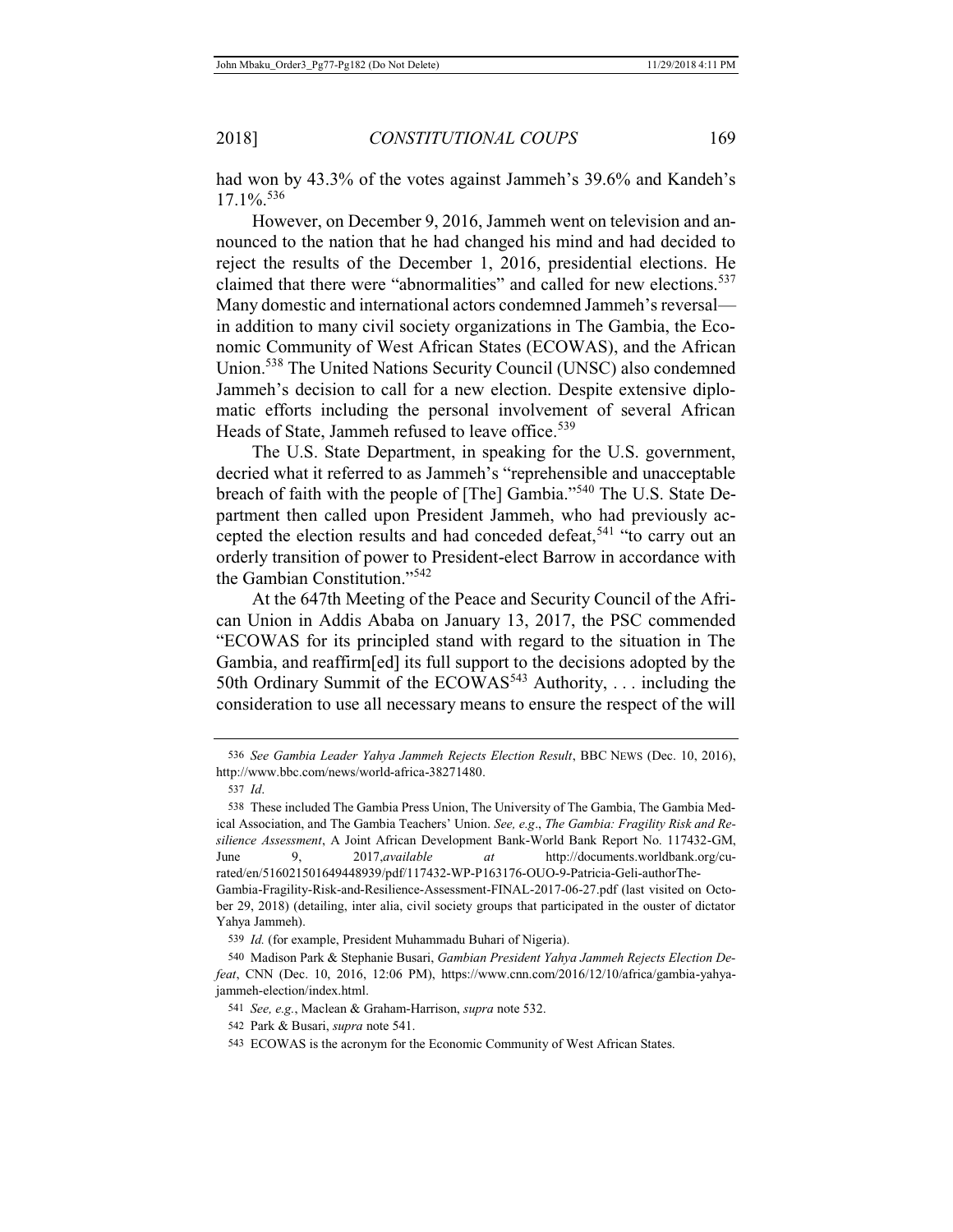of the people of The Gambia."<sup>544</sup> Referring to Jammeh as the "outgoing President," the PSC called upon him "to respect the Constitution of [T]he Gambia, the ECOWAS and AU instruments, in particular the AU Constitutive Act and the African Charter on Democracy, Elections and Governance, by handing over power, on 19 January 2017, as stated in the Constitution, to the newly-elected President of The Gambia, Adama Barrow, as decided by the people of the country."<sup>545</sup>

Taking into consideration Articles 24 and 25 of the Democracy Charter, and Article 7(m) of the PSC Protocol, the PSC announced that it would take certain steps regarding the situation in The Gambia:

- Solemnly declares the inviolable nature of the outcome of the presidential elections held on 1 December 2016 in The Gambia. In this respect, Council strongly reaffirms the AU's zero-tolerance policy with regard to coup d'état and unconstitutional changes of government;
- Further declares that, as of 19 January 2017, outgoing President Yahya Jammeh will cease to be recognized by the AU as legitimate President of the Republic of The Gambia;
- Warns outgoing President Yahya Jammeh of serious consequences in the event that his action causes any crisis that could lead to political disorder, humanitarian and human rights disaster, including loss of innocent lives and destruction of properties.<sup>546</sup>

The PSC then asked the outgoing President Jammeh and his Government, "to refrain from any action that could undermine the process leading up to the swearing in of the president-elect, on 19 January 2017."<sup>547</sup> The PSC warned all "Gambian stakeholders, including the defense and security forces, to exercise utmost restraint and to strictly abide by the Constitution and uphold the rule of law, including the respect for the freedom of speech."<sup>548</sup>

Through its PSC, the AU told President Jammeh that the organization would no longer recognize Jammeh as the president of the Republic of The Gambia as of January 19, 2017, the date of expiry of his constitutional mandate.<sup>549</sup> The AU warned Jammeh of "serious consequences" if his actions led to the "loss of innocent lives."<sup>550</sup>

548 *Id.*

550 *Id.* at para. 5(iii).

<sup>544</sup> Communiqué*,* Jan. 13, 2017, A.U. Doc. PSC/PR/COMM. (DCXLVII) [hereinafter PSC Communiqué].

<sup>545</sup> *Id.* at para. 4.

<sup>546</sup> *Id.* at para. 5.

<sup>547</sup> *Id.* at para. 6.

<sup>549</sup> *Id.* at para. 5(ii).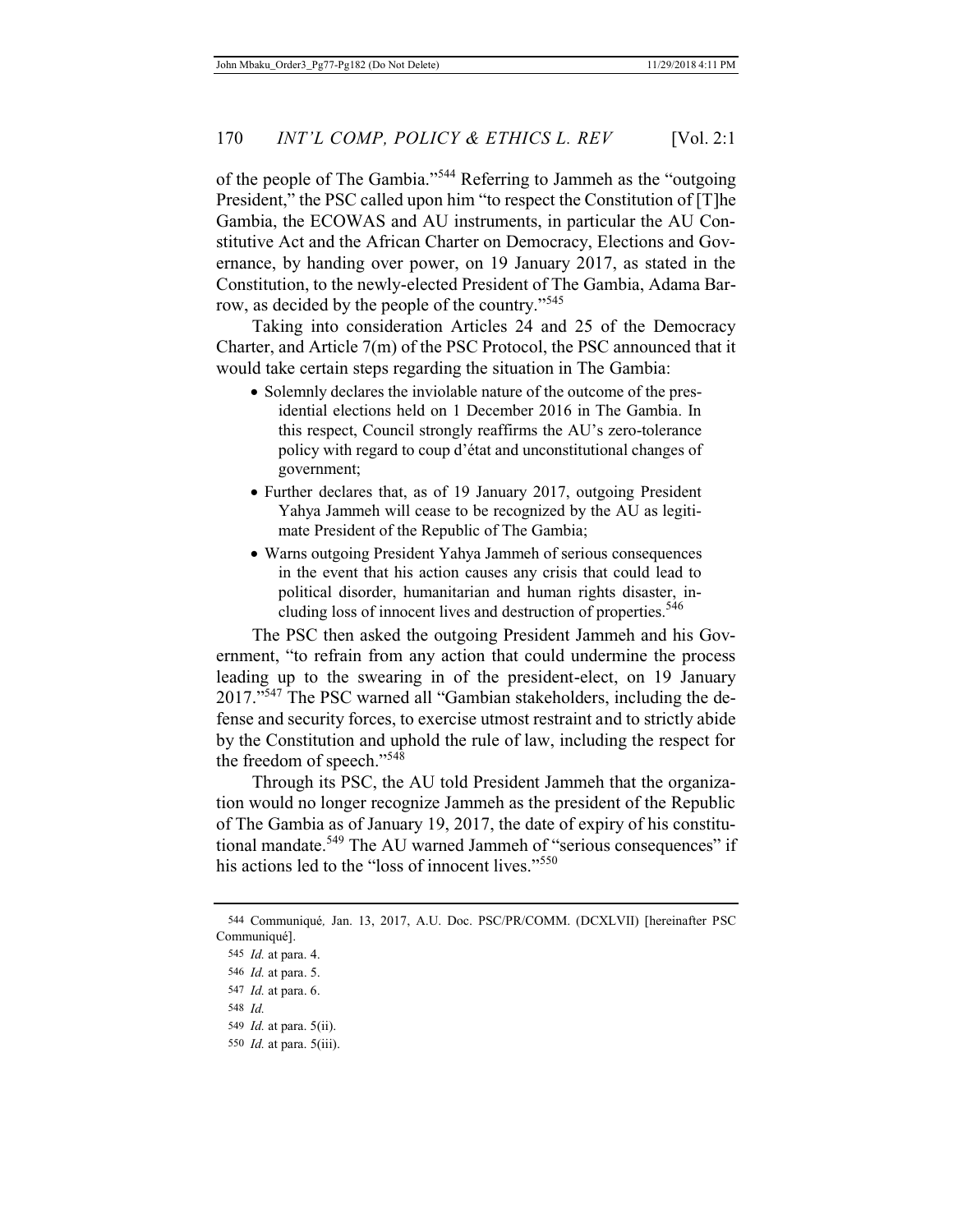At the 50th Ordinary Session of the ECOWAS Authority of Heads of State and Government ("ECOWAS Authority") at Abuja, Nigeria, on December 17, 2016, the ECOWAS Authority stated that it would "respect the will of the Gambian people as expressed by the Presidential election results of 1st December 2016."551 The ECOWAS Authority also appointed President Muhammadu Buhari (Nigeria) as the Mediator for the Gambia crisis and President John Dramani Mahama (Ghana) as cochair.552 Finally, the ECOWAS Authority stated that it "shall take all necessary measures to strictly enforce the results of the 1st December 2016 elections<sup>"553</sup>

The negotiations between outgoing President Jammeh and the ECOWAS delegation, led by Nigerian President Buhari, were a "last ditch attempt to persuade President Jammeh, who once said he would rule the country for a billion years, to step down."554 It was notable that in previous situations where African heads of state took actions that threatened peace, security, and human rights, the AU had usually talked tough but ultimately backed away from taking concrete punitive action. This time, however, it appeared that the AU was more resolute. Jammeh's actions were in violation of Article 23(4) of the AU's Democracy Charter. $555$ 

The president-elect, Adama Barrow, was expected to be inaugurated on January 19, 2017 as stipulated in the constitution. After declaring that it would cease to recognize Jammeh as The Gambia's legitimate president as of January 19, 2017, the AU gave Jammeh an ultimatum to leave by midnight on January 19, 2017 or be forced out.<sup>556</sup> The dateline was later extended to mid-day and then 4:00 p.m.<sup>557</sup>

<sup>551</sup> Final Communiqué of the Fiftieth Ordinary Session of the Authority of Heads of State and Government of the Economic Community of West African States para. 38(e), U.N. Doc. S/2016/1074 (Dec. 17, 2016).

<sup>552</sup> *Id.* para. 38(f).

<sup>553</sup> *Id.* para. 38(h).

<sup>554</sup> *Gambia Dispute: African Union 'Will Not Recognise' President Jammeh*, BBC NEWS (Jan. 13, 2017), http://www.bbc.com/news/world-africa-38614234 (explaining that the diplomatic initiative to resolve the constitutional crisis in The Gambia was led by Nigerian President Buhari and included the presidents of Liberia, Ghana and later, Guinea and Mauritania).

<sup>555</sup> Democracy Charter, *supra* note 36, at art. 23(4).

<sup>556</sup> Paul Obi & Alex Enumah, *Jammeh Gets ECOWAS Deadline: Step Down Midnight Tomorrow or Face Forceful Ejection*, THISDAYLIVE.COM (Jan. 17, 2017, 7:40 AM), https://www.thisdaylive.com/index.php/2017/01/17/supreme-court-refuses-to-hear-jammeh.

<sup>557</sup> Ruth Maclean, *The Gambia: Jammeh Ignores Two More Deadlines to Quit*, THE GUARDIAN (UK) (Jan. 20, 2017, 9:35 AM), https://www.theguardian.com/world/2017/jan/20/gambia-yahyajammeh-midday-deadline-troops.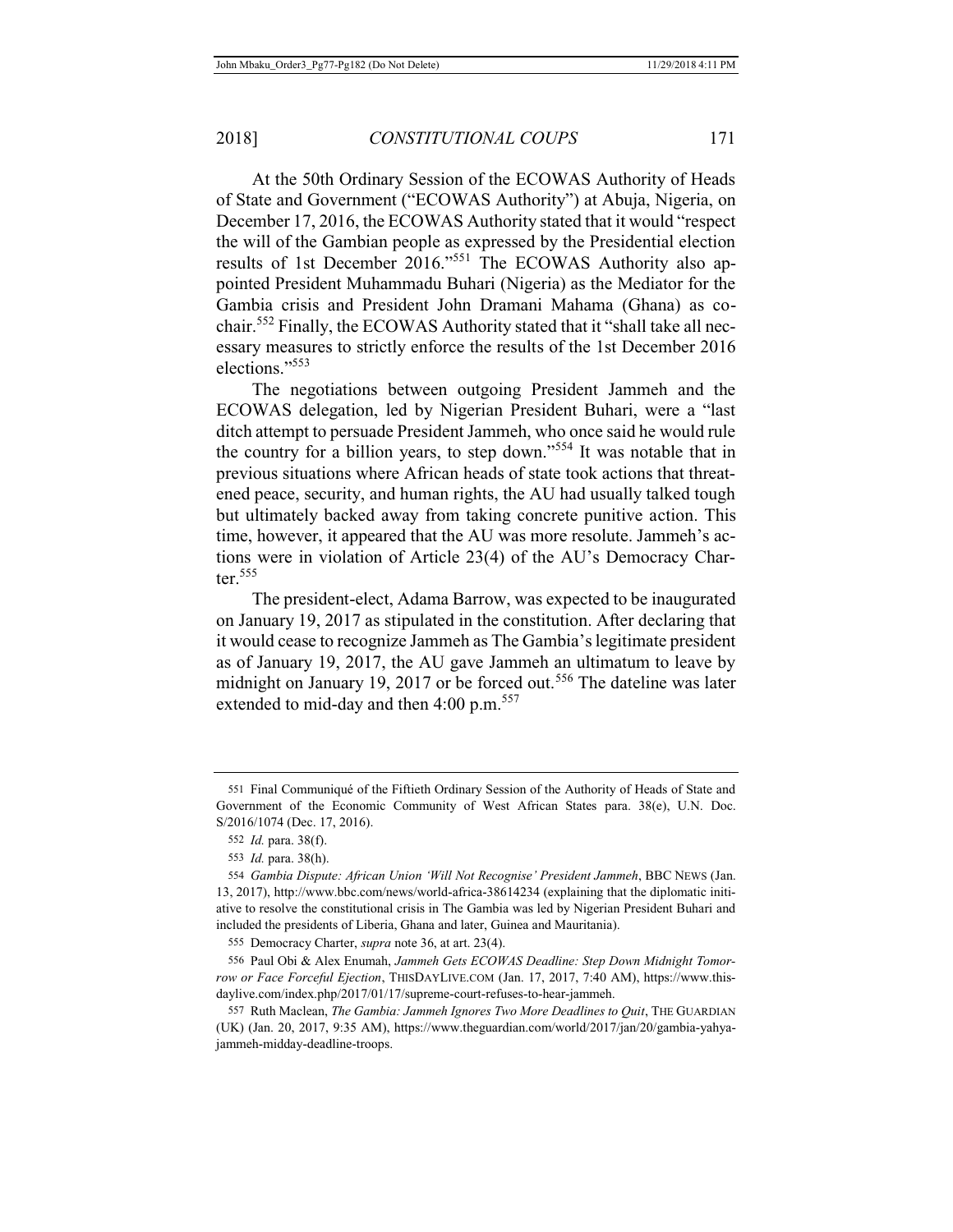Adama Barrow's swearing-in ceremony took place in Dakar (Senegal) at 4:00 p.m. GMT on January 19, 2017.<sup>558</sup> Two hours later, at  $6:00$ p.m. GMT, the UN Security Council passed Resolution 2337, and shortly after that ECOMIG forces entered The Gambia.<sup>559</sup> On January 21, 2017, Jammeh finally gave up his efforts to remain in power, signed a political agreement, which set out the terms of his exit,<sup>560</sup> and left the country for an ECOWAS-arranged exile to Guinea.<sup>561</sup> As explained by President Nana Akufo-Addo of Ghana, ECOMIG was in The Gambia "to create an enabling environment for the effective enforcement of the rule of law, and, in accordance with the Constitution of The Gambia, facilitate the inauguration of the President-Elect, Adama Barrow, on Thursday, January 19, 2017."<sup>562</sup>

Amidst the situation in The Gambia, the AU and ECOWAS threatened to use force against President Jammeh if he did not allow the transition of power to proceed peacefully. Neither the AU nor ECOWAS provided any details about what would eventually become ECOMIG. Nevertheless, they stated that they would use "all necessary measures" to ensure that the results of the December 1, 2016 election were upheld. Since there is no right in international law giving rise to intervention for the purpose of restoring a democracy, the threats from the AU and ECOWAS could be considered illegal actions against The Gambia and its government. Nevertheless, these proclamations were later endorsed by the UN Security Council.<sup>563</sup>

One could argue that the legal basis for ECOMIG can be found in: (1) Article  $4(i)$  of the Constitutive Act of the African Union,<sup>564</sup> (2) Articles 3(h), 10(c), and 25 of the ECOWAS Protocol Relating to the Mechanism for Conflict Prevention, Management, Resolution, Peacekeeping

<sup>558</sup> *See* Paul D. Williams, *A New African Model of Coercion? Assessing the ECOWAS Mission in The Gambia,* INT'L PEACE INST. GLOBAL OBSERVATORY (Mar. 16, 2017), https://theglobalobservatory.org/2017/03/ecowas-gambia-barrow-jammeh-african-union.

<sup>559</sup> *See id*.

<sup>560</sup> Press Release, U.N. Secretary-General, *Joint Declaration by the Economic Community of West African States, the African Union and the United Nations on the Political Situation of the Islamic Republic of The Gambia* (Jan. 21, 2017), https://www.un.org/sg/en/content/note-correspondents/2017-01-21/note-correspondents-joint-declaration-political-situation.

<sup>561</sup> Matina Stevis & Gabriele Steinhauser, *Gambian Longtime Leader Jammeh Leaves Capital on Guinea President's Plane*, WALL ST. J. (Jan. 22, 2017, 5:22 AM), https://www.wsj.com/articles/gambias-president-yahya-jammeh-steps-down-1484981837.

<sup>562</sup> Williams, *supra* note 559.

<sup>563</sup> *See* S.C. Res. 2337 (Jan. 19, 2017).

<sup>564</sup> Constitutive Act of the African Union, July 11, 2000, 2158 U.N.T.S. 3.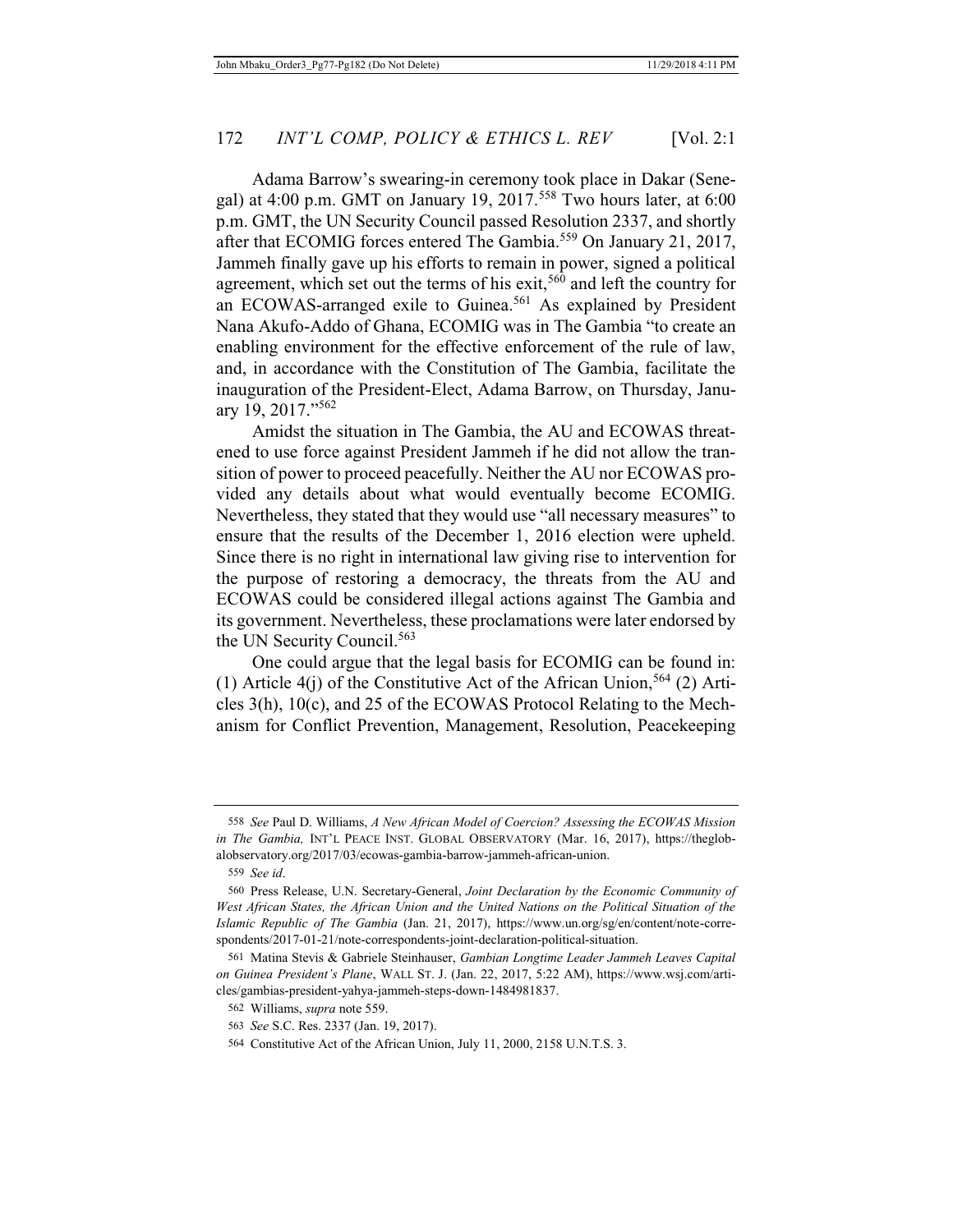and Security,<sup>565</sup> (3) Article 7(m) of the Protocol Relating to the Establishment of the Peace and Security Council of the African Union,<sup>566</sup> and (4) Articles 24 and 25(7) of the African Charter on Democracy, Elections and Governance.<sup>567</sup> While these legal instruments could have provided the AU and ECOWAS with the legal basis for ECOMIG, the critical question is whether any of these instruments are capable of overriding the prohibition on the use of force and threat of force by regional organizations specified in Article  $53(1)$  of the UN Charter.<sup>568</sup>

As the ECOWAS team worked to peacefully resolve the conflict in The Gambia, they received full support from the AU, EU, UN, the United States, and others.<sup>569</sup> In fact, the UN Security Council passed a resolution unanimously backing ECOWAS military intervention in The Gambia to make certain that Yayha Jammeh handed over power as prescribed by the Constitution of the Republic of The Gambia.<sup>570</sup>

Although the government of Jammeh had effectively stifled the ability of the press to report on the elections, such as by cutting off Internet service on the day of the polls, Gambians were able to keep the world apprised or seized of the situation regarding the elections through social media, especially Facebook and Twitter.<sup>571</sup> Despite government's efforts to close its communication channels, the opposition nonetheless managed to inform the world about the situation in The Gambia. Effective opposition communication with the world significantly increased the pressure put on Jammeh to exit the political scene and allow for peaceful regime change.

The ECOWAS military intervention in The Gambia (also called the ECOWAS Mission in The Gambia (ECOMIG)), was part of an international effort to prevent unconstitutional change of government and restore The Gambia's democracy. Although unconstitutional change of government has not yet been recognized as a discrete crime in international law,

<sup>565</sup> Protocol Relating to the Mechanism for Conflict Prevention, Management, Resolution, Peace-Keeping and Security, Dec. 10. 1999, ECOWAS Doc. A/P10/12/99.

<sup>566</sup> PSC Protocol, *supra* note 133.

<sup>567</sup> Democracy Charter, *supra* note 36.

<sup>568</sup> *See* U.N. Charter art. 53, ¶ 1.

<sup>569</sup> *See, e.g*., UN, *Gambia: Security Council Backs Regional Efforts to Ensure Peaceful Transfer of Power to Barrow,* UN NEWS, January 19, 2017, *available at* https://news.un.org/en/story/2017/01/549832-gambia-security-council-backs-regional-efforts-ensure-peaceful-transfer-power (last visited on October 29, 2018); *UN Security Council Unanimously Backs ECOWAS Action in The Gambia*, NEWS24 (South Africa), January 19, 2017, *available at* https://www.news24.com/Africa/News/un-security-council-unanimously-backs-ecowas-action-inthe-gambia-20170119 (last visited on October 29, 2018).

<sup>570</sup> S.C. Res. 2337, *supra* note 564.

<sup>571</sup> Williams, *supra* note 559.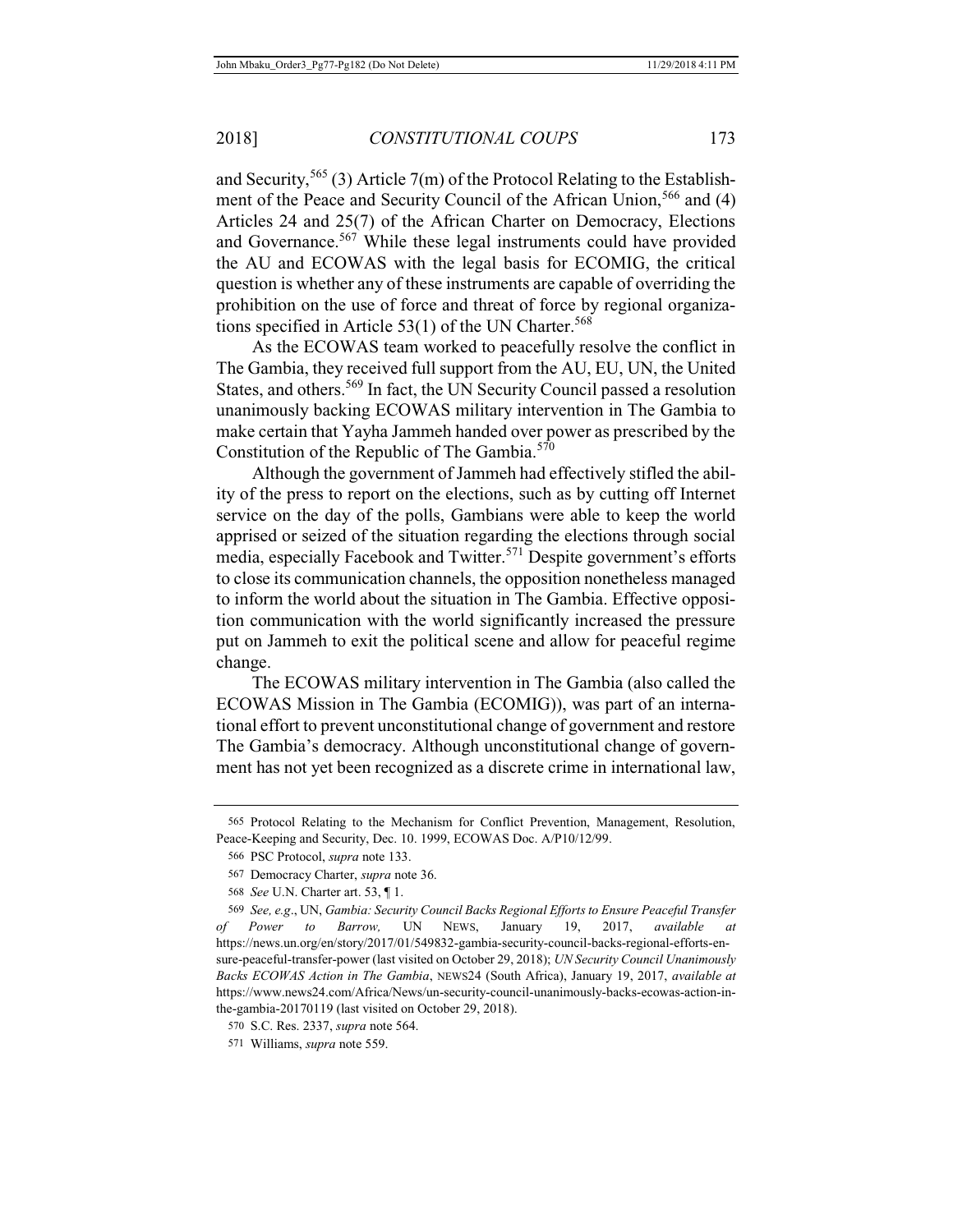the OAU and the AU, "have taken a normative and political stand by declaring unconstitutional changes of government illegitimate."<sup>572</sup> ECOMIG and "the coercive diplomacy conducted by ECOWAS, the AU, and the UN appear to have successfully averted a potential unconstitutional change of government threatened by forces loyal to Jammeh."<sup>573</sup>

ECOMIG is "a successful case of coercion engineered through the coordinated activities of ECOWAS, the AU, and the UN Security Council."<sup>574</sup> Furthermore, "[i]t might . . . create a new precedent in international legal terms related to whether the concept of 'intervention by invitation' can be triggered by a 'president-in-exile.'"575 ECOMIG can be seen as arising from two important trends sweeping through the continent: (1) the AU's determination to prevent "unconstitutional changes of government"; and (2) the AU's "willingness to authorize peace enforcement operations as part of its conflict management strategies." <sup>576</sup>

In the future, it is important that both the AU and the continent's regional organizations make sure that (1) there is "a clear and realistic mandate" for any mission; (2) the process of identifying countries to contribute troops is effective and timely; (3) the "command and control structures" are well-defined and made clear (i.e., whether the mission is led by the AU, a coalition, and what role the UN will play in such an effort); (4) each mission's "support structures and logistics" must be fully established; and  $(5)$  each mission's finances must be well-settled.<sup>577</sup>

# 3. What Does the Gambia Case Teach Us About the AU's Response to Unconstitutional Change of Government?

The AU and ECOWAS were quick to condemn Jammeh's threat of not stepping down from the presidency. In the last several years, many African heads-of-state have engaged in undemocratic behaviors without being condemned by the AU. The AU did not condemn Burundi President Pierre Nkurunziza's undemocratic behavior as they did Jammeh's. Burundi voted to change the country's constitution to allow President Nkurunziza to secure a third term in 2020, potentially granting him the power

572 *Id.*

573 *Id.*

- 574 *Id.*
- 575 *Id.*
- 576 *Id.*
- 577 *Id.*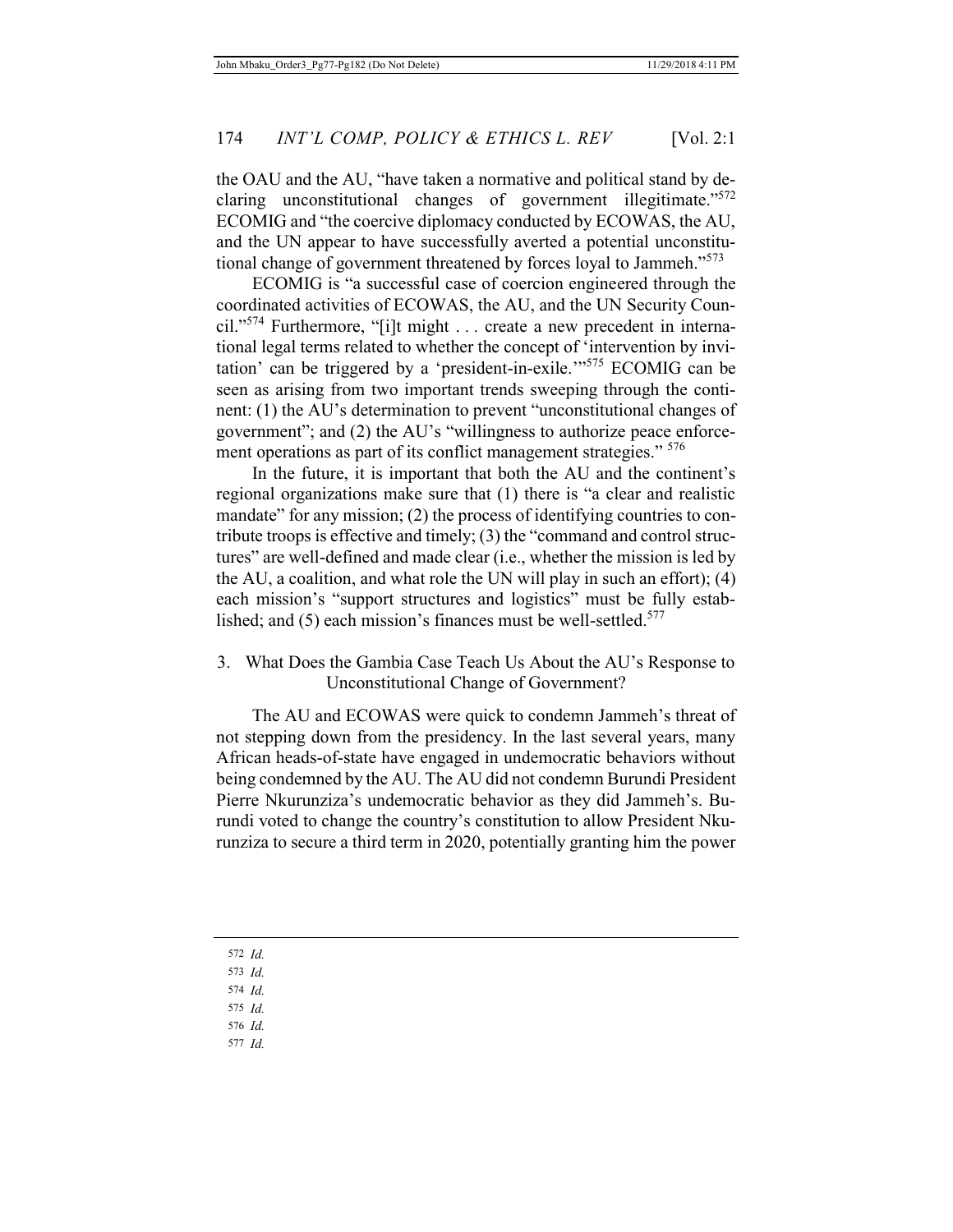to remain in office until 2034.<sup>578</sup> In 2015, Rwandans approved a constitutional amendment that could give President Paul Kagame the right to rule the country until 2034.579 Joseph Kabila, whose term as President of the Democratic Republic of Congo ended in December 2016, nevertheless remains in office; he has been able to unconstitutionally extend his mandate by refusing to carry out elections to select his successor.<sup>580</sup>

These three leaders have engaged in behaviors that can be considered undemocratic, and which seriously undermine their countries' democratic systems. Yet, neither the African Union nor any of the several regional organizations have come forward to condemn such behavior as was done with respect to Jammeh's actions in The Gambia.

Africa's regional organizations are managed and controlled by summits of heads of state and government. Only a few of these leaders can be considered democrats or individuals who believe in or practice constitutionalism. Unfortunately for Jammeh, he was not able to rely on any of these heads-of-state to protect him from ECOWAS' military actions. Although the AU displayed dissatisfaction against Robert Gabriel Mugabe's actions regarding the presidential elections in Zimbabwe in 2008, it took no punitive action against the regime, nor did the AU work with regional organizations to restore democracy as it did in The Gambia. When Abdel Fattah al-Sisi, decided to participate in post-coup elections, the AU should have condemned such actions and refused to recognize al-Sisi's government. Such action on the part of the AU would have been in line with Article 25(4) of the Democracy Charter.<sup>581</sup> The article prohibits individuals from participating in unconstitutional changes of government and prevents such individuals from seeking candidacy in elections "held to restore democratic order or hold any position of responsibility in political institutions of their State."582 Not only did the AU fail to condemn al-Sisi's government, but it also lifted Egypt's suspension.<sup>583</sup>

Perhaps the attitude of the AU and ECOWAS toward Jammeh was based on the fact that The Gambia is an extremely small and poor country

<sup>578</sup> *See, e.g*., *Burundi Approves New Constitution, Nkurunziza Could Stay Till 2034*, AFRICANEWS.COM (May 21, 2018, 6:25 PM), http://www.africanews.com/2018/05/21/burundi-approves-new-constitution-nkurunziza-could-stay-till-2034.

<sup>579</sup> McVeigh, *supra* note 10.

<sup>580</sup> Kimiko de Freytas-Tamura, *When Will Kabila Go? Congolese Leader Long Overstays His Welcome*, N.Y. TIMES (July 23, 2017), https://www.nytimes.com/2017/07/23/world/africa/congojoseph-kabila-elections.html.

<sup>581</sup> *See* Democracy Charter, *supra* note 36, at art. 25(4).

<sup>582</sup> *Id.*

<sup>583</sup> *See* European Parliament Think Tank, *Actions of the African Union Against Coups d'État*, April 4, 2016, *available at* http://www.europarl.europa.eu/thinktank/en/document.html?reference=EPRS\_ATA(2016)580878 (last visited on October 29, 2018).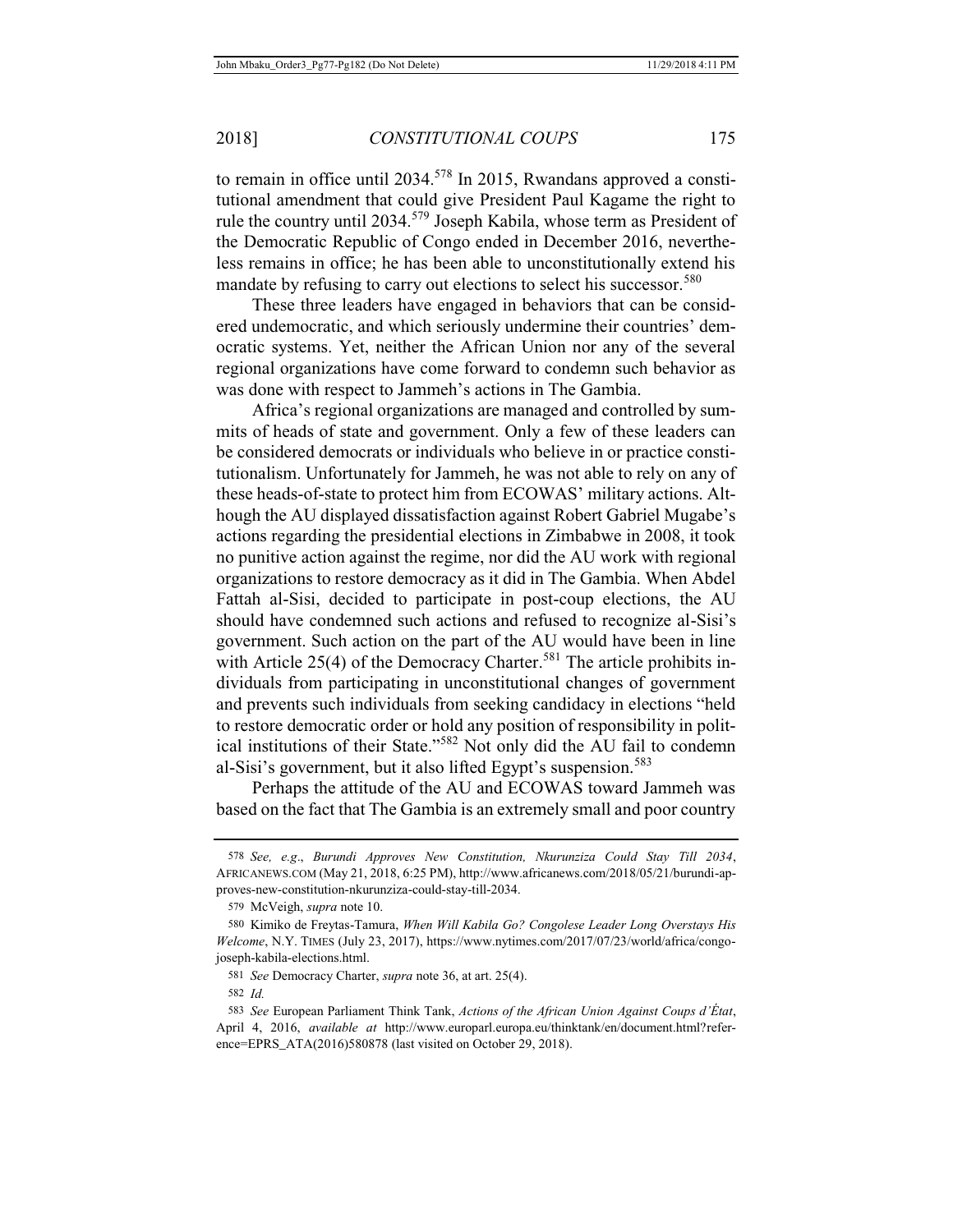with no resources to court the type of friends that would have defended its interests at these organizations. Why was the treatment that Jammeh received from the AU so different from that of al-Sisi or Mugabe? Did The Gambia's relatively small and ill-equipped army factor in the AU's and ECOWAS' decision to bully Jammeh and intervene in the country? There was a consensus that ECOWAS forces could have easily dealt with the relatively small Gambian army. Perhaps more importantly, is the fact that Jammeh was not able to "rely on friends among his regional peers or some powerful ally from outside Africa" to assist him in his efforts to cling to power and in addition, "regional leaders such as Nigeria and Senegal made a credible commitment to the regional intervention" and "to the restoration of democracy in The Gambia."<sup>584</sup>

It has been argued that regional organizations, including ECOWAS, desire peace and stability and usually do not favor governments that are likely to threaten regional peace. A Jammeh government was likely considered to be too much of a risk for peace and security in the region. Hence, ECOWAS' decision to intervene in The Gambia may have been out of concern for regional stability and not purely for democratic reasons. $585$ 

Regional organizations such as the European Union ("EU") subject prospective members to a set of conditions for membership. With respect to the EU, the conditions for membership are called the Copenhagen criteria, which include the requirements that the prospective member have a free market economy, a stable democracy and the rule of law, and accept all EU legislation.<sup>586</sup> Democracy and adherence to the rule of law, as well as the protection of human rights, are not requirements for any country that seeks membership in the African Union. As a consequence, the AU consists of several regime types, including fully functioning democracies, democracies in their embryonic stages, absolute monarchies, authoritarian regimes, and dictatorships.<sup>587</sup> Some African heads of state have been in power for more than twenty years.<sup>588</sup> Given the fact that democracy and fidelity to the rule of law are not requirements or

<sup>584</sup> *See* Christof Hartmann, *ECOWAS and the Restoration of Democracy in The Gambia*, 1 AFR. SPECTRUM 85, 94 (2017).

<sup>585</sup> *See* Williams, *supra* note 559.

<sup>586</sup> *See Conditions for Membership,* EUR. COMM'N, https://ec.europa.eu/neighbourhood-enlargement/policy/conditions-membership\_en (last updated June 12, 2016).

<sup>587</sup> *See* Williams, *supra* note 559.

<sup>588</sup> *See id.* (these include Paul Biya of Cameroon, Idriss Déby of Chad, Teodoro Obiang Nguema Mbasogo of Equatorial Guinea, Denis Sassou Ngueso of Republic of Congo, Yoweri Museveni of Uganda, Isaias Afwerki of Eritrea, and until recently, Robert Gabriel Mugabe of Zimbabwe and José Eduardo dos Santos of Angola. Mugabe and dos Santos left office in 2017).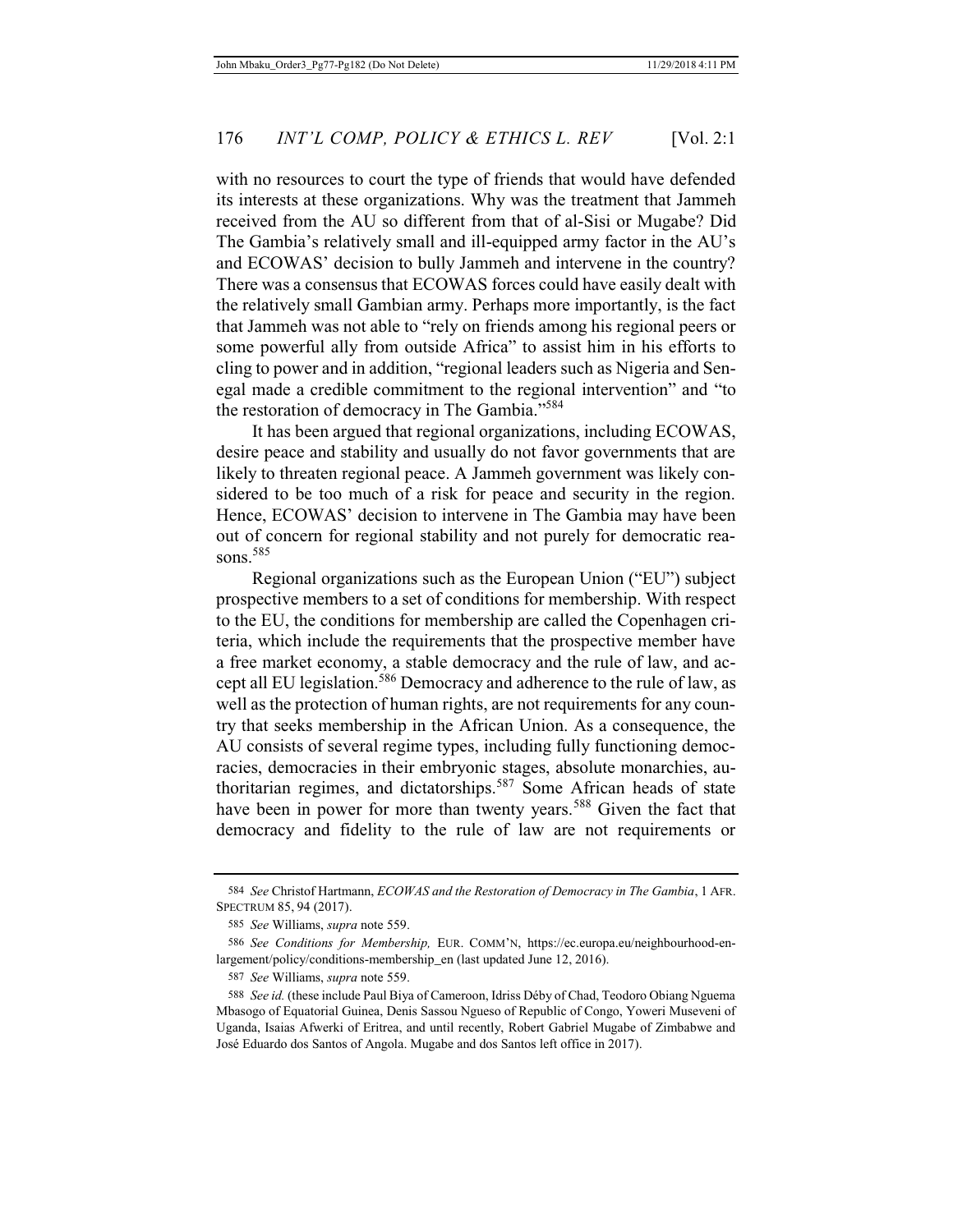preconditions for membership in the AU and the fact that many heads of state have managed to remain in power for many years, it is no wonder that many of these leaders continue to act with impunity and do not fear condemnation and sanctions from the African Union.

The AU's recent interest in fostering democracy in the continent and its frowning upon unconstitutional changes of government evolve around the forceful removal or replacement of democratically-elected governments. It appears that the AU will only act when the government removed is one that came to power through free and fair elections. This approach to the maintenance of peace and stability in the continent leaves undisturbed countries that are governed by "non-democratic constitutions or political practices."<sup>589</sup> Despite the AU's renewed interest in fighting unconstitutional changes of government, it has essentially left out countries that have significant democratic deficits and which regularly conduct elections that are neither fair, credible, nor free, as well as manipulate their constitutions to create presidents-for-life positions. As a consequence, politicians such as Paul Biya (Cameroon), Pierre Nkurunziza (Burundi), Paul Kagame (Rwanda), and Yoweri Museveni (Uganda) have been able to successfully extend their mandates through constitutional coups without any sanctions from the African Union. In addition, Joseph Kabila, whose mandate expired in December 2016, has been able to manipulate his country's laws to postpone presidential elections indefinitely and continue to unconstitutionally remain in office.

An important question that arises out of the Gambian situation is: Who should save African democracy? The African Union and regional organizations, such as the ECOWAS, are expected to defend democratic regimes and enhance the rule of law in the continent. But, is maintaining democracy in Africa the job of intergovernmental organizations, such as the AU, or that of the citizens of each country? The success of ECOWAS and the African Union in "restoring democracy" in The Gambia appears to place these institutions at the center of the struggle to fight impunity, maintain peace and stability, enhance the protection of human rights, and promote democracy in the continent. Some scholars have argued that the conditions that made it possible for ECOWAS and the AU to resolve the situation in The Gambia without any violence may not exist in other regions of the continent and hence, the Gambian model may not be applicable to other parts of Africa.

In many African countries, incumbent leaders have developed strong patronage networks and ethnic-based organizations that support and safeguard the president and help them oppress the opposition, stifle

<sup>589</sup> *See id.*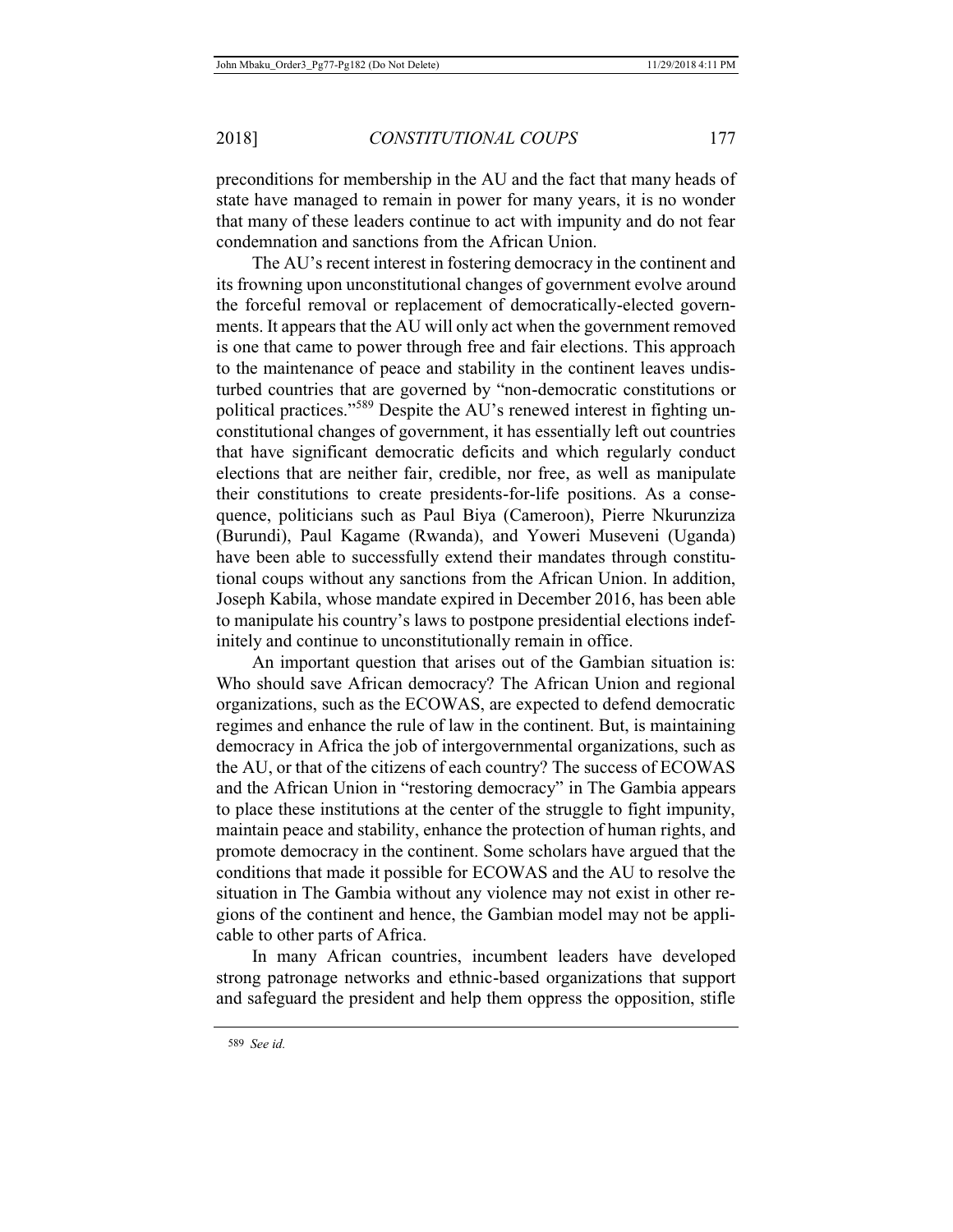the latter's voices, and prevent the deepening and institutionalization of democracy. In countries with relatively strong and powerful militaries such as Egypt, Algeria, and Nigeria, a regional intervention force may face significant resistance should it become necessary that a leader of one of these countries be chased out of office.<sup>590</sup> In some other African countries, incumbent presidents are supported by relatively strong and powerful ethnic groups that may not respond positively to any attempts by regional forces to oust one of their "sons" from office.<sup>591</sup> It is unlikely that the Gambian model can be applied to many other countries or regions in Africa. In fact, ECOWAS has already failed in its attempts to address and restore democracy in the Member States of Togo and Guinea-Bissau.<sup>592</sup>

While the AU and various regional organizations<sup>593</sup> have an important role to play in the restoration of democracy in Africa, it is notable that the citizens of each country must be the drivers of political change. ECOWAS and the AU could not have succeeded in The Gambia had it not been for the cooperation of the Gambian people, the majority of whom rallied behind President-elect Adama Barrow and marched on the streets in opposition of efforts by Jammeh to stay in power. Thus, the key to the restoration, deepening and institutionalization of democracy in Africa is civil society and its organizations.<sup>594</sup>

<sup>590</sup> In these countries, the resistance to a regional force may not only come from each country's relatively large and strong army but also from the president's ethnic and religious supporters. In Cameroon, for example, President Paul Biya's ethnic group, the Beti, have fought any opposition against the president and have been willing to use force to prevent any change in government. In 1992, for example, in the struggle between the opposition Social Democratic Front (SDF) and the government to democratize the country's politics, members of the president's Beti ethnic group initiated and carried out attacks against opposition groups, who were primarily Anglophones and Bamilékés. The Betis were enraged at the prospect that the democratization movement would remove President Paul Biya from office and hence, deprive them of the economic and political privileges that they have enjoyed since Biya became president in 1982. *See, e.g*., PETERKINS MANYONG, GOD THE POLITICIAN 49 (2008).

<sup>591</sup> In many of these countries, an attack on a president is considered an attack on the ethnic group that he hails from. In Cameroon, the Betis have considered any attack on President Biya as an attack on them. *See* Manyong, *supra* note 591.

<sup>592</sup> *See, e.g*., Dwayne Wong, *Togo and the Sad State of ECOWAS*, HUFFINGTON POST (Dec. 16, 2017, 6:33 PM), https://www.huffingtonpost.com/entry/togo-and-the-sad-state-of-ecowas\_us\_5a359b7ce4b0e1b4472ae6ed.

<sup>593</sup> *See, e.g.*, ECOWAS, Southern African Development Community (SADC), and the East African Community (EAC).

<sup>594</sup> *See, e.g*., NELSON KASFIR, CIVIL SOCIETY AND DEMOCRACY IN AFRICA: CRITICAL PERSPECTIVES (Nelson Kasfir ed., 1998) (examining, inter alia, the role of civil society in promoting democracy in Africa).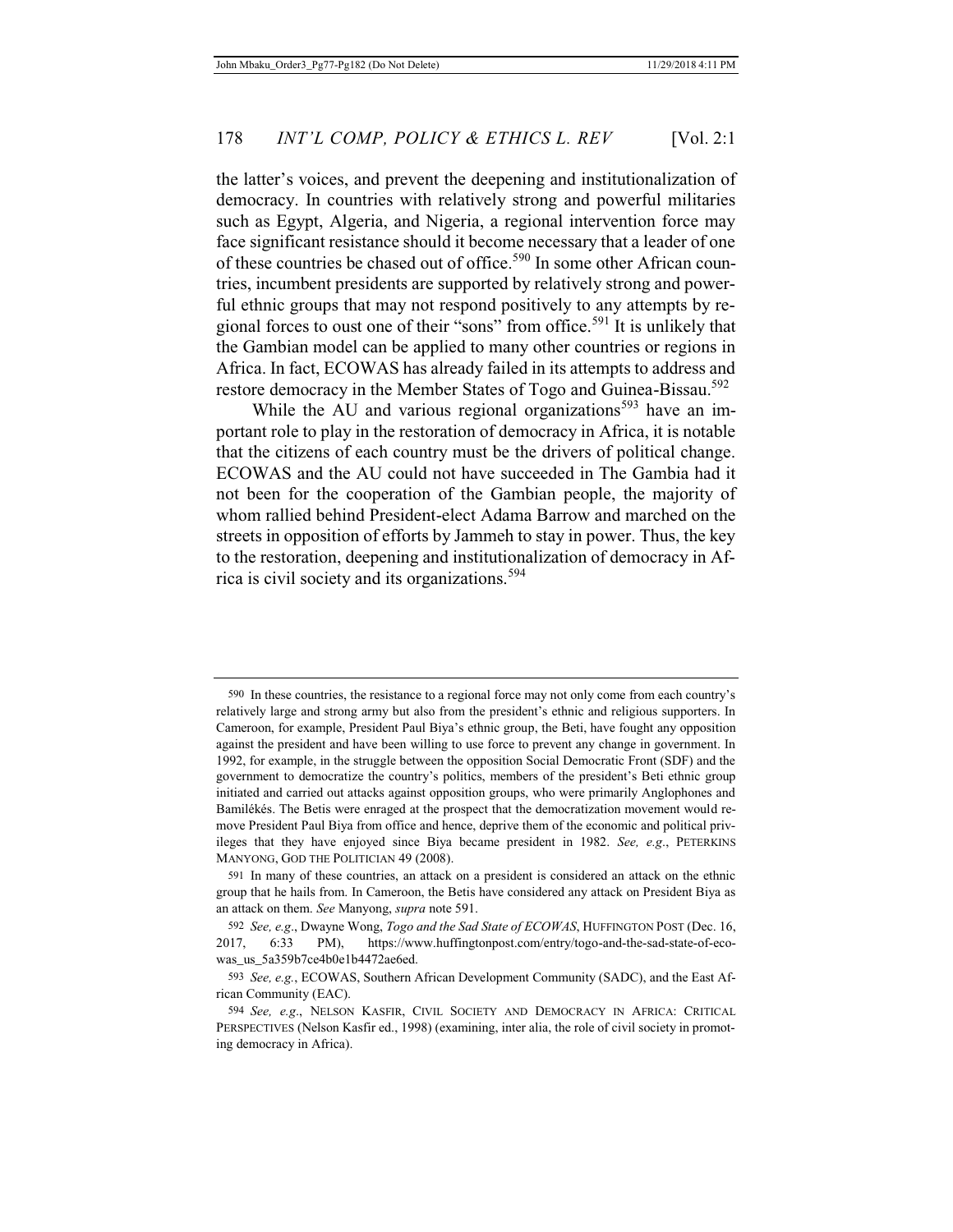#### VII. SUMMARY AND CONCLUSION

This paper has examined the response of the Organization of African Unity and its successor organization, the African Union (AU), to unconstitutional change of government in the continent. While the African Union is gradually developing an effective mechanism to deal with a military coups d'état, it is yet to recognize constitutional coups and provide itself with the legal tools that can be used to respond to this important method of unconstitutional regime change.

Case studies of the situations in Côte d'Ivoire, Cameroon, Zimbabwe, and The Gambia illustrate the extent to which the AU has been able to handle this emerging form of unconstitutional change of government in Africa. While the AU successfully overcame efforts by The Gambia's president to retain power through a constitutional coup, it has been unable to take effective actions to stop other African leaders from extending their mandates through constitutional coups.

The unique conditions that led to successful intervention in The Gambia are unlikely to be replicated in other countries. As a consequence, the Gambian model probably will not be available to other countries and regions in the continent. Since their success in The Gambia, the AU and ECOWAS have faced only failures in Togo and Guinea-Bissau. Thus, it is necessary for the AU and the continent's various regional organizations to recognize the constitutional coup as a real and important contributor to democratic dysfunction in the continent, and then develop legal mechanisms to deal with it. In doing so, the AU must recognize that the constitutional coup is a violation of many legal principles that are explained in the organization's various legal instruments, including the Constitutive Act of the African Union,<sup>595</sup> Lomé Declaration,<sup>596</sup> Democracy Charter,<sup>597</sup> and the African Charter on Human and Peoples' Rights.598 The AU must include the constitutional coup in its list of unconstitutional changes of government and provide an effective and consistent mechanism to deal with it. African presidents must not be allowed to manipulate their constitutions to frustrate the deepening and institutionalization of democracy in their countries.

<sup>595</sup> Constitutive Act of the African Union, July 11, 2000, 2158 U.N.T.S. 3., at art. 4(m) ("[r]espect for democratic principles, human rights, the rule of law and good governance.").

<sup>596</sup> *See* Lomé Declaration, *supra* note 35 ("[t]he refusal by an incumbent government to relinquish power to the winning party after free, fair and regular elections.").

<sup>597</sup> *See* Democracy Charter, *supra* note 36, at art. 3-4 ("respect for human rights and democratic principles," and "promotion of democracy, the principle of the rule of law and human rights.").

<sup>598</sup> *See* Banjul Charter, *supra* note 232.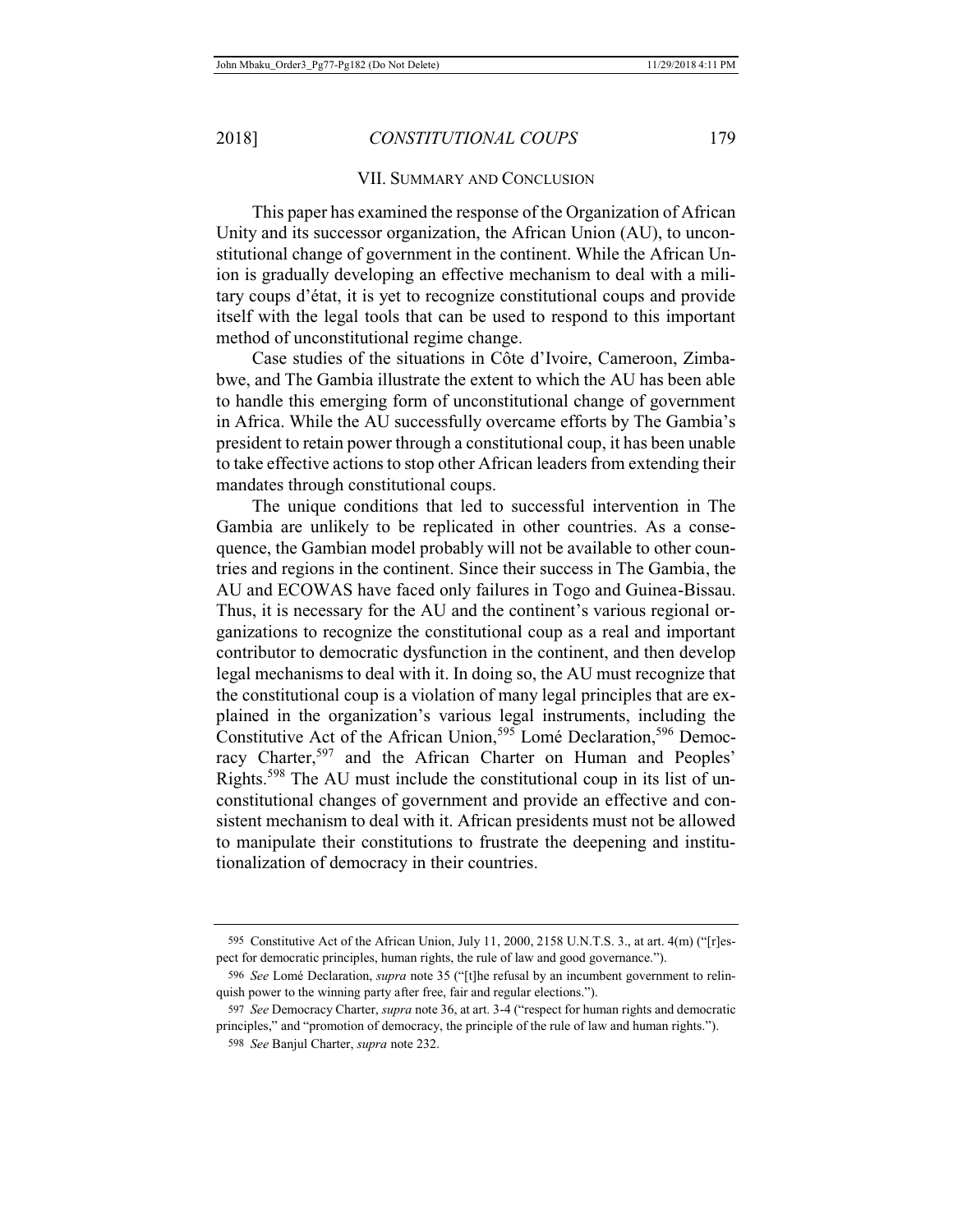The struggle to deepen democracy and institutionalize constitutional governments in each African country is the purview of the country's citizens. Thus, civil society and its organizations have an important role to play in ensuring that political elites accept and respect the law and do not place themselves above it. While the AU and regional organizations have a role to play in restoring democracy to African countries, it is the civil society that must shoulder the fight to ensure that the rule of law reigns supreme.

Constitutional design is the key in dealing with constitutional coups. Of particular interest to constitutional designers are procedures for amending the constitution.599 Practices of constitutionalism and constitutional government require that constitutional designers provide appropriate mechanisms for amending or revising the constitution. Such procedures or mechanisms must not be those that can be easily manipulated by opportunistic political elites to extend their mandates and stay in power indefinitely. As Elster has argued, a balance must be struck between "rigidity and flexibility" and such equilibrium can be achieved if the drafters or designers utilize various devices, either "singly or in combination."<sup>600</sup> First, the country's constitutional designers can mandate that the constitution can only be changed or revised by a given qualified majority—one that would reflect the country's diversity. For example, the Constitution of the Republic of South Africa mandates that a bill designed to amend the constitution must be supported by at least 75 percent of the National Assembly and at least six of the country's nine provinces.<sup>601</sup>

One reason Paul Biya was able to easily amend Cameroon's constitution in 2008 to extend his mandate indefinitely, was that the constitution allows amendments to be undertaken by the Parliament alone. Even if the constitution-amending process in Cameroon had required the participation and approval of the country's subnational units before constitutional amendments could be valid, Biya nonetheless would have been able to succeed, since he has the power to appoint the governors of all the regions, as well as leaders of other political jurisdictions. Hence, Cameroonian constitutional designers must make certain that the amendment process is robust enough to prevent or minimize manipulation by the executive.<sup>602</sup>

Second, the constitutional designers can impose what Elster calls a "cooling device"— a period that will require that two successive

<sup>599</sup> *See, e.g*., MBAKU, PROTECTING MINORITY RIGHTS IN AFRICAN COUNTIRES, *supra* note 47.

<sup>600</sup> Elster, *supra* note 47, at 472.

<sup>601</sup> S. AFR. CONST., 1996 § 74(1)(a).

<sup>602</sup> MBAKU, PROTECTING MINORITY RIGHTS IN AFRICAN COUNTRIES, *supra* note 48, at 93.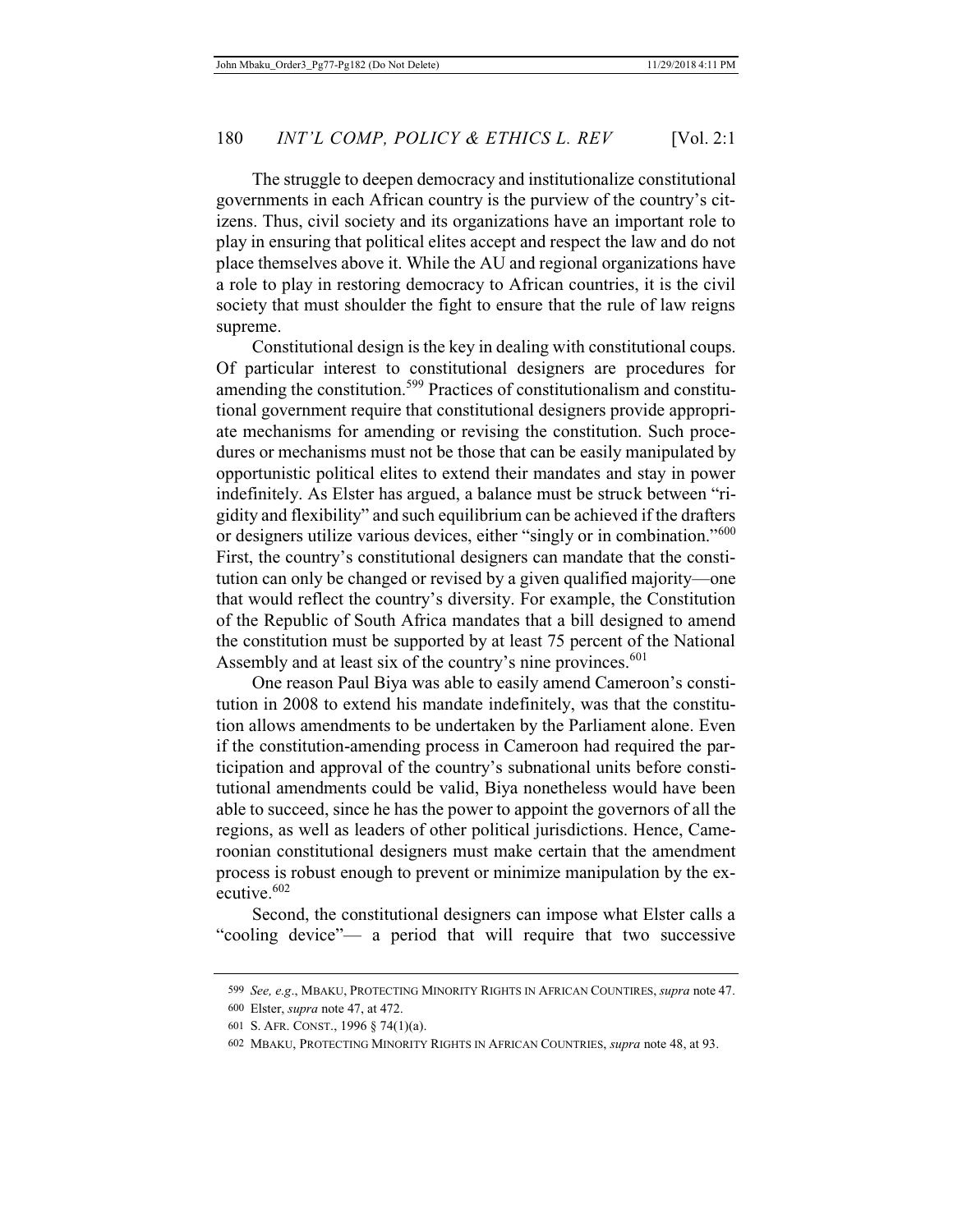legislatures or parliaments approve the amendments or revisions before they become effective.<sup>603</sup> Elster argued further that, "delays protect society against itself, by forcing passionate majorities, whether simple or qualified, to cool down and reconsider."<sup>604</sup>

Third, bills to revise or amend the constitution should be considered successful only if they have been approved by the National Assembly and by the assemblies of the country's subnational units (in the case of Cameroon and other Francophone countries, the regions).<sup>605</sup> Combining this provision with the "cooling device" requirement could significantly enhance the ability of the people to prevent or minimize constitutional coups.<sup>606</sup>

Fourth, constitutional designers may place the responsibility of amending the constitution in the hands of specially constituted or convened assemblies,<sup>607</sup> such as the Sovereign National Conference (SNC) that was common in Africa during the prodemocracy uprisings of the early 1990s.<sup>608</sup> Of course, the job of amending the constitution can be left to the people to undertake through a nation-wide referendum. Given that nation-wide referendums can be manipulated by incumbent governments through the control of the media, suppression of dissenters, and other forms of impunity, constitutional designers must make certain that the people are provided with the tools to adequately check on the exercise of government power in order to prevent or minimize impunity.

Finally, the governing process should be based on the separation of powers with effective checks and balances. In addition to judicial independence, constitutional designers should make certain that there exists a strong bicameral legislature, which can properly check on the executive and minimize the chances that it would engage in opportunistic behaviors, including, for example, constitutional coups. A robust civil society is critical for the maintenance of an institutional system that minimizes government impunity. Not only do civil society organizations provide the arena within which citizens can come together to "examine their preferences, freely engage with their neighbors in robust debate and peacefully resolve any conflicts, and participate effectively in the design and implementation of public policies affecting their lives," but they can also serve

<sup>603</sup> *See* Elster, *supra* note 47, at 470.

<sup>604</sup> *Id.*

<sup>605</sup> *See id.* at 471.

<sup>606</sup> *See id.* at 471-72.

<sup>607</sup> *See id.* at 471.

<sup>608</sup> *See generally* Clark, *supra* note 84, at 141; JOHN CLARK, *The National Conference as an Instrument of Democratization in Francophone Africa*, 11 J. THIRD WORLD STUDIES 304 (1994).